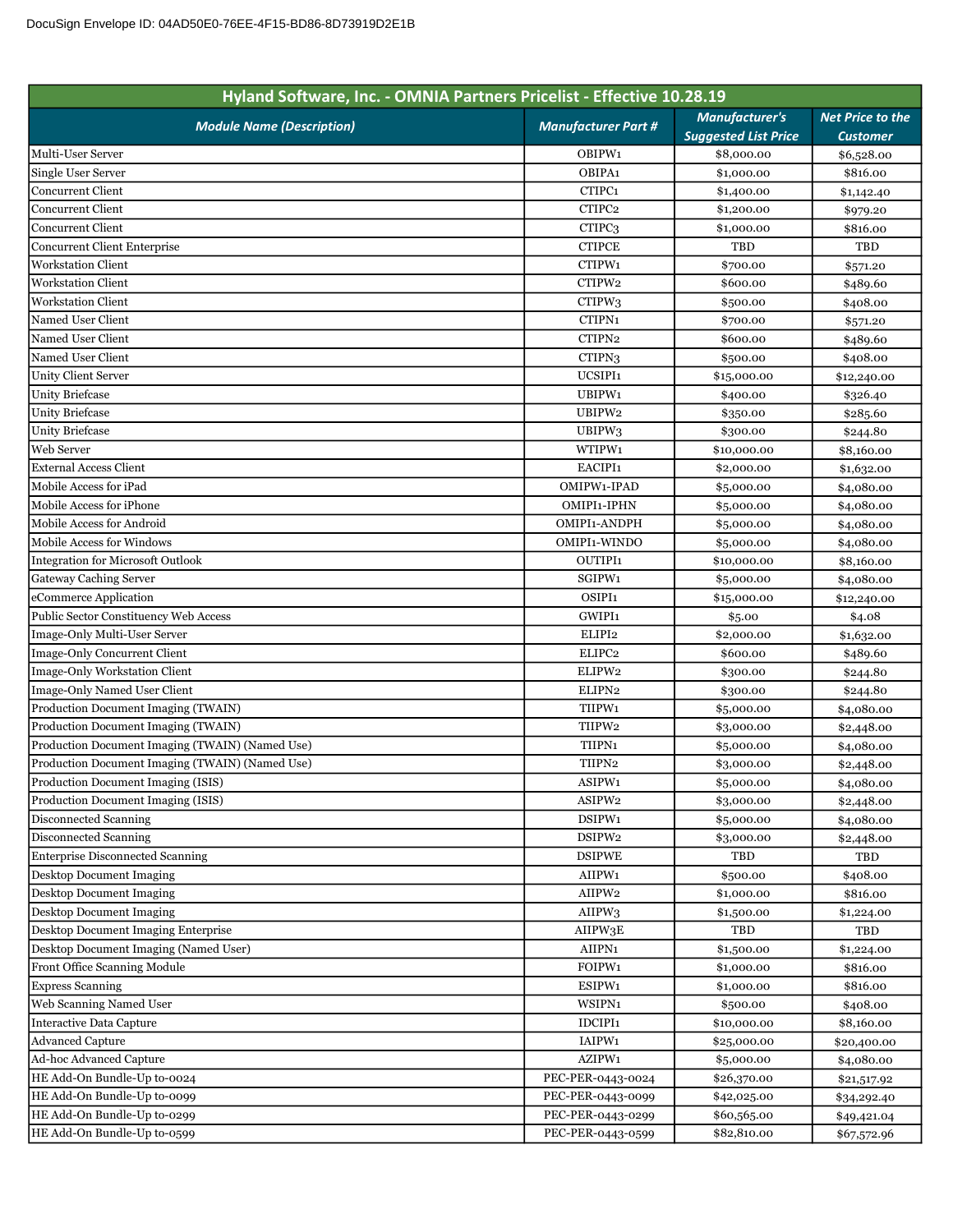| HE Add-On Bundle-Above-001K<br>PEC-PER-0443-001K<br>\$129,780.00<br>\$105,900.48<br>ICT: 5k Annual Transcripts & Student Population <5,000<br>PIC-PER-0064-5K-1<br>\$28,250.00<br>\$23,052.00<br>ICT: 5k Annual Transcripts & Student Population 5,000-14,999<br>PIC-PER-0064-5K-2<br>\$33,250.00<br>\$27,132.00<br>ICT: 5k Annual Transcripts & Student Population 15,000-24,999<br>PIC-PER-0064-5K-3<br>\$43,250.00<br>\$35,292.00<br>ICT: 5k Annual Transcripts & Student Population 25,000-49,999<br>PIC-PER-0064-5K-4<br>\$58,250.00<br>\$47,532.00<br>ICT: 10k Annual Transcripts & Student Population <5,000<br>PIC-PER-0064-10K-1<br>\$35,900.00<br>\$29,294.40<br>ICT: 10k Annual Transcripts & Student Population 5,000-14,999<br>PIC-PER-0064-10K-2<br>\$40,900.00<br>\$33,374.40<br>ICT: 10k Annual Transcripts & Student Population 15,000-24,999<br>PIC-PER-0064-10K-3<br>\$50,900.00<br>\$41,534.40<br>ICT: 10k Annual Transcripts & Student Population 25,000-49,999<br>PIC-PER-0064-10K-4<br>\$65,900.00<br>\$53,774.40<br>ICT: 15k Annual Transcripts & Student Population <5,000<br>PIC-PER-0064-15K-1<br>\$42,950.00<br>\$35,047.20<br>PIC-PER-0064-15K-2<br>\$47,950.00<br>\$39,127.20<br>PIC-PER-0064-15K-3<br>\$57,950.00<br>\$47,287.20<br>ICT: 15k Annual Transcripts & Student Population 25,000-49,999<br>PIC-PER-0064-15K-4<br>\$72,950.00<br>\$59,527.20<br>ICT: 25k Annual Transcripts & Student Population <5,000<br>PIC-PER-0064-25K-1<br>\$56,000.00<br>\$45,696.00<br>PIC-PER-0064-25K-2<br>\$61,000.00<br>\$49,776.00<br>ICT: 25k Annual Transcripts & Student Population 15,000-24,999<br>PIC-PER-0064-25K-3<br>\$71,000.00<br>\$57,936.00<br>PIC-PER-0064-25K-4<br>\$86,000.00<br>\$70,176.00<br>ICT: 35k Annual Transcripts & Student Population <5,000<br>PIC-PER-0064-35K-1<br>\$67,250.00<br>\$54,876.00<br>ICT: 35k Annual Transcripts & Student Population 5,000-14,999<br>PIC-PER-0064-35K-2<br>\$72,250.00<br>\$58,956.00<br>ICT: 35k Annual Transcripts & Student Population 15,000-24,999<br>PIC-PER-0064-35K-3<br>\$82,250.00<br>\$67,116.00<br>ICT: 35k Annual Transcripts & Student Population 25,000-49,999<br>PIC-PER-0064-35K-4<br>\$97,250.00<br>\$79,356.00<br>ICT: 50k Annual Transcripts & Student Population <5,000<br>PIC-PER-0064-50K-1<br>\$83,000.00<br>\$67,728.00<br>ICT: 50k Annual Transcripts & Student Population 5,000-14,999<br>PIC-PER-0064-50K-2<br>\$88,000.00<br>\$71,808.00<br>ICT: 50k Annual Transcripts & Student Population 15,000-24,999<br>PIC-PER-0064-50K-3<br>\$98,000.00<br>\$79,968.00<br>ICT: 50k Annual Transcripts & Student Population 25,000-49,999<br>PIC-PER-0064-50K-4<br>\$113,000.00<br>\$92,208.00<br>PIC-PER-0064-75K-1<br>\$107,750.00<br>\$87,924.00<br>PIC-PER-0064-75K-2<br>\$112,750.00<br>\$92,004.00<br>ICT: 75k Annual Transcripts & Student Population 15,000-24,999<br>PIC-PER-0064-75K-3<br>\$122,750.00<br>\$100,164.00<br>ICT: 75k Annual Transcripts & Student Population 25,000-49,999<br>PIC-PER-0064-75K-4<br>\$137,750.00<br>\$112,404.00<br>ICT: 100k Annual Transcripts & Student Population <5,000<br>PIC-PER-0064-100K-1<br>\$128,000.00<br>\$104,448.00<br>ICT: 100k Annual Transcripts & Student Population 5,000-14,999<br>PIC-PER-0064-100K-2<br>\$133,000.00<br>\$108,528.00<br>ICT: 100k Annual Transcripts & Student Population 15,000-24,999<br>PIC-PER-0064-100K-3<br>\$143,000.00<br>\$116,688.00<br>ICT: 100k Annual Transcripts & Student Population 25,000-49,999<br>PIC-PER-0064-100K-4<br>\$158,000.00<br>\$128,928.00<br>ICT+: 5k Annual Transcripts & Student Population <5,000<br>PIC-PER-0073-5K-1<br>\$35,575.00<br>\$29,029.20<br>ICT+: 5k Annual Transcripts & Student Population 5,000-14,999<br>PIC-PER-0073-5K-2<br>\$44,225.00<br>\$36,087.60<br>ICT+: 5k Annual Transcripts & Student Population 15,000-24,999<br>PIC-PER-0073-5K-3<br>\$57,525.00<br>\$46,940.40<br>ICT+: 5k Annual Transcripts & Student Population 25,000-49,999<br>PIC-PER-0073-5K-4<br>\$63,219.60<br>\$77,475.00<br>ICT+: 10k Annual Transcripts & Student Population <5,000<br>PIC-PER-0073-10K-1<br>\$47,745.00<br>\$38,959.92<br>ICT+: 10k Annual Transcripts & Student Population 5,000-14,999<br>PIC-PER-0073-10K-2<br>\$53,395.00<br>\$43,570.32<br>ICT+: 10k Annual Transcripts & Student Population 15,000-24,999<br>PIC-PER-0073-10K-3<br>\$67,695.00<br>\$55,239.12<br>ICT+: 10k Annual Transcripts & Student Population 25,000-49,999<br>PIC-PER-0073-10K-4<br>\$87,645.00<br>\$71,518.32<br>ICT+: 15k Annual Transcripts & Student Population <5,000<br>PIC-PER-0073-15K-1<br>\$57,125.00<br>\$46,614.00<br>ICT+: 15k Annual Transcripts & Student Population 5,000-14,999<br>PIC-PER-0073-15K-2<br>\$63,775.00<br>\$52,040.40<br>ICT+: 15k Annual Transcripts & Student Population 15,000-24,999<br>PIC-PER-0073-15K-3<br>\$77,075.00<br>\$62,893.20<br>ICT+: 15k Annual Transcripts & Student Population 25,000-49,999<br>PIC-PER-0073-15K-4<br>\$97,025.00<br>\$79,172.40<br>ICT+: 25k Annual Transcripts & Student Population <5,000<br>PIC-PER-0073-25K-1<br>\$74,480.00<br>\$60,775.68<br>ICT+: 25k Annual Transcripts & Student Population 5,000-14,999<br>PIC-PER-0073-25K-2<br>\$81,130.00<br>\$66,202.08<br>ICT+: 25k Annual Transcripts & Student Population 15,000-24,999<br>PIC-PER-0073-25K-3<br>\$94,430.00<br>\$77,054.88<br>ICT+: 25k Annual Transcripts & Student Population 25,000-49,999<br>PIC-PER-0073-25K-4<br>\$114,380.00<br>\$93,334.08<br>ICT+: 35k Annual Transcripts & Student Population <5,000<br>PIC-PER-0073-35K-1<br>\$89,445.00<br>\$72,987.12<br>ICT+: 35k Annual Transcripts & Student Population 5,000-14,999<br>PIC-PER-0073-35K-2<br>\$96,095.00<br>\$78,413.52<br>ICT+: 35k Annual Transcripts & Student Population 15,000-24,999<br>PIC-PER-0073-35K-3<br>\$109,395.00<br>\$89,266.32<br>ICT+: 35k Annual Transcripts & Student Population 25,000-49,999<br>PIC-PER-0073-35K-4<br>\$129,345.00<br>\$105,545.52<br>ICT+: 50k Annual Transcripts & Student Population <5,000<br>PIC-PER-0073-50K-1<br>\$110,390.00<br>\$90,078.24<br>ICT+: 50k Annual Transcripts & Student Population 5,000-14,999<br>PIC-PER-0073-50K-2<br>\$117,040.00<br>\$95,504.64<br>ICT+: 50k Annual Transcripts & Student Population 15,000-24,999<br>PIC-PER-0073-50K-3<br>\$130,340.00<br>\$106,357.44 | HE Add-On Bundle-Up to-0999                                    | PEC-PER-0443-0999 | \$105,470.00 | \$86,063.52 |
|----------------------------------------------------------------------------------------------------------------------------------------------------------------------------------------------------------------------------------------------------------------------------------------------------------------------------------------------------------------------------------------------------------------------------------------------------------------------------------------------------------------------------------------------------------------------------------------------------------------------------------------------------------------------------------------------------------------------------------------------------------------------------------------------------------------------------------------------------------------------------------------------------------------------------------------------------------------------------------------------------------------------------------------------------------------------------------------------------------------------------------------------------------------------------------------------------------------------------------------------------------------------------------------------------------------------------------------------------------------------------------------------------------------------------------------------------------------------------------------------------------------------------------------------------------------------------------------------------------------------------------------------------------------------------------------------------------------------------------------------------------------------------------------------------------------------------------------------------------------------------------------------------------------------------------------------------------------------------------------------------------------------------------------------------------------------------------------------------------------------------------------------------------------------------------------------------------------------------------------------------------------------------------------------------------------------------------------------------------------------------------------------------------------------------------------------------------------------------------------------------------------------------------------------------------------------------------------------------------------------------------------------------------------------------------------------------------------------------------------------------------------------------------------------------------------------------------------------------------------------------------------------------------------------------------------------------------------------------------------------------------------------------------------------------------------------------------------------------------------------------------------------------------------------------------------------------------------------------------------------------------------------------------------------------------------------------------------------------------------------------------------------------------------------------------------------------------------------------------------------------------------------------------------------------------------------------------------------------------------------------------------------------------------------------------------------------------------------------------------------------------------------------------------------------------------------------------------------------------------------------------------------------------------------------------------------------------------------------------------------------------------------------------------------------------------------------------------------------------------------------------------------------------------------------------------------------------------------------------------------------------------------------------------------------------------------------------------------------------------------------------------------------------------------------------------------------------------------------------------------------------------------------------------------------------------------------------------------------------------------------------------------------------------------------------------------------------------------------------------------------------------------------------------------------------------------------------------------------------------------------------------------------------------------------------------------------------------------------------------------------------------------------------------------------------------------------------------------------------------------------------------------------------------------------------------------------------------------------------------------------------------------------------------------------------------------------------------------------------------------------------------------------------------------------------------------------------------------------------------------------------------------------------------------------------------------------------------------------------------------------------------------------------------------------------------------------------------------------------------------------------------------------------------------------------------------------------------------------------------------------------------------------------------------------------------------------------------------------------------------------------------------------------------------------------------------------------------------------------------------------------------------------------------------------------------------------------------------------------------------------------------------------------------------------------------------------------------------------------------|----------------------------------------------------------------|-------------------|--------------|-------------|
|                                                                                                                                                                                                                                                                                                                                                                                                                                                                                                                                                                                                                                                                                                                                                                                                                                                                                                                                                                                                                                                                                                                                                                                                                                                                                                                                                                                                                                                                                                                                                                                                                                                                                                                                                                                                                                                                                                                                                                                                                                                                                                                                                                                                                                                                                                                                                                                                                                                                                                                                                                                                                                                                                                                                                                                                                                                                                                                                                                                                                                                                                                                                                                                                                                                                                                                                                                                                                                                                                                                                                                                                                                                                                                                                                                                                                                                                                                                                                                                                                                                                                                                                                                                                                                                                                                                                                                                                                                                                                                                                                                                                                                                                                                                                                                                                                                                                                                                                                                                                                                                                                                                                                                                                                                                                                                                                                                                                                                                                                                                                                                                                                                                                                                                                                                                                                                                                                                                                                                                                                                                                                                                                                                                                                                                                                                                                                                |                                                                |                   |              |             |
|                                                                                                                                                                                                                                                                                                                                                                                                                                                                                                                                                                                                                                                                                                                                                                                                                                                                                                                                                                                                                                                                                                                                                                                                                                                                                                                                                                                                                                                                                                                                                                                                                                                                                                                                                                                                                                                                                                                                                                                                                                                                                                                                                                                                                                                                                                                                                                                                                                                                                                                                                                                                                                                                                                                                                                                                                                                                                                                                                                                                                                                                                                                                                                                                                                                                                                                                                                                                                                                                                                                                                                                                                                                                                                                                                                                                                                                                                                                                                                                                                                                                                                                                                                                                                                                                                                                                                                                                                                                                                                                                                                                                                                                                                                                                                                                                                                                                                                                                                                                                                                                                                                                                                                                                                                                                                                                                                                                                                                                                                                                                                                                                                                                                                                                                                                                                                                                                                                                                                                                                                                                                                                                                                                                                                                                                                                                                                                |                                                                |                   |              |             |
|                                                                                                                                                                                                                                                                                                                                                                                                                                                                                                                                                                                                                                                                                                                                                                                                                                                                                                                                                                                                                                                                                                                                                                                                                                                                                                                                                                                                                                                                                                                                                                                                                                                                                                                                                                                                                                                                                                                                                                                                                                                                                                                                                                                                                                                                                                                                                                                                                                                                                                                                                                                                                                                                                                                                                                                                                                                                                                                                                                                                                                                                                                                                                                                                                                                                                                                                                                                                                                                                                                                                                                                                                                                                                                                                                                                                                                                                                                                                                                                                                                                                                                                                                                                                                                                                                                                                                                                                                                                                                                                                                                                                                                                                                                                                                                                                                                                                                                                                                                                                                                                                                                                                                                                                                                                                                                                                                                                                                                                                                                                                                                                                                                                                                                                                                                                                                                                                                                                                                                                                                                                                                                                                                                                                                                                                                                                                                                |                                                                |                   |              |             |
|                                                                                                                                                                                                                                                                                                                                                                                                                                                                                                                                                                                                                                                                                                                                                                                                                                                                                                                                                                                                                                                                                                                                                                                                                                                                                                                                                                                                                                                                                                                                                                                                                                                                                                                                                                                                                                                                                                                                                                                                                                                                                                                                                                                                                                                                                                                                                                                                                                                                                                                                                                                                                                                                                                                                                                                                                                                                                                                                                                                                                                                                                                                                                                                                                                                                                                                                                                                                                                                                                                                                                                                                                                                                                                                                                                                                                                                                                                                                                                                                                                                                                                                                                                                                                                                                                                                                                                                                                                                                                                                                                                                                                                                                                                                                                                                                                                                                                                                                                                                                                                                                                                                                                                                                                                                                                                                                                                                                                                                                                                                                                                                                                                                                                                                                                                                                                                                                                                                                                                                                                                                                                                                                                                                                                                                                                                                                                                |                                                                |                   |              |             |
|                                                                                                                                                                                                                                                                                                                                                                                                                                                                                                                                                                                                                                                                                                                                                                                                                                                                                                                                                                                                                                                                                                                                                                                                                                                                                                                                                                                                                                                                                                                                                                                                                                                                                                                                                                                                                                                                                                                                                                                                                                                                                                                                                                                                                                                                                                                                                                                                                                                                                                                                                                                                                                                                                                                                                                                                                                                                                                                                                                                                                                                                                                                                                                                                                                                                                                                                                                                                                                                                                                                                                                                                                                                                                                                                                                                                                                                                                                                                                                                                                                                                                                                                                                                                                                                                                                                                                                                                                                                                                                                                                                                                                                                                                                                                                                                                                                                                                                                                                                                                                                                                                                                                                                                                                                                                                                                                                                                                                                                                                                                                                                                                                                                                                                                                                                                                                                                                                                                                                                                                                                                                                                                                                                                                                                                                                                                                                                |                                                                |                   |              |             |
|                                                                                                                                                                                                                                                                                                                                                                                                                                                                                                                                                                                                                                                                                                                                                                                                                                                                                                                                                                                                                                                                                                                                                                                                                                                                                                                                                                                                                                                                                                                                                                                                                                                                                                                                                                                                                                                                                                                                                                                                                                                                                                                                                                                                                                                                                                                                                                                                                                                                                                                                                                                                                                                                                                                                                                                                                                                                                                                                                                                                                                                                                                                                                                                                                                                                                                                                                                                                                                                                                                                                                                                                                                                                                                                                                                                                                                                                                                                                                                                                                                                                                                                                                                                                                                                                                                                                                                                                                                                                                                                                                                                                                                                                                                                                                                                                                                                                                                                                                                                                                                                                                                                                                                                                                                                                                                                                                                                                                                                                                                                                                                                                                                                                                                                                                                                                                                                                                                                                                                                                                                                                                                                                                                                                                                                                                                                                                                |                                                                |                   |              |             |
|                                                                                                                                                                                                                                                                                                                                                                                                                                                                                                                                                                                                                                                                                                                                                                                                                                                                                                                                                                                                                                                                                                                                                                                                                                                                                                                                                                                                                                                                                                                                                                                                                                                                                                                                                                                                                                                                                                                                                                                                                                                                                                                                                                                                                                                                                                                                                                                                                                                                                                                                                                                                                                                                                                                                                                                                                                                                                                                                                                                                                                                                                                                                                                                                                                                                                                                                                                                                                                                                                                                                                                                                                                                                                                                                                                                                                                                                                                                                                                                                                                                                                                                                                                                                                                                                                                                                                                                                                                                                                                                                                                                                                                                                                                                                                                                                                                                                                                                                                                                                                                                                                                                                                                                                                                                                                                                                                                                                                                                                                                                                                                                                                                                                                                                                                                                                                                                                                                                                                                                                                                                                                                                                                                                                                                                                                                                                                                |                                                                |                   |              |             |
|                                                                                                                                                                                                                                                                                                                                                                                                                                                                                                                                                                                                                                                                                                                                                                                                                                                                                                                                                                                                                                                                                                                                                                                                                                                                                                                                                                                                                                                                                                                                                                                                                                                                                                                                                                                                                                                                                                                                                                                                                                                                                                                                                                                                                                                                                                                                                                                                                                                                                                                                                                                                                                                                                                                                                                                                                                                                                                                                                                                                                                                                                                                                                                                                                                                                                                                                                                                                                                                                                                                                                                                                                                                                                                                                                                                                                                                                                                                                                                                                                                                                                                                                                                                                                                                                                                                                                                                                                                                                                                                                                                                                                                                                                                                                                                                                                                                                                                                                                                                                                                                                                                                                                                                                                                                                                                                                                                                                                                                                                                                                                                                                                                                                                                                                                                                                                                                                                                                                                                                                                                                                                                                                                                                                                                                                                                                                                                |                                                                |                   |              |             |
|                                                                                                                                                                                                                                                                                                                                                                                                                                                                                                                                                                                                                                                                                                                                                                                                                                                                                                                                                                                                                                                                                                                                                                                                                                                                                                                                                                                                                                                                                                                                                                                                                                                                                                                                                                                                                                                                                                                                                                                                                                                                                                                                                                                                                                                                                                                                                                                                                                                                                                                                                                                                                                                                                                                                                                                                                                                                                                                                                                                                                                                                                                                                                                                                                                                                                                                                                                                                                                                                                                                                                                                                                                                                                                                                                                                                                                                                                                                                                                                                                                                                                                                                                                                                                                                                                                                                                                                                                                                                                                                                                                                                                                                                                                                                                                                                                                                                                                                                                                                                                                                                                                                                                                                                                                                                                                                                                                                                                                                                                                                                                                                                                                                                                                                                                                                                                                                                                                                                                                                                                                                                                                                                                                                                                                                                                                                                                                |                                                                |                   |              |             |
|                                                                                                                                                                                                                                                                                                                                                                                                                                                                                                                                                                                                                                                                                                                                                                                                                                                                                                                                                                                                                                                                                                                                                                                                                                                                                                                                                                                                                                                                                                                                                                                                                                                                                                                                                                                                                                                                                                                                                                                                                                                                                                                                                                                                                                                                                                                                                                                                                                                                                                                                                                                                                                                                                                                                                                                                                                                                                                                                                                                                                                                                                                                                                                                                                                                                                                                                                                                                                                                                                                                                                                                                                                                                                                                                                                                                                                                                                                                                                                                                                                                                                                                                                                                                                                                                                                                                                                                                                                                                                                                                                                                                                                                                                                                                                                                                                                                                                                                                                                                                                                                                                                                                                                                                                                                                                                                                                                                                                                                                                                                                                                                                                                                                                                                                                                                                                                                                                                                                                                                                                                                                                                                                                                                                                                                                                                                                                                |                                                                |                   |              |             |
|                                                                                                                                                                                                                                                                                                                                                                                                                                                                                                                                                                                                                                                                                                                                                                                                                                                                                                                                                                                                                                                                                                                                                                                                                                                                                                                                                                                                                                                                                                                                                                                                                                                                                                                                                                                                                                                                                                                                                                                                                                                                                                                                                                                                                                                                                                                                                                                                                                                                                                                                                                                                                                                                                                                                                                                                                                                                                                                                                                                                                                                                                                                                                                                                                                                                                                                                                                                                                                                                                                                                                                                                                                                                                                                                                                                                                                                                                                                                                                                                                                                                                                                                                                                                                                                                                                                                                                                                                                                                                                                                                                                                                                                                                                                                                                                                                                                                                                                                                                                                                                                                                                                                                                                                                                                                                                                                                                                                                                                                                                                                                                                                                                                                                                                                                                                                                                                                                                                                                                                                                                                                                                                                                                                                                                                                                                                                                                | ICT: 15k Annual Transcripts & Student Population 5,000-14,999  |                   |              |             |
|                                                                                                                                                                                                                                                                                                                                                                                                                                                                                                                                                                                                                                                                                                                                                                                                                                                                                                                                                                                                                                                                                                                                                                                                                                                                                                                                                                                                                                                                                                                                                                                                                                                                                                                                                                                                                                                                                                                                                                                                                                                                                                                                                                                                                                                                                                                                                                                                                                                                                                                                                                                                                                                                                                                                                                                                                                                                                                                                                                                                                                                                                                                                                                                                                                                                                                                                                                                                                                                                                                                                                                                                                                                                                                                                                                                                                                                                                                                                                                                                                                                                                                                                                                                                                                                                                                                                                                                                                                                                                                                                                                                                                                                                                                                                                                                                                                                                                                                                                                                                                                                                                                                                                                                                                                                                                                                                                                                                                                                                                                                                                                                                                                                                                                                                                                                                                                                                                                                                                                                                                                                                                                                                                                                                                                                                                                                                                                | ICT: 15k Annual Transcripts & Student Population 15,000-24,999 |                   |              |             |
|                                                                                                                                                                                                                                                                                                                                                                                                                                                                                                                                                                                                                                                                                                                                                                                                                                                                                                                                                                                                                                                                                                                                                                                                                                                                                                                                                                                                                                                                                                                                                                                                                                                                                                                                                                                                                                                                                                                                                                                                                                                                                                                                                                                                                                                                                                                                                                                                                                                                                                                                                                                                                                                                                                                                                                                                                                                                                                                                                                                                                                                                                                                                                                                                                                                                                                                                                                                                                                                                                                                                                                                                                                                                                                                                                                                                                                                                                                                                                                                                                                                                                                                                                                                                                                                                                                                                                                                                                                                                                                                                                                                                                                                                                                                                                                                                                                                                                                                                                                                                                                                                                                                                                                                                                                                                                                                                                                                                                                                                                                                                                                                                                                                                                                                                                                                                                                                                                                                                                                                                                                                                                                                                                                                                                                                                                                                                                                |                                                                |                   |              |             |
|                                                                                                                                                                                                                                                                                                                                                                                                                                                                                                                                                                                                                                                                                                                                                                                                                                                                                                                                                                                                                                                                                                                                                                                                                                                                                                                                                                                                                                                                                                                                                                                                                                                                                                                                                                                                                                                                                                                                                                                                                                                                                                                                                                                                                                                                                                                                                                                                                                                                                                                                                                                                                                                                                                                                                                                                                                                                                                                                                                                                                                                                                                                                                                                                                                                                                                                                                                                                                                                                                                                                                                                                                                                                                                                                                                                                                                                                                                                                                                                                                                                                                                                                                                                                                                                                                                                                                                                                                                                                                                                                                                                                                                                                                                                                                                                                                                                                                                                                                                                                                                                                                                                                                                                                                                                                                                                                                                                                                                                                                                                                                                                                                                                                                                                                                                                                                                                                                                                                                                                                                                                                                                                                                                                                                                                                                                                                                                |                                                                |                   |              |             |
|                                                                                                                                                                                                                                                                                                                                                                                                                                                                                                                                                                                                                                                                                                                                                                                                                                                                                                                                                                                                                                                                                                                                                                                                                                                                                                                                                                                                                                                                                                                                                                                                                                                                                                                                                                                                                                                                                                                                                                                                                                                                                                                                                                                                                                                                                                                                                                                                                                                                                                                                                                                                                                                                                                                                                                                                                                                                                                                                                                                                                                                                                                                                                                                                                                                                                                                                                                                                                                                                                                                                                                                                                                                                                                                                                                                                                                                                                                                                                                                                                                                                                                                                                                                                                                                                                                                                                                                                                                                                                                                                                                                                                                                                                                                                                                                                                                                                                                                                                                                                                                                                                                                                                                                                                                                                                                                                                                                                                                                                                                                                                                                                                                                                                                                                                                                                                                                                                                                                                                                                                                                                                                                                                                                                                                                                                                                                                                | ICT: 25k Annual Transcripts & Student Population 5,000-14,999  |                   |              |             |
|                                                                                                                                                                                                                                                                                                                                                                                                                                                                                                                                                                                                                                                                                                                                                                                                                                                                                                                                                                                                                                                                                                                                                                                                                                                                                                                                                                                                                                                                                                                                                                                                                                                                                                                                                                                                                                                                                                                                                                                                                                                                                                                                                                                                                                                                                                                                                                                                                                                                                                                                                                                                                                                                                                                                                                                                                                                                                                                                                                                                                                                                                                                                                                                                                                                                                                                                                                                                                                                                                                                                                                                                                                                                                                                                                                                                                                                                                                                                                                                                                                                                                                                                                                                                                                                                                                                                                                                                                                                                                                                                                                                                                                                                                                                                                                                                                                                                                                                                                                                                                                                                                                                                                                                                                                                                                                                                                                                                                                                                                                                                                                                                                                                                                                                                                                                                                                                                                                                                                                                                                                                                                                                                                                                                                                                                                                                                                                |                                                                |                   |              |             |
|                                                                                                                                                                                                                                                                                                                                                                                                                                                                                                                                                                                                                                                                                                                                                                                                                                                                                                                                                                                                                                                                                                                                                                                                                                                                                                                                                                                                                                                                                                                                                                                                                                                                                                                                                                                                                                                                                                                                                                                                                                                                                                                                                                                                                                                                                                                                                                                                                                                                                                                                                                                                                                                                                                                                                                                                                                                                                                                                                                                                                                                                                                                                                                                                                                                                                                                                                                                                                                                                                                                                                                                                                                                                                                                                                                                                                                                                                                                                                                                                                                                                                                                                                                                                                                                                                                                                                                                                                                                                                                                                                                                                                                                                                                                                                                                                                                                                                                                                                                                                                                                                                                                                                                                                                                                                                                                                                                                                                                                                                                                                                                                                                                                                                                                                                                                                                                                                                                                                                                                                                                                                                                                                                                                                                                                                                                                                                                | ICT: 25k Annual Transcripts & Student Population 25,000-49,999 |                   |              |             |
|                                                                                                                                                                                                                                                                                                                                                                                                                                                                                                                                                                                                                                                                                                                                                                                                                                                                                                                                                                                                                                                                                                                                                                                                                                                                                                                                                                                                                                                                                                                                                                                                                                                                                                                                                                                                                                                                                                                                                                                                                                                                                                                                                                                                                                                                                                                                                                                                                                                                                                                                                                                                                                                                                                                                                                                                                                                                                                                                                                                                                                                                                                                                                                                                                                                                                                                                                                                                                                                                                                                                                                                                                                                                                                                                                                                                                                                                                                                                                                                                                                                                                                                                                                                                                                                                                                                                                                                                                                                                                                                                                                                                                                                                                                                                                                                                                                                                                                                                                                                                                                                                                                                                                                                                                                                                                                                                                                                                                                                                                                                                                                                                                                                                                                                                                                                                                                                                                                                                                                                                                                                                                                                                                                                                                                                                                                                                                                |                                                                |                   |              |             |
|                                                                                                                                                                                                                                                                                                                                                                                                                                                                                                                                                                                                                                                                                                                                                                                                                                                                                                                                                                                                                                                                                                                                                                                                                                                                                                                                                                                                                                                                                                                                                                                                                                                                                                                                                                                                                                                                                                                                                                                                                                                                                                                                                                                                                                                                                                                                                                                                                                                                                                                                                                                                                                                                                                                                                                                                                                                                                                                                                                                                                                                                                                                                                                                                                                                                                                                                                                                                                                                                                                                                                                                                                                                                                                                                                                                                                                                                                                                                                                                                                                                                                                                                                                                                                                                                                                                                                                                                                                                                                                                                                                                                                                                                                                                                                                                                                                                                                                                                                                                                                                                                                                                                                                                                                                                                                                                                                                                                                                                                                                                                                                                                                                                                                                                                                                                                                                                                                                                                                                                                                                                                                                                                                                                                                                                                                                                                                                |                                                                |                   |              |             |
|                                                                                                                                                                                                                                                                                                                                                                                                                                                                                                                                                                                                                                                                                                                                                                                                                                                                                                                                                                                                                                                                                                                                                                                                                                                                                                                                                                                                                                                                                                                                                                                                                                                                                                                                                                                                                                                                                                                                                                                                                                                                                                                                                                                                                                                                                                                                                                                                                                                                                                                                                                                                                                                                                                                                                                                                                                                                                                                                                                                                                                                                                                                                                                                                                                                                                                                                                                                                                                                                                                                                                                                                                                                                                                                                                                                                                                                                                                                                                                                                                                                                                                                                                                                                                                                                                                                                                                                                                                                                                                                                                                                                                                                                                                                                                                                                                                                                                                                                                                                                                                                                                                                                                                                                                                                                                                                                                                                                                                                                                                                                                                                                                                                                                                                                                                                                                                                                                                                                                                                                                                                                                                                                                                                                                                                                                                                                                                |                                                                |                   |              |             |
|                                                                                                                                                                                                                                                                                                                                                                                                                                                                                                                                                                                                                                                                                                                                                                                                                                                                                                                                                                                                                                                                                                                                                                                                                                                                                                                                                                                                                                                                                                                                                                                                                                                                                                                                                                                                                                                                                                                                                                                                                                                                                                                                                                                                                                                                                                                                                                                                                                                                                                                                                                                                                                                                                                                                                                                                                                                                                                                                                                                                                                                                                                                                                                                                                                                                                                                                                                                                                                                                                                                                                                                                                                                                                                                                                                                                                                                                                                                                                                                                                                                                                                                                                                                                                                                                                                                                                                                                                                                                                                                                                                                                                                                                                                                                                                                                                                                                                                                                                                                                                                                                                                                                                                                                                                                                                                                                                                                                                                                                                                                                                                                                                                                                                                                                                                                                                                                                                                                                                                                                                                                                                                                                                                                                                                                                                                                                                                |                                                                |                   |              |             |
|                                                                                                                                                                                                                                                                                                                                                                                                                                                                                                                                                                                                                                                                                                                                                                                                                                                                                                                                                                                                                                                                                                                                                                                                                                                                                                                                                                                                                                                                                                                                                                                                                                                                                                                                                                                                                                                                                                                                                                                                                                                                                                                                                                                                                                                                                                                                                                                                                                                                                                                                                                                                                                                                                                                                                                                                                                                                                                                                                                                                                                                                                                                                                                                                                                                                                                                                                                                                                                                                                                                                                                                                                                                                                                                                                                                                                                                                                                                                                                                                                                                                                                                                                                                                                                                                                                                                                                                                                                                                                                                                                                                                                                                                                                                                                                                                                                                                                                                                                                                                                                                                                                                                                                                                                                                                                                                                                                                                                                                                                                                                                                                                                                                                                                                                                                                                                                                                                                                                                                                                                                                                                                                                                                                                                                                                                                                                                                |                                                                |                   |              |             |
|                                                                                                                                                                                                                                                                                                                                                                                                                                                                                                                                                                                                                                                                                                                                                                                                                                                                                                                                                                                                                                                                                                                                                                                                                                                                                                                                                                                                                                                                                                                                                                                                                                                                                                                                                                                                                                                                                                                                                                                                                                                                                                                                                                                                                                                                                                                                                                                                                                                                                                                                                                                                                                                                                                                                                                                                                                                                                                                                                                                                                                                                                                                                                                                                                                                                                                                                                                                                                                                                                                                                                                                                                                                                                                                                                                                                                                                                                                                                                                                                                                                                                                                                                                                                                                                                                                                                                                                                                                                                                                                                                                                                                                                                                                                                                                                                                                                                                                                                                                                                                                                                                                                                                                                                                                                                                                                                                                                                                                                                                                                                                                                                                                                                                                                                                                                                                                                                                                                                                                                                                                                                                                                                                                                                                                                                                                                                                                |                                                                |                   |              |             |
|                                                                                                                                                                                                                                                                                                                                                                                                                                                                                                                                                                                                                                                                                                                                                                                                                                                                                                                                                                                                                                                                                                                                                                                                                                                                                                                                                                                                                                                                                                                                                                                                                                                                                                                                                                                                                                                                                                                                                                                                                                                                                                                                                                                                                                                                                                                                                                                                                                                                                                                                                                                                                                                                                                                                                                                                                                                                                                                                                                                                                                                                                                                                                                                                                                                                                                                                                                                                                                                                                                                                                                                                                                                                                                                                                                                                                                                                                                                                                                                                                                                                                                                                                                                                                                                                                                                                                                                                                                                                                                                                                                                                                                                                                                                                                                                                                                                                                                                                                                                                                                                                                                                                                                                                                                                                                                                                                                                                                                                                                                                                                                                                                                                                                                                                                                                                                                                                                                                                                                                                                                                                                                                                                                                                                                                                                                                                                                |                                                                |                   |              |             |
|                                                                                                                                                                                                                                                                                                                                                                                                                                                                                                                                                                                                                                                                                                                                                                                                                                                                                                                                                                                                                                                                                                                                                                                                                                                                                                                                                                                                                                                                                                                                                                                                                                                                                                                                                                                                                                                                                                                                                                                                                                                                                                                                                                                                                                                                                                                                                                                                                                                                                                                                                                                                                                                                                                                                                                                                                                                                                                                                                                                                                                                                                                                                                                                                                                                                                                                                                                                                                                                                                                                                                                                                                                                                                                                                                                                                                                                                                                                                                                                                                                                                                                                                                                                                                                                                                                                                                                                                                                                                                                                                                                                                                                                                                                                                                                                                                                                                                                                                                                                                                                                                                                                                                                                                                                                                                                                                                                                                                                                                                                                                                                                                                                                                                                                                                                                                                                                                                                                                                                                                                                                                                                                                                                                                                                                                                                                                                                |                                                                |                   |              |             |
|                                                                                                                                                                                                                                                                                                                                                                                                                                                                                                                                                                                                                                                                                                                                                                                                                                                                                                                                                                                                                                                                                                                                                                                                                                                                                                                                                                                                                                                                                                                                                                                                                                                                                                                                                                                                                                                                                                                                                                                                                                                                                                                                                                                                                                                                                                                                                                                                                                                                                                                                                                                                                                                                                                                                                                                                                                                                                                                                                                                                                                                                                                                                                                                                                                                                                                                                                                                                                                                                                                                                                                                                                                                                                                                                                                                                                                                                                                                                                                                                                                                                                                                                                                                                                                                                                                                                                                                                                                                                                                                                                                                                                                                                                                                                                                                                                                                                                                                                                                                                                                                                                                                                                                                                                                                                                                                                                                                                                                                                                                                                                                                                                                                                                                                                                                                                                                                                                                                                                                                                                                                                                                                                                                                                                                                                                                                                                                | ICT: 75k Annual Transcripts & Student Population <5,000        |                   |              |             |
|                                                                                                                                                                                                                                                                                                                                                                                                                                                                                                                                                                                                                                                                                                                                                                                                                                                                                                                                                                                                                                                                                                                                                                                                                                                                                                                                                                                                                                                                                                                                                                                                                                                                                                                                                                                                                                                                                                                                                                                                                                                                                                                                                                                                                                                                                                                                                                                                                                                                                                                                                                                                                                                                                                                                                                                                                                                                                                                                                                                                                                                                                                                                                                                                                                                                                                                                                                                                                                                                                                                                                                                                                                                                                                                                                                                                                                                                                                                                                                                                                                                                                                                                                                                                                                                                                                                                                                                                                                                                                                                                                                                                                                                                                                                                                                                                                                                                                                                                                                                                                                                                                                                                                                                                                                                                                                                                                                                                                                                                                                                                                                                                                                                                                                                                                                                                                                                                                                                                                                                                                                                                                                                                                                                                                                                                                                                                                                | ICT: 75k Annual Transcripts & Student Population 5,000-14,999  |                   |              |             |
|                                                                                                                                                                                                                                                                                                                                                                                                                                                                                                                                                                                                                                                                                                                                                                                                                                                                                                                                                                                                                                                                                                                                                                                                                                                                                                                                                                                                                                                                                                                                                                                                                                                                                                                                                                                                                                                                                                                                                                                                                                                                                                                                                                                                                                                                                                                                                                                                                                                                                                                                                                                                                                                                                                                                                                                                                                                                                                                                                                                                                                                                                                                                                                                                                                                                                                                                                                                                                                                                                                                                                                                                                                                                                                                                                                                                                                                                                                                                                                                                                                                                                                                                                                                                                                                                                                                                                                                                                                                                                                                                                                                                                                                                                                                                                                                                                                                                                                                                                                                                                                                                                                                                                                                                                                                                                                                                                                                                                                                                                                                                                                                                                                                                                                                                                                                                                                                                                                                                                                                                                                                                                                                                                                                                                                                                                                                                                                |                                                                |                   |              |             |
|                                                                                                                                                                                                                                                                                                                                                                                                                                                                                                                                                                                                                                                                                                                                                                                                                                                                                                                                                                                                                                                                                                                                                                                                                                                                                                                                                                                                                                                                                                                                                                                                                                                                                                                                                                                                                                                                                                                                                                                                                                                                                                                                                                                                                                                                                                                                                                                                                                                                                                                                                                                                                                                                                                                                                                                                                                                                                                                                                                                                                                                                                                                                                                                                                                                                                                                                                                                                                                                                                                                                                                                                                                                                                                                                                                                                                                                                                                                                                                                                                                                                                                                                                                                                                                                                                                                                                                                                                                                                                                                                                                                                                                                                                                                                                                                                                                                                                                                                                                                                                                                                                                                                                                                                                                                                                                                                                                                                                                                                                                                                                                                                                                                                                                                                                                                                                                                                                                                                                                                                                                                                                                                                                                                                                                                                                                                                                                |                                                                |                   |              |             |
|                                                                                                                                                                                                                                                                                                                                                                                                                                                                                                                                                                                                                                                                                                                                                                                                                                                                                                                                                                                                                                                                                                                                                                                                                                                                                                                                                                                                                                                                                                                                                                                                                                                                                                                                                                                                                                                                                                                                                                                                                                                                                                                                                                                                                                                                                                                                                                                                                                                                                                                                                                                                                                                                                                                                                                                                                                                                                                                                                                                                                                                                                                                                                                                                                                                                                                                                                                                                                                                                                                                                                                                                                                                                                                                                                                                                                                                                                                                                                                                                                                                                                                                                                                                                                                                                                                                                                                                                                                                                                                                                                                                                                                                                                                                                                                                                                                                                                                                                                                                                                                                                                                                                                                                                                                                                                                                                                                                                                                                                                                                                                                                                                                                                                                                                                                                                                                                                                                                                                                                                                                                                                                                                                                                                                                                                                                                                                                |                                                                |                   |              |             |
|                                                                                                                                                                                                                                                                                                                                                                                                                                                                                                                                                                                                                                                                                                                                                                                                                                                                                                                                                                                                                                                                                                                                                                                                                                                                                                                                                                                                                                                                                                                                                                                                                                                                                                                                                                                                                                                                                                                                                                                                                                                                                                                                                                                                                                                                                                                                                                                                                                                                                                                                                                                                                                                                                                                                                                                                                                                                                                                                                                                                                                                                                                                                                                                                                                                                                                                                                                                                                                                                                                                                                                                                                                                                                                                                                                                                                                                                                                                                                                                                                                                                                                                                                                                                                                                                                                                                                                                                                                                                                                                                                                                                                                                                                                                                                                                                                                                                                                                                                                                                                                                                                                                                                                                                                                                                                                                                                                                                                                                                                                                                                                                                                                                                                                                                                                                                                                                                                                                                                                                                                                                                                                                                                                                                                                                                                                                                                                |                                                                |                   |              |             |
|                                                                                                                                                                                                                                                                                                                                                                                                                                                                                                                                                                                                                                                                                                                                                                                                                                                                                                                                                                                                                                                                                                                                                                                                                                                                                                                                                                                                                                                                                                                                                                                                                                                                                                                                                                                                                                                                                                                                                                                                                                                                                                                                                                                                                                                                                                                                                                                                                                                                                                                                                                                                                                                                                                                                                                                                                                                                                                                                                                                                                                                                                                                                                                                                                                                                                                                                                                                                                                                                                                                                                                                                                                                                                                                                                                                                                                                                                                                                                                                                                                                                                                                                                                                                                                                                                                                                                                                                                                                                                                                                                                                                                                                                                                                                                                                                                                                                                                                                                                                                                                                                                                                                                                                                                                                                                                                                                                                                                                                                                                                                                                                                                                                                                                                                                                                                                                                                                                                                                                                                                                                                                                                                                                                                                                                                                                                                                                |                                                                |                   |              |             |
|                                                                                                                                                                                                                                                                                                                                                                                                                                                                                                                                                                                                                                                                                                                                                                                                                                                                                                                                                                                                                                                                                                                                                                                                                                                                                                                                                                                                                                                                                                                                                                                                                                                                                                                                                                                                                                                                                                                                                                                                                                                                                                                                                                                                                                                                                                                                                                                                                                                                                                                                                                                                                                                                                                                                                                                                                                                                                                                                                                                                                                                                                                                                                                                                                                                                                                                                                                                                                                                                                                                                                                                                                                                                                                                                                                                                                                                                                                                                                                                                                                                                                                                                                                                                                                                                                                                                                                                                                                                                                                                                                                                                                                                                                                                                                                                                                                                                                                                                                                                                                                                                                                                                                                                                                                                                                                                                                                                                                                                                                                                                                                                                                                                                                                                                                                                                                                                                                                                                                                                                                                                                                                                                                                                                                                                                                                                                                                |                                                                |                   |              |             |
|                                                                                                                                                                                                                                                                                                                                                                                                                                                                                                                                                                                                                                                                                                                                                                                                                                                                                                                                                                                                                                                                                                                                                                                                                                                                                                                                                                                                                                                                                                                                                                                                                                                                                                                                                                                                                                                                                                                                                                                                                                                                                                                                                                                                                                                                                                                                                                                                                                                                                                                                                                                                                                                                                                                                                                                                                                                                                                                                                                                                                                                                                                                                                                                                                                                                                                                                                                                                                                                                                                                                                                                                                                                                                                                                                                                                                                                                                                                                                                                                                                                                                                                                                                                                                                                                                                                                                                                                                                                                                                                                                                                                                                                                                                                                                                                                                                                                                                                                                                                                                                                                                                                                                                                                                                                                                                                                                                                                                                                                                                                                                                                                                                                                                                                                                                                                                                                                                                                                                                                                                                                                                                                                                                                                                                                                                                                                                                |                                                                |                   |              |             |
|                                                                                                                                                                                                                                                                                                                                                                                                                                                                                                                                                                                                                                                                                                                                                                                                                                                                                                                                                                                                                                                                                                                                                                                                                                                                                                                                                                                                                                                                                                                                                                                                                                                                                                                                                                                                                                                                                                                                                                                                                                                                                                                                                                                                                                                                                                                                                                                                                                                                                                                                                                                                                                                                                                                                                                                                                                                                                                                                                                                                                                                                                                                                                                                                                                                                                                                                                                                                                                                                                                                                                                                                                                                                                                                                                                                                                                                                                                                                                                                                                                                                                                                                                                                                                                                                                                                                                                                                                                                                                                                                                                                                                                                                                                                                                                                                                                                                                                                                                                                                                                                                                                                                                                                                                                                                                                                                                                                                                                                                                                                                                                                                                                                                                                                                                                                                                                                                                                                                                                                                                                                                                                                                                                                                                                                                                                                                                                |                                                                |                   |              |             |
|                                                                                                                                                                                                                                                                                                                                                                                                                                                                                                                                                                                                                                                                                                                                                                                                                                                                                                                                                                                                                                                                                                                                                                                                                                                                                                                                                                                                                                                                                                                                                                                                                                                                                                                                                                                                                                                                                                                                                                                                                                                                                                                                                                                                                                                                                                                                                                                                                                                                                                                                                                                                                                                                                                                                                                                                                                                                                                                                                                                                                                                                                                                                                                                                                                                                                                                                                                                                                                                                                                                                                                                                                                                                                                                                                                                                                                                                                                                                                                                                                                                                                                                                                                                                                                                                                                                                                                                                                                                                                                                                                                                                                                                                                                                                                                                                                                                                                                                                                                                                                                                                                                                                                                                                                                                                                                                                                                                                                                                                                                                                                                                                                                                                                                                                                                                                                                                                                                                                                                                                                                                                                                                                                                                                                                                                                                                                                                |                                                                |                   |              |             |
|                                                                                                                                                                                                                                                                                                                                                                                                                                                                                                                                                                                                                                                                                                                                                                                                                                                                                                                                                                                                                                                                                                                                                                                                                                                                                                                                                                                                                                                                                                                                                                                                                                                                                                                                                                                                                                                                                                                                                                                                                                                                                                                                                                                                                                                                                                                                                                                                                                                                                                                                                                                                                                                                                                                                                                                                                                                                                                                                                                                                                                                                                                                                                                                                                                                                                                                                                                                                                                                                                                                                                                                                                                                                                                                                                                                                                                                                                                                                                                                                                                                                                                                                                                                                                                                                                                                                                                                                                                                                                                                                                                                                                                                                                                                                                                                                                                                                                                                                                                                                                                                                                                                                                                                                                                                                                                                                                                                                                                                                                                                                                                                                                                                                                                                                                                                                                                                                                                                                                                                                                                                                                                                                                                                                                                                                                                                                                                |                                                                |                   |              |             |
|                                                                                                                                                                                                                                                                                                                                                                                                                                                                                                                                                                                                                                                                                                                                                                                                                                                                                                                                                                                                                                                                                                                                                                                                                                                                                                                                                                                                                                                                                                                                                                                                                                                                                                                                                                                                                                                                                                                                                                                                                                                                                                                                                                                                                                                                                                                                                                                                                                                                                                                                                                                                                                                                                                                                                                                                                                                                                                                                                                                                                                                                                                                                                                                                                                                                                                                                                                                                                                                                                                                                                                                                                                                                                                                                                                                                                                                                                                                                                                                                                                                                                                                                                                                                                                                                                                                                                                                                                                                                                                                                                                                                                                                                                                                                                                                                                                                                                                                                                                                                                                                                                                                                                                                                                                                                                                                                                                                                                                                                                                                                                                                                                                                                                                                                                                                                                                                                                                                                                                                                                                                                                                                                                                                                                                                                                                                                                                |                                                                |                   |              |             |
|                                                                                                                                                                                                                                                                                                                                                                                                                                                                                                                                                                                                                                                                                                                                                                                                                                                                                                                                                                                                                                                                                                                                                                                                                                                                                                                                                                                                                                                                                                                                                                                                                                                                                                                                                                                                                                                                                                                                                                                                                                                                                                                                                                                                                                                                                                                                                                                                                                                                                                                                                                                                                                                                                                                                                                                                                                                                                                                                                                                                                                                                                                                                                                                                                                                                                                                                                                                                                                                                                                                                                                                                                                                                                                                                                                                                                                                                                                                                                                                                                                                                                                                                                                                                                                                                                                                                                                                                                                                                                                                                                                                                                                                                                                                                                                                                                                                                                                                                                                                                                                                                                                                                                                                                                                                                                                                                                                                                                                                                                                                                                                                                                                                                                                                                                                                                                                                                                                                                                                                                                                                                                                                                                                                                                                                                                                                                                                |                                                                |                   |              |             |
|                                                                                                                                                                                                                                                                                                                                                                                                                                                                                                                                                                                                                                                                                                                                                                                                                                                                                                                                                                                                                                                                                                                                                                                                                                                                                                                                                                                                                                                                                                                                                                                                                                                                                                                                                                                                                                                                                                                                                                                                                                                                                                                                                                                                                                                                                                                                                                                                                                                                                                                                                                                                                                                                                                                                                                                                                                                                                                                                                                                                                                                                                                                                                                                                                                                                                                                                                                                                                                                                                                                                                                                                                                                                                                                                                                                                                                                                                                                                                                                                                                                                                                                                                                                                                                                                                                                                                                                                                                                                                                                                                                                                                                                                                                                                                                                                                                                                                                                                                                                                                                                                                                                                                                                                                                                                                                                                                                                                                                                                                                                                                                                                                                                                                                                                                                                                                                                                                                                                                                                                                                                                                                                                                                                                                                                                                                                                                                |                                                                |                   |              |             |
|                                                                                                                                                                                                                                                                                                                                                                                                                                                                                                                                                                                                                                                                                                                                                                                                                                                                                                                                                                                                                                                                                                                                                                                                                                                                                                                                                                                                                                                                                                                                                                                                                                                                                                                                                                                                                                                                                                                                                                                                                                                                                                                                                                                                                                                                                                                                                                                                                                                                                                                                                                                                                                                                                                                                                                                                                                                                                                                                                                                                                                                                                                                                                                                                                                                                                                                                                                                                                                                                                                                                                                                                                                                                                                                                                                                                                                                                                                                                                                                                                                                                                                                                                                                                                                                                                                                                                                                                                                                                                                                                                                                                                                                                                                                                                                                                                                                                                                                                                                                                                                                                                                                                                                                                                                                                                                                                                                                                                                                                                                                                                                                                                                                                                                                                                                                                                                                                                                                                                                                                                                                                                                                                                                                                                                                                                                                                                                |                                                                |                   |              |             |
|                                                                                                                                                                                                                                                                                                                                                                                                                                                                                                                                                                                                                                                                                                                                                                                                                                                                                                                                                                                                                                                                                                                                                                                                                                                                                                                                                                                                                                                                                                                                                                                                                                                                                                                                                                                                                                                                                                                                                                                                                                                                                                                                                                                                                                                                                                                                                                                                                                                                                                                                                                                                                                                                                                                                                                                                                                                                                                                                                                                                                                                                                                                                                                                                                                                                                                                                                                                                                                                                                                                                                                                                                                                                                                                                                                                                                                                                                                                                                                                                                                                                                                                                                                                                                                                                                                                                                                                                                                                                                                                                                                                                                                                                                                                                                                                                                                                                                                                                                                                                                                                                                                                                                                                                                                                                                                                                                                                                                                                                                                                                                                                                                                                                                                                                                                                                                                                                                                                                                                                                                                                                                                                                                                                                                                                                                                                                                                |                                                                |                   |              |             |
|                                                                                                                                                                                                                                                                                                                                                                                                                                                                                                                                                                                                                                                                                                                                                                                                                                                                                                                                                                                                                                                                                                                                                                                                                                                                                                                                                                                                                                                                                                                                                                                                                                                                                                                                                                                                                                                                                                                                                                                                                                                                                                                                                                                                                                                                                                                                                                                                                                                                                                                                                                                                                                                                                                                                                                                                                                                                                                                                                                                                                                                                                                                                                                                                                                                                                                                                                                                                                                                                                                                                                                                                                                                                                                                                                                                                                                                                                                                                                                                                                                                                                                                                                                                                                                                                                                                                                                                                                                                                                                                                                                                                                                                                                                                                                                                                                                                                                                                                                                                                                                                                                                                                                                                                                                                                                                                                                                                                                                                                                                                                                                                                                                                                                                                                                                                                                                                                                                                                                                                                                                                                                                                                                                                                                                                                                                                                                                |                                                                |                   |              |             |
|                                                                                                                                                                                                                                                                                                                                                                                                                                                                                                                                                                                                                                                                                                                                                                                                                                                                                                                                                                                                                                                                                                                                                                                                                                                                                                                                                                                                                                                                                                                                                                                                                                                                                                                                                                                                                                                                                                                                                                                                                                                                                                                                                                                                                                                                                                                                                                                                                                                                                                                                                                                                                                                                                                                                                                                                                                                                                                                                                                                                                                                                                                                                                                                                                                                                                                                                                                                                                                                                                                                                                                                                                                                                                                                                                                                                                                                                                                                                                                                                                                                                                                                                                                                                                                                                                                                                                                                                                                                                                                                                                                                                                                                                                                                                                                                                                                                                                                                                                                                                                                                                                                                                                                                                                                                                                                                                                                                                                                                                                                                                                                                                                                                                                                                                                                                                                                                                                                                                                                                                                                                                                                                                                                                                                                                                                                                                                                |                                                                |                   |              |             |
|                                                                                                                                                                                                                                                                                                                                                                                                                                                                                                                                                                                                                                                                                                                                                                                                                                                                                                                                                                                                                                                                                                                                                                                                                                                                                                                                                                                                                                                                                                                                                                                                                                                                                                                                                                                                                                                                                                                                                                                                                                                                                                                                                                                                                                                                                                                                                                                                                                                                                                                                                                                                                                                                                                                                                                                                                                                                                                                                                                                                                                                                                                                                                                                                                                                                                                                                                                                                                                                                                                                                                                                                                                                                                                                                                                                                                                                                                                                                                                                                                                                                                                                                                                                                                                                                                                                                                                                                                                                                                                                                                                                                                                                                                                                                                                                                                                                                                                                                                                                                                                                                                                                                                                                                                                                                                                                                                                                                                                                                                                                                                                                                                                                                                                                                                                                                                                                                                                                                                                                                                                                                                                                                                                                                                                                                                                                                                                |                                                                |                   |              |             |
|                                                                                                                                                                                                                                                                                                                                                                                                                                                                                                                                                                                                                                                                                                                                                                                                                                                                                                                                                                                                                                                                                                                                                                                                                                                                                                                                                                                                                                                                                                                                                                                                                                                                                                                                                                                                                                                                                                                                                                                                                                                                                                                                                                                                                                                                                                                                                                                                                                                                                                                                                                                                                                                                                                                                                                                                                                                                                                                                                                                                                                                                                                                                                                                                                                                                                                                                                                                                                                                                                                                                                                                                                                                                                                                                                                                                                                                                                                                                                                                                                                                                                                                                                                                                                                                                                                                                                                                                                                                                                                                                                                                                                                                                                                                                                                                                                                                                                                                                                                                                                                                                                                                                                                                                                                                                                                                                                                                                                                                                                                                                                                                                                                                                                                                                                                                                                                                                                                                                                                                                                                                                                                                                                                                                                                                                                                                                                                |                                                                |                   |              |             |
|                                                                                                                                                                                                                                                                                                                                                                                                                                                                                                                                                                                                                                                                                                                                                                                                                                                                                                                                                                                                                                                                                                                                                                                                                                                                                                                                                                                                                                                                                                                                                                                                                                                                                                                                                                                                                                                                                                                                                                                                                                                                                                                                                                                                                                                                                                                                                                                                                                                                                                                                                                                                                                                                                                                                                                                                                                                                                                                                                                                                                                                                                                                                                                                                                                                                                                                                                                                                                                                                                                                                                                                                                                                                                                                                                                                                                                                                                                                                                                                                                                                                                                                                                                                                                                                                                                                                                                                                                                                                                                                                                                                                                                                                                                                                                                                                                                                                                                                                                                                                                                                                                                                                                                                                                                                                                                                                                                                                                                                                                                                                                                                                                                                                                                                                                                                                                                                                                                                                                                                                                                                                                                                                                                                                                                                                                                                                                                |                                                                |                   |              |             |
|                                                                                                                                                                                                                                                                                                                                                                                                                                                                                                                                                                                                                                                                                                                                                                                                                                                                                                                                                                                                                                                                                                                                                                                                                                                                                                                                                                                                                                                                                                                                                                                                                                                                                                                                                                                                                                                                                                                                                                                                                                                                                                                                                                                                                                                                                                                                                                                                                                                                                                                                                                                                                                                                                                                                                                                                                                                                                                                                                                                                                                                                                                                                                                                                                                                                                                                                                                                                                                                                                                                                                                                                                                                                                                                                                                                                                                                                                                                                                                                                                                                                                                                                                                                                                                                                                                                                                                                                                                                                                                                                                                                                                                                                                                                                                                                                                                                                                                                                                                                                                                                                                                                                                                                                                                                                                                                                                                                                                                                                                                                                                                                                                                                                                                                                                                                                                                                                                                                                                                                                                                                                                                                                                                                                                                                                                                                                                                |                                                                |                   |              |             |
|                                                                                                                                                                                                                                                                                                                                                                                                                                                                                                                                                                                                                                                                                                                                                                                                                                                                                                                                                                                                                                                                                                                                                                                                                                                                                                                                                                                                                                                                                                                                                                                                                                                                                                                                                                                                                                                                                                                                                                                                                                                                                                                                                                                                                                                                                                                                                                                                                                                                                                                                                                                                                                                                                                                                                                                                                                                                                                                                                                                                                                                                                                                                                                                                                                                                                                                                                                                                                                                                                                                                                                                                                                                                                                                                                                                                                                                                                                                                                                                                                                                                                                                                                                                                                                                                                                                                                                                                                                                                                                                                                                                                                                                                                                                                                                                                                                                                                                                                                                                                                                                                                                                                                                                                                                                                                                                                                                                                                                                                                                                                                                                                                                                                                                                                                                                                                                                                                                                                                                                                                                                                                                                                                                                                                                                                                                                                                                |                                                                |                   |              |             |
|                                                                                                                                                                                                                                                                                                                                                                                                                                                                                                                                                                                                                                                                                                                                                                                                                                                                                                                                                                                                                                                                                                                                                                                                                                                                                                                                                                                                                                                                                                                                                                                                                                                                                                                                                                                                                                                                                                                                                                                                                                                                                                                                                                                                                                                                                                                                                                                                                                                                                                                                                                                                                                                                                                                                                                                                                                                                                                                                                                                                                                                                                                                                                                                                                                                                                                                                                                                                                                                                                                                                                                                                                                                                                                                                                                                                                                                                                                                                                                                                                                                                                                                                                                                                                                                                                                                                                                                                                                                                                                                                                                                                                                                                                                                                                                                                                                                                                                                                                                                                                                                                                                                                                                                                                                                                                                                                                                                                                                                                                                                                                                                                                                                                                                                                                                                                                                                                                                                                                                                                                                                                                                                                                                                                                                                                                                                                                                |                                                                |                   |              |             |
|                                                                                                                                                                                                                                                                                                                                                                                                                                                                                                                                                                                                                                                                                                                                                                                                                                                                                                                                                                                                                                                                                                                                                                                                                                                                                                                                                                                                                                                                                                                                                                                                                                                                                                                                                                                                                                                                                                                                                                                                                                                                                                                                                                                                                                                                                                                                                                                                                                                                                                                                                                                                                                                                                                                                                                                                                                                                                                                                                                                                                                                                                                                                                                                                                                                                                                                                                                                                                                                                                                                                                                                                                                                                                                                                                                                                                                                                                                                                                                                                                                                                                                                                                                                                                                                                                                                                                                                                                                                                                                                                                                                                                                                                                                                                                                                                                                                                                                                                                                                                                                                                                                                                                                                                                                                                                                                                                                                                                                                                                                                                                                                                                                                                                                                                                                                                                                                                                                                                                                                                                                                                                                                                                                                                                                                                                                                                                                |                                                                |                   |              |             |
|                                                                                                                                                                                                                                                                                                                                                                                                                                                                                                                                                                                                                                                                                                                                                                                                                                                                                                                                                                                                                                                                                                                                                                                                                                                                                                                                                                                                                                                                                                                                                                                                                                                                                                                                                                                                                                                                                                                                                                                                                                                                                                                                                                                                                                                                                                                                                                                                                                                                                                                                                                                                                                                                                                                                                                                                                                                                                                                                                                                                                                                                                                                                                                                                                                                                                                                                                                                                                                                                                                                                                                                                                                                                                                                                                                                                                                                                                                                                                                                                                                                                                                                                                                                                                                                                                                                                                                                                                                                                                                                                                                                                                                                                                                                                                                                                                                                                                                                                                                                                                                                                                                                                                                                                                                                                                                                                                                                                                                                                                                                                                                                                                                                                                                                                                                                                                                                                                                                                                                                                                                                                                                                                                                                                                                                                                                                                                                |                                                                |                   |              |             |
|                                                                                                                                                                                                                                                                                                                                                                                                                                                                                                                                                                                                                                                                                                                                                                                                                                                                                                                                                                                                                                                                                                                                                                                                                                                                                                                                                                                                                                                                                                                                                                                                                                                                                                                                                                                                                                                                                                                                                                                                                                                                                                                                                                                                                                                                                                                                                                                                                                                                                                                                                                                                                                                                                                                                                                                                                                                                                                                                                                                                                                                                                                                                                                                                                                                                                                                                                                                                                                                                                                                                                                                                                                                                                                                                                                                                                                                                                                                                                                                                                                                                                                                                                                                                                                                                                                                                                                                                                                                                                                                                                                                                                                                                                                                                                                                                                                                                                                                                                                                                                                                                                                                                                                                                                                                                                                                                                                                                                                                                                                                                                                                                                                                                                                                                                                                                                                                                                                                                                                                                                                                                                                                                                                                                                                                                                                                                                                |                                                                |                   |              |             |
|                                                                                                                                                                                                                                                                                                                                                                                                                                                                                                                                                                                                                                                                                                                                                                                                                                                                                                                                                                                                                                                                                                                                                                                                                                                                                                                                                                                                                                                                                                                                                                                                                                                                                                                                                                                                                                                                                                                                                                                                                                                                                                                                                                                                                                                                                                                                                                                                                                                                                                                                                                                                                                                                                                                                                                                                                                                                                                                                                                                                                                                                                                                                                                                                                                                                                                                                                                                                                                                                                                                                                                                                                                                                                                                                                                                                                                                                                                                                                                                                                                                                                                                                                                                                                                                                                                                                                                                                                                                                                                                                                                                                                                                                                                                                                                                                                                                                                                                                                                                                                                                                                                                                                                                                                                                                                                                                                                                                                                                                                                                                                                                                                                                                                                                                                                                                                                                                                                                                                                                                                                                                                                                                                                                                                                                                                                                                                                |                                                                |                   |              |             |
|                                                                                                                                                                                                                                                                                                                                                                                                                                                                                                                                                                                                                                                                                                                                                                                                                                                                                                                                                                                                                                                                                                                                                                                                                                                                                                                                                                                                                                                                                                                                                                                                                                                                                                                                                                                                                                                                                                                                                                                                                                                                                                                                                                                                                                                                                                                                                                                                                                                                                                                                                                                                                                                                                                                                                                                                                                                                                                                                                                                                                                                                                                                                                                                                                                                                                                                                                                                                                                                                                                                                                                                                                                                                                                                                                                                                                                                                                                                                                                                                                                                                                                                                                                                                                                                                                                                                                                                                                                                                                                                                                                                                                                                                                                                                                                                                                                                                                                                                                                                                                                                                                                                                                                                                                                                                                                                                                                                                                                                                                                                                                                                                                                                                                                                                                                                                                                                                                                                                                                                                                                                                                                                                                                                                                                                                                                                                                                |                                                                |                   |              |             |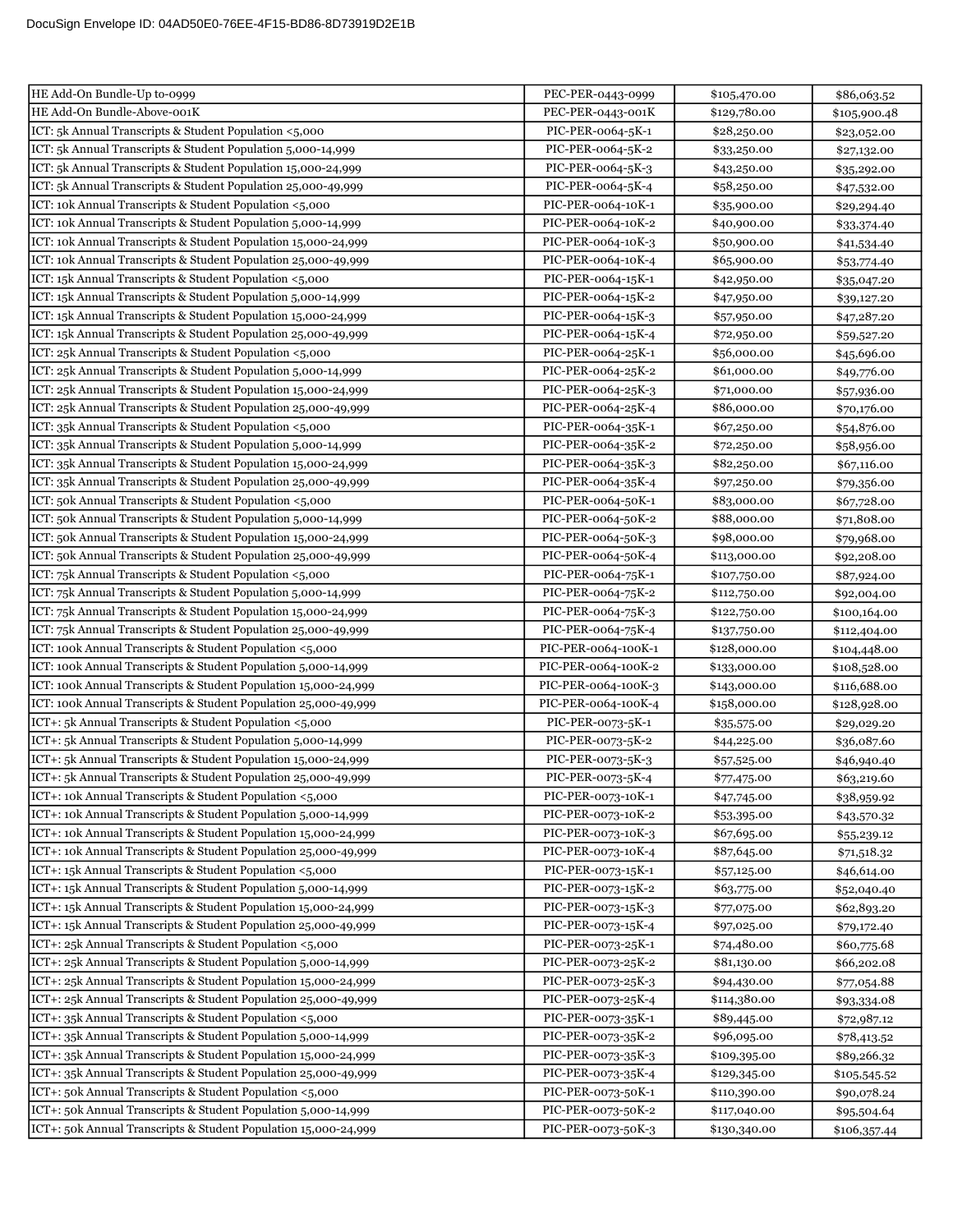| ICT+: 50k Annual Transcripts & Student Population 25,000-49,999                                             | PIC-PER-0073-50K-4  | \$150,290.00   | \$122,636.64   |
|-------------------------------------------------------------------------------------------------------------|---------------------|----------------|----------------|
| ICT+: 75k Annual Transcripts & Student Population <5,000                                                    | PIC-PER-0073-75K-1  | \$143,310.00   | \$116,940.96   |
| ICT+: 75k Annual Transcripts & Student Population 5,000-14,999                                              | PIC-PER-0073-75K-2  | \$149,960.00   | \$122,367.36   |
| ICT+: 75k Annual Transcripts & Student Population 15,000-24,999                                             | PIC-PER-0073-75K-3  | \$163,260.00   | \$133,220.16   |
| ICT+: 75k Annual Transcripts & Student Population 25,000-49,999                                             | PIC-PER-0073-75K-4  | \$183,210.00   | \$149,499.36   |
| ICT+: 100k Annual Transcripts & Student Population <5,000                                                   | PIC-PER-0073-100K-1 | \$170,240.00   | \$138,915.84   |
| ICT+: 100k Annual Transcripts & Student Population 5,000-14,999                                             | PIC-PER-0073-100K-2 | \$176,890.00   | \$144,342.24   |
| ICT+: 100k Annual Transcripts & Student Population 15,000-24,999                                            | PIC-PER-0073-100K-3 | \$190,190.00   | \$155,195.04   |
| ICT+: 100k Annual Transcripts & Student Population 25,000-49,999                                            | PIC-PER-0073-100K-4 | \$210,140.00   | \$171,474.24   |
| Transcript eForm                                                                                            | PEC-PER-0462-0001   | \$8,240.00     | \$6,723.84     |
| Perceptive Core for Transcripts (<10k transcripts)                                                          | PEC-PER-0466-0001   | \$8,030.00     | \$8,190.60     |
| Perceptive Core for Transcripts (10,001-50k transcripts)                                                    | PEC-PER-0466-0002   | \$16,215.00    | \$16,539.30    |
| Perceptive Core for Transcripts (>50k transcripts)                                                          | PEC-PER-0466-0003   | \$30,580.00    | \$31,191.60    |
| Perceptive Data Transfer-Unlimited Use                                                                      | PEC-PER-0303-0001   | \$31,500.00    | \$25,704.00    |
| Perceptive Data Transfer 1 File                                                                             | PEC-PER-0302-0001   | \$22,500.00    | \$18,360.00    |
| TransForm Server License (Required)                                                                         | PEC-PER-0416-0001   | \$10,250.00    | \$8,364.00     |
| Perceptive Content: TransForm eLearning (Required)                                                          | <b>TR-PERS-8475</b> | \$2,150.00     | \$1,973.70     |
| TransForm "Unlimited" Submissions - Less than 5000 Students                                                 | PEC-PER-0439-1-5K   | \$60,000.00    | \$61,200.00    |
| TransForm "Unlimited" Submissions - Greater than or equal to 5000 Students but less than                    |                     |                |                |
| 10000 Students                                                                                              | PEC-PER-0439-5-10K  | \$90,000.00    | \$91,800.00    |
| TransForm "Unlimited" Submissions - Greater than or equal to 10000 Students but less than<br>15000 Students | PEC-PER-0439-10-15K | \$140,000.00   | \$142,800.00   |
| TransForm "Unlimited" Submissions - Greater than or equal to 15000 Students but less than<br>25000 Students | PEC-PER-0439-15-25K | \$170,000.00   | \$173,400.00   |
| Intelligent Capture AP Line Item-IPY-001K                                                                   | PAP-PER-0001-001K   | \$1,300.00     | \$1,060.80     |
| Intelligent Capture AP Line Item-IPY-005K                                                                   | PAP-PER-0001-005K   | \$6,300.00     | \$5,140.80     |
| Intelligent Capture AP Line Item-IPY-010K                                                                   | PAP-PER-0001-010K   | \$12,600.00    | \$10,281.60    |
| Intelligent Capture AP Line Item-IPY-020K                                                                   | PAP-PER-0001-020K   | \$25,200.00    | \$20,563.20    |
| Intelligent Capture AP Line Item-IPY-050K                                                                   | PAP-PER-0001-050K   | \$62,900.00    | \$51,326.40    |
| Intelligent Capture AP Line Item-IPY-100K                                                                   | PAP-PER-0001-100K   | \$115,000.00   | \$93,840.00    |
| Intelligent Capture AP Line Item-IPY-150K                                                                   | PAP-PER-0001-150K   | \$158,000.00   | \$128,928.00   |
| Intelligent Capture AP Line Item-IPY-250K                                                                   | PAP-PER-0001-250K   | \$238,000.00   | \$194,208.00   |
| Intelligent Capture AP Line Item-IPY-350K                                                                   | PAP-PER-0001-350K   | \$304,000.00   | \$248,064.00   |
| Intelligent Capture AP Line Item-IPY-500K                                                                   | PAP-PER-0001-500K   | \$394,000.00   | \$321,504.00   |
| Intelligent Capture AP Line Item-IPY-001M                                                                   | PAP-PER-0001-001M   | \$602,000.00   | \$491,232.00   |
| Intelligent Capture AP Line Item-IPY-002M                                                                   | PAP-PER-0001-002M   | \$1,203,000.00 | \$981,648.00   |
| Intelligent Capture AP Line Item-IPY-005M                                                                   | PAP-PER-0001-005M   | \$3,008,000.00 | \$2,454,528.00 |
| Intelligent Capture AP Hdr/Ftr-IPY-001K                                                                     | PAP-PER-0002-001K   | \$600.00       | \$489.60       |
| Intelligent Capture AP Hdr/Ftr-IPY-005K                                                                     | PAP-PER-0002-005K   | \$2,900.00     | \$2,366.40     |
| Intelligent Capture AP Hdr/Ftr-IPY-010K                                                                     | PAP-PER-0002-010K   | \$5,700.00     | \$4,651.20     |
| Intelligent Capture AP Hdr/Ftr-IPY-020K                                                                     | PAP-PER-0002-020K   | \$11,400.00    | \$9,302.40     |
| Intelligent Capture AP Hdr/Ftr-IPY-050K                                                                     | PAP-PER-0002-050K   | \$28,500.00    | \$23,256.00    |
| Intelligent Capture AP Hdr/Ftr-IPY-100K                                                                     | PAP-PER-0002-100K   | \$53,000.00    | \$43,248.00    |
| Intelligent Capture AP Hdr/Ftr-IPY-150K                                                                     | PAP-PER-0002-150K   | \$73,000.00    | \$59,568.00    |
| Intelligent Capture AP Hdr/Ftr-IPY-250K                                                                     | PAP-PER-0002-250K   | \$112,000.00   | \$91,392.00    |
| Intelligent Capture AP Hdr/Ftr-IPY-350K                                                                     | PAP-PER-0002-350K   | \$143,000.00   | \$116,688.00   |
| Intelligent Capture AP Hdr/Ftr-IPY-500K                                                                     | PAP-PER-0002-500K   | \$187,000.00   | \$152,592.00   |
| Intelligent Capture AP Hdr/Ftr-IPY-001M                                                                     | PAP-PER-0002-001M   | \$293,000.00   | \$239,088.00   |
| Intelligent Capture AP Hdr/Ftr-IPY-002M                                                                     | PAP-PER-0002-002M   | \$586,000.00   | \$478,176.00   |
| Intelligent Capture AP Hdr/Ftr-IPY-005M                                                                     | PAP-PER-0002-005M   | \$1,466,000.00 | \$1,196,256.00 |
| Intelligent Capture Table Extraction-001K                                                                   | PIC-PER-0053-001K   | \$400.00       | \$326.40       |
| Intelligent Capture Table Extraction-005K                                                                   | PIC-PER-0053-005K   | \$1,900.00     | \$1,550.40     |
| Intelligent Capture Table Extraction-010K                                                                   | PIC-PER-0053-010K   | \$3,800.00     | \$3,100.80     |
| Intelligent Capture Table Extraction-020K                                                                   | PIC-PER-0053-020K   | \$7,600.00     | \$6,201.60     |
| Intelligent Capture Table Extraction-050K                                                                   | PIC-PER-0053-050K   | \$19,000.00    | \$15,504.00    |
| Intelligent Capture Table Extraction-100K                                                                   | PIC-PER-0053-100K   | \$35,000.00    | \$28,560.00    |
| Intelligent Capture Table Extraction-150K                                                                   | PIC-PER-0053-150K   | \$49,000.00    | \$39,984.00    |
| Intelligent Capture Table Extraction-250K                                                                   | PIC-PER-0053-250K   | \$74,000.00    | \$60,384.00    |
|                                                                                                             |                     |                |                |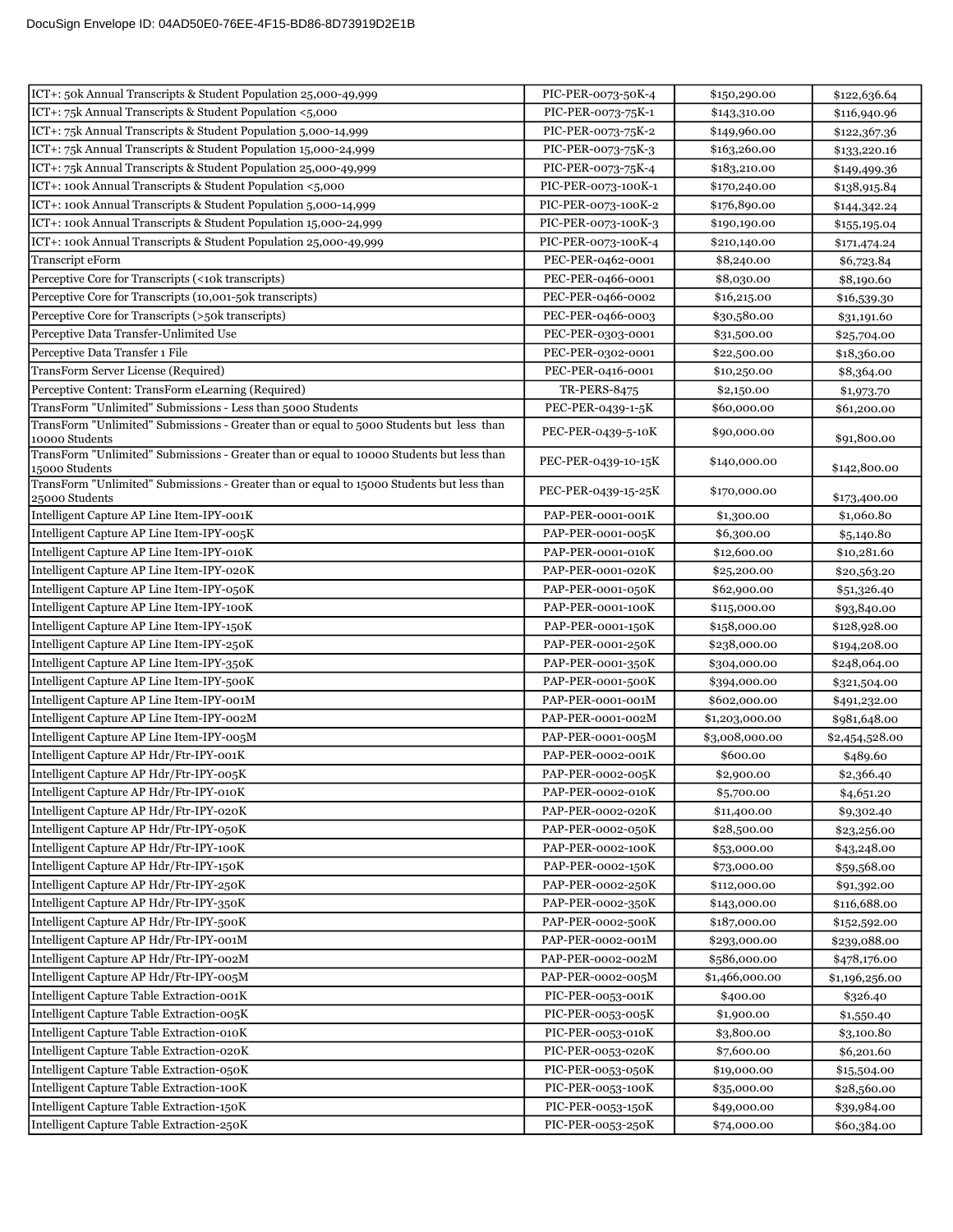| Intelligent Capture Table Extraction-350K         | PIC-PER-0053-350K | \$95,000.00  | \$77,520.00  |
|---------------------------------------------------|-------------------|--------------|--------------|
| Intelligent Capture Table Extraction-500K         | PIC-PER-0053-500K | \$125,000.00 | \$102,000.00 |
| Intelligent Capture Table Extraction-001M         | PIC-PER-0053-001M | \$195,000.00 | \$159,120.00 |
| Intelligent Capture Table Extraction-002M         | PIC-PER-0053-002M | \$391,000.00 | \$319,056.00 |
| Intelligent Capture Table Extraction-005M         | PIC-PER-0053-005M | \$977,000.00 | \$797,232.00 |
| Intelligent Capture Summary Data Only-001K        | PIC-PER-0054-001K | \$300.00     | \$244.80     |
| Intelligent Capture Summary Data Only-005K        | PIC-PER-0054-005K | \$1,400.00   | \$1,142.40   |
| Intelligent Capture Summary Data Only-010K        | PIC-PER-0054-010K | \$2,800.00   | \$2,284.80   |
| Intelligent Capture Summary Data Only-020K        | PIC-PER-0054-020K | \$5,600.00   | \$4,569.60   |
| Intelligent Capture Summary Data Only-050K        | PIC-PER-0054-050K | \$14,000.00  | \$11,424.00  |
| Intelligent Capture Summary Data Only-100K        | PIC-PER-0054-100K | \$26,000.00  | \$21,216.00  |
| Intelligent Capture Summary Data Only-150K        | PIC-PER-0054-150K | \$35,000.00  | \$28,560.00  |
| Intelligent Capture Summary Data Only-250K        | PIC-PER-0054-250K | \$53,000.00  | \$43,248.00  |
| Intelligent Capture Summary Data Only-350K        | PIC-PER-0054-350K | \$67,000.00  | \$54,672.00  |
| Intelligent Capture Summary Data Only-500K        | PIC-PER-0054-500K | \$87,000.00  | \$70,992.00  |
| Intelligent Capture Summary Data Only-001M        | PIC-PER-0054-001M | \$134,000.00 | \$109,344.00 |
| Intelligent Capture Summary Data Only-002M        | PIC-PER-0054-002M | \$267,000.00 | \$217,872.00 |
| Intelligent Capture Summary Data Only-005M        | PIC-PER-0054-005M | \$669,000.00 | \$545,904.00 |
| Intelligent Capture Structured Form-001K          | PIC-PER-0062-001K | \$100.00     | \$81.60      |
| Intelligent Capture Structured Form-005K          | PIC-PER-0062-005K | \$700.00     | \$571.20     |
| Intelligent Capture Structured Form-010K          | PIC-PER-0062-010K | \$1,400.00   | \$1,142.40   |
| Intelligent Capture Structured Form-020K          | PIC-PER-0062-020K | \$2,800.00   | \$2,284.80   |
| Intelligent Capture Structured Form-050K          | PIC-PER-0062-050K | \$7,100.00   | \$5,793.60   |
| Intelligent Capture Structured Form-100K          | PIC-PER-0062-100K | \$13,000.00  | \$10,608.00  |
| Intelligent Capture Structured Form-150K          | PIC-PER-0062-150K | \$18,000.00  | \$14,688.00  |
| Intelligent Capture Structured Form-250K          | PIC-PER-0062-250K | \$28,000.00  | \$22,848.00  |
| Intelligent Capture Structured Form-350K          | PIC-PER-0062-350K | \$35,000.00  | \$28,560.00  |
| Intelligent Capture Structured Form-500K          | PIC-PER-0062-500K | \$46,000.00  | \$37,536.00  |
| Intelligent Capture Structured Form-001M          | PIC-PER-0062-001M | \$73,000.00  | \$59,568.00  |
| Intelligent Capture Structured Form-002M          | PIC-PER-0062-002M | \$145,000.00 | \$118,320.00 |
| Intelligent Capture Structured Form-005M          | PIC-PER-0062-005M | \$363,000.00 | \$296,208.00 |
| Intelligent Capture Classification Only-001K      | PIC-PER-0063-001K | \$100.00     | \$81.60      |
| Intelligent Capture Classification Only-005K      | PIC-PER-0063-005K | \$700.00     | \$571.20     |
| Intelligent Capture Classification Only-010K      | PIC-PER-0063-010K | \$1,400.00   | \$1,142.40   |
| Intelligent Capture Classification Only-020K      | PIC-PER-0063-020K | \$2,800.00   | \$2,284.80   |
| Intelligent Capture Classification Only-050K      | PIC-PER-0063-050K | \$7,100.00   | \$5,793.60   |
| Intelligent Capture Classification Only-100K      | PIC-PER-0063-100K | \$13,000.00  | \$10,608.00  |
| Intelligent Capture Classification Only-150K      | PIC-PER-0063-150K | \$18,000.00  | \$14,688.00  |
| Intelligent Capture Classification Only-250K      | PIC-PER-0063-250K | \$28,000.00  | \$22,848.00  |
| Intelligent Capture Classification Only-350K      | PIC-PER-0063-350K | \$35,000.00  | \$28,560.00  |
| Intelligent Capture Classification Only-500K      | PIC-PER-0063-500K | \$46,000.00  | \$37,536.00  |
| Intelligent Capture Classification Only-001M      | PIC-PER-0063-001M | \$73,000.00  | \$59,568.00  |
| Intelligent Capture Classification Only-002M      | PIC-PER-0063-002M | \$145,000.00 | \$118,320.00 |
| Intelligent Capture Classification Only-005M      | PIC-PER-0063-005M | \$363,000.00 | \$296,208.00 |
| <b>Additional Verifier License</b>                | PIC-PER-0011-0001 | \$1,315.00   | \$1,073.04   |
| Visibility Reporting System with 2 Report Engines | PIC-PER-0012-0001 | \$19,315.00  | \$15,761.04  |
| Visibility Reporting System with 4 Report Engines | PIC-PER-0013-0001 | \$32,190.00  | \$26,267.04  |
| Additional Intelligent Capture Test Environment   | PIC-PER-0014-SWAD | \$15,450.00  | \$12,607.20  |
| Intelligent Capture AP Line Item-PPY-001K         | PAP-PER-0040-001K | \$800.00     | \$652.80     |
| Intelligent Capture AP Line Item-PPY-005K         | PAP-PER-0040-005K | \$4,200.00   | \$3,427.20   |
| Intelligent Capture AP Line Item-PPY-010K         | PAP-PER-0040-010K | \$8,400.00   | \$6,854.40   |
| Intelligent Capture AP Line Item-PPY-020K         | PAP-PER-0040-020K | \$16,800.00  | \$13,708.80  |
| Intelligent Capture AP Line Item-PPY-050K         | PAP-PER-0040-050K | \$42,000.00  | \$34,272.00  |
| Intelligent Capture AP Line Item-PPY-100K         | PAP-PER-0040-100K | \$77,000.00  | \$62,832.00  |
| Intelligent Capture AP Line Item-PPY-150K         | PAP-PER-0040-150K | \$105,000.00 | \$85,680.00  |
| Intelligent Capture AP Line Item-PPY-250K         | PAP-PER-0040-250K | \$159,000.00 | \$129,744.00 |
| Intelligent Capture AP Line Item-PPY-350K         | PAP-PER-0040-350K | \$202,000.00 | \$164,832.00 |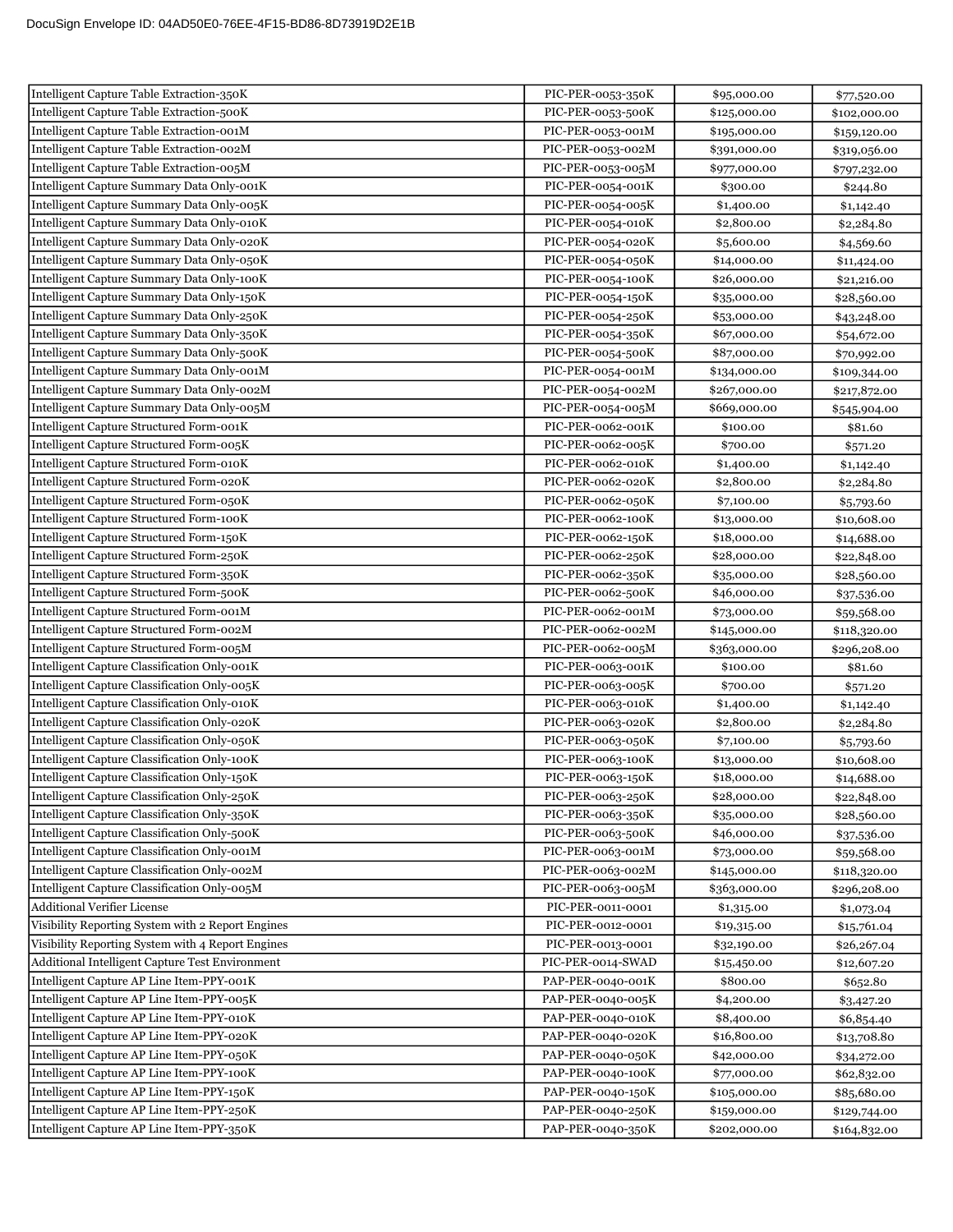| Intelligent Capture AP Line Item-PPY-500K             | PAP-PER-0040-500K  | \$262,000.00   | \$213,792.00   |
|-------------------------------------------------------|--------------------|----------------|----------------|
| Intelligent Capture AP Line Item-PPY-001M             | PAP-PER-0040-001M  | \$401,000.00   | \$327,216.00   |
| Intelligent Capture AP Line Item-PPY-002M             | PAP-PER-0040-002M  | \$802,000.00   | \$654,432.00   |
| Intelligent Capture AP Line Item-PPY-005M             | PAP-PER-0040-005M  | \$2,006,000.00 | \$1,636,896.00 |
| Intelligent Capture AP Hdr/Ftr-PPY-001K               | PAP-PER-0042-001K  | \$400.00       | \$326.40       |
| Intelligent Capture AP Hdr/Ftr-PPY-005K               | PAP-PER-0042-005K  | \$1,900.00     | \$1,550.40     |
| Intelligent Capture AP Hdr/Ftr-PPY-010K               | PAP-PER-0042-010K  | \$3,800.00     | \$3,100.80     |
| Intelligent Capture AP Hdr/Ftr-PPY-020K               | PAP-PER-0042-020K  | \$7,600.00     | \$6,201.60     |
| Intelligent Capture AP Hdr/Ftr-PPY-050K               | PAP-PER-0042-050K  | \$19,000.00    | \$15,504.00    |
| Intelligent Capture AP Hdr/Ftr-PPY-100K               | PAP-PER-0042-100K  | \$35,000.00    | \$28,560.00    |
| Intelligent Capture AP Hdr/Ftr-PPY-150K               | PAP-PER-0042-150K  | \$49,000.00    | \$39,984.00    |
| Intelligent Capture AP Hdr/Ftr-PPY-250K               | PAP-PER-0042-250K  | \$74,000.00    | \$60,384.00    |
| Intelligent Capture AP Hdr/Ftr-PPY-350K               | PAP-PER-0042-350K  | \$95,000.00    | \$77,520.00    |
| Intelligent Capture AP Hdr/Ftr-PPY-500K               | PAP-PER-0042-500K  | \$125,000.00   | \$102,000.00   |
| Intelligent Capture AP Hdr/Ftr-PPY-001M               | PAP-PER-0042-001M  | \$195,000.00   | \$159,120.00   |
| Intelligent Capture AP Hdr/Ftr-PPY-002M               | PAP-PER-0042-002M  | \$391,000.00   | \$319,056.00   |
| Intelligent Capture AP Hdr/Ftr-PPY-005M               | PAP-PER-0042-005M  | \$977,000.00   | \$797,232.00   |
| PDT for ICT                                           | PDTIPI1            | \$6,500.00     | \$5,304.00     |
| <b>Automated Redaction</b>                            | ARIPW1             | \$20,000.00    | \$16,320.00    |
| <b>Bar Code Recognition Server</b>                    | BSIPW1             | \$5,000.00     | \$4,080.00     |
| <b>Bar Code Generator</b>                             | BCIPI1             | \$2,000.00     | \$1,632.00     |
| Image Segment Archiver                                | EBIPI1             | \$4,000.00     | \$3,264.00     |
| Virtual Print Driver                                  | PTIPC1             | \$5,000.00     | \$4,080.00     |
| COLD / ERM                                            | CLIPW1             | \$10,000.00    | \$8,160.00     |
| Advanced COLD / ERM                                   | ACIPW1             | \$35,000.00    | \$28,560.00    |
| Document Import Processor                             | DPIPW1             | \$5,000.00     | \$4,080.00     |
| <b>Advanced Document Import Processor</b>             | ADIPW1             | \$20,000.00    | \$16,320.00    |
| Directory Import Processor                            | TYIPI1             | \$5,000.00     | \$4,080.00     |
| XML Index Document Import Processor                   | DXIPW1             | \$5,000.00     | \$4,080.00     |
| <b>XML Tag Import Processor</b>                       | XMIPW1             | \$7,000.00     | \$5,712.00     |
| <b>Remittance Processor</b>                           | RPIPW1             | \$20,000.00    | \$16,320.00    |
| <b>PCL</b> Input Filter                               | PCIPW1             | \$3,000.00     | \$2,448.00     |
| <b>AFP</b> Input Filter                               | AFIPW1             | \$10,000.00    | \$8,160.00     |
| <b>PDF</b> Input Filter                               | PIIPW1             | \$7,500.00     | \$6,120.00     |
| Mailbox Importer                                      | SSIPW1             | \$10,000.00    | \$8,160.00     |
| Archive Services for Microsoft SharePoint             | MAIPI1             | \$5,000.00     | \$4,080.00     |
| 132 Column Font                                       | FOIPI1             | \$2,000.00     | \$1,632.00     |
| 132 Column Font                                       | FOIPI2             | \$5,000.00     | \$4,080.00     |
| Integration for Biscom FAXCOM                         | FSIPI1-BF          | \$6,000.00     | \$4,896.00     |
| Integration for eCopy ShareScan OP                    | ECIPW1             | \$1,200.00     | \$979.20       |
| Enterprise Integration for eCopy ShareScan            | EEIPI1             | \$50,000.00    | \$40,800.00    |
| Integration for HP Connect                            | HPIPW1             | \$400.00       | \$326.40       |
| Integration for HP Connect                            | HPIPW2             | \$350.00       | \$285.60       |
| Integration for HP Connect                            | HPIPW3             | \$300.00       | \$244.80       |
| Integration for HP Connect                            | HPIPW4             | \$250.00       | \$204.00       |
| Integration for HP Connect Enterprice License         | <b>HPIPWE</b>      | \$50,000.00    | \$40,800.00    |
| Integration for Sharp MFP 1-10 Devices                | OSIPW1             | \$400.00       | \$326.40       |
| Integration for Sharp MFP 11-50 Devices               | OSIPW2             | \$300.00       | \$244.80       |
| Integration for Sharp MFP Unlimited                   | OSIPW <sub>3</sub> | \$25,000.00    | \$20,400.00    |
| Integration for Canon uniFLOW                         | CUIPW1             | \$400.00       | \$326.40       |
| Integration for Canon uniFLOW                         | CUIPW2             | \$300.00       | \$244.80       |
| Integration for Canon uniFLOW                         | <b>CUIPWE</b>      | \$25,000.00    | \$20,400.00    |
| <b>Integration for Xerox MFP</b>                      | XRIPW1             | \$200.00       | \$163.20       |
| <b>Integration for KYOCERA</b>                        | KCIPW1             | \$200.00       | \$163.20       |
| Integration for Konica Minolta bizhub MarketPlace MFP | KMIPW1             | \$200.00       | \$163.20       |
| Integration for Konica Minolta Dispatcher Phoenix     | KDIPW1             | \$750.00       | \$612.00       |
| COLD / ERM - Only Multi-User Server                   | ELIPI1             | \$2,000.00     | \$1,632.00     |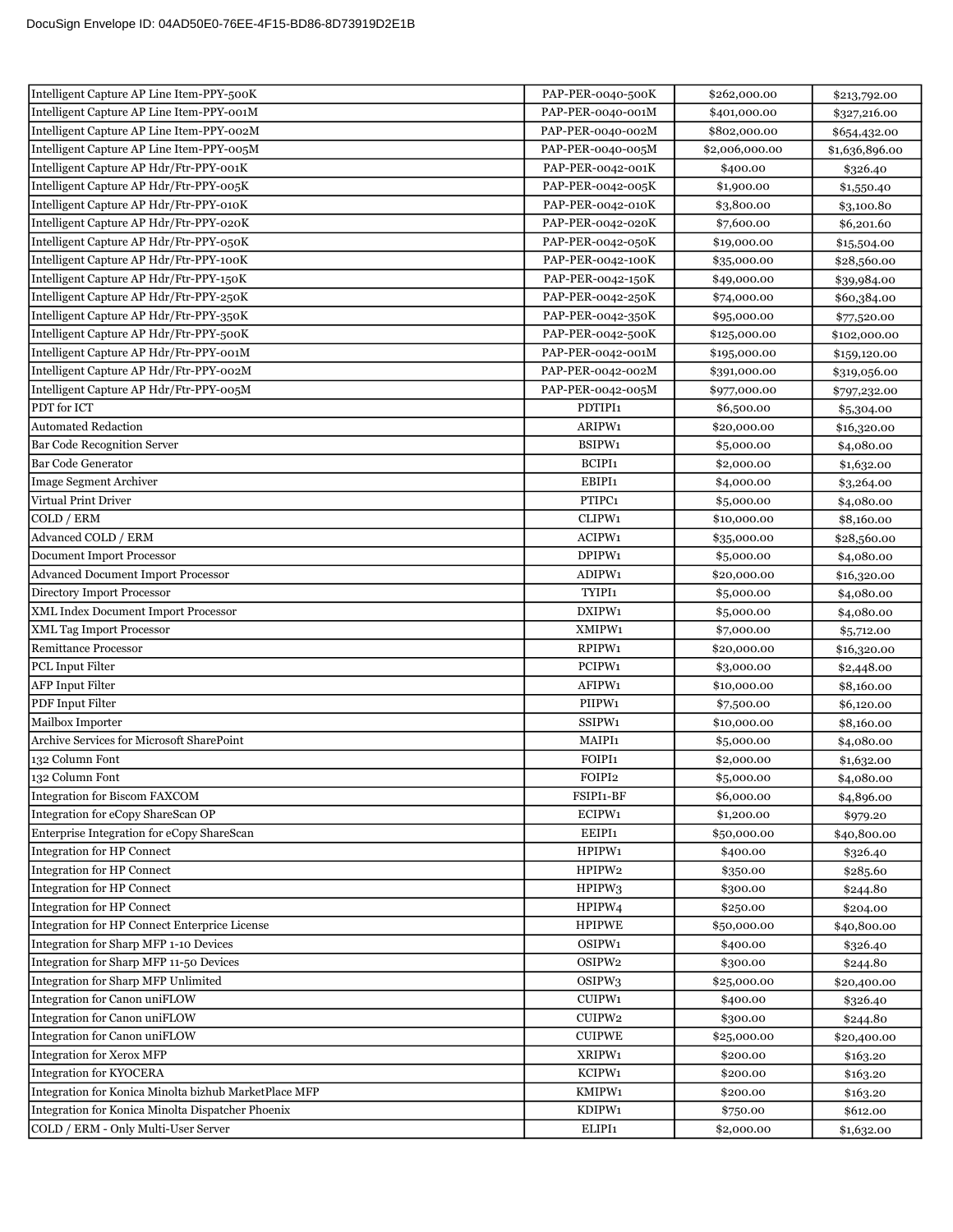| COLD / ERM - Only Concurrent Client                            | ELIPC1                       | \$600.00                 | \$489.60                 |
|----------------------------------------------------------------|------------------------------|--------------------------|--------------------------|
| COLD / ERM - Only Workstation Client                           | ELIPW1                       | \$300.00                 | \$244.80                 |
| COLD / ERM - Only Named User Client                            | ELIPN1                       | \$300.00                 | \$244.80                 |
| Production Document Imaging Kofax/TWAIN                        | DIIPW1                       | \$5,000.00               | \$4,080.00               |
| Production Document Imaging Kofax/TWAIN                        | DIIPW2                       | \$3,000.00               | \$2,448.00               |
| Workflow Concurrent Client SL                                  | WLIPC1                       | \$2,200.00               | \$1,795.20               |
| Workflow Concurrent Client SL                                  | WLIPC2                       | \$1,800.00               | \$1,468.80               |
| Workflow Concurrent Client SL                                  | WLIPC3                       | \$1,600.00               | \$1,305.60               |
| Workflow Concurrent Client SL                                  | WLIPC4                       | \$1,400.00               | \$1,142.40               |
| Workflow Concurrent Client SL                                  | WLIPC <sub>5</sub>           | \$1,200.00               | \$979.20                 |
| <b>Workflow Concurrent Client SL</b>                           | WLIPC6                       | \$1,100.00               | \$897.60                 |
| Workflow Concurrent Client Enterprise                          | <b>WLIPCE</b>                | TBD                      | TBD                      |
| Workflow Workstation Client SL                                 | WLIPW1                       | \$1,400.00               | \$1,142.40               |
| <b>Workflow Workstation Client SL</b>                          | WLIPW2                       | \$1,100.00               | \$897.60                 |
| Workflow Workstation Client SL                                 | WLIPW3                       | \$900.00                 | \$734.40                 |
| Workflow Workstation Client SL                                 | WLIPW4                       | \$800.00                 | \$652.80                 |
| <b>Workflow Workstation Client SL</b>                          | WLIPW <sub>5</sub>           | \$700.00                 | \$571.20                 |
| Workflow Workstation Client SL                                 | WLIPW6                       | \$600.00                 | \$489.60                 |
| Workflow Named User Client SL                                  | WLIPN1                       | \$1,400.00               | \$1,142.40               |
| Workflow Named User Client SL                                  | WLIPN2                       | \$1,100.00               | \$897.60                 |
| Workflow Named User Client SL                                  | WLIPN <sub>3</sub>           | \$900.00                 | \$734.40                 |
| Workflow Named User Client SL                                  | WLIPN <sub>4</sub>           | \$800.00                 | \$652.80                 |
| Workflow Named User Client SL                                  | WLIPN <sub>5</sub>           | \$700.00                 | \$571.20                 |
| Workflow Named User Client SL                                  | WLIPN6                       | \$600.00                 | \$489.60                 |
| <b>Workflow Approval Management</b>                            | WAIPI1                       | \$20,000.00              | \$16,320.00              |
| OnBase Interaction with ShareBase                              | OSHIPI1                      | \$5,000.00               | \$4,080.00               |
| <b>WorkView Concurrent Client SL</b>                           | VLIPC1                       | \$1,500.00               | \$1,224.00               |
| <b>WorkView Concurrent Client SL</b>                           | VLIPC2                       | \$1,300.00               | \$1,060.80               |
| WorkView Concurrent Client SL                                  | VLIPC3                       | \$1,200.00               | \$979.20                 |
| <b>WorkView Concurrent Client SL</b>                           | VLIPC <sub>4</sub>           | \$1,100.00               | \$897.60                 |
| <b>WorkView Concurrent Client SL</b>                           | VLIPC <sub>5</sub>           | \$1,000.00               | \$816.00                 |
| <b>WorkView Concurrent Client SL</b>                           | VLIPC6                       | \$900.00                 | \$734.40                 |
| Enterprise WorkView Concurrent Client SL                       | <b>VLIPCE</b>                | <b>TBD</b>               | TBD                      |
| WorkView Workstation Client SL                                 | VLIPW1                       | \$900.00                 | \$734.40                 |
| WorkView Workstation Client SL                                 | VLIPW2                       | \$800.00                 | \$652.80                 |
| WorkView Workstation Client SL                                 | VLIPW3                       | \$700.00                 | \$571.20                 |
| <b>WorkView Workstation Client SL</b>                          | VLIPW4                       | \$600.00                 | \$489.60                 |
| <b>WorkView Workstation Client SL</b>                          | VLIPW <sub>5</sub>           | \$500.00                 | \$408.00                 |
| WorkView Workstation Client SL                                 | VLIPW6                       | \$400.00                 | \$326.40                 |
| WorkView Named User Client SL                                  | VLIPN1                       | \$900.00                 | \$734.40                 |
| WorkView Named User Client SL<br>WorkView Named User Client SL | VLIPN2                       | \$800.00                 | \$652.80                 |
|                                                                | VLIPN <sub>3</sub>           | \$700.00                 | \$571.20                 |
| WorkView Named User Client SL<br>WorkView Named User Client SL | VLIPN4<br>VLIPN <sub>5</sub> | \$600.00                 | \$489.60                 |
| WorkView Named User Client SL                                  | VLIPN6                       | \$500.00                 | \$408.00                 |
| Information Management Concurrent Client                       | IMIPC1                       | \$400.00                 | \$326.40                 |
| Information Management Concurrent Client                       | IMIPC2                       | \$4,100.00<br>\$3,600.00 | \$3,345.60               |
| Information Management Concurrent Client                       | IMIPC3                       | \$3,400.00               | \$2,937.60               |
| Information Management Concurrent Client                       | IMIPC <sub>4</sub>           | \$3,000.00               | \$2,774.40               |
| Information Management Concurrent Client                       | $IMIPC_5$                    | \$2,600.00               | \$2,448.00<br>\$2,121.60 |
| Information Management Concurrent Client                       | IMIPC6                       | \$2,400.00               | \$1,958.40               |
| Workflow/WorkView Concurrent Client SL                         | WWIPC1                       | \$2,900.00               | \$2,366.40               |
| Workflow/WorkView Concurrent Client SL                         | WWIPC2                       | \$2,400.00               | \$1,958.40               |
| Workflow/WorkView Concurrent Client SL                         | WWIPC3                       | \$2,200.00               | \$1,795.20               |
| Workflow/WorkView Concurrent Client SL                         | WWIPC4                       | \$2,000.00               | \$1,632.00               |
| Workflow/WorkView Concurrent Client SL                         | WWIPC <sub>5</sub>           | \$1,800.00               | \$1,468.80               |
| Workflow/WorkView Concurrent Client SL                         | WWIPC6                       | \$1,600.00               | \$1,305.60               |
|                                                                |                              |                          |                          |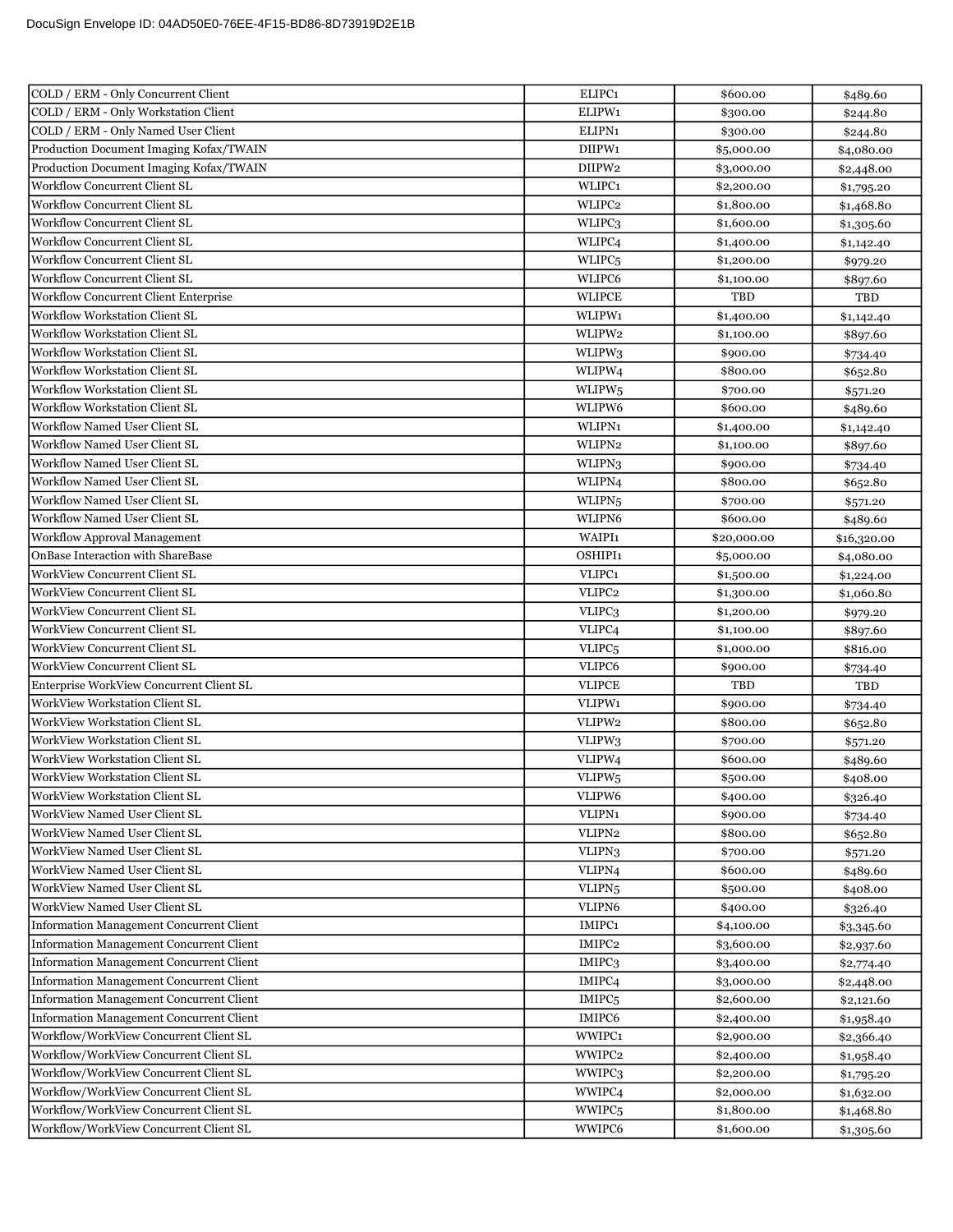| Workflow/WorkView Workstation Client SL                            | WWIPW1             | \$1,800.00  | \$1,468.80  |
|--------------------------------------------------------------------|--------------------|-------------|-------------|
| Workflow/WorkView Workstation Client SL                            | WWIPW2             | \$1,400.00  | \$1,142.40  |
| Workflow/WorkView Workstation Client SL                            | WWIPW3             | \$1,200.00  | \$979.20    |
| Workflow/WorkView Workstation Client SL                            | WWIPW4             | \$1,100.00  | \$897.60    |
| Workflow/WorkView Workstation Client SL                            | WWIPW5             | \$1,000.00  | \$816.00    |
| Workflow/WorkView Workstation Client SL                            | WWIPW6             | \$900.00    | \$734.40    |
| Workflow/WorkView Named User Client SL                             | WWIPN1             | \$1,800.00  | \$1,468.80  |
| Workflow/WorkView Named User Client SL                             | WWIPN2             | \$1,400.00  | \$1,142.40  |
| Workflow/WorkView Named User Client SL                             | WWIPN3             | \$1,200.00  | \$979.20    |
| Workflow/WorkView Named User Client SL                             | WWIPN4             | \$1,100.00  | \$897.60    |
| Workflow/WorkView Named User Client SL                             | WWIPN <sub>5</sub> | \$1,000.00  | \$816.00    |
| Workflow/WorkView Named User Client SL                             | WWIPN6             | \$900.00    | \$734.40    |
| WorkView Integration for Microsoft Outlook                         | WVOIPI1            | \$10,000.00 | \$8,160.00  |
| <b>Context Search Framework</b>                                    | CFIPI1             | \$10,000.00 | \$8,160.00  |
| E-Forms                                                            | FMIPI1             | \$10,000.00 | \$8,160.00  |
| <b>Integration for Access Forms</b>                                | AXIPI1             | \$10,000.00 | \$8,160.00  |
| <b>Integration for Access Forms Enterprise</b>                     | AXIPI2             | \$35,000.00 | \$28,560.00 |
| <b>Business Rules Engine</b>                                       | BRIPI1             | \$20,000.00 | \$16,320.00 |
| Workflow Departmental Server                                       | WFIPD1             | \$10,000.00 | \$8,160.00  |
| <b>Workflow Enterprise Server</b>                                  | WFIPI <sub>1</sub> | \$50,000.00 | \$40,800.00 |
| <b>Workflow Concurrent Client</b>                                  | WFIPC1             | \$1,200.00  | \$979.20    |
| <b>Workflow Workstation Client</b>                                 | WFIPW1             | \$600.00    | \$489.60    |
| <b>Workflow Named User Client</b>                                  | WFIPN1             | \$600.00    | \$489.60    |
| <b>WorkView Server</b>                                             | RMIPI1             | \$10,000.00 | \$8,160.00  |
| <b>WorkView Concurrent Client</b>                                  | RMIPC1             | \$1,000.00  | \$816.00    |
| <b>WorkView Workstation Client</b>                                 | RMIPW1             | \$500.00    | \$408.00    |
| <b>WorkView Named User Client</b>                                  | RMIPN1             | \$500.00    | \$408.00    |
| Workflow / WorkView Concurrent Client                              | WCIPC1             | \$1,700.00  | \$1,387.20  |
| Workflow / WorkView Workstation Client                             | WCIPW1             | \$850.00    | \$693.60    |
| Workflow / WorkView Named User Client                              | WCIPN1             | \$850.00    | \$693.60    |
| <b>PDF</b> Framework                                               | PDFIPI1            | \$3,000.00  | \$2,448.00  |
| Conversion Framework for Aspose                                    | WTIPI1-AS          | \$3,000.00  | \$2,448.00  |
| Full-Page OCR                                                      | FPIPW1             | \$1,500.00  | \$1,224.00  |
| Asian Language OCR                                                 | ALOIPW1            | \$1,000.00  | \$816.00    |
| ICR Support for OCR and Advanced Capture                           | IRIPI1             | \$5,000.00  | \$4,080.00  |
| <b>OMR Marks Generator</b>                                         | OMIPI1             | \$3,000.00  | \$2,448.00  |
| Integration for DocuSign eSignature                                | DXIPI1             | \$15,000.00 | \$12,240.00 |
| Signature Pad Interface (TWAIN)                                    | PWIPI1             | \$6,000.00  | \$4,896.00  |
| Digital Signatures                                                 | DGIPN1             | \$200.00    | \$163.20    |
| Digital Signing Server                                             | DCIPW1             | \$25,000.00 | \$20,400.00 |
| <b>EDM</b> Services                                                | DMIPI1             | \$5,000.00  | \$4,080.00  |
| <b>Document Composition</b>                                        | ADIPI1             | \$20,000.00 | \$16,320.00 |
| <b>Enterprise Document Composition</b>                             | BDIPI1             | \$50,000.00 | \$40,800.00 |
| <b>Statement Composition</b>                                       | SCIPW1             | \$10,000.00 | \$8,160.00  |
| <b>Image Statements</b>                                            | ISIPI1             | \$1,500.00  | \$1,224.00  |
| <b>Image Statements</b>                                            | ISIPI2             | \$1,000.00  | \$816.00    |
| <b>Image Statements</b>                                            | ISIPI3             | \$500.00    | \$408.00    |
| Print Distribution                                                 | PDIPW1             | \$3,000.00  | \$2,448.00  |
| Document Distribution                                              | DDIPI1             | \$1,000.00  | \$816.00    |
| Collaboration                                                      | COIPI1             | \$10,000.00 | \$8,160.00  |
| Physical Records Management                                        | PRIPI1             | \$15,000.00 | \$12,240.00 |
| Document Knowledge Transfer & Compliance                           | DKTIPI1            | \$16,000.00 | \$13,056.00 |
| Enterprise Web Access for Document Knowledge Transfer & Compliance | DKTIPI2            | \$20,000.00 | \$16,320.00 |
| <b>Document Tracking</b>                                           | LDIPW1             | \$2,000.00  | \$1,632.00  |
| Document Tracking<br>Document Tracking                             | LDIPW2             | \$1,600.00  | \$1,305.60  |
| <b>Document Tracking</b>                                           | LDIPW3             | \$1,400.00  | \$1,142.40  |
|                                                                    | LDIPW4             | \$1,200.00  | \$979.20    |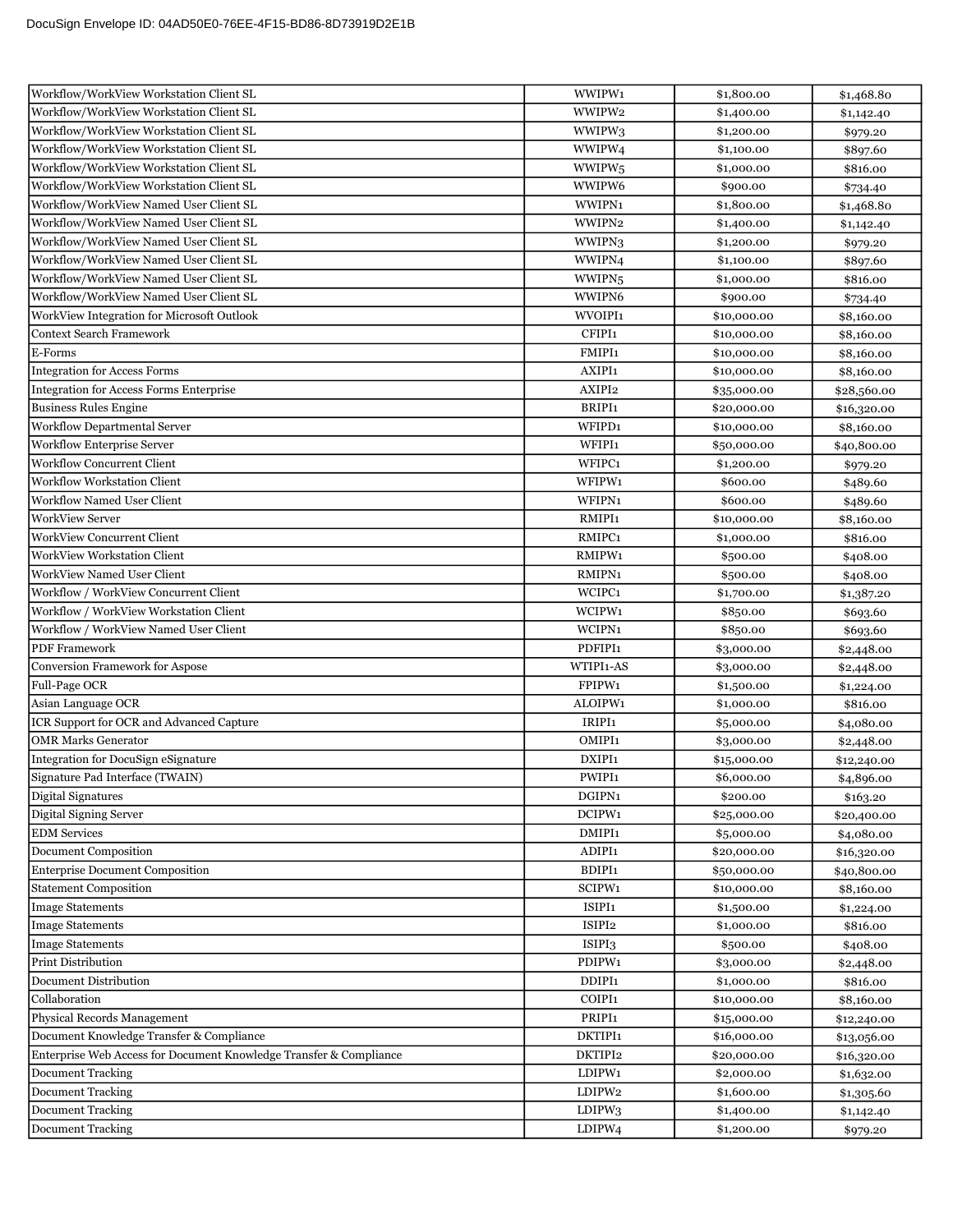| <b>Document Tracking</b>                                     | LDIPW <sub>5</sub> | \$1,000.00  | \$816.00    |
|--------------------------------------------------------------|--------------------|-------------|-------------|
| <b>Integration for Microsoft Search</b>                      | PHIPI1             | \$5,000.00  | \$4,080.00  |
| <b>CAD</b> Services                                          | CSIPI1             | \$5,000.00  | \$4,080.00  |
| CAD Document Viewer Concurrent Client                        | CADIPC1            | \$1,000.00  | \$816.00    |
| Conversion From Microsoft Office To Image Framework          | WTIPI1             | \$3,000.00  | \$2,448.00  |
| <b>Image Forms</b>                                           | IMFIPI2            | \$25,000.00 | \$20,400.00 |
| <b>Full-Text Search</b>                                      | FTSIPI1            | \$20,000.00 | \$16,320.00 |
| <b>Task Automator</b>                                        | TASKAUTO-SUB       | \$50,000.00 | \$40,800.00 |
| Enterprise Search Initial Bundle                             | PES-PER-0042-0001  | \$36,000.00 | \$29,376.00 |
| Enterprise Search Addtl Production Server                    | PES-PER-0043-0001  | \$17,000.00 | \$13,872.00 |
| Enterprise Search Addtl Non-Prod Server                      | PES-PER-0044-SWAD  | \$5,000.00  | \$4,080.00  |
| PEC-PER-0155-SWAD                                            | PEC-PER-0155-SWAD  | \$3,100.00  | \$2,529.60  |
| Application Enabler                                          | AEIPI1             | \$20,000.00 | \$16,320.00 |
| <b>Enterprise Application Enabler</b>                        | AEIPI2             | \$50,000.00 | \$40,800.00 |
| Office Business Application                                  | OBAIPI1            | \$5,000.00  | \$4,080.00  |
| Office Business Application                                  | OBAIPI2            | \$15,000.00 | \$12,240.00 |
| Web Services Publishing Executed Web Services Call           | WSPIPI1-C          | \$0.10      | \$0.08      |
| <b>Web Services Publishing</b>                               | <b>WSPIPI1</b>     | \$5,000.00  | \$4,080.00  |
| <b>Unity Integration Toolkit</b>                             | UIIPI1             | \$10,000.00 | \$8,160.00  |
| Query API (Thick Client)                                     | APIPQ1             | \$10,000.00 | \$8,160.00  |
| Query API (Thick Client)                                     | APIPQ2             | \$8,000.00  | \$6,528.00  |
| Query API (Core)                                             | APIPQ3             | \$10,000.00 | \$8,160.00  |
| Query API (Core)                                             | APIPQ4             | \$8,000.00  | \$6,528.00  |
| Archival API                                                 | ARIPI1             | \$5,000.00  | \$4,080.00  |
| <b>Integration for Trinisys</b>                              | ITIPI1             | \$5,000.00  | \$4,080.00  |
| <b>Reverse API</b>                                           | RVIPI1             | \$10,000.00 | \$8,160.00  |
| Connector for Use with SAP ArchiveLink                       | SAIPI1             | \$30,000.00 | \$24,480.00 |
| Bar Code Import for use with SAP ArchiveLink                 | SBIPI1             | \$10,000.00 | \$8,160.00  |
| Print List and Data Archive for use with SAP ArchiveLink     | SDIPI1             | \$10,000.00 | \$8,160.00  |
| Business Indexing Connector for use with SAP ArchiveLink     | SIIPI1             | \$15,000.00 | \$12,240.00 |
| Web Parts for Microsoft SharePoint                           | SPIPI1             | \$5,000.00  | \$4,080.00  |
| Content Connector for Microsoft SharePoint                   | SLIPI1             | \$3,000.00  | \$2,448.00  |
| <b>Integration for ESRI ArcGIS Server</b>                    | EGIPI1             | \$10,000.00 | \$8,160.00  |
| Conversion Tool for Ricoh eCabinet                           | RCIPI1             | \$5,000.00  | \$4,080.00  |
| <b>Reporting Dashboards</b>                                  | RHIPI1             | \$10,000.00 | \$8,160.00  |
| <b>Report Services</b>                                       | RPIPI1             | \$5,000.00  | \$4,080.00  |
| <b>Exception Reports</b>                                     | ERIPI1             | \$4,000.00  | \$3,264.00  |
| <b>Report Mining</b>                                         | RXIPI1             | \$15,000.00 | \$12,240.00 |
| Report Mining Integration for Datawatch Modeler              | MNIPI1             | \$5,000.00  | \$4,080.00  |
| Report Mining Integration for Datawatch Report Mining Server | MNIPI2             | \$5,000.00  | \$4,080.00  |
| <b>Business Activity Monitoring</b>                          | BAIPI1             | \$10,000.00 | \$8,160.00  |
| Document Retention                                           | DRIPI <sub>1</sub> | \$10,000.00 | \$8,160.00  |
| Records Management                                           | RIIPI1             | \$20,000.00 | \$16,320.00 |
| Document Transfer                                            | DTIPI1             | \$7,000.00  | \$5,712.00  |
| Distributed Disk Services                                    | DSIPI1             | \$5,000.00  | \$4,080.00  |
| Storage Integration for EMC Centera                          | CTIPI1             | \$20,000.00 | \$16,320.00 |
| Storage Integration for IBM Tivoli                           | TVIPI1             | \$20,000.00 | \$16,320.00 |
| Integration for KOMpliance                                   | KOIPI1             | \$4,000.00  | \$3,264.00  |
| CD Authoring                                                 | CDIPW1             | \$1,000.00  | \$816.00    |
| <b>DVD</b> Authoring                                         | DVIPW1             | \$2,000.00  | \$1,632.00  |
| <b>Blu-ray Authoring</b>                                     | BAIPW1             | \$4,000.00  | \$3,264.00  |
| Automated CD Authoring                                       | AAIPW1             | \$5,000.00  | \$4,080.00  |
| <b>Automated DVD Authoring</b>                               | AVIPW1             | \$8,000.00  | \$6,528.00  |
| Publishing                                                   | PBIAI1             | \$2,000.00  | \$1,632.00  |
| <b>Aggregate Publishing</b>                                  | PBIPI1             | \$1,000.00  | \$816.00    |
| Automated CD / DVD Publishing                                | ADIPC1             | \$5,000.00  | \$4,080.00  |
| Automated CD / DVD Publishing                                | ADIPC2             | \$4,000.00  | \$3,264.00  |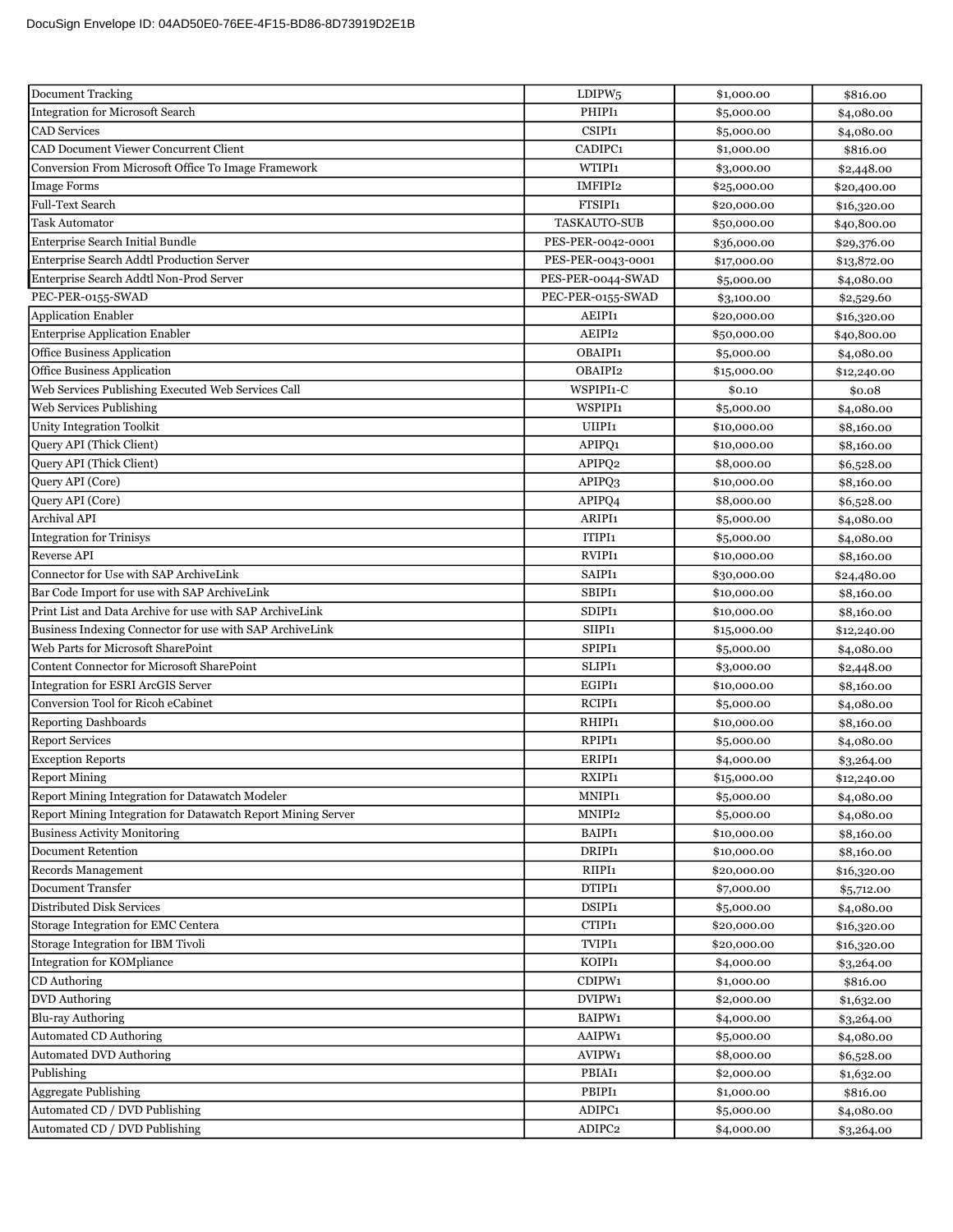| Encrypted CD / DVD Publishing                                     | EPIPI1              | \$5,000.00  | \$4,080.00  |
|-------------------------------------------------------------------|---------------------|-------------|-------------|
| Export                                                            | EXIPC1              | \$5,000.00  | \$4,080.00  |
| Encrypted Alpha Keywords                                          | AKIPI1              | \$10,000.00 | \$8,160.00  |
| <b>Encrypted Disk Groups</b>                                      | EHIPI1              | \$10,000.00 | \$8,160.00  |
| Single SignOn for Microsoft Active Directory Service              | SNIPI1              | \$0.00      | \$0.00      |
| Single SignOn for CA eTrust SiteMinder                            | SNIPI2              | \$20,000.00 | \$16,320.00 |
| Single SignOn for IBM Tivoli Access Mgr                           | SNIPI3              | \$25,000.00 | \$20,400.00 |
| Single SignOn for PeopleSoft Enterprise                           | SNIPI8              | \$5,000.00  | \$4,080.00  |
| Single SignOn for Onbase Entrust                                  | SNIPI <sub>12</sub> | \$15,000.00 | \$12,240.00 |
| Single SignOn for RSA Access Manager                              | SNIPI <sub>13</sub> | \$30,000.00 | \$24,480.00 |
| Single SignOn for SAML                                            | SNIPI <sub>14</sub> | \$10,000.00 | \$8,160.00  |
| Single Sign-On for Microsoft Active Directory Federation Services | SNIPI <sub>15</sub> | \$2,000.00  | \$1,632.00  |
| Single Sign-On for Central Authentication Services (CAS)          | SNIPI16             | \$10,000.00 | \$8,160.00  |
| <b>Ad-Hoc IRD Printing</b>                                        | PTIPI1              | \$5,000.00  | \$4,080.00  |
| Image Cash Letter Generator (X9.37)                               | P9IPW1              | \$10,000.00 | \$8,160.00  |
| Posting File Generator                                            | PFIPW1              | \$5,000.00  | \$4,080.00  |
| <b>NSF File Processor</b>                                         | RGIPW1              | \$5,000.00  | \$4,080.00  |
| <b>Branch Capture</b>                                             | BRIPW1              | \$3,000.00  | \$2,448.00  |
| <b>Branch Capture</b>                                             | BRIPW2              | \$1,500.00  | \$1,224.00  |
| Integration for A2IA CAR/LAR                                      | CRIPW1              | \$1,600.00  | \$1,305.60  |
| Integration for A2IA CAR/LAR                                      | CRIPW2              | \$1,400.00  | \$1,142.40  |
| Integration for A2IA CAR/LAR                                      | CRIPW3              | \$1,200.00  | \$979.20    |
| Integration for A2IA CAR/LAR                                      | CRIPW4              | \$1,000.00  | \$816.00    |
| Integration for A2IA CAR/LAR                                      | CRIPW <sub>5</sub>  | \$800.00    | \$652.80    |
| Integration with Q2 Software                                      | Q2IPI2              | \$10,000.00 | \$8,160.00  |
| Integration for Misys FusionBanking Credit Management Enterprise  | CLIPI1              | \$10,000.00 | \$8,160.00  |
| Local Government Concurrent Client                                | GV-B-MU2-CTIPC1     | \$650.00    | \$663.00    |
| Local Government Named User Client                                | GV-B-MU2-CTIPN1     | \$400.00    | \$408.00    |
| Local Government Workflow Concurrent License SL                   | GV-B-MU2-WLIPC1     | \$1,000.00  | \$1,020.00  |
| Local Government Workflow Named Used Client SL                    | GV-B-MU2-WLIPN1     | \$700.00    | \$714.00    |
| Local Government Plan Review Concurrent Client                    | GV-B-MU2-OPRIPC1    | \$3,000.00  | \$3,060.00  |
| Local Government Plan Review Named User Client                    | GV-B-MU2-OPRIPN1    | \$1,750.00  | \$1,785.00  |
| Local Government Web Server                                       | GV-B-MU2-WTIPW1     | \$4,000.00  | \$4,080.00  |
| Local Government Application Enabler                              | GV-B-MU2-AEIPI1     | \$6,000.00  | \$6,120.00  |
| Local Government Enterprise Application Enabler                   | GV-B-MU2-AEIPI2     | \$20,000.00 | \$20,400.00 |
| <b>Local Government Virtual Print Driver</b>                      | GV-B-MU2-PTIPC1     | \$3,500.00  | \$3,570.00  |
| Local Government Production Document Imaging (Kofax/TWAIN)        | GV-B-MU2-DIIPW1     | \$2,000.00  | \$2,040.00  |
| Local Government Production Document Imaging (Kofax/TWAIN)        | GV-B-MU2-DIIPW2     | \$800.00    | \$816.00    |
| Local Government Production Document Imaging (TWAIN)              | GV-B-MU2-TIIPW1     | \$2,000.00  | \$2,040.00  |
| Local Government Production Document Imaging (TWAIN)              | GV-B-MU2-TIIPW2     | \$800.00    | \$816.00    |
| Local Government Production Document Imaging (ISIS)               | GV-B-MU2-ASIPW1     | \$2,000.00  | \$2,040.00  |
| Local Government Production Document Imaging (ISIS)               | GV-B-MU2-ASIPW2     | \$800.00    | \$816.00    |
| Local Government Disconnected Scanning                            | GV-B-MU2-DSIPW1     | \$2,000.00  | \$2,040.00  |
| Local Government Disconnected Scanning                            | GV-B-MU2-DSIPW2     | \$800.00    | \$816.00    |
| Local Government Integration for Microsoft Outlook                | GV-B-MU2-OUTIPI1    | \$4,000.00  | \$4,080.00  |
| Local Government Records Management                               | GV-B-MU2-RIIPI1     | \$8,000.00  | \$8,160.00  |
| <b>Local Government Document Retention</b>                        | GV-B-MU2-DRIPI1     | \$4,000.00  | \$4,080.00  |
| Local Government Distributed Disk Service                         | GV-B-MU2-DSIPI1     | \$2,000.00  | \$2,040.00  |
| Local Government Integration for Tempest Development Group        | GV-B-MU2-ITDIPI1    | \$6,000.00  | \$6,120.00  |
| Local Government Plan Review Integration Toolkit                  | GV-B-MU2-PRTIPI1    | \$6,000.00  | \$6,120.00  |
| Local Government Integration for Azteca Cityworks                 | GV-B-MU2-ACWIPI1    | \$6,000.00  | \$6,120.00  |
| Local Government Office Business Application                      | GV-B-MU2-OBAIPI1    | \$2,000.00  | \$2,040.00  |
| Local Government Agenda Voting                                    | GV-B-MU2-AVTIPI1    | \$8,000.00  | \$8,160.00  |
| Local Government Document Composition                             | GV-B-MU2-ADIPI1     | \$8,000.00  | \$8,160.00  |
| Local Government Advanced Capture                                 | GV-B-MU2-IAIPW1     | \$10,000.00 | \$10,200.00 |
| Local Government Integration for YouTube for Meeting Video        | GV-B-MU2-YOUIPI1    | \$8,000.00  | \$8,160.00  |
| Local Government Integration for CityView                         | GV-B-MU2-ICVIPI1    | \$6,000.00  | \$6,120.00  |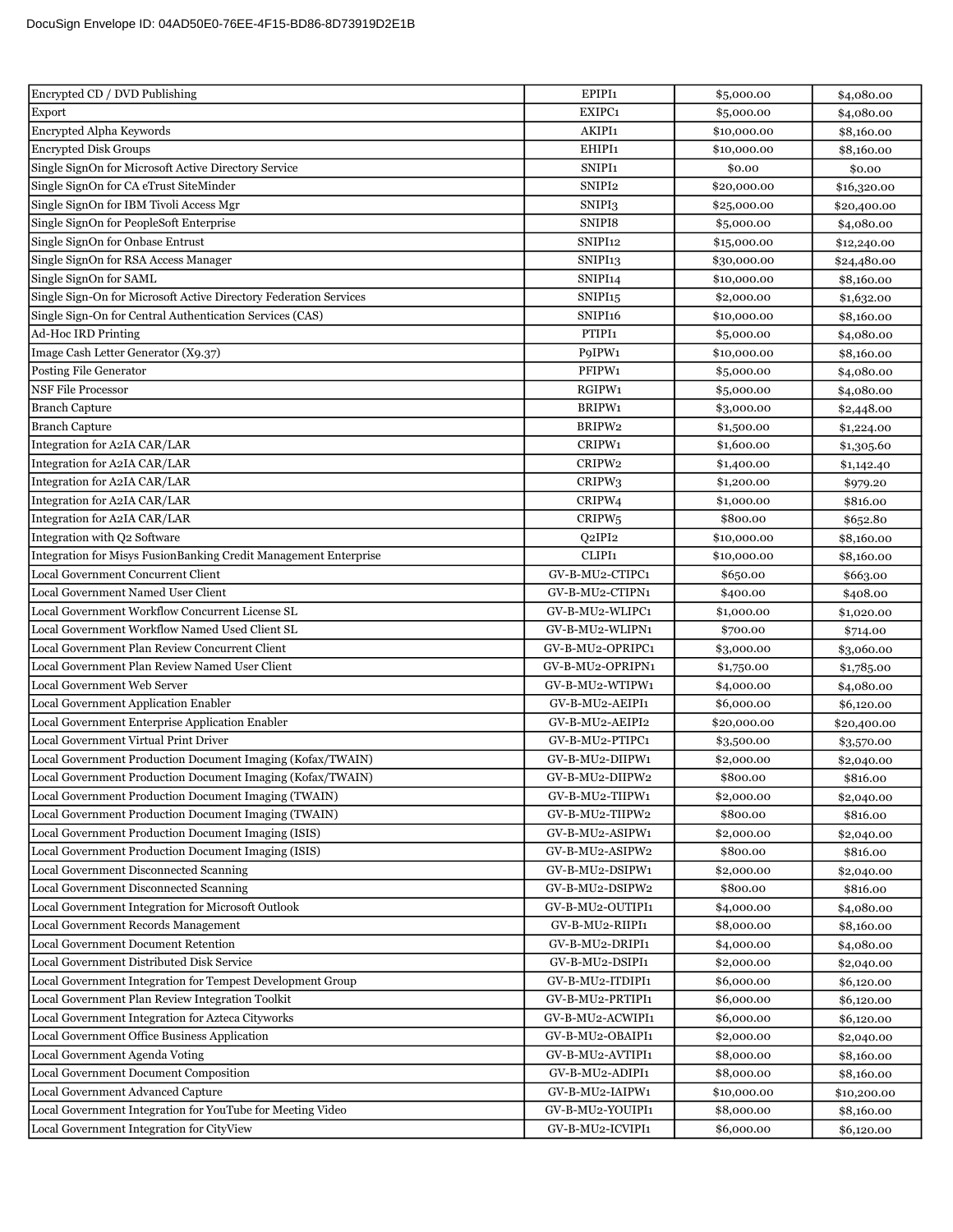| Local Government Workflow/Workview Concurrent SL        | GV-B-MU2-WWIPC1          | \$1,740.00   | \$1,774.80  |
|---------------------------------------------------------|--------------------------|--------------|-------------|
| Local Government Workview Concurrent Client SL          | GV-B-MU2-VLIPC1          | \$900.00     | \$918.00    |
| Local Government Workflow/WorkView Named User Client SL | GV-B-MU2-WWIPN1          | \$1,080.00   | \$1,101.60  |
| Local Government WorkView Named User Client SL          | GV-B-MU2-VLIPN1          | \$540.00     | \$550.80    |
| <b>Local Government Licensing Bundle</b>                | GOVT-B-LOCAL             | \$20,000.00  | \$20,400.00 |
| Local Gov't Full Text Search                            | GV-B-MU2-FTSIPI1         | \$12,000.00  | \$12,240.00 |
| Local Gov't Encrypted Alpha Key Words                   | GV-B-MU2-AKIPI1          | \$6,000.00   | \$6,120.00  |
| Local Gov't Encrypted Disk Groups                       | GV-B-MU2-EHIPI1          | \$6,000.00   | \$6,120.00  |
| Local Government Image Forms                            | GV-B-MU2-IMFIPI2         | \$10,000.00  | \$10,200.00 |
| <b>Brainware for SMB</b>                                | BFSIPI <sub>5</sub>      | \$6,500.00   | \$6,630.00  |
| <b>Brainware for SMB</b>                                | BFSIPI <sub>15</sub>     | \$9,000.00   | \$9,180.00  |
| <b>Brainware for SMB</b>                                | BFSIPI25                 | \$15,000.00  | \$15,300.00 |
| <b>Brainware for SMB</b>                                | BFSIPI60                 | \$33,600.00  | \$34,272.00 |
| OnBase Agenda                                           | AGEIPI1                  | \$5,000.00   | \$4,080.00  |
| OnBase Agenda Concurrent Client                         | AGEIPC1                  | \$500.00     | \$408.00    |
| Agenda To Go                                            | ATGIPI1                  | \$5,000.00   | \$4,080.00  |
| Agenda Voting                                           | AVTIPI1                  | \$15,000.00  | \$12,240.00 |
| Agenda Media                                            | AGEISI1                  | \$6,000.00   | \$4,896.00  |
| Agenda Media                                            | AGEISI2                  | \$9,000.00   | \$7,344.00  |
| Agenda Media                                            | AGEISI3                  | \$12,000.00  | \$9,792.00  |
| OnBase Plan Review                                      | OPRIPI1                  | \$7,500.00   | \$6,120.00  |
| Plan Review Named User Client                           | OPRIPN1                  | \$2,500.00   | \$2,040.00  |
| Plan Review Concurrent Client                           | OPRIPC1                  | \$5,000.00   | \$4,080.00  |
| Plan Review Integration Toolkit                         | PRTIPI1                  | \$15,000.00  | \$12,240.00 |
| Integration for Tempest Development Group               | ITDIPI1                  | \$15,000.00  | \$12,240.00 |
| Integration for Azteca Cityworks                        | <b>ACWIPI1</b>           | \$15,000.00  | \$12,240.00 |
| <b>Integration for Accela</b>                           | AAIPI1                   | \$10,000.00  | \$8,160.00  |
| Public Sector Constituency Web Access                   | PSIPI1                   | \$5.00       | \$4.08      |
| <b>Integration for CourtView</b>                        | ICIPI1                   | \$15,000.00  | \$12,240.00 |
| Integration for Epic                                    | EMIPI6                   | \$100,000.00 | \$81,600.00 |
| <b>Epic Concurrent Client</b>                           | ECIPC1                   | \$1,500.00   | \$1,224.00  |
| <b>Epic Concurrent Client</b>                           | ECIPC2                   | \$1,250.00   | \$1,020.00  |
| <b>Epic Concurrent Client</b>                           | ECIPC <sub>3</sub>       | \$1,000.00   | \$816.00    |
| Integration for Epic Canto and Epic Haiku               | ECHIPI1                  | \$100.00     | \$81.60     |
| Integration for Epic Canto and Epic Haiku               | ECHIPI2                  | \$75.00      | \$61.20     |
| Integration for Epic Canto and Epic Haiku               | ECHIPI3                  | \$50.00      | \$40.80     |
| Medical Records Management Solution                     | MRIPI1                   | \$25,000.00  | \$20,400.00 |
| Medical Records Coding Interface                        | MGIPI1                   | \$20,000.00  | \$16,320.00 |
| Medical Records Transcription Interface                 | MOIPI1                   | \$10,000.00  | \$8,160.00  |
| MRMS Chart Completion Concurrent Client                 | MRIPC1                   | \$3,000.00   | \$2,448.00  |
| Appeals and Grievances                                  | ANGIPI1                  | \$95,000.00  | \$77,520.00 |
| Release of Information                                  | RUIPI1                   | \$50.00      | \$40.80     |
| Integration for Optum CAC                               | OPIPI1                   | \$30,000.00  | \$24,480.00 |
| Integration for 3M CAC                                  | 3MIPI1                   | \$30,000.00  | \$24,480.00 |
| <b>Integration for Nuance CAC</b>                       | NUIPI1                   | \$30,000.00  | \$24,480.00 |
| EDI 810 EOB Processor                                   | P1IPW1                   | \$10,000.00  | \$8,160.00  |
| EDI 835 EOB Processor (HIPAA 5010)                      | P <sub>5</sub> IPW1-5010 | \$15,000.00  | \$12,240.00 |
| EDI 837 Processor (HIPAA 5010)                          | P7IPW1-5010              | \$15,000.00  | \$12,240.00 |
| HL7 Module                                              | HLIPW1                   | \$25,000.00  | \$20,400.00 |
| Signature Deficiencies for Epic                         | MCIPI1                   | \$20,000.00  | \$16,320.00 |
| Signature Deficiencies for EMRs                         | DEIPI1                   | \$20,000.00  | \$16,320.00 |
| <b>Integration for Cerner Millennium</b>                | CNIPI3                   | \$50,000.00  | \$40,800.00 |
| Integration for Allscripts Sunrise Acute Care           | EYIPI3                   | \$50,000.00  | \$40,800.00 |
| <b>Integration for Allscripts Homecare</b>              | ALIPI1                   | \$5,000.00   | \$4,080.00  |
| Workstation Client for AllScripts Integration           | ALIPW1                   | \$200.00     | \$163.20    |
| Healthcare Disconnected Scanning for Citrix             | DSIPC1                   | \$6,000.00   | \$4,896.00  |
| Healthcare Disconnected Scanning for Citrix             | DSIPC2                   | \$2,400.00   | \$1,958.40  |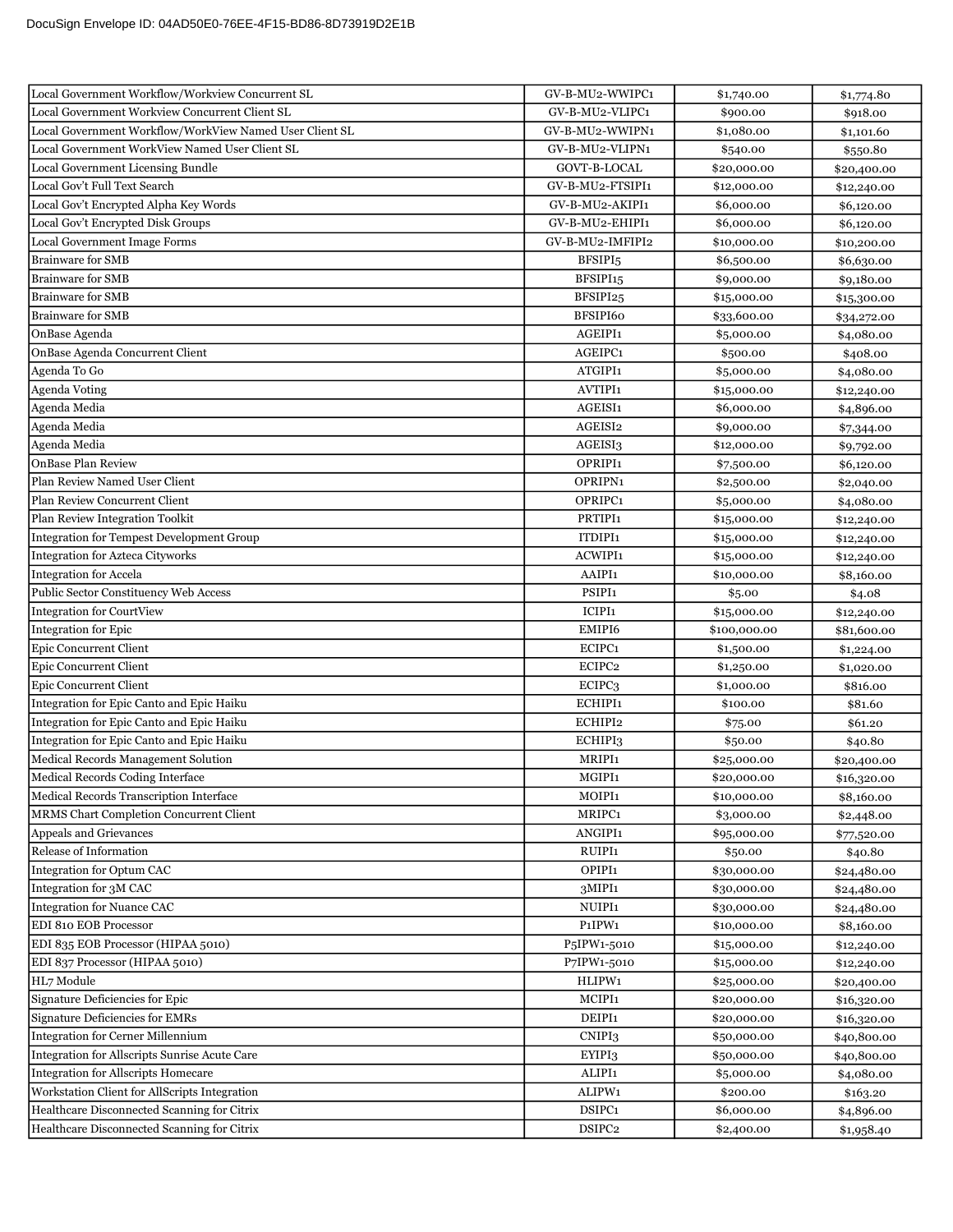| Healthcare Express Scanning for Citrix                        | EPIPC1                          | \$1,200.00  | \$979.20    |
|---------------------------------------------------------------|---------------------------------|-------------|-------------|
| Healthcare Front Office Scanning for Citrix                   | FOIPC1                          | \$1,200.00  | \$979.20    |
| Integration Scanning for Epic                                 | EIIPW1                          | \$1,000.00  | \$816.00    |
| OnBase Mobile Healthcare                                      | OMHIPI1                         | \$100.00    | \$81.60     |
| OnBase Mobile Healthcare                                      | OMHIPI2                         | \$75.00     | \$61.20     |
| OnBase Mobile Healthcare                                      | OMHIPI3                         | \$50.00     | \$40.80     |
| Hospital License - Community Connect                          | HOSIPI1                         | \$800.00    | \$816.00    |
| Hospital License - Community Connect                          | HOSIPI2                         | \$1,200.00  | \$1,224.00  |
| Denial Management                                             | DENIPI1                         | \$40,000.00 | \$32,640.00 |
| ANSI X 12 EDI Toolkit                                         | EDIIPI1                         | \$25,000.00 | \$20,400.00 |
| <b>Additional EDI Processing Station</b>                      | EDIIPW1                         | \$10,000.00 | \$8,160.00  |
| <b>Treasury Workstation Reconciliation</b>                    | TWRIPI1                         | \$25,000.00 | \$20,400.00 |
| Additional AutoLink to Host System                            | AAHIPI1                         | \$7,500.00  | \$6,120.00  |
| Integration for Linedata Capitalstream                        | LCIPI1                          | \$15,000.00 | \$12,240.00 |
| OnBase Incident Case Management                               | ICMIPI1                         | \$10,000.00 | \$8,160.00  |
| Mobile eCapture (Registration + Clinical Consents)            | MERCIPI1                        | \$25,000.00 | \$20,400.00 |
| Mobile eCapture Per Device (Registration + Clinical Consents) | MERCIPW1                        | \$700.00    | \$571.20    |
| EDI TS 130 Processor                                          | T <sub>1</sub> IPW <sub>1</sub> | \$10,000.00 | \$8,160.00  |
| Integration for YouTube for Meeting Video                     | YOUIPI1                         | \$20,000.00 | \$16,320.00 |
| <b>Integration for CityView</b>                               | <b>ICVIPI1</b>                  | \$15,000.00 | \$12,240.00 |
| Admissions Process Automation for PeopleSoft                  | <b>ADMIPI1</b>                  | \$54,000.00 | \$55,080.00 |
| Financial Aid Process Automation for PeopleSoft               | FINIPI1                         | \$45,000.00 | \$45,900.00 |
| TC/TCE Process Automation for PeopleSoft                      | <b>TCEIPI1</b>                  | \$54,000.00 | \$55,080.00 |
| Enterprise Integration Server (EIS)                           | EISIPI1                         | \$40,000.00 | \$40,800.00 |
| <b>Enterprise Production Document Imaging</b>                 | PDIIPI1                         | TBD         | TBD         |
| Enterprise Combined Client API (Core/Thick)                   | <b>CCIPIE</b>                   | <b>TBD</b>  | TBD         |
| Web Portal Bundle                                             | <b>WPTIPI1</b>                  | \$25,000.00 | \$20,400.00 |
| Content Composer Core Server                                  | DOM-PER-0002-0001               | \$60,000.00 | \$48,960.00 |
| Content Composer Additional Non-Production for Core Server    | DOM-PER-0022-SWAD               | \$10,000.00 | \$8,160.00  |
| Content Composer Concurrent End User Client                   | DOM-PER-0008-0001               | \$1,000.00  | \$816.00    |
| Content Composer Concurrent Studio Administrator Client       | DOM-PER-0007-0001               | \$5,000.00  | \$4,080.00  |
| Content Composer xData                                        | DOM-PER-0003-0001               | \$20,000.00 | \$16,320.00 |
| Content Composer SAP Integration                              | DOM-PER-0004-0001               | \$30,000.00 | \$24,480.00 |
| Content Composer Odin Output Management Server                | DOM-PER-0005-0001               | \$20,000.00 | \$16,320.00 |
| Content Composer Additional Output Format                     | DOM-PER-0009-0001               | \$10,000.00 | \$8,160.00  |
| Content Composer Additional Output Format                     | DOM-PER-0010-0001               | \$10,000.00 | \$8,160.00  |
| Content Composer Additional Output Format                     | DOM-PER-0011-0001               | \$10,000.00 | \$8,160.00  |
| Content Composer Additional Output Format                     | DOM-PER-0012-0001               | \$10,000.00 | \$8,160.00  |
| Content Composer Additional Output Format                     | DOM-PER-0013-0001               | \$10,000.00 | \$8,160.00  |
| <b>Content Composer Additional Output Format</b>              | DOM-PER-0014-0001               | \$10,000.00 | \$8,160.00  |
| Content Composer Additional Output Format                     | DOM-PER-0015-0001               | \$10,000.00 | \$8,160.00  |
| Content Composer Additional Output Format                     | DOM-PER-0016-0001               | \$10,000.00 | \$8,160.00  |
| Content Composer Additional Output Format                     | DOM-PER-0017-0001               | \$10,000.00 | \$8,160.00  |
| Content Composer Additional Output Format                     | DOM-PER-0018-0001               | \$10,000.00 | \$8,160.00  |
| Content Composer Additional Output Format                     | DOM-PER-0019-0001               | \$10,000.00 | \$8,160.00  |
| Content Composer Additional Output Format                     | DOM-PER-0020-0001               | \$10,000.00 | \$8,160.00  |
| Content Composer Additional Output Format                     | DOM-PER-0021-0001               | \$10,000.00 | \$8,160.00  |
| Content Composer Input and Output Format PDF                  | DOM-PER-0080-0001               | \$15,000.00 | \$12,240.00 |
| <b>Implementation Services</b>                                | <b>INSTL1</b>                   | \$190.00    | \$184.11    |
| <b>Business Process Consulting Services</b>                   | WFCNS1                          | \$215.00    | \$208.34    |
| <b>Advanced Capture Services</b>                              | ADCAP1                          | \$190.00    | \$184.11    |
| Database Services                                             | DBSRV1                          | \$215.00    | \$208.34    |
| <b>Custom Solution Services</b>                               | CUSOL1                          | \$215.00    | \$208.34    |
| <b>Enterprise Consulting Services</b>                         | ESGSV1                          | \$215.00    | \$208.34    |
| <b>Project Management Services</b>                            | <b>PMSSUP</b>                   | \$200.00    | \$193.80    |
| Program Management                                            | <b>PGMSUP</b>                   | \$250.00    | \$242.25    |
| <b>Infrastructure Analysis Services</b>                       | INFAN1                          | \$250.00    | \$242.25    |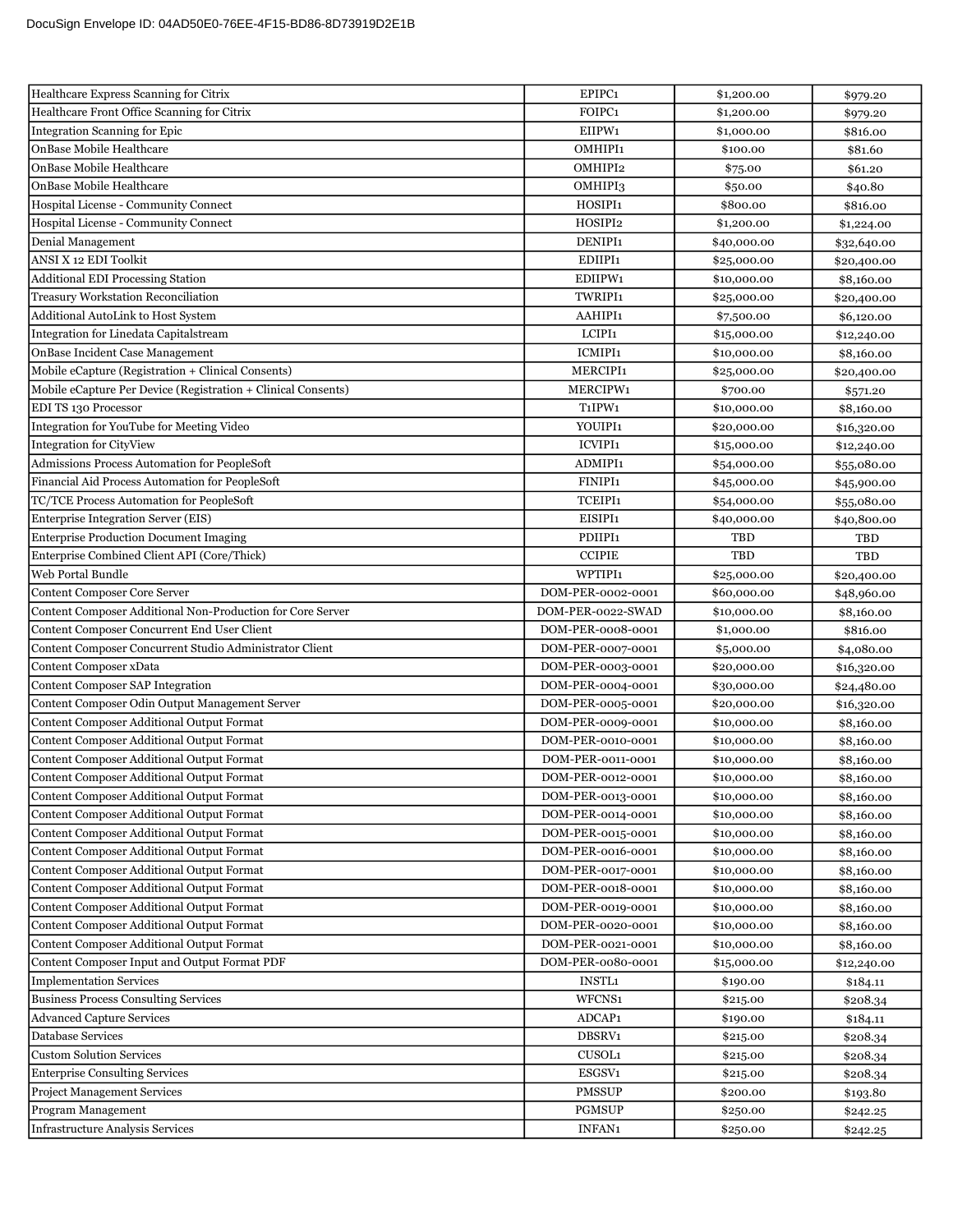| Conversion Consulting                                   | CVCNS1                | \$250.00    | \$242.25    |
|---------------------------------------------------------|-----------------------|-------------|-------------|
| <b>Principal Consulting</b>                             | PCCNS1                | \$250.00    | \$242.25    |
| Introduction to Installation                            | TRITEK-C              | \$2,800.00  | \$2,570.40  |
| Introduction to Installation                            | TRITEK-CO             | \$3,000.00  | \$2,754.00  |
| Introduction to Installation                            | TRITEK2-C             | \$20,000.00 | \$18,360.00 |
| <b>Installer Certification</b>                          | TRCRT1-C              | \$2,800.00  | \$2,570.40  |
| <b>Installer Certification</b>                          | TRCRT1-CO             | \$3,000.00  | \$2,754.00  |
| <b>Installer Certification</b>                          | TRCRT2-C              | \$20,000.00 | \$18,360.00 |
| <b>System Administration</b>                            | TRSYS1-C              | \$2,800.00  | \$2,570.40  |
| <b>System Administration</b>                            | TRSYS1-CO             | \$3,000.00  | \$2,754.00  |
| <b>System Administration</b>                            | TRSYS <sub>2</sub> -C | \$20,000.00 | \$18,360.00 |
| <b>Advanced System Administration</b>                   | TRSYS3-C              | \$2,800.00  | \$2,570.40  |
| Advanced System Administration                          | TRSYS3-CO             | \$3,000.00  | \$2,754.00  |
| <b>Advanced System Administration</b>                   | TRSYS4-C              | \$20,000.00 | \$18,360.00 |
| <b>Introduction to Workflow</b>                         | TRWKF1-C              | \$2,800.00  | \$2,570.40  |
| Introduction to Workflow                                | TRWKF1-CO             | \$3,000.00  | \$2,754.00  |
| Introduction to Workflow                                | TRWKF3-C              | \$20,000.00 | \$18,360.00 |
| <b>Workflow Design</b>                                  | TRWFE2-C              | \$2,800.00  | \$2,570.40  |
| <b>Workflow Design</b>                                  | TRWFE2-CO             | \$3,000.00  | \$2,754.00  |
| <b>Workflow Design</b>                                  | TRWFE4-C              | \$20,000.00 | \$18,360.00 |
| OnBase API Certification                                | TRAPI1-C              | \$2,800.00  | \$2,570.40  |
| OnBase API Certification                                | TRAPI1-CO             | \$3,000.00  | \$2,754.00  |
| OnBase API Certification                                | TRAPI2-C              | \$20,000.00 | \$18,360.00 |
| Web Server/Application Enabler Administration           | TRCSA1                | \$2,800.00  | \$2,570.40  |
| Web Server/Application Enabler Administration           | TRCSA <sub>2</sub>    | \$20,000.00 | \$18,360.00 |
| Web Server - Online                                     | WSTWA1-CO             | \$1,200.00  | \$1,101.60  |
| Web Server                                              | WSTWA2-CO             | \$6,720.00  | \$6,168.96  |
| Application Enabler - Online                            | AETWA1-CO             | \$1,200.00  | \$1,101.60  |
| Application Enabler                                     | AETWA2-CO             | \$6,720.00  | \$6,168.96  |
| WorkView Implementation                                 | TRWVI1-C              | \$2,800.00  | \$2,570.40  |
| WorkView Implementation                                 | TRWVI1-CO             | \$3,000.00  | \$2,754.00  |
| WorkView Implementation                                 | TRWVI2-C              | \$20,000.00 | \$18,360.00 |
| Partner Hosted Customer Training Course                 | PHTOI1                | \$18,750.00 | \$17,212.50 |
| OnBase Workflow Administration Recertification - Online | WATWC1-CO             | \$300.00    | \$275.40    |
| OnBase System Administration Recertification - Online   | TRUAW1-CO             | \$300.00    | \$275.40    |
| <b>OnBase End User Training</b>                         | TREND <sub>1</sub>    | \$4,000.00  | \$3,672.00  |
| <b>Custom Customer Training</b>                         | TRCCC <sub>1</sub>    | \$4,000.00  | \$3,672.00  |
| Custom Customer Training                                | TRCCC <sub>2</sub>    | \$560.00    | \$514.08    |
| <b>Advanced Capture Solutions Training Class</b>        | ACTCI1-C              | \$2,800.00  | \$2,570.40  |
| <b>Advanced Capture Solutions Training Class</b>        | ACTCI1-CO             | \$3,000.00  | \$2,754.00  |
| <b>Advanced Capture Solutions Training Class</b>        | ACTCI2-C              | \$20,000.00 | \$18,360.00 |
| TechQuest                                               | TQTCE1-C              | \$2,800.00  | \$2,570.40  |
| Basic Electronic Forms - Online                         | EFTWI1-CO             | \$600.00    | \$550.80    |
| Supporting OnBase                                       | TRTSC1-C              | \$2,800.00  | \$2,570.40  |
| <b>Supporting OnBase</b>                                | TRTSC1-CO             | \$3,000.00  | \$2,754.00  |
| System Administration - Healthcare                      | HC-TRSYS1-C           | \$2,800.00  | \$2,570.40  |
| System Administration - Healthcare                      | HC-TRSYS1-CO          | \$3,000.00  | \$2,754.00  |
| System Administration - Healthcare                      | HC-TRSYS2-C           | \$20,000.00 | \$18,360.00 |
| OCR for AnyDoc System Administration                    | TRADSYS1-C            | \$2,800.00  | \$2,570.40  |
| OCR for AnyDoc System Administration                    | TRADSYS1-CO           | \$3,000.00  | \$2,754.00  |
| <b>Infiniworx Core</b>                                  | TRADIX1-C             | \$2,800.00  | \$2,570.40  |
| <b>Infiniworx Core</b>                                  | TRADIX1-CO            | \$3,000.00  | \$2,754.00  |
| AnyDoc AnyApp                                           | TRADAA1-C             | \$2,800.00  | \$2,570.40  |
| AnyDoc AnyApp                                           | TRADAA1-CO            | \$3,000.00  | \$2,754.00  |
| Enterprise Integration Server for Developers            | EISDV1-C              | \$2,800.00  | \$2,570.40  |
| Enterprise Integration Server for Developers            | EISDV1-CO             | \$3,000.00  | \$2,754.00  |
| OnBase Fundamentals                                     | OBFUND1-C             | \$500.00    | \$459.00    |
|                                                         |                       |             |             |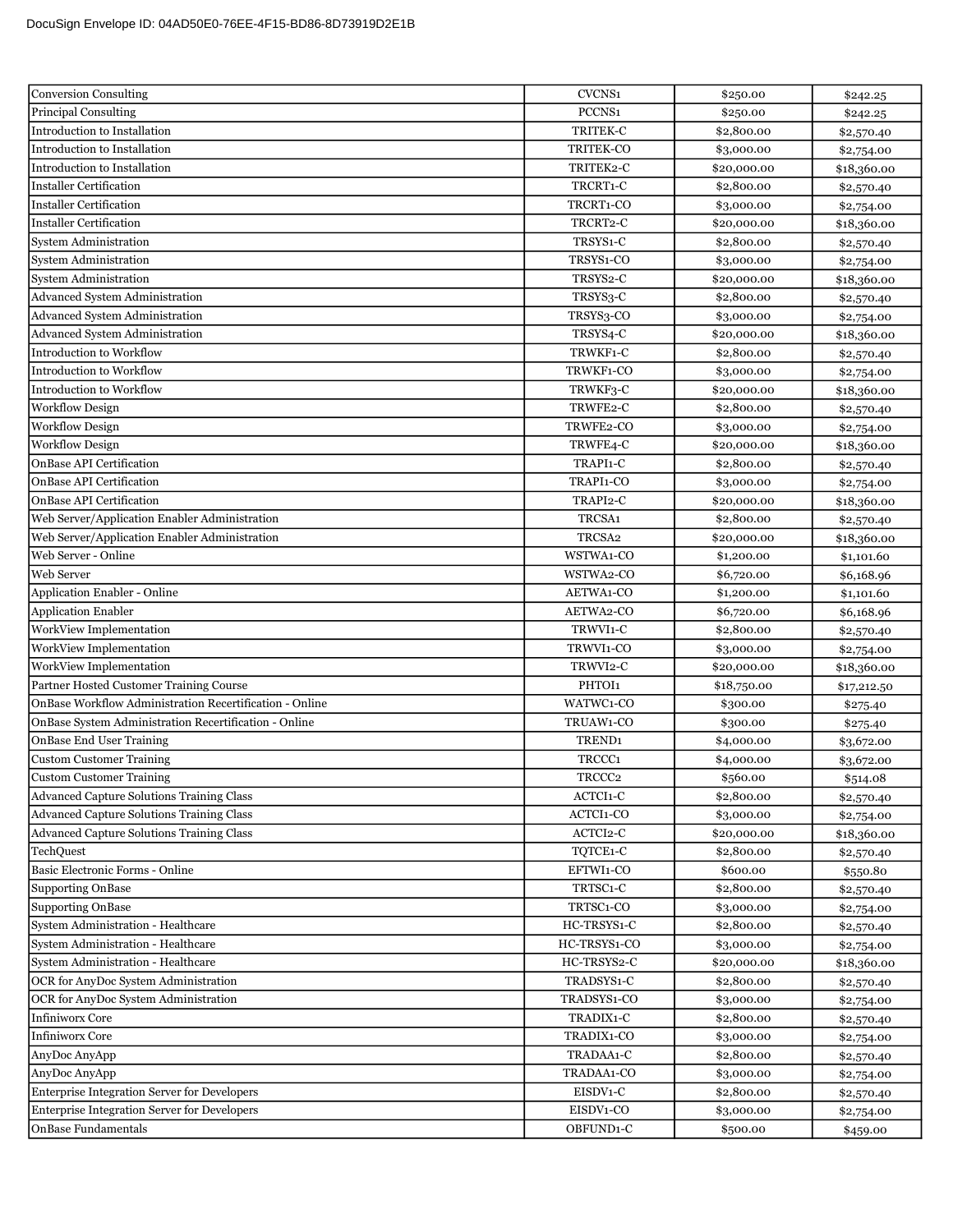| <b>OnBase Fundamentals</b>                                       | OBFUND1-CO                      | \$500.00    | \$459.00    |
|------------------------------------------------------------------|---------------------------------|-------------|-------------|
| Brainware Intelligent Capture Training                           | BWICP1-C                        | \$3,000.00  | \$2,754.00  |
| Brainware Intelligent Capture Training                           | BWICP1-CO                       | \$3,000.00  | \$2,754.00  |
| Perceptive Software 5 Day Training Class                         | TR-PERS-6414-C                  | \$3,000.00  | \$2,754.00  |
| Perceptive Software 5 Day Training Class                         | TR-PERS-6414-CO                 | \$3,000.00  | \$2,754.00  |
| Perceptive Software 4 day Training                               | TR-PERS-6415-C                  | \$2,400.00  | \$2,203.20  |
| Perceptive Software 4 day Training                               | TR-PERS-6415-CO                 | \$2,400.00  | \$2,203.20  |
| Perceptive Software 3 day Training                               | TR-PERS-6416-C                  | \$1,800.00  | \$1,652.40  |
| Perceptive Software 3 day Training                               | TR-PERS-6416-CO                 | \$1,800.00  | \$1,652.40  |
| Perceptive Software 2 day Training                               | TR-PERS-6417-C                  | \$1,200.00  | \$1,101.60  |
| Perceptive Software 2 day Training                               | TR-PERS-6417-CO                 | \$1,200.00  | \$1,101.60  |
| Perceptive Software 1 day Training                               | TR-PERS-6418-C                  | \$600.00    | \$550.80    |
| Perceptive Software 1 day Training                               | TR-PERS-6418-CO                 | \$600.00    | \$550.80    |
| Perceptive Software Onsite 5 day training                        | <b>TR-PERS-8302</b>             | \$30,000.00 | \$27,540.00 |
| Perceptive Software Onsite 4 day training                        | <b>TR-PERS-6419</b>             | \$24,000.00 | \$22,032.00 |
| Perceptive Software Onsite 1 day training                        | <b>TR-PERS-8303</b>             | \$6,000.00  | \$5,508.00  |
| Perceptive Software Onsite Additional Student                    | <b>TR-PERS-6420</b>             | \$1,000.00  | \$918.00    |
| Perceptive Software VNA (ACUO) Bulk (up to 3 seats)              | <b>TR-PERS-5504</b>             | \$9,000.00  | \$8,262.00  |
| Perceptive premium Education Subscription                        | PETWS1-PSW                      | \$1,500.00  | \$1,377.00  |
| Premium Education Subscription                                   | PETWS1-CO                       | 8%          | 8%          |
| ShareBase                                                        | <b>SHAREBASE</b>                | \$500.00    | \$459.00    |
| <b>ShareBase</b>                                                 | <b>SHAREBASEUSER</b>            | \$10.00     | \$10.20     |
| Subscription Fee                                                 | <b>OBOLSUB</b>                  | 4%          | 4%          |
| <b>Hosting Fee</b>                                               | PEC-SAAS0073-0001               | <b>TBD</b>  | TBD         |
| <b>Hosting Fee</b>                                               | <b>OBOLHOST-SILVER</b>          | 1000 (2%)   | 2%          |
| <b>Hosting Fee</b>                                               | OBOLHOST-GOLD                   | 2000(2.5%)  | 2.50%       |
| <b>Hosting Fee</b>                                               | OBOLHOST-PLATINUM               | 3000 (3%)   | 3%          |
| <b>Hosting Fee</b>                                               | OBOLHOST-DOUBLEPLAT             |             |             |
|                                                                  |                                 | 4000 (4%)   | 4%          |
| OnBase Cloud Subscription Setup Fee                              | <b>OBSETUPSUB</b>               | TBD         | TBD         |
| OnBase Cloud Hosting Setup Fee                                   | <b>OBSETUPHOST</b>              | TBD         | TBD         |
| OnBase Cloud Storage Fee                                         | <b>OBOL-STORGE</b>              | TBD         | TBD         |
| OnBase Cloud Storage Fee                                         | <b>OBOL-TBSTORGE</b>            | TBD         | TBD         |
| <b>OnBase Cloud Backfile Conversion Services</b>                 | OBOLSVCS-<br><b>BACKFILEHRS</b> | \$215.00    | \$208.34    |
| Global Cloud Services Professional Services                      | <b>OBOLSVCS</b>                 | \$215.00    | \$208.34    |
| Custom Code Isolation Fee                                        | OBOLHOST-CUSTOM                 | <b>TBD</b>  | <b>TBD</b>  |
| <b>User Testing Environment</b>                                  | OBOLSVCS-<br><b>USERTESTING</b> | \$3,500.00  | \$2,856.00  |
| <b>User Testing Lite Environment</b>                             | OBOLSVCS-                       | \$1,000.00  |             |
|                                                                  | <b>USERTESTLITE</b>             |             | \$816.00    |
| Full-Text Indexing Hosting Package                               | FTSSH <sub>1</sub>              | \$750.00    | \$612.00    |
| Report Services Hosting Package                                  | RSSSH1                          | \$750.00    | \$612.00    |
| <b>OCR Hosting Package</b>                                       | OCRSSH1                         | \$750.00    | \$612.00    |
| Advanced Capture Hosting Package                                 | ADCSSH1                         | \$750.00    | \$612.00    |
| <b>EIS Hosting Package</b>                                       | EISSSH1                         | \$1,500.00  | \$1,224.00  |
| Data Extraction Charges                                          | OBOLSVCS-EXSSH1                 | \$2,000.00  | \$1,632.00  |
| Hyland Cloud Data Warehouse Extraction Service - Weekly Metadata | HYCLD-MTDEXT-WKY                | \$500.00    | \$510.00    |
| Hyland Cloud Data Warehouse Extraction Service - Daily Logs      | HYCLD-LOGEXT-DLY                | \$800.00    | \$816.00    |
| <b>Extended Support Fee</b>                                      | EXSUP1                          | 15%         | 15%         |
| Annual Maintenance Reinstatement                                 | MAINTR/REINSTAT                 | 10%         | 10%         |
| Annual Maintenance - Subject to 3% Uptick Annually               | MAINT <sub>1</sub>              | 20%         | 20%         |
| Annual Maintenance - Subject to 3% Uptick Annually               | MAINT2                          | 20%         | 20%         |
| Annual Maintenance - Enterprise - Subject to 3% Uptick Annually  | <b>MAINTE</b>                   | 20%         | 20%         |
| Foundation Bundle Base Fee (required if less than 25 users)      | PEC-PER-0039-0001               | \$20,000.00 | \$16,320.00 |
| Foundation Bundle-0001 CCUs                                      | PEC-PER-0038-0001               | \$2,475.00  | \$2,019.60  |
| Foundation Bundle-0005 CCUs                                      | PEC-PER-0038-0005               | \$12,375.00 | \$10,098.00 |
| Foundation Bundle-0010 CCUs                                      | PEC-PER-0038-0010               | \$24,750.00 | \$20,196.00 |
| Foundation Bundle-0025 CCUs                                      | PEC-PER-0038-0025               | \$61,875.00 | \$50,490.00 |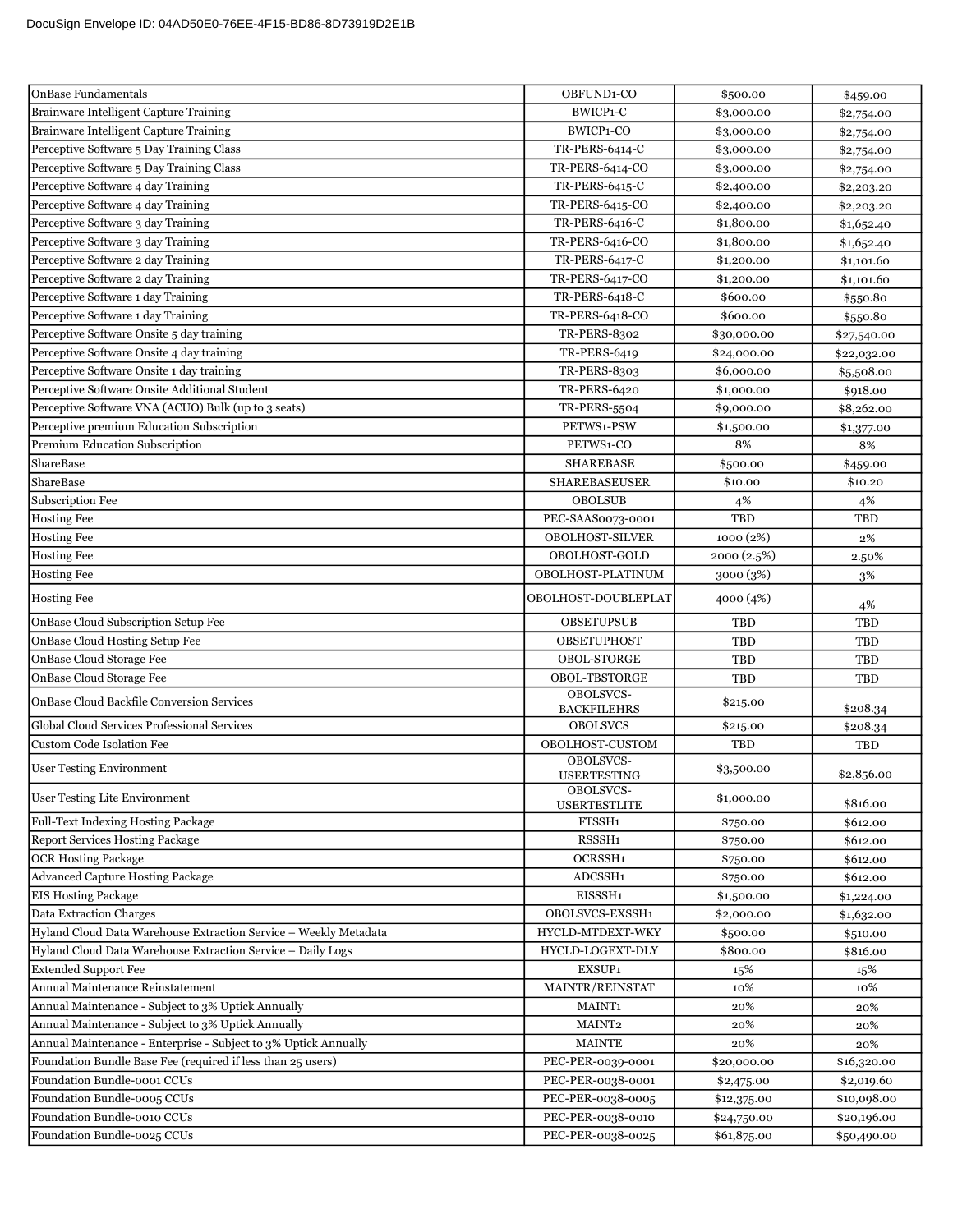| Foundation Bundle-0050 CCUs                                     | PEC-PER-0038-0050                      | \$112,500.00                 | \$91,800.00  |
|-----------------------------------------------------------------|----------------------------------------|------------------------------|--------------|
| Foundation Bundle-0100 CCUs                                     | PEC-PER-0038-0100                      | \$197,000.00                 | \$160,752.00 |
| Foundation Bundle-0250 CCUs                                     | PEC-PER-0038-0250                      | \$402,500.00                 | \$328,440.00 |
| Foundation Bundle-0500 CCUs                                     | PEC-PER-0038-0500                      | \$720,000.00                 | \$587,520.00 |
| Document Management Base Fee (required if < 25 users)           | PEC-PER-0029-0001                      | \$40,000.00                  | \$32,640.00  |
| Document Management Bundle-0001                                 | PEC-PER-0033-0001                      | \$3,375.00                   | \$2,754.00   |
| Document Management Bundle-0005                                 | PEC-PER-0033-0005                      | \$16,875.00                  | \$13,770.00  |
| Document Management Bundle-0010                                 | PEC-PER-0033-0010                      | \$33,750.00                  | \$27,540.00  |
| Document Management Bundle-0025                                 | PEC-PER-0033-0025                      | \$84,375.00                  | \$68,850.00  |
| Document Management Bundle-0050                                 | PEC-PER-0033-0050                      | \$152,500.00                 | \$124,440.00 |
| Document Management Bundle-0100                                 | PEC-PER-0033-0100                      | \$232,000.00                 | \$189,312.00 |
| Document Management Bundle-0250                                 | PEC-PER-0033-0250                      | \$448,750.00                 | \$366,180.00 |
| Document Management Bundle-0500                                 | PEC-PER-0033-0500                      | \$785,000.00                 | \$640,560.00 |
| Enterprise Content Management Base Fee (required if < 25 users) | PEC-PER-0034-0001                      | \$60,000.00                  | \$48,960.00  |
| Enterprise Content Management Bundle-0001 CCUs                  | PEC-PER-0035-0001                      | \$4,455.00                   | \$3,635.28   |
| Enterprise Content Management Bundle-0005 CCUs                  | PEC-PER-0035-0005                      | \$22,275.00                  | \$18,176.40  |
| Enterprise Content Management Bundle-0010 CCUs                  | PEC-PER-0035-0010                      | \$44,550.00                  | \$36,352.80  |
| Enterprise Content Management Bundle-0025 CCUs                  | PEC-PER-0035-0025                      | \$111,375.00                 | \$90,882.00  |
| Enterprise Content Management Bundle-0050 CCUs                  | PEC-PER-0035-0050                      | \$182,500.00                 | \$148,920.00 |
| Enterprise Content Management Bundle-0100 CCUs                  | PEC-PER-0035-0100                      | \$260,000.00                 | \$212,160.00 |
| Enterprise Content Management Bundle-0250 CCUs                  | PEC-PER-0035-0250                      | \$486,250.00                 | \$396,780.00 |
| Enterprise Content Management Bundle-0500 CCUs                  | PEC-PER-0035-0500                      | \$837,500.00                 | \$683,400.00 |
| Perceptive Content Enterprise Server-Up to-0099                 | PEC-PER-0244-0099                      | \$15,950.00                  | \$13,015.20  |
| Perceptive Content Enterprise Server-Up to-0599                 | PEC-PER-0244-0599                      | \$25,250.00                  | \$20,604.00  |
| Perceptive Content Enterprise Server-Above-0600                 | PEC-PER-0244-0600                      | \$34,500.00                  | \$28,152.00  |
| Perceptive Content Server Active-Active Ent.-Up to-0099         | PEC-PER-0331-0099                      | \$23,950.00                  | \$19,543.20  |
| Perceptive Content Server Active-Active Ent.-Up to-0599         | PEC-PER-0331-0599                      | \$37,855.00                  | \$30,889.68  |
| Perceptive Content Server Active-Active Ent.-Above-0600         | PEC-PER-0331-0600                      | \$51,760.00                  | \$42,236.16  |
| Perceptive Content Server - Active-Up to-0099                   | PEC-PER-0328-0099                      | \$16,995.00                  | \$13,867.92  |
| Perceptive Content Server - Active-Up to-0599                   | PEC-PER-0328-0599                      | \$32,445.00                  | \$26,475.12  |
| Perceptive Content Server - Active-Above-0600                   | PEC-PER-0328-0600                      | \$47,895.00                  | \$39,082.32  |
| <b>Additional Active Server Node</b>                            | PEC-PER-0319-0001                      | \$12,360.00                  | \$10,085.76  |
| Perceptive Content Client/WebNow Combo-0001                     | PEC-PER-0049-0001                      | \$2,780.00                   | \$2,268.48   |
| Perceptive Content Client/WebNow Combo-0005                     | PEC-PER-0049-0005                      | \$13,900.00                  | \$11,342.40  |
| Perceptive Content Client/WebNow Combo-0010                     | PEC-PER-0049-0010                      | \$27,800.00                  | \$22,684.80  |
| Perceptive Content Client/WebNow Combo-0025                     | PEC-PER-0049-0025                      | \$55,625.00                  | \$45,390.00  |
| Perceptive Content Client/WebNow Combo-0050                     | PEC-PER-0049-0050                      | \$111,250.00                 | \$90,780.00  |
| Perceptive Content Client/WebNow Combo-0100                     | PEC-PER-0049-0100                      | \$181,000.00                 | \$147,696.00 |
| Perceptive Content Client/WebNow Combo-0250                     | PEC-PER-0049-0250                      | \$452,500.00                 | \$369,240.00 |
| Perceptive Content Client/WebNow Combo-0500                     | PEC-PER-0049-0500                      | \$765,000.00                 | \$624,240.00 |
| Perceptive Content Concurrent License-0001                      | PEC-PER-0046-0001                      | \$2,470.00                   | \$2,015.52   |
| Perceptive Content Concurrent License-0005                      | PEC-PER-0046-0005                      | \$12,350.00                  | \$10,077.60  |
| Perceptive Content Concurrent License-0010                      | PEC-PER-0046-0010                      | \$24,700.00                  | \$20,155.20  |
| Perceptive Content Concurrent License-0025                      | PEC-PER-0046-0025                      | \$49,500.00                  | \$40,392.00  |
| Perceptive Content Concurrent License-0050                      | PEC-PER-0046-0050                      | \$99,000.00                  | \$80,784.00  |
| Perceptive Content Concurrent License-0100                      | PEC-PER-0046-0100                      | \$160,500.00                 | \$130,968.00 |
| Perceptive Content Concurrent License-0250                      | PEC-PER-0046-0250                      | \$401,250.00                 | \$327,420.00 |
| Perceptive Content Concurrent License-0500                      | PEC-PER-0046-0500                      | \$680,000.00                 | \$554,880.00 |
| WebNow-0001                                                     | PEC-PER-0061-0001                      | \$2,470.00                   | \$2,015.52   |
| WebNow-0005                                                     | PEC-PER-0061-0005                      | \$12,350.00                  | \$10,077.60  |
| WebNow-0010                                                     | PEC-PER-0061-0010                      | \$24,700.00                  | \$20,155.20  |
| WebNow-0025                                                     | PEC-PER-0061-0025                      | \$49,500.00                  | \$40,392.00  |
| WebNow-0050                                                     | PEC-PER-0061-0050                      | \$99,000.00                  | \$80,784.00  |
| WebNow-0100<br>WebNow-0250                                      | PEC-PER-0061-0100                      | \$160,500.00                 | \$130,968.00 |
| WebNow-0500                                                     | PEC-PER-0061-0250<br>PEC-PER-0061-0500 | \$401,250.00<br>\$680,000.00 | \$327,420.00 |
| Perceptive Content Client Seat License-0001                     |                                        |                              | \$554,880.00 |
|                                                                 | PEC-PER-0045-0001                      | \$1,650.00                   | \$1,346.40   |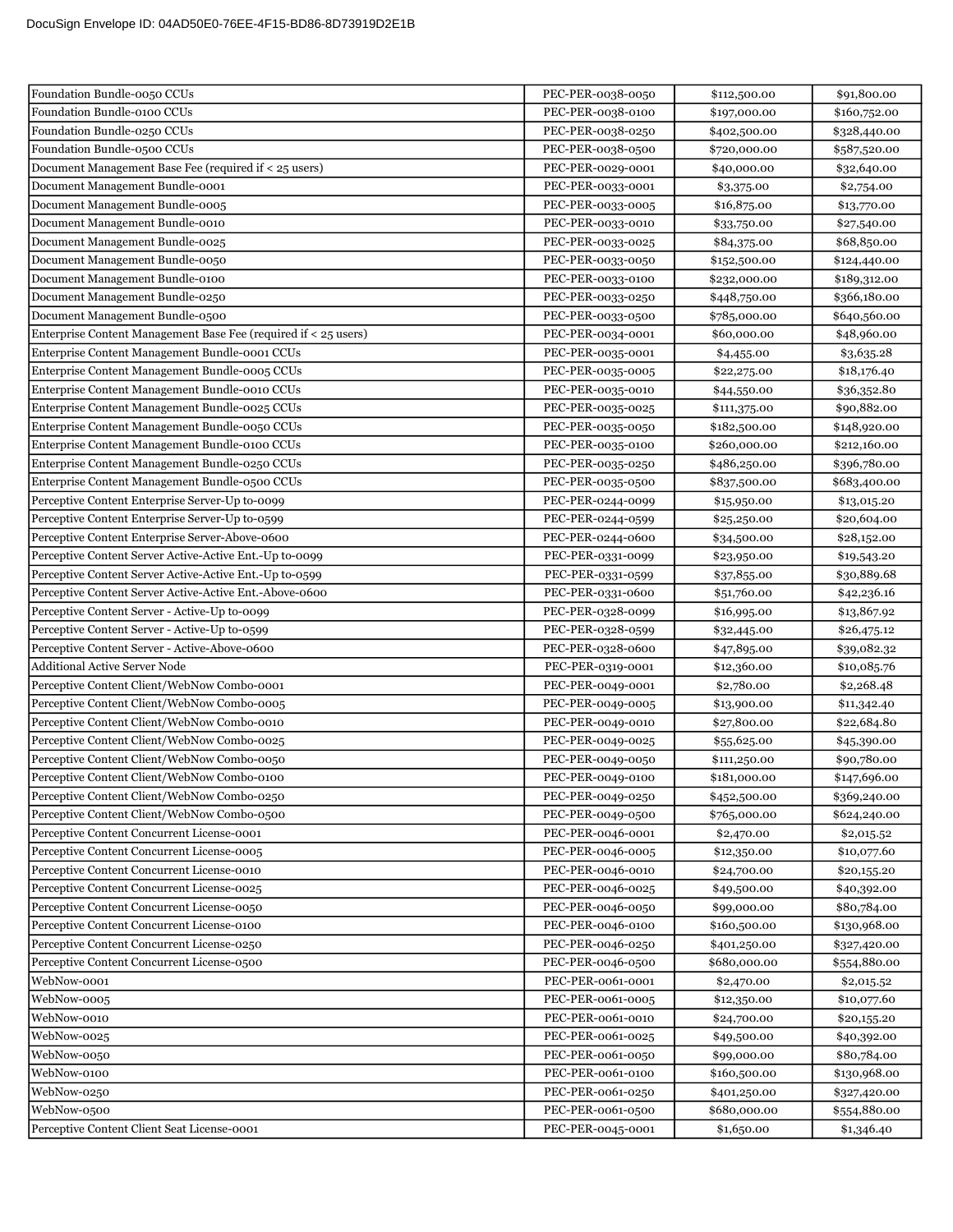| Perceptive Content Client Seat License-0005                              | PEC-PER-0045-0005                      | \$8,250.00                   | \$6,732.00                  |
|--------------------------------------------------------------------------|----------------------------------------|------------------------------|-----------------------------|
| Perceptive Content Client Seat License-0010                              | PEC-PER-0045-0010                      | \$16,500.00                  | \$13,464.00                 |
| Perceptive Content Client Seat License-0025                              | PEC-PER-0045-0025                      | \$33,000.00                  | \$26,928.00                 |
| Perceptive Content Client Seat License-0050                              | PEC-PER-0045-0050                      | \$66,000.00                  | \$53,856.00                 |
| Perceptive Content Client Seat License-0100                              | PEC-PER-0045-0100                      | \$107,000.00                 | \$87,312.00                 |
| Perceptive Content Client Seat License-0250                              | PEC-PER-0045-0250                      | \$267,500.00                 | \$218,280.00                |
| Perceptive Content Client Seat License-0500                              | PEC-PER-0045-0500                      | \$452,500.00                 | \$369,240.00                |
| CaptureNow ISIS I-0001                                                   | PEC-PER-0575-0001                      | \$1,540.00                   | \$1,256.64                  |
| CaptureNow ISIS I-0005                                                   | PEC-PER-0575-0005                      | \$7,700.00                   | \$6,283.20                  |
| CaptureNow ISIS I-0010                                                   | PEC-PER-0575-0010                      | \$15,400.00                  | \$12,566.40                 |
| CaptureNow ISIS I-0025                                                   | PEC-PER-0575-0025                      | \$34,750.00                  | \$28,356.00                 |
| CaptureNow ISIS I-0050                                                   | PEC-PER-0575-0050                      | \$69,500.00                  | \$56,712.00                 |
| CaptureNow ISIS I-0100                                                   | PEC-PER-0575-0100                      | \$131,500.00                 | \$107,304.00                |
| CaptureNow ISIS I-0250                                                   | PEC-PER-0575-0250                      | \$328,750.00                 | \$268,260.00                |
| CaptureNow ISIS I-0500                                                   | PEC-PER-0575-0500                      | \$617,500.00                 | \$503,880.00                |
| CaptureNow ISIS II-0001                                                  | PEC-PER-0573-0001                      | \$1,540.00                   | \$1,256.64                  |
| CaptureNow ISIS II-0005                                                  | PEC-PER-0573-0005                      | \$7,700.00                   | \$6,283.20                  |
| CaptureNow ISIS II-0010                                                  | PEC-PER-0573-0010                      | \$15,400.00                  | \$12,566.40                 |
| CaptureNow ISIS II-0025                                                  | PEC-PER-0573-0025                      | \$34,750.00                  | \$28,356.00                 |
| CaptureNow ISIS II-0050                                                  | PEC-PER-0573-0050                      | \$69,500.00                  | \$56,712.00                 |
| CaptureNow ISIS II-0100                                                  | PEC-PER-0573-0100                      | \$131,500.00                 | \$107,304.00                |
| CaptureNow ISIS II-0250                                                  | PEC-PER-0573-0250                      | \$328,750.00                 | \$268,260.00                |
| CaptureNow ISIS II-0500                                                  | PEC-PER-0573-0500                      | \$617,500.00                 | \$503,880.00                |
| CaptureNow ISIS III-0001                                                 | PEC-PER-0574-0001                      | \$1,540.00                   | \$1,256.64                  |
| CaptureNow ISIS III-0005                                                 | PEC-PER-0574-0005                      | \$7,700.00                   | \$6,283.20                  |
| CaptureNow ISIS III-0010                                                 | PEC-PER-0574-0010                      | \$15,400.00                  | \$12,566.40                 |
| CaptureNow ISIS III-0025                                                 | PEC-PER-0574-0025                      | \$34,750.00                  | \$28,356.00                 |
| CaptureNow ISIS III-0050                                                 | PEC-PER-0574-0050                      | \$69,500.00                  | \$56,712.00                 |
| CaptureNow ISIS III-0100                                                 | PEC-PER-0574-0100                      | \$131,500.00                 | \$107,304.00                |
| CaptureNow ISIS III-0250                                                 | PEC-PER-0574-0250                      | \$328,750.00                 | \$268,260.00                |
| CaptureNow ISIS III-0500                                                 | PEC-PER-0574-0500                      | \$617,500.00                 | \$503,880.00                |
| CaptureNow TWAIN-0001                                                    | PEC-PER-0572-0001                      | \$1,540.00                   | \$1,256.64                  |
| CaptureNow TWAIN-0005                                                    | PEC-PER-0572-0005                      | \$7,700.00                   | \$6,283.20                  |
| CaptureNow TWAIN-0010                                                    | PEC-PER-0572-0010                      | \$15,400.00                  | \$12,566.40                 |
| CaptureNow TWAIN-0025                                                    | PEC-PER-0572-0025                      | \$34,750.00                  | \$28,356.00                 |
| CaptureNow TWAIN-0050                                                    | PEC-PER-0572-0050                      | \$69,500.00                  | \$56,712.00                 |
| CaptureNow TWAIN-0100                                                    | PEC-PER-0572-0100                      | \$131,500.00                 | \$107,304.00                |
| CaptureNow TWAIN-0250                                                    | PEC-PER-0572-0250                      | \$328,750.00                 | \$268,260.00                |
| CaptureNow TWAIN-0500                                                    | PEC-PER-0572-0500                      | \$617,500.00                 | \$503,880.00                |
| CaptureNow Adrenaline-0001                                               | PEC-PER-0062-0001                      | \$1,540.00                   | \$1,256.64                  |
| CaptureNow Adrenaline-0005                                               | PEC-PER-0062-0005                      | \$7,700.00                   | \$6,283.20                  |
| CaptureNow Adrenaline-0010                                               | PEC-PER-0062-0010                      | \$15,400.00                  | \$12,566.40                 |
| CaptureNow Adrenaline-0025                                               | PEC-PER-0062-0025                      | \$34,750.00                  | \$28,356.00                 |
| CaptureNow Adrenaline-0050                                               | PEC-PER-0062-0050                      | \$69,500.00                  | \$56,712.00                 |
| CaptureNow Adrenaline-0100                                               | PEC-PER-0062-0100                      | \$131,500.00                 | \$107,304.00                |
| CaptureNow Adrenaline-0250                                               | PEC-PER-0062-0250                      | \$328,750.00                 | \$268,260.00                |
| CaptureNow Adrenaline-0500                                               | PEC-PER-0062-0500                      | \$617,500.00                 | \$503,880.00                |
| Perceptive Web Scanning-Up to-0024                                       | PEC-PER-0602-0024                      | \$5,000.00                   | \$4,080.00                  |
| Perceptive Web Scanning-Up to-0099<br>Perceptive Web Scanning-Up to-0299 | PEC-PER-0602-0099<br>PEC-PER-0602-0299 | \$10,000.00                  | \$8,160.00                  |
| Perceptive Web Scanning-Up to-0599                                       | PEC-PER-0602-0599                      | \$30,000.00                  | \$24,480.00                 |
| Perceptive Web Scanning-Up to-0999                                       | PEC-PER-0602-0999                      | \$65,000.00                  | \$53,040.00                 |
| Perceptive Web Scanning-Above-001K                                       | PEC-PER-0602-001K                      | \$119,000.00<br>\$150,000.00 | \$97,104.00<br>\$122,400.00 |
| File Conversion Component                                                | PEC-PER-0094-0001                      | \$3,000.00                   | \$2,448.00                  |
| Perceptive Direct Print                                                  | PEC-PER-0069-0001                      | \$7,725.00                   | \$6,303.60                  |
| Perceptive EDI Engine                                                    | PEC-PER-0071-0001                      | \$12,875.00                  | \$10,506.00                 |
| Perceptive eForms-Up to-0024                                             | PEC-PER-0177-0024                      | \$10,300.00                  | \$8,404.80                  |
|                                                                          |                                        |                              |                             |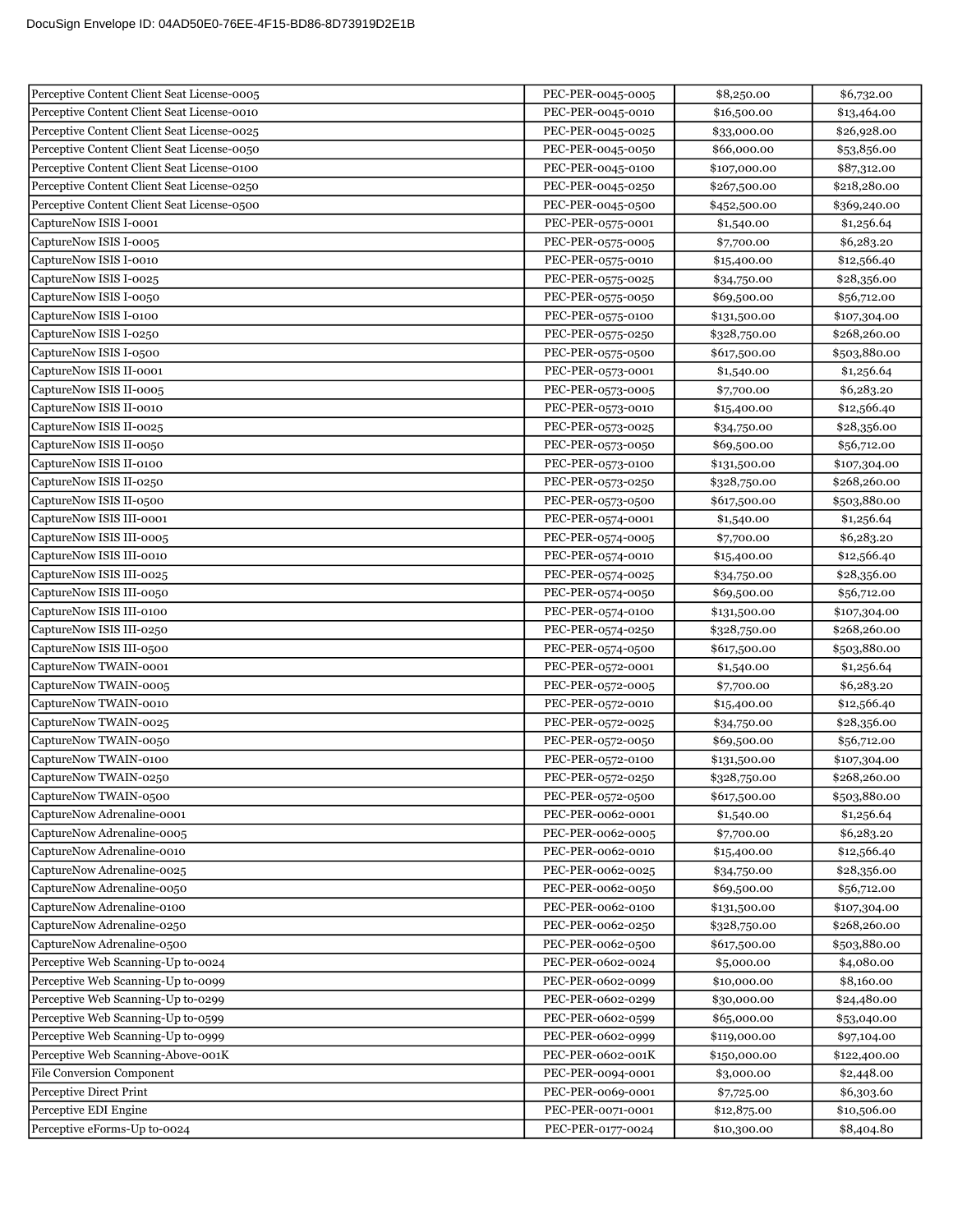| Perceptive eForms-Up to-0099                    | PEC-PER-0177-0099 | \$18,025.00  | \$14,708.40  |
|-------------------------------------------------|-------------------|--------------|--------------|
| Perceptive eForms-Up to-0299                    | PEC-PER-0177-0299 | \$25,750.00  | \$21,012.00  |
| Perceptive eForms-Up to-0599                    | PEC-PER-0177-0599 | \$30,900.00  | \$25,214.40  |
| Perceptive eForms-Up to-0999                    | PEC-PER-0177-0999 | \$36,050.00  | \$29,416.80  |
| Perceptive eForms-Above-001K                    | PEC-PER-0177-001K | \$41,200.00  | \$33,619.20  |
| Perceptive AP Invoice eForm                     | PEC-PER-0093-0001 | \$15,450.00  | \$12,607.20  |
| SAP Invoice eForm                               | PEC-PER-0465-0001 | \$15,450.00  | \$12,607.20  |
| Perceptive Email Agent                          | PEC-PER-0085-0001 | \$2,060.00   | \$1,680.96   |
| TransForm Annual Submissions-005K               | PEC-PER-0378-005K | \$10,300.00  | \$8,404.80   |
| TransForm Annual Submissions-010K               | PEC-PER-0378-010K | \$12,875.00  | \$10,506.00  |
| TransForm Annual Submissions-025K               | PEC-PER-0378-025K | \$20,600.00  | \$16,809.60  |
| TransForm Annual Submissions-050K               | PEC-PER-0378-050K | \$41,200.00  | \$33,619.20  |
| TransForm Annual Submissions-100K               | PEC-PER-0378-100K | \$66,950.00  | \$54,631.20  |
| TransForm Designer, Single User License         | PEC-PER-0382-0001 | \$410.00     | \$334.56     |
| <b>TransForm Form Pay</b>                       | PEC-PER-0478-0001 | \$10,250.00  | \$8,364.00   |
| Non-Prod TransForm Form Pay                     | PEC-PER-0502-0001 | \$5,125.00   | \$4,182.00   |
| <b>TransForm Web Services</b>                   | PEC-PER-0599-0001 | \$8,215.00   | \$6,703.44   |
| Non-Production TransForm Web Service            | PEC-PER-0600-0001 | \$4,105.00   | \$3,349.68   |
| Recognition Agent-Barcodes/Forms ID             | PEC-PER-0098-0001 | \$10,300.00  | \$8,404.80   |
| Business Insight Server Bundle-Up to-0024       | PEC-PER-0189-0024 | \$6,695.00   | \$5,463.12   |
| Business Insight Server Bundle-Up to-0099       | PEC-PER-0189-0099 | \$6,695.00   | \$5,463.12   |
| Business Insight Server Bundle-Up to-0299       | PEC-PER-0189-0299 | \$9,785.00   | \$7,984.56   |
| Business Insight Server Bundle-Up to-0599       | PEC-PER-0189-0599 | \$14,935.00  | \$12,186.96  |
| Business Insight Server Bundle-Up to-0999       | PEC-PER-0189-0999 | \$18,540.00  | \$15,128.64  |
| Business Insight Server Bundle-Above-001K       | PEC-PER-0189-001K | \$23,175.00  | \$18,910.80  |
| Perceptive Experience Search Limited-Up to-0024 | PES-PER-0002-0024 | \$5,150.00   | \$4,202.40   |
| Perceptive Experience Search Limited-Up to-0099 | PES-PER-0002-0099 | \$8,240.00   | \$6,723.84   |
| Perceptive Experience Search Limited-Up to-0299 | PES-PER-0002-0299 | \$12,360.00  | \$10,085.76  |
| Perceptive Experience Search Limited-Up to-0599 | PES-PER-0002-0599 | \$20,600.00  | \$16,809.60  |
| Perceptive Experience Search Limited-Up to-0999 | PES-PER-0002-0999 | \$25,570.00  | \$20,865.12  |
| Perceptive Experience Search Limited-Above-001K | PES-PER-0002-001K | \$30,900.00  | \$25,214.40  |
| Document Control Suite-Up to-0024               | PEC-PER-0214-0024 | \$5,150.00   | \$4,202.40   |
| Document Control Suite-Up to-0099               | PEC-PER-0214-0099 | \$10,300.00  | \$8,404.80   |
| Document Control Suite-Up to-0299               | PEC-PER-0214-0299 | \$20,600.00  | \$16,809.60  |
| Document Control Suite-Up to-0599               | PEC-PER-0214-0599 | \$30,900.00  | \$25,214.40  |
| Document Control Suite-Up to-0999               | PEC-PER-0214-0999 | \$41,200.00  | \$33,619.20  |
| Document Control Suite-Above-001K               | PEC-PER-0214-001K | \$51,500.00  | \$42,024.00  |
| eAuthorize Server (required)                    | PEC-PER-0403-0001 | \$5,150.00   | \$4,202.40   |
| eAuthorize Signing Events-0500                  | PEC-SUB-0624-0500 | \$775.00     | \$632.40     |
| eAuthorize Signing Events-001K                  | PEC-SUB-0624-001K | \$1,290.00   | \$1,052.64   |
| eAuthorize Signing Events-005K                  | PEC-SUB-0624-005K | \$5,150.00   | \$4,202.40   |
| eAuthorize Signing Events-025K                  | PEC-SUB-0624-025K | \$21,890.00  | \$17,862.24  |
| eAuthorize Signing Events-125K                  | PEC-SUB-0624-125K | \$96,565.00  | \$78,797.04  |
| eAuthorize Signing Events-625K                  | PEC-SUB-0624-625K | \$418,440.00 | \$341,447.04 |
| eAuthorize KBA Signing Events                   | PEC-SUB-0626-0001 | \$1.55       | \$1.26       |
| <b>Integration Server</b>                       | PEC-PER-0335-0001 | \$10,300.00  | \$8,404.80   |
| <b>Integration Server Transaction Pack</b>      | PEC-PER-0347-0001 | \$10,300.00  | \$8,404.80   |
| Perceptive iScript                              | PEC-PER-0100-0001 | \$3,090.00   | \$2,521.44   |
| Perceptive Output Agent Single                  | PEC-PER-0359-0001 | \$3,090.00   | \$2,521.44   |
| Perceptive Output Agent 5 Agents                | PEC-PER-0360-0001 | \$10,300.00  | \$8,404.80   |
| Perceptive Output Agent Enterprise              | PEC-PER-0361-0001 | \$20,600.00  | \$16,809.60  |
| Retention Policy Manager-Up to-0024             | PEC-PER-0233-0024 | \$18,540.00  | \$15,128.64  |
| Retention Policy Manager-Up to-0099             | PEC-PER-0233-0099 | \$27,810.00  | \$22,692.96  |
| Retention Policy Manager-Up to-0299             | PEC-PER-0233-0299 | \$40,170.00  | \$32,778.72  |
| Retention Policy Manager-Up to-0599             | PEC-PER-0233-0599 | \$57,680.00  | \$47,066.88  |
| Retention Policy Manager-Up to-0999             | PEC-PER-0233-0999 | \$77,250.00  | \$63,036.00  |
| Retention Policy Manager-Above-001K             | PEC-PER-0233-001K | \$97,850.00  | \$79,845.60  |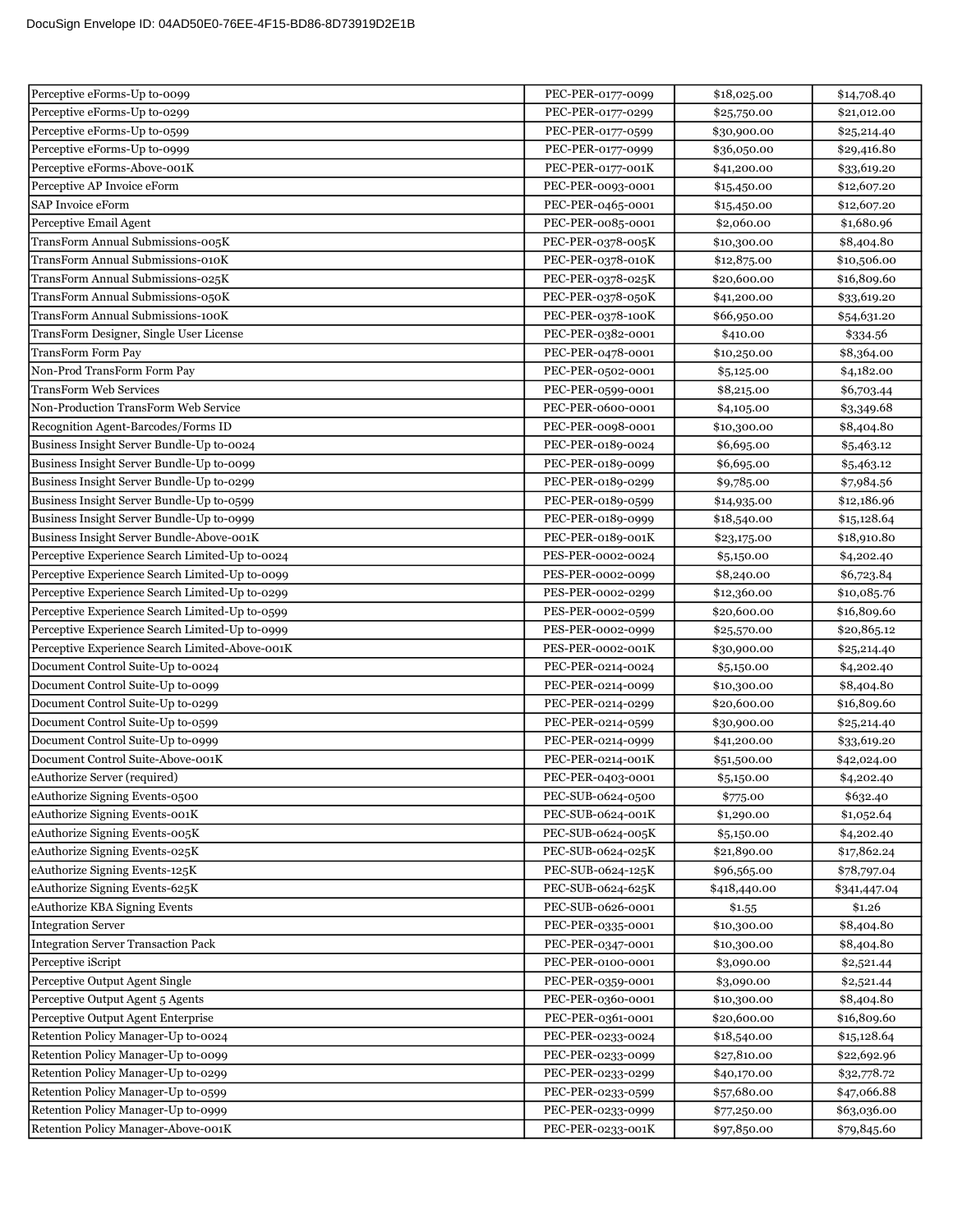| Retention Policy Mgr Addl Admin                | PEC-PER-0109-0001 | \$2,060.00   | \$1,680.96   |
|------------------------------------------------|-------------------|--------------|--------------|
| Records Manager-Up to-0024                     | PEC-PER-0577-0024 | \$35,000.00  | \$28,560.00  |
| Records Manager-Up to-0099                     | PEC-PER-0577-0099 | \$47,000.00  | \$38,352.00  |
| Records Manager-Up to-0299                     | PEC-PER-0577-0299 | \$68,000.00  | \$55,488.00  |
| Records Manager-Up to-0599                     | PEC-PER-0577-0599 | \$98,500.00  | \$80,376.00  |
| Records Manager-Up to-0999                     | PEC-PER-0577-0999 | \$130,500.00 | \$106,488.00 |
| Records Manager-Above-001K                     | PEC-PER-0577-001K | \$165,000.00 | \$134,640.00 |
| Records Manager Solution-Up to-0024            | PEC-PER-0579-0024 | \$44,175.00  | \$36,046.80  |
| Records Manager Solution-Up to-0099            | PEC-PER-0579-0099 | \$55,575.00  | \$45,349.20  |
| Records Manager Solution-Up to-0299            | PEC-PER-0579-0299 | \$78,375.00  | \$63,954.00  |
| Records Manager Solution-Up to-0599            | PEC-PER-0579-0599 | \$112,110.00 | \$91,481.76  |
| Records Manager Solution-Up to-0999            | PEC-PER-0579-0999 | \$145,825.00 | \$118,993.20 |
| Records Manager Solution-Above-001K            | PEC-PER-0579-001K | \$182,875.00 | \$149,226.00 |
| Perceptive User Replication Agent              | PEC-PER-0103-0001 | \$2,060.00   | \$1,680.96   |
| Connector PeopleSoft Voucher Build             | PEC-PER-0321-0001 | \$5,150.00   | \$4,202.40   |
| SAP Connector for Invoices-0125                | PEC-PER-0463-0125 | \$20,600.00  | \$16,809.60  |
| SAP Connector for Invoices-0250                | PEC-PER-0463-0250 | \$29,870.00  | \$24,373.92  |
| SAP Connector for Invoices-0500                | PEC-PER-0463-0500 | \$39,140.00  | \$31,938.24  |
| SAP Connector for Invoices-001K                | PEC-PER-0463-001K | \$48,410.00  | \$39,502.56  |
| SAP Connector for Invoices-002K                | PEC-PER-0463-002K | \$57,680.00  | \$47,066.88  |
| SAP Connector for Invoices-005K                | PEC-PER-0463-005K | \$66,950.00  | \$54,631.20  |
| Connectors for SAP ArchiveLink                 | PEC-PER-0088-0001 | \$20,600.00  | \$16,809.60  |
| Connector for Dynamics AX                      | PEC-PER-0488-0001 | \$5,150.00   | \$4,202.40   |
| <b>Connector Infor APIA</b>                    | PEC-PER-0487-0001 | \$5,150.00   | \$4,202.40   |
| Interact for Microsoft Dynamics AX-0001 User   | PEC-PER-0411-0001 | \$155.00     | \$126.48     |
| Interact for Microsoft Dynamics AX-0005 Users  | PEC-PER-0411-0005 | \$775.00     | \$632.40     |
| Interact for Microsoft Dynamics AX-0010 Users  | PEC-PER-0411-0010 | \$1,550.00   | \$1,264.80   |
| Interact for Microsoft Dynamics AX-0025 Users  | PEC-PER-0411-0025 | \$3,875.00   | \$3,162.00   |
| Interact for Microsoft Dynamics AX-0050 Users  | PEC-PER-0411-0050 | \$7,750.00   | \$6,324.00   |
| Interact for Microsoft Dynamics AX-0100 Users  | PEC-PER-0411-0100 | \$15,500.00  | \$12,648.00  |
| Interact for Microsoft Dynamics AX-0250 Users  | PEC-PER-0411-0250 | \$35,000.00  | \$28,560.00  |
| Interact for Microsoft Dynamics AX-0500 Users  | PEC-PER-0411-0500 | \$62,500.00  | \$51,000.00  |
| Interact for Microsoft Dynamics CRM-0001 User  | PEC-PER-0438-0001 | \$125.00     | \$102.00     |
| Interact for Microsoft Dynamics CRM-0005 Users | PEC-PER-0438-0005 | \$625.00     | \$510.00     |
| Interact for Microsoft Dynamics CRM-0010 Users | PEC-PER-0438-0010 | \$1,250.00   | \$1,020.00   |
| Interact for Microsoft Dynamics CRM-0025 Users | PEC-PER-0438-0025 | \$3,125.00   | \$2,550.00   |
| Interact for Microsoft Dynamics CRM-0050 Users | PEC-PER-0438-0050 | \$6,250.00   | \$5,100.00   |
| Interact for Microsoft Dynamics CRM-0100 Users | PEC-PER-0438-0100 | \$12,500.00  | \$10,200.00  |
| Interact for Microsoft Dynamics CRM-0250 Users | PEC-PER-0438-0250 | \$28,750.00  | \$23,460.00  |
| Interact for Microsoft Dynamics CRM-0500 Users | PEC-PER-0438-0500 | \$52,500.00  | \$42,840.00  |
| Interact for Outlook Server (required)         | PEC-PER-0342-0001 | \$5,150.00   | \$4,202.40   |
| Interact for Outlook - Per Seat User-0001      | PEC-PER-0341-0001 | \$52.00      | \$42.43      |
| Interact for Outlook - Per Seat User-0005      | PEC-PER-0341-0005 | \$260.00     | \$212.16     |
| Interact for Outlook - Per Seat User-0010      | PEC-PER-0341-0010 | \$520.00     | \$424.32     |
| Interact for Outlook - Per Seat User-0025      | PEC-PER-0341-0025 | \$1,025.00   | \$836.40     |
| Interact for Outlook - Per Seat User-0050      | PEC-PER-0341-0050 | \$2,050.00   | \$1,672.80   |
| Interact for Outlook - Per Seat User-0100      | PEC-PER-0341-0100 | \$3,400.00   | \$2,774.40   |
| Interact for Outlook - Per Seat User-0250      | PEC-PER-0341-0250 | \$8,500.00   | \$6,936.00   |
| Interact for Outlook - Per Seat User-0500      | PEC-PER-0341-0500 | \$14,500.00  | \$11,832.00  |
| Interact for MS Office-0001 User               | PEC-PER-0057-0001 | \$310.00     | \$252.96     |
| Interact for MS Office-0005 Users              | PEC-PER-0057-0005 | \$1,550.00   | \$1,264.80   |
| Interact for MS Office-0010 Users              | PEC-PER-0057-0010 | \$3,100.00   | \$2,529.60   |
| Interact for MS Office-0025 Users              | PEC-PER-0057-0025 | \$7,750.00   | \$6,324.00   |
| Interact for MS Office-0050 Users              | PEC-PER-0057-0050 | \$15,500.00  | \$12,648.00  |
| Interact for MS Office-0100 Users              | PEC-PER-0057-0100 | \$31,000.00  | \$25,296.00  |
| Interact for MS Office-0250 Users              | PEC-PER-0057-0250 | \$77,500.00  | \$63,240.00  |
| Interact for MS Office-0500 Users              | PEC-PER-0057-0500 | \$155,000.00 | \$126,480.00 |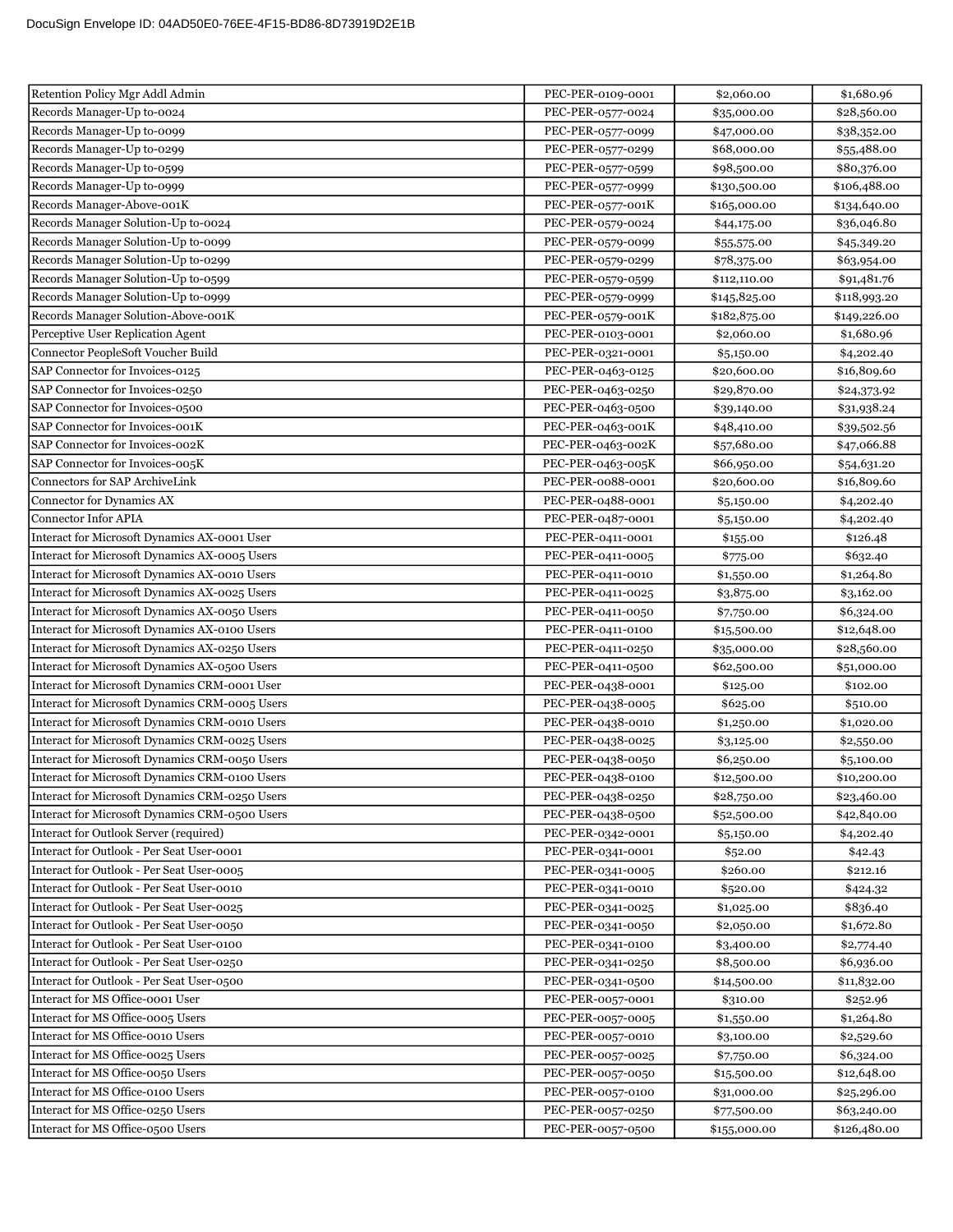| Perceptive Interact for Salesforce for the Enterprise-0001 Users | PEC-PER-0571-0001  | \$125.00     | \$102.00     |
|------------------------------------------------------------------|--------------------|--------------|--------------|
| Perceptive Interact for Salesforce for the Enterprise-0005 Users | PEC-PER-0571-0005  | \$625.00     | \$510.00     |
| Perceptive Interact for Salesforce for the Enterprise-0010 Users | PEC-PER-0571-0010  | \$1,250.00   | \$1,020.00   |
| Perceptive Interact for Salesforce for the Enterprise-0025 Users | PEC-PER-0571-0025  | \$3,125.00   | \$2,550.00   |
| Perceptive Interact for Salesforce for the Enterprise-0050 Users | PEC-PER-0571-0050  | \$6,250.00   | \$5,100.00   |
| Perceptive Interact for Salesforce for the Enterprise-0100 Users | PEC-PER-0571-0100  | \$11,500.00  | \$9,384.00   |
| Perceptive Interact for Salesforce for the Enterprise-0250 Users | PEC-PER-0571-0250  | \$25,000.00  | \$20,400.00  |
| Perceptive Interact for Salesforce for the Enterprise-0500 Users | PEC-PER-0571-0500  | \$40,625.00  | \$33,150.00  |
| Acuo VNA UCP - Base License - up to 10K Annual Studies           | PEI-PER-0036-010K  | \$14,000.00  | \$11,424.00  |
| Acuo VNA UCP - Base License - up to 25K Annual Studies           | PEI-PER-0036-025K  | \$26,250.00  | \$21,420.00  |
| Acuo VNA UCP - Base License - up to 50K Annual Studies           | PEI-PER-0036-050K  | \$45,500.00  | \$37,128.00  |
| Acuo VNA UCP - Base License - up to 75K Annual Studies           | PEI-PER-0036-075K  | \$65,250.00  | \$53,244.00  |
| Acuo VNA UCP - Base License - up to 100K Annual Studies          | PEI-PER-0036-100K  | \$84,000.00  | \$68,544.00  |
| Acuo VNA UCP - Base License - up to 125K Annual Studies          | PEI-PER-0036-125K  | \$101,250.00 | \$82,620.00  |
| Acuo VNA UCP - Base License - up to 150K Annual Studies          | PEI-PER-0036-150K  | \$118,125.00 | \$96,390.00  |
| Acuo VNA UCP - Base License - up to 200K Annual Studies          | PEI-PER-0036-200K  | \$148,000.00 | \$120,768.00 |
| Acuo VNA UCP - Base License - up to 250K Annual Studies          | PEI-PER-0036-250K  | \$175,000.00 | \$142,800.00 |
| Acuo VNA UCP - Base License - up to 300K Annual Studies          | PEI-PER-0036-300K  | \$201,000.00 | \$164,016.00 |
| Acuo VNA UCP - Base License - up to 350K Annual Studies          | PEI-PER-0036-350K  | \$226,625.00 | \$184,926.00 |
| Acuo VNA UCP - Base License - up to 400K Annual Studies          | PEI-PER-0036-400K  | \$250,000.00 | \$204,000.00 |
| Acuo VNA UCP - Base License - up to 450K Annual Studies          | PEI-PER-0036-450K  | \$270,000.00 | \$220,320.00 |
| Acuo VNA UCP - Base License - up to 500K Annual Studies          | PEI-PER-0036-500K  | \$288,750.00 | \$235,620.00 |
| Acuo VNA UCP - Base License - up to 550K Annual Studies          | PEI-PER-0036-550K  | \$302,500.00 | \$246,840.00 |
| Acuo VNA UCP - Base License - up to 650K Annual Studies          | PEI-PER-0036-650K  | \$328,510.00 | \$268,064.16 |
| Acuo VNA UCP - Base License - up to 750K Annual Studies          | PEI-PER-0036-750K  | \$354,375.00 | \$289,170.00 |
| Acuo VNA UCP - Base License - up to 850K Annual Studies          | PEI-PER-0036-850K  | \$374,000.00 | \$305,184.00 |
| Acuo VNA UCP - Base License - up to 1M Annual Studies            | PEI-PER-0036-001M  | \$385,000.00 | \$314,160.00 |
| Acuo VNA UCP - Base License - up to 1.5M Annual Studies          | PEI-PER-0036-1M500 | \$540,000.00 | \$440,640.00 |
| Acuo VNA UCP - Base License - up to 2M Annual Studies            | PEI-PER-0036-002M  | \$665,000.00 | \$542,640.00 |
| Acuo VNA UCP - Base License - up to 3M Annual Studies            | PEI-PER-0036-003M  | \$892,500.00 | \$728,280.00 |
| Acuo VNA UCP - Base License - More than 3M Annual Studies        | PEI-PER-0036-003E  | TBD          | <b>TBD</b>   |
| Temporal Edge Device Support - up to 10K Annual Studies          | PEI-PER-0037-010K  | \$2,800.00   | \$2,284.80   |
| Temporal Edge Device Support - up to 25K Annual Studies          | PEI-PER-0037-025K  | \$5,250.00   | \$4,284.00   |
| Temporal Edge Device Support - up to 50K Annual Studies          | PEI-PER-0037-050K  | \$9,100.00   | \$7,425.60   |
| Temporal Edge Device Support - up to 75K Annual Studies          | PEI-PER-0037-075K  | \$12,930.00  | \$10,550.88  |
| Temporal Edge Device Support - up to 100K Annual Studies         | PEI-PER-0037-100K  | \$16,800.00  | \$13,708.80  |
| Temporal Edge Device Support - up to 125K Annual Studies         | PEI-PER-0037-125K  | \$20,375.00  | \$16,626.00  |
| Temporal Edge Device Support - up to 150K Annual Studies         | PEI-PER-0037-150K  | \$23,625.00  | \$19,278.00  |
| Temporal Edge Device Support - up to 200K Annual Studies         | PEI-PER-0037-200K  | \$30,000.00  | \$24,480.00  |
| Temporal Edge Device Support - up to 250K Annual Studies         | PEI-PER-0037-250K  | \$35,000.00  | \$28,560.00  |
| Temporal Edge Device Support - up to 300K Annual Studies         | PEI-PER-0037-300K  | \$40,200.00  | \$32,803.20  |
| Temporal Edge Device Support - up to 350K Annual Studies         | PEI-PER-0037-350K  | \$45,325.00  | \$36,985.20  |
| Temporal Edge Device Support - up to 400K Annual Studies         | PEI-PER-0037-400K  | \$50,000.00  | \$40,800.00  |
| Temporal Edge Device Support - up to 450K Annual Studies         | PEI-PER-0037-450K  | \$54,000.00  | \$44,064.00  |
| Temporal Edge Device Support - up to 500K Annual Studies         | PEI-PER-0037-500K  | \$57,750.00  | \$47,124.00  |
| Temporal Edge Device Support - up to 550K Annual Studies         | PEI-PER-0037-550K  | \$60,500.00  | \$49,368.00  |
| Temporal Edge Device Support - up to 650K Annual Studies         | PEI-PER-0037-650K  | \$65,780.00  | \$53,676.48  |
| Temporal Edge Device Support - up to 750K Annual Studies         | PEI-PER-0037-750K  | \$70,875.00  | \$57,834.00  |
| Temporal Edge Device Support - up to 850K Annual Studies         | PEI-PER-0037-850K  | \$74,035.00  | \$60,412.56  |
| Temporal Edge Device Support - up to 1M Annual Studies           | PEI-PER-0037-001M  | \$77,000.00  | \$62,832.00  |
| Temporal Edge Device Support - up to 1.5M Annual Studies         | PEI-PER-0037-1M500 | \$105,000.00 | \$85,680.00  |
| Temporal Edge Device Support - up to 2M Annual Studies           | PEI-PER-0037-002M  | \$133,000.00 | \$108,528.00 |
| Temporal Edge Device Support - up to 3M Annual Studies           | PEI-PER-0037-003M  | \$178,500.00 | \$145,656.00 |
| Temporal Edge Device Support - More than 3M Annual Studies       | PEI-PER-0037-003E  | TBD          | TBD          |
| Multi-Database Feature - up to 10K Annual Studies                | PEI-PER-0038-010K  | \$2,800.00   | \$2,284.80   |
| Multi-Database Feature - up to 25K Annual Studies                | PEI-PER-0038-025K  | \$5,250.00   | \$4,284.00   |
| Multi-Database Feature - up to 50K Annual Studies                | PEI-PER-0038-050K  | \$9,100.00   | \$7,425.60   |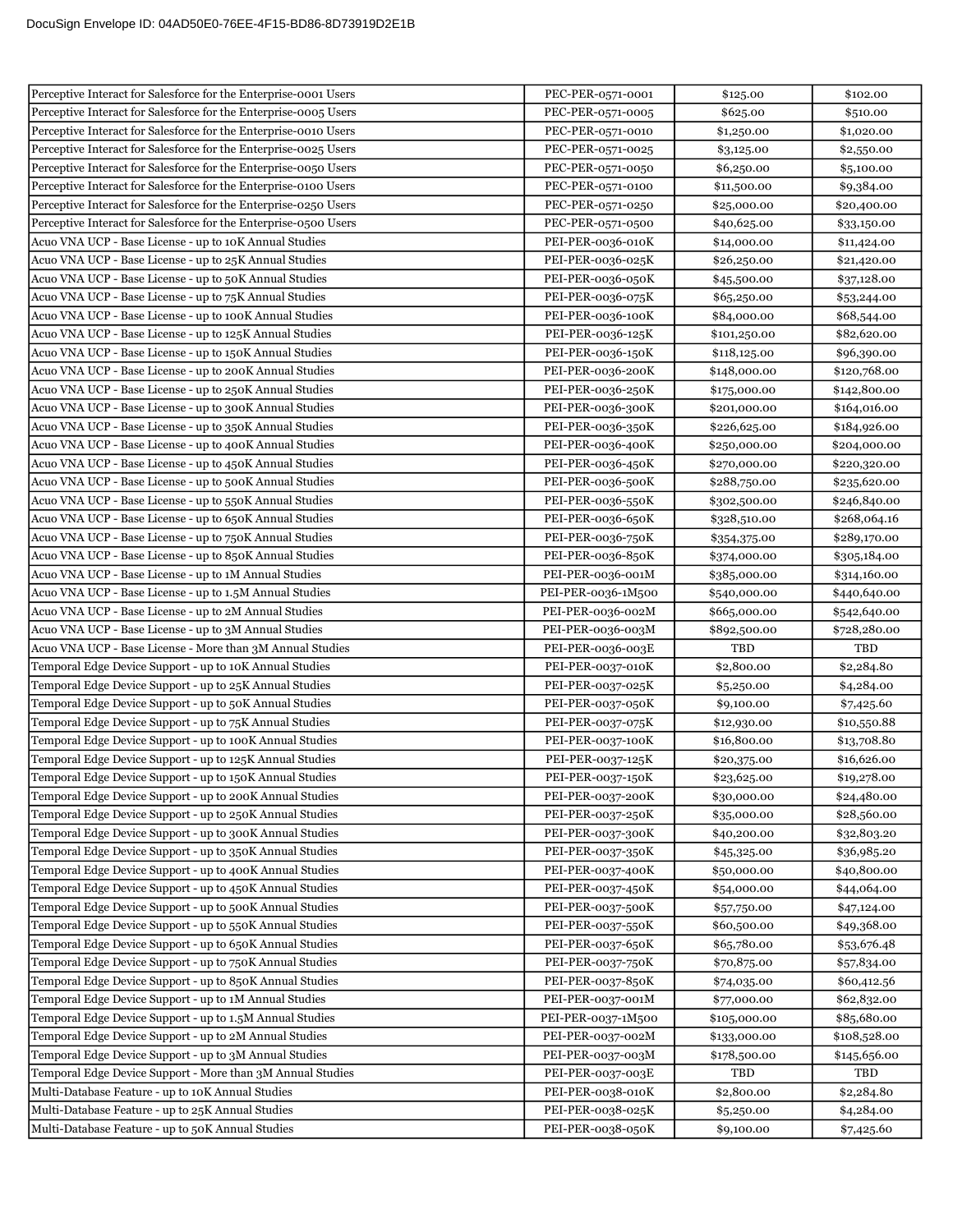| Multi-Database Feature - up to 75K Annual Studies                                      | PEI-PER-0038-075K                      | \$12,930.00                | \$10,550.88                |
|----------------------------------------------------------------------------------------|----------------------------------------|----------------------------|----------------------------|
| Multi-Database Feature - up to 100K Annual Studies                                     | PEI-PER-0038-100K                      | \$16,800.00                | \$13,708.80                |
| Multi-Database Feature - up to 125K Annual Studies                                     | PEI-PER-0038-125K                      | \$20,375.00                | \$16,626.00                |
| Multi-Database Feature - up to 150K Annual Studies                                     | PEI-PER-0038-150K                      | \$23,625.00                | \$19,278.00                |
| Multi-Database Feature - up to 200K Annual Studies                                     | PEI-PER-0038-200K                      | \$30,000.00                | \$24,480.00                |
| Multi-Database Feature - up to 250K Annual Studies                                     | PEI-PER-0038-250K                      | \$35,000.00                | \$28,560.00                |
| Multi-Database Feature - up to 300K Annual Studies                                     | PEI-PER-0038-300K                      | \$40,200.00                | \$32,803.20                |
| Multi-Database Feature - up to 350K Annual Studies                                     | PEI-PER-0038-350K                      | \$45,325.00                | \$36,985.20                |
| Multi-Database Feature - up to 400K Annual Studies                                     | PEI-PER-0038-400K                      | \$50,000.00                | \$40,800.00                |
| Multi-Database Feature - up to 450K Annual Studies                                     | PEI-PER-0038-450K                      | \$54,000.00                | \$44,064.00                |
| Multi-Database Feature - up to 500K Annual Studies                                     | PEI-PER-0038-500K                      | \$57,750.00                | \$47,124.00                |
| Multi-Database Feature - up to 550K Annual Studies                                     | PEI-PER-0038-550K                      | \$60,500.00                | \$49,368.00                |
| Multi-Database Feature - up to 650K Annual Studies                                     | PEI-PER-0038-650K                      | \$65,780.00                | \$53,676.48                |
| Multi-Database Feature - up to 750K Annual Studies                                     | PEI-PER-0038-750K                      | \$70,875.00                | \$57,834.00                |
| Multi-Database Feature - up to 850K Annual Studies                                     | PEI-PER-0038-850K                      | \$74,035.00                | \$60,412.56                |
| Multi-Database Feature - up to 1M Annual Studies                                       | PEI-PER-0038-001M                      | \$77,000.00                | \$62,832.00                |
| Multi-Database Feature - up to 1.5M Annual Studies                                     | PEI-PER-0038-1M500                     | \$105,000.00               | \$85,680.00                |
| Multi-Database Feature - up to 2M Annual Studies                                       | PEI-PER-0038-002M                      | \$133,000.00               | \$108,528.00               |
| Multi-Database Feature - up to 3M Annual Studies                                       | PEI-PER-0038-003M                      | \$178,500.00               | \$145,656.00               |
| Multi-Database Feature - More than 3M Annual Studies                                   | PEI-PER-0038-003E                      | TBD                        | <b>TBD</b>                 |
| PrePost Fetching DMWL HL7 - up to 10K Annual Studies                                   | PEI-PER-0039-010K                      | \$2,800.00                 | \$2,284.80                 |
| PrePost Fetching DMWL HL7 - up to 25K Annual Studies                                   | PEI-PER-0039-025K                      | \$5,250.00                 | \$4,284.00                 |
| PrePost Fetching DMWL HL7 - up to 50K Annual Studies                                   | PEI-PER-0039-050K                      | \$9,100.00                 | \$7,425.60                 |
| PrePost Fetching DMWL HL7 - up to 75K Annual Studies                                   | PEI-PER-0039-075K                      | \$12,930.00                | \$10,550.88                |
| PrePost Fetching DMWL HL7 - up to 100K Annual Studies                                  | PEI-PER-0039-100K                      | \$16,800.00                | \$13,708.80                |
| PrePost Fetching DMWL HL7 - up to 125K Annual Studies                                  | PEI-PER-0039-125K                      | \$20,375.00                | \$16,626.00                |
| PrePost Fetching DMWL HL7 - up to 150K Annual Studies                                  | PEI-PER-0039-150K                      | \$23,625.00                | \$19,278.00                |
| PrePost Fetching DMWL HL7 - up to 200K Annual Studies                                  | PEI-PER-0039-200K                      | \$30,000.00                | \$24,480.00                |
| PrePost Fetching DMWL HL7 - up to 250K Annual Studies                                  | PEI-PER-0039-250K                      | \$35,000.00                | \$28,560.00                |
| PrePost Fetching DMWL HL7 - up to 300K Annual Studies                                  | PEI-PER-0039-300K                      | \$40,200.00                | \$32,803.20                |
| PrePost Fetching DMWL HL7 - up to 350K Annual Studies                                  | PEI-PER-0039-350K                      | \$45,325.00                | \$36,985.20                |
| PrePost Fetching DMWL HL7 - up to 400K Annual Studies                                  | PEI-PER-0039-400K                      | \$50,000.00                | \$40,800.00                |
| PrePost Fetching DMWL HL7 - up to 450K Annual Studies                                  | PEI-PER-0039-450K                      | \$54,000.00                | \$44,064.00                |
| PrePost Fetching DMWL HL7 - up to 500K Annual Studies                                  | PEI-PER-0039-500K                      | \$57,750.00                | \$47,124.00                |
| PrePost Fetching DMWL HL7 - up to 550K Annual Studies                                  | PEI-PER-0039-550K                      | \$60,500.00                | \$49,368.00                |
| PrePost Fetching DMWL HL7 - up to 650K Annual Studies                                  | PEI-PER-0039-650K                      | \$65,780.00                | \$53,676.48                |
| PrePost Fetching DMWL HL7 - up to 750K Annual Studies                                  | PEI-PER-0039-750K                      | \$70,875.00                | \$57,834.00                |
| PrePost Fetching DMWL HL7 - up to 850K Annual Studies                                  | PEI-PER-0039-850K                      | \$74,035.00                | \$60,412.56                |
| PrePost Fetching DMWL HL7 - up to 1M Annual Studies                                    | PEI-PER-0039-001M                      | \$77,000.00                | \$62,832.00                |
| PrePost Fetching DMWL HL7 - up to 1.5M Annual Studies                                  | PEI-PER-0039-1M500                     | \$105,000.00               | \$85,680.00                |
| PrePost Fetching DMWL HL7 - up to 2M Annual Studies                                    | PEI-PER-0039-002M                      | \$133,000.00               | \$108,528.00               |
| PrePost Fetching DMWL HL7 - up to 3M Annual Studies                                    | PEI-PER-0039-003M                      | \$178,500.00               | \$145,656.00               |
| PrePost Fetching DMWL HL7 - More than 3M Annual Studies                                | PEI-PER-0039-003E                      | TBD                        | TBD                        |
| Reconciliation - up to 10K Annual Studies                                              | PEI-PER-0040-010K                      | \$2,100.00                 | \$1,713.60                 |
| Reconciliation - up to 25K Annual Studies                                              | PEI-PER-0040-025K                      | \$3,940.00                 | \$3,215.04                 |
| Reconciliation - up to 50K Annual Studies<br>Reconciliation - up to 75K Annual Studies | PEI-PER-0040-050K                      | \$6,825.00                 | \$5,569.20                 |
| Reconciliation - up to 100K Annual Studies                                             | PEI-PER-0040-075K<br>PEI-PER-0040-100K | \$9,750.00                 | \$7,956.00                 |
| Reconciliation - up to 125K Annual Studies                                             | PEI-PER-0040-125K                      | \$12,600.00                | \$10,281.60                |
| Reconciliation - up to 150K Annual Studies                                             | PEI-PER-0040-150K                      | \$15,250.00<br>\$17,720.00 | \$12,444.00                |
| Reconciliation - up to 200K Annual Studies                                             | PEI-PER-0040-200K                      | \$21,980.00                | \$14,459.52<br>\$17,935.68 |
| Reconciliation - up to 250K Annual Studies                                             | PEI-PER-0040-250K                      | \$26,250.00                | \$21,420.00                |
| Reconciliation - up to 300K Annual Studies                                             | PEI-PER-0040-300K                      | \$30,300.00                | \$24,724.80                |
| Reconciliation - up to 350K Annual Studies                                             | PEI-PER-0040-350K                      | \$33,995.00                | \$27,739.92                |
| Reconciliation - up to 400K Annual Studies                                             | PEI-PER-0040-400K                      | \$37,600.00                | \$30,681.60                |
| Reconciliation - up to 450K Annual Studies                                             | PEI-PER-0040-450K                      | \$40,500.00                | \$33,048.00                |
| Reconciliation - up to 500K Annual Studies                                             | PEI-PER-0040-500K                      | \$43,315.00                | \$35,345.04                |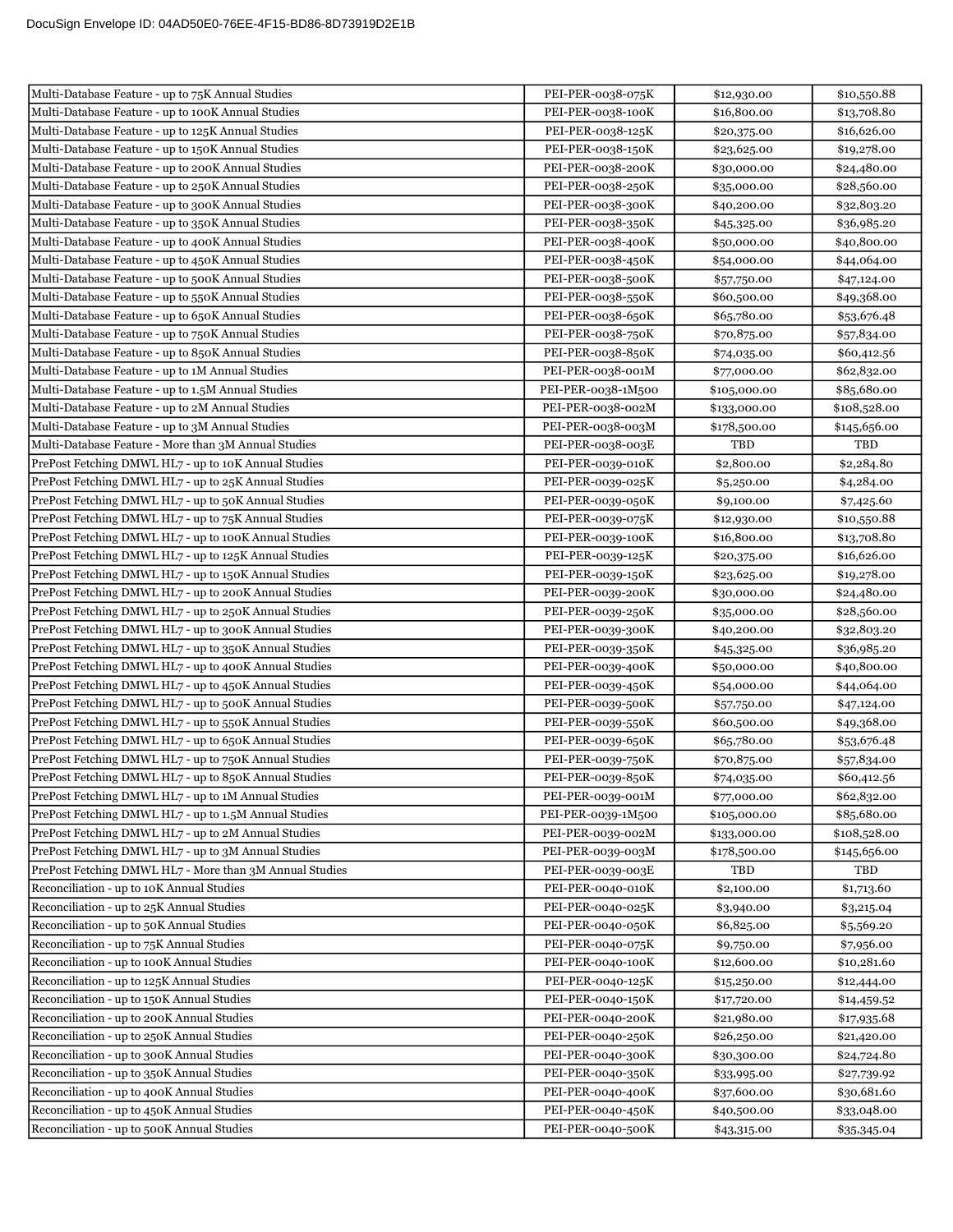| Reconciliation - up to 650K Annual Studies<br>PEI-PER-0040-650K<br>\$49,400.00<br>\$40,310.40<br>Reconciliation - up to 750K Annual Studies<br>PEI-PER-0040-750K<br>\$53,160.00<br>\$43,378.56<br>Reconciliation - up to 850K Annual Studies<br>PEI-PER-0040-850K<br>\$55,250.00<br>\$45,084.00<br>Reconciliation - up to 1M Annual Studies<br>PEI-PER-0040-001M<br>\$57,750.00<br>\$47,124.00<br>Reconciliation - up to 1.5M Annual Studies<br>PEI-PER-0040-1M500<br>\$64,872.00<br>\$79,500.00<br>Reconciliation - up to 2M Annual Studies<br>PEI-PER-0040-002M<br>\$81,396.00<br>\$99,750.00<br>Reconciliation - up to 3M Annual Studies<br>PEI-PER-0040-003M<br>\$133,875.00<br>\$109,242.00<br>Reconciliation - More than 3M Annual Studies<br>PEI-PER-0040-003E<br>TBD<br>TBD<br>PEI-PER-0041-010K<br>Content Based Routing Feature - up to 10K Annual Studies<br>\$2,100.00<br>\$1,713.60<br>Content Based Routing Feature - up to 25K Annual Studies<br>PEI-PER-0041-025K<br>\$3,940.00<br>\$3,215.04<br>Content Based Routing Feature - up to 50K Annual Studies<br>PEI-PER-0041-050K<br>\$6,825.00<br>\$5,569.20<br>Content Based Routing Feature - up to 75K Annual Studies<br>PEI-PER-0041-075K<br>\$9,750.00<br>\$7,956.00<br>Content Based Routing Feature - up to 100K Annual Studies<br>PEI-PER-0041-100K<br>\$12,600.00<br>\$10,281.60<br>Content Based Routing Feature - up to 125K Annual Studies<br>PEI-PER-0041-125K<br>\$15,250.00<br>\$12,444.00<br>Content Based Routing Feature - up to 150K Annual Studies<br>PEI-PER-0041-150K<br>\$17,720.00<br>\$14,459.52<br>Content Based Routing Feature - up to 200K Annual Studies<br>PEI-PER-0041-200K<br>\$21,980.00<br>\$17,935.68<br>Content Based Routing Feature - up to 250K Annual Studies<br>PEI-PER-0041-250K<br>\$26,250.00<br>\$21,420.00<br>Content Based Routing Feature - up to 300K Annual Studies<br>PEI-PER-0041-300K<br>\$24,724.80<br>\$30,300.00<br>Content Based Routing Feature - up to 350K Annual Studies<br>PEI-PER-0041-350K<br>\$33,995.00<br>\$27,739.92<br>Content Based Routing Feature - up to 400K Annual Studies<br>PEI-PER-0041-400K<br>\$37,600.00<br>\$30,681.60<br>Content Based Routing Feature - up to 450K Annual Studies<br>PEI-PER-0041-450K<br>\$40,500.00<br>\$33,048.00<br>Content Based Routing Feature - up to 500K Annual Studies<br>PEI-PER-0041-500K<br>\$43,315.00<br>\$35,345.04<br>Content Based Routing Feature - up to 550K Annual Studies<br>PEI-PER-0041-550K<br>\$45,265.00<br>\$36,936.24<br>Content Based Routing Feature - up to 650K Annual Studies<br>PEI-PER-0041-650K<br>\$49,400.00<br>\$40,310.40<br>Content Based Routing Feature - up to 750K Annual Studies<br>PEI-PER-0041-750K<br>\$43,378.56<br>\$53,160.00<br>Content Based Routing Feature - up to 850K Annual Studies<br>PEI-PER-0041-850K<br>\$45,084.00<br>\$55,250.00<br>Content Based Routing Feature - up to 1M Annual Studies<br>PEI-PER-0041-001M<br>\$57,750.00<br>\$47,124.00<br>Content Based Routing Feature - up to 1.5M Annual Studies<br>PEI-PER-0041-1M500<br>\$64,872.00<br>\$79,500.00<br>Content Based Routing Feature - up to 2M Annual Studies<br>PEI-PER-0041-002M<br>\$81,396.00<br>\$99,750.00<br>Content Based Routing Feature - up to 3M Annual Studies<br>PEI-PER-0041-003M<br>\$133,875.00<br>\$109,242.00<br>TBD<br>PEI-PER-0041-003E<br>TBD<br>Content Based Routing Feature - More than 3M Annual Studies<br>XDS-i Feature - up to 10K Annual Studies<br>PEI-PER-0042-010K<br>\$1,400.00<br>\$1,142.40<br>XDS-i Feature - up to 25K Annual Studies<br>PEI-PER-0042-025K<br>\$2,625.00<br>\$2,142.00<br>XDS-i Feature - up to 50K Annual Studies<br>PEI-PER-0042-050K<br>\$4,550.00<br>\$3,712.80<br>XDS-i Feature - up to 75K Annual Studies<br>PEI-PER-0042-075K<br>\$6,480.00<br>\$5,287.68<br>XDS-i Feature - up to 100K Annual Studies<br>PEI-PER-0042-100K<br>\$6,854.40<br>\$8,400.00<br>XDS-i Feature - up to 125K Annual Studies<br>PEI-PER-0042-125K<br>\$8,302.80<br>\$10,175.00<br>XDS-i Feature - up to 150K Annual Studies<br>PEI-PER-0042-150K<br>\$11,815.00<br>\$9,641.04<br>XDS-i Feature - up to 200K Annual Studies<br>PEI-PER-0042-200K<br>\$14,800.00<br>\$12,076.80<br>XDS-i Feature - up to 250K Annual Studies<br>PEI-PER-0042-250K<br>\$17,500.00<br>\$14,280.00<br>XDS-i Feature - up to 300K Annual Studies<br>PEI-PER-0042-300K<br>\$20,100.00<br>\$16,401.60<br>XDS-i Feature - up to 350K Annual Studies<br>PEI-PER-0042-350K<br>\$22,665.00<br>\$18,494.64<br>XDS-i Feature - up to 400K Annual Studies<br>PEI-PER-0042-400K<br>\$20,400.00<br>\$25,000.00<br>XDS-i Feature - up to 450K Annual Studies<br>PEI-PER-0042-450K<br>\$22,068.72<br>\$27,045.00<br>XDS-i Feature - up to 500K Annual Studies<br>PEI-PER-0042-500K<br>\$28,875.00<br>\$23,562.00<br>XDS-i Feature - up to 550K Annual Studies<br>PEI-PER-0042-550K<br>\$24,684.00<br>\$30,250.00<br>XDS-i Feature - up to 650K Annual Studies<br>PEI-PER-0042-650K<br>\$26,891.28<br>\$32,955.00<br>XDS-i Feature - up to 750K Annual Studies<br>PEI-PER-0042-750K<br>\$28,919.04<br>\$35,440.00<br>XDS-i Feature - up to 850K Annual Studies<br>PEI-PER-0042-850K<br>\$30,587.76<br>\$37,485.00<br>XDS-i Feature - up to 1M Annual Studies<br>PEI-PER-0042-001M<br>\$38,500.00<br>\$31,416.00<br>XDS-i Feature - up to 1.5M Annual Studies<br>PEI-PER-0042-1M500<br>\$42,840.00<br>\$52,500.00<br>XDS-i Feature - up to 2M Annual Studies<br>PEI-PER-0042-002M<br>\$66,500.00<br>\$54,264.00<br>XDS-i Feature - up to 3M Annual Studies<br>PEI-PER-0042-003M<br>\$89,250.00<br>\$72,828.00<br>XDS-i Feature - More than 3M Annual Studies<br>PEI-PER-0042-003E<br>TBD<br>TBD<br>Temporal Gateway - up to 10K Studies Cached<br>PEI-PER-0047-010K<br>\$2,800.00<br>\$2,284.80 | Reconciliation - up to 550K Annual Studies  | PEI-PER-0040-550K | \$45,265.00 | \$36,936.24 |
|-----------------------------------------------------------------------------------------------------------------------------------------------------------------------------------------------------------------------------------------------------------------------------------------------------------------------------------------------------------------------------------------------------------------------------------------------------------------------------------------------------------------------------------------------------------------------------------------------------------------------------------------------------------------------------------------------------------------------------------------------------------------------------------------------------------------------------------------------------------------------------------------------------------------------------------------------------------------------------------------------------------------------------------------------------------------------------------------------------------------------------------------------------------------------------------------------------------------------------------------------------------------------------------------------------------------------------------------------------------------------------------------------------------------------------------------------------------------------------------------------------------------------------------------------------------------------------------------------------------------------------------------------------------------------------------------------------------------------------------------------------------------------------------------------------------------------------------------------------------------------------------------------------------------------------------------------------------------------------------------------------------------------------------------------------------------------------------------------------------------------------------------------------------------------------------------------------------------------------------------------------------------------------------------------------------------------------------------------------------------------------------------------------------------------------------------------------------------------------------------------------------------------------------------------------------------------------------------------------------------------------------------------------------------------------------------------------------------------------------------------------------------------------------------------------------------------------------------------------------------------------------------------------------------------------------------------------------------------------------------------------------------------------------------------------------------------------------------------------------------------------------------------------------------------------------------------------------------------------------------------------------------------------------------------------------------------------------------------------------------------------------------------------------------------------------------------------------------------------------------------------------------------------------------------------------------------------------------------------------------------------------------------------------------------------------------------------------------------------------------------------------------------------------------------------------------------------------------------------------------------------------------------------------------------------------------------------------------------------------------------------------------------------------------------------------------------------------------------------------------------------------------------------------------------------------------------------------------------------------------------------------------------------------------------------------------------------------------------------------------------------------------------------------------------------------------------------------------------------------------------------------------------------------------------------------------------------------------------------------------------------------------------------------------------------------------------------------------------------------------------------------------------------------------------------------------------------------------------------------------------------------------------------------------------------------------------------------------------------------------------------------------------------------------------------------------------------------------------------------------------------------------------------------------------------------------------------------------------------------------------------------------------------------------------------------------------------------------------------------------------------------------------------------------------------------------------------------------------------------------------------------------------------------------------------------------------------------------------------------------------------------------------------------------------------------------------------------------------------------------------------------------------------------------------------|---------------------------------------------|-------------------|-------------|-------------|
|                                                                                                                                                                                                                                                                                                                                                                                                                                                                                                                                                                                                                                                                                                                                                                                                                                                                                                                                                                                                                                                                                                                                                                                                                                                                                                                                                                                                                                                                                                                                                                                                                                                                                                                                                                                                                                                                                                                                                                                                                                                                                                                                                                                                                                                                                                                                                                                                                                                                                                                                                                                                                                                                                                                                                                                                                                                                                                                                                                                                                                                                                                                                                                                                                                                                                                                                                                                                                                                                                                                                                                                                                                                                                                                                                                                                                                                                                                                                                                                                                                                                                                                                                                                                                                                                                                                                                                                                                                                                                                                                                                                                                                                                                                                                                                                                                                                                                                                                                                                                                                                                                                                                                                                                                                                                                                                                                                                                                                                                                                                                                                                                                                                                                                                                                                                                     |                                             |                   |             |             |
|                                                                                                                                                                                                                                                                                                                                                                                                                                                                                                                                                                                                                                                                                                                                                                                                                                                                                                                                                                                                                                                                                                                                                                                                                                                                                                                                                                                                                                                                                                                                                                                                                                                                                                                                                                                                                                                                                                                                                                                                                                                                                                                                                                                                                                                                                                                                                                                                                                                                                                                                                                                                                                                                                                                                                                                                                                                                                                                                                                                                                                                                                                                                                                                                                                                                                                                                                                                                                                                                                                                                                                                                                                                                                                                                                                                                                                                                                                                                                                                                                                                                                                                                                                                                                                                                                                                                                                                                                                                                                                                                                                                                                                                                                                                                                                                                                                                                                                                                                                                                                                                                                                                                                                                                                                                                                                                                                                                                                                                                                                                                                                                                                                                                                                                                                                                                     |                                             |                   |             |             |
|                                                                                                                                                                                                                                                                                                                                                                                                                                                                                                                                                                                                                                                                                                                                                                                                                                                                                                                                                                                                                                                                                                                                                                                                                                                                                                                                                                                                                                                                                                                                                                                                                                                                                                                                                                                                                                                                                                                                                                                                                                                                                                                                                                                                                                                                                                                                                                                                                                                                                                                                                                                                                                                                                                                                                                                                                                                                                                                                                                                                                                                                                                                                                                                                                                                                                                                                                                                                                                                                                                                                                                                                                                                                                                                                                                                                                                                                                                                                                                                                                                                                                                                                                                                                                                                                                                                                                                                                                                                                                                                                                                                                                                                                                                                                                                                                                                                                                                                                                                                                                                                                                                                                                                                                                                                                                                                                                                                                                                                                                                                                                                                                                                                                                                                                                                                                     |                                             |                   |             |             |
|                                                                                                                                                                                                                                                                                                                                                                                                                                                                                                                                                                                                                                                                                                                                                                                                                                                                                                                                                                                                                                                                                                                                                                                                                                                                                                                                                                                                                                                                                                                                                                                                                                                                                                                                                                                                                                                                                                                                                                                                                                                                                                                                                                                                                                                                                                                                                                                                                                                                                                                                                                                                                                                                                                                                                                                                                                                                                                                                                                                                                                                                                                                                                                                                                                                                                                                                                                                                                                                                                                                                                                                                                                                                                                                                                                                                                                                                                                                                                                                                                                                                                                                                                                                                                                                                                                                                                                                                                                                                                                                                                                                                                                                                                                                                                                                                                                                                                                                                                                                                                                                                                                                                                                                                                                                                                                                                                                                                                                                                                                                                                                                                                                                                                                                                                                                                     |                                             |                   |             |             |
|                                                                                                                                                                                                                                                                                                                                                                                                                                                                                                                                                                                                                                                                                                                                                                                                                                                                                                                                                                                                                                                                                                                                                                                                                                                                                                                                                                                                                                                                                                                                                                                                                                                                                                                                                                                                                                                                                                                                                                                                                                                                                                                                                                                                                                                                                                                                                                                                                                                                                                                                                                                                                                                                                                                                                                                                                                                                                                                                                                                                                                                                                                                                                                                                                                                                                                                                                                                                                                                                                                                                                                                                                                                                                                                                                                                                                                                                                                                                                                                                                                                                                                                                                                                                                                                                                                                                                                                                                                                                                                                                                                                                                                                                                                                                                                                                                                                                                                                                                                                                                                                                                                                                                                                                                                                                                                                                                                                                                                                                                                                                                                                                                                                                                                                                                                                                     |                                             |                   |             |             |
|                                                                                                                                                                                                                                                                                                                                                                                                                                                                                                                                                                                                                                                                                                                                                                                                                                                                                                                                                                                                                                                                                                                                                                                                                                                                                                                                                                                                                                                                                                                                                                                                                                                                                                                                                                                                                                                                                                                                                                                                                                                                                                                                                                                                                                                                                                                                                                                                                                                                                                                                                                                                                                                                                                                                                                                                                                                                                                                                                                                                                                                                                                                                                                                                                                                                                                                                                                                                                                                                                                                                                                                                                                                                                                                                                                                                                                                                                                                                                                                                                                                                                                                                                                                                                                                                                                                                                                                                                                                                                                                                                                                                                                                                                                                                                                                                                                                                                                                                                                                                                                                                                                                                                                                                                                                                                                                                                                                                                                                                                                                                                                                                                                                                                                                                                                                                     |                                             |                   |             |             |
|                                                                                                                                                                                                                                                                                                                                                                                                                                                                                                                                                                                                                                                                                                                                                                                                                                                                                                                                                                                                                                                                                                                                                                                                                                                                                                                                                                                                                                                                                                                                                                                                                                                                                                                                                                                                                                                                                                                                                                                                                                                                                                                                                                                                                                                                                                                                                                                                                                                                                                                                                                                                                                                                                                                                                                                                                                                                                                                                                                                                                                                                                                                                                                                                                                                                                                                                                                                                                                                                                                                                                                                                                                                                                                                                                                                                                                                                                                                                                                                                                                                                                                                                                                                                                                                                                                                                                                                                                                                                                                                                                                                                                                                                                                                                                                                                                                                                                                                                                                                                                                                                                                                                                                                                                                                                                                                                                                                                                                                                                                                                                                                                                                                                                                                                                                                                     |                                             |                   |             |             |
|                                                                                                                                                                                                                                                                                                                                                                                                                                                                                                                                                                                                                                                                                                                                                                                                                                                                                                                                                                                                                                                                                                                                                                                                                                                                                                                                                                                                                                                                                                                                                                                                                                                                                                                                                                                                                                                                                                                                                                                                                                                                                                                                                                                                                                                                                                                                                                                                                                                                                                                                                                                                                                                                                                                                                                                                                                                                                                                                                                                                                                                                                                                                                                                                                                                                                                                                                                                                                                                                                                                                                                                                                                                                                                                                                                                                                                                                                                                                                                                                                                                                                                                                                                                                                                                                                                                                                                                                                                                                                                                                                                                                                                                                                                                                                                                                                                                                                                                                                                                                                                                                                                                                                                                                                                                                                                                                                                                                                                                                                                                                                                                                                                                                                                                                                                                                     |                                             |                   |             |             |
|                                                                                                                                                                                                                                                                                                                                                                                                                                                                                                                                                                                                                                                                                                                                                                                                                                                                                                                                                                                                                                                                                                                                                                                                                                                                                                                                                                                                                                                                                                                                                                                                                                                                                                                                                                                                                                                                                                                                                                                                                                                                                                                                                                                                                                                                                                                                                                                                                                                                                                                                                                                                                                                                                                                                                                                                                                                                                                                                                                                                                                                                                                                                                                                                                                                                                                                                                                                                                                                                                                                                                                                                                                                                                                                                                                                                                                                                                                                                                                                                                                                                                                                                                                                                                                                                                                                                                                                                                                                                                                                                                                                                                                                                                                                                                                                                                                                                                                                                                                                                                                                                                                                                                                                                                                                                                                                                                                                                                                                                                                                                                                                                                                                                                                                                                                                                     |                                             |                   |             |             |
|                                                                                                                                                                                                                                                                                                                                                                                                                                                                                                                                                                                                                                                                                                                                                                                                                                                                                                                                                                                                                                                                                                                                                                                                                                                                                                                                                                                                                                                                                                                                                                                                                                                                                                                                                                                                                                                                                                                                                                                                                                                                                                                                                                                                                                                                                                                                                                                                                                                                                                                                                                                                                                                                                                                                                                                                                                                                                                                                                                                                                                                                                                                                                                                                                                                                                                                                                                                                                                                                                                                                                                                                                                                                                                                                                                                                                                                                                                                                                                                                                                                                                                                                                                                                                                                                                                                                                                                                                                                                                                                                                                                                                                                                                                                                                                                                                                                                                                                                                                                                                                                                                                                                                                                                                                                                                                                                                                                                                                                                                                                                                                                                                                                                                                                                                                                                     |                                             |                   |             |             |
|                                                                                                                                                                                                                                                                                                                                                                                                                                                                                                                                                                                                                                                                                                                                                                                                                                                                                                                                                                                                                                                                                                                                                                                                                                                                                                                                                                                                                                                                                                                                                                                                                                                                                                                                                                                                                                                                                                                                                                                                                                                                                                                                                                                                                                                                                                                                                                                                                                                                                                                                                                                                                                                                                                                                                                                                                                                                                                                                                                                                                                                                                                                                                                                                                                                                                                                                                                                                                                                                                                                                                                                                                                                                                                                                                                                                                                                                                                                                                                                                                                                                                                                                                                                                                                                                                                                                                                                                                                                                                                                                                                                                                                                                                                                                                                                                                                                                                                                                                                                                                                                                                                                                                                                                                                                                                                                                                                                                                                                                                                                                                                                                                                                                                                                                                                                                     |                                             |                   |             |             |
|                                                                                                                                                                                                                                                                                                                                                                                                                                                                                                                                                                                                                                                                                                                                                                                                                                                                                                                                                                                                                                                                                                                                                                                                                                                                                                                                                                                                                                                                                                                                                                                                                                                                                                                                                                                                                                                                                                                                                                                                                                                                                                                                                                                                                                                                                                                                                                                                                                                                                                                                                                                                                                                                                                                                                                                                                                                                                                                                                                                                                                                                                                                                                                                                                                                                                                                                                                                                                                                                                                                                                                                                                                                                                                                                                                                                                                                                                                                                                                                                                                                                                                                                                                                                                                                                                                                                                                                                                                                                                                                                                                                                                                                                                                                                                                                                                                                                                                                                                                                                                                                                                                                                                                                                                                                                                                                                                                                                                                                                                                                                                                                                                                                                                                                                                                                                     |                                             |                   |             |             |
|                                                                                                                                                                                                                                                                                                                                                                                                                                                                                                                                                                                                                                                                                                                                                                                                                                                                                                                                                                                                                                                                                                                                                                                                                                                                                                                                                                                                                                                                                                                                                                                                                                                                                                                                                                                                                                                                                                                                                                                                                                                                                                                                                                                                                                                                                                                                                                                                                                                                                                                                                                                                                                                                                                                                                                                                                                                                                                                                                                                                                                                                                                                                                                                                                                                                                                                                                                                                                                                                                                                                                                                                                                                                                                                                                                                                                                                                                                                                                                                                                                                                                                                                                                                                                                                                                                                                                                                                                                                                                                                                                                                                                                                                                                                                                                                                                                                                                                                                                                                                                                                                                                                                                                                                                                                                                                                                                                                                                                                                                                                                                                                                                                                                                                                                                                                                     |                                             |                   |             |             |
|                                                                                                                                                                                                                                                                                                                                                                                                                                                                                                                                                                                                                                                                                                                                                                                                                                                                                                                                                                                                                                                                                                                                                                                                                                                                                                                                                                                                                                                                                                                                                                                                                                                                                                                                                                                                                                                                                                                                                                                                                                                                                                                                                                                                                                                                                                                                                                                                                                                                                                                                                                                                                                                                                                                                                                                                                                                                                                                                                                                                                                                                                                                                                                                                                                                                                                                                                                                                                                                                                                                                                                                                                                                                                                                                                                                                                                                                                                                                                                                                                                                                                                                                                                                                                                                                                                                                                                                                                                                                                                                                                                                                                                                                                                                                                                                                                                                                                                                                                                                                                                                                                                                                                                                                                                                                                                                                                                                                                                                                                                                                                                                                                                                                                                                                                                                                     |                                             |                   |             |             |
|                                                                                                                                                                                                                                                                                                                                                                                                                                                                                                                                                                                                                                                                                                                                                                                                                                                                                                                                                                                                                                                                                                                                                                                                                                                                                                                                                                                                                                                                                                                                                                                                                                                                                                                                                                                                                                                                                                                                                                                                                                                                                                                                                                                                                                                                                                                                                                                                                                                                                                                                                                                                                                                                                                                                                                                                                                                                                                                                                                                                                                                                                                                                                                                                                                                                                                                                                                                                                                                                                                                                                                                                                                                                                                                                                                                                                                                                                                                                                                                                                                                                                                                                                                                                                                                                                                                                                                                                                                                                                                                                                                                                                                                                                                                                                                                                                                                                                                                                                                                                                                                                                                                                                                                                                                                                                                                                                                                                                                                                                                                                                                                                                                                                                                                                                                                                     |                                             |                   |             |             |
|                                                                                                                                                                                                                                                                                                                                                                                                                                                                                                                                                                                                                                                                                                                                                                                                                                                                                                                                                                                                                                                                                                                                                                                                                                                                                                                                                                                                                                                                                                                                                                                                                                                                                                                                                                                                                                                                                                                                                                                                                                                                                                                                                                                                                                                                                                                                                                                                                                                                                                                                                                                                                                                                                                                                                                                                                                                                                                                                                                                                                                                                                                                                                                                                                                                                                                                                                                                                                                                                                                                                                                                                                                                                                                                                                                                                                                                                                                                                                                                                                                                                                                                                                                                                                                                                                                                                                                                                                                                                                                                                                                                                                                                                                                                                                                                                                                                                                                                                                                                                                                                                                                                                                                                                                                                                                                                                                                                                                                                                                                                                                                                                                                                                                                                                                                                                     |                                             |                   |             |             |
|                                                                                                                                                                                                                                                                                                                                                                                                                                                                                                                                                                                                                                                                                                                                                                                                                                                                                                                                                                                                                                                                                                                                                                                                                                                                                                                                                                                                                                                                                                                                                                                                                                                                                                                                                                                                                                                                                                                                                                                                                                                                                                                                                                                                                                                                                                                                                                                                                                                                                                                                                                                                                                                                                                                                                                                                                                                                                                                                                                                                                                                                                                                                                                                                                                                                                                                                                                                                                                                                                                                                                                                                                                                                                                                                                                                                                                                                                                                                                                                                                                                                                                                                                                                                                                                                                                                                                                                                                                                                                                                                                                                                                                                                                                                                                                                                                                                                                                                                                                                                                                                                                                                                                                                                                                                                                                                                                                                                                                                                                                                                                                                                                                                                                                                                                                                                     |                                             |                   |             |             |
|                                                                                                                                                                                                                                                                                                                                                                                                                                                                                                                                                                                                                                                                                                                                                                                                                                                                                                                                                                                                                                                                                                                                                                                                                                                                                                                                                                                                                                                                                                                                                                                                                                                                                                                                                                                                                                                                                                                                                                                                                                                                                                                                                                                                                                                                                                                                                                                                                                                                                                                                                                                                                                                                                                                                                                                                                                                                                                                                                                                                                                                                                                                                                                                                                                                                                                                                                                                                                                                                                                                                                                                                                                                                                                                                                                                                                                                                                                                                                                                                                                                                                                                                                                                                                                                                                                                                                                                                                                                                                                                                                                                                                                                                                                                                                                                                                                                                                                                                                                                                                                                                                                                                                                                                                                                                                                                                                                                                                                                                                                                                                                                                                                                                                                                                                                                                     |                                             |                   |             |             |
|                                                                                                                                                                                                                                                                                                                                                                                                                                                                                                                                                                                                                                                                                                                                                                                                                                                                                                                                                                                                                                                                                                                                                                                                                                                                                                                                                                                                                                                                                                                                                                                                                                                                                                                                                                                                                                                                                                                                                                                                                                                                                                                                                                                                                                                                                                                                                                                                                                                                                                                                                                                                                                                                                                                                                                                                                                                                                                                                                                                                                                                                                                                                                                                                                                                                                                                                                                                                                                                                                                                                                                                                                                                                                                                                                                                                                                                                                                                                                                                                                                                                                                                                                                                                                                                                                                                                                                                                                                                                                                                                                                                                                                                                                                                                                                                                                                                                                                                                                                                                                                                                                                                                                                                                                                                                                                                                                                                                                                                                                                                                                                                                                                                                                                                                                                                                     |                                             |                   |             |             |
|                                                                                                                                                                                                                                                                                                                                                                                                                                                                                                                                                                                                                                                                                                                                                                                                                                                                                                                                                                                                                                                                                                                                                                                                                                                                                                                                                                                                                                                                                                                                                                                                                                                                                                                                                                                                                                                                                                                                                                                                                                                                                                                                                                                                                                                                                                                                                                                                                                                                                                                                                                                                                                                                                                                                                                                                                                                                                                                                                                                                                                                                                                                                                                                                                                                                                                                                                                                                                                                                                                                                                                                                                                                                                                                                                                                                                                                                                                                                                                                                                                                                                                                                                                                                                                                                                                                                                                                                                                                                                                                                                                                                                                                                                                                                                                                                                                                                                                                                                                                                                                                                                                                                                                                                                                                                                                                                                                                                                                                                                                                                                                                                                                                                                                                                                                                                     |                                             |                   |             |             |
|                                                                                                                                                                                                                                                                                                                                                                                                                                                                                                                                                                                                                                                                                                                                                                                                                                                                                                                                                                                                                                                                                                                                                                                                                                                                                                                                                                                                                                                                                                                                                                                                                                                                                                                                                                                                                                                                                                                                                                                                                                                                                                                                                                                                                                                                                                                                                                                                                                                                                                                                                                                                                                                                                                                                                                                                                                                                                                                                                                                                                                                                                                                                                                                                                                                                                                                                                                                                                                                                                                                                                                                                                                                                                                                                                                                                                                                                                                                                                                                                                                                                                                                                                                                                                                                                                                                                                                                                                                                                                                                                                                                                                                                                                                                                                                                                                                                                                                                                                                                                                                                                                                                                                                                                                                                                                                                                                                                                                                                                                                                                                                                                                                                                                                                                                                                                     |                                             |                   |             |             |
|                                                                                                                                                                                                                                                                                                                                                                                                                                                                                                                                                                                                                                                                                                                                                                                                                                                                                                                                                                                                                                                                                                                                                                                                                                                                                                                                                                                                                                                                                                                                                                                                                                                                                                                                                                                                                                                                                                                                                                                                                                                                                                                                                                                                                                                                                                                                                                                                                                                                                                                                                                                                                                                                                                                                                                                                                                                                                                                                                                                                                                                                                                                                                                                                                                                                                                                                                                                                                                                                                                                                                                                                                                                                                                                                                                                                                                                                                                                                                                                                                                                                                                                                                                                                                                                                                                                                                                                                                                                                                                                                                                                                                                                                                                                                                                                                                                                                                                                                                                                                                                                                                                                                                                                                                                                                                                                                                                                                                                                                                                                                                                                                                                                                                                                                                                                                     |                                             |                   |             |             |
|                                                                                                                                                                                                                                                                                                                                                                                                                                                                                                                                                                                                                                                                                                                                                                                                                                                                                                                                                                                                                                                                                                                                                                                                                                                                                                                                                                                                                                                                                                                                                                                                                                                                                                                                                                                                                                                                                                                                                                                                                                                                                                                                                                                                                                                                                                                                                                                                                                                                                                                                                                                                                                                                                                                                                                                                                                                                                                                                                                                                                                                                                                                                                                                                                                                                                                                                                                                                                                                                                                                                                                                                                                                                                                                                                                                                                                                                                                                                                                                                                                                                                                                                                                                                                                                                                                                                                                                                                                                                                                                                                                                                                                                                                                                                                                                                                                                                                                                                                                                                                                                                                                                                                                                                                                                                                                                                                                                                                                                                                                                                                                                                                                                                                                                                                                                                     |                                             |                   |             |             |
|                                                                                                                                                                                                                                                                                                                                                                                                                                                                                                                                                                                                                                                                                                                                                                                                                                                                                                                                                                                                                                                                                                                                                                                                                                                                                                                                                                                                                                                                                                                                                                                                                                                                                                                                                                                                                                                                                                                                                                                                                                                                                                                                                                                                                                                                                                                                                                                                                                                                                                                                                                                                                                                                                                                                                                                                                                                                                                                                                                                                                                                                                                                                                                                                                                                                                                                                                                                                                                                                                                                                                                                                                                                                                                                                                                                                                                                                                                                                                                                                                                                                                                                                                                                                                                                                                                                                                                                                                                                                                                                                                                                                                                                                                                                                                                                                                                                                                                                                                                                                                                                                                                                                                                                                                                                                                                                                                                                                                                                                                                                                                                                                                                                                                                                                                                                                     |                                             |                   |             |             |
|                                                                                                                                                                                                                                                                                                                                                                                                                                                                                                                                                                                                                                                                                                                                                                                                                                                                                                                                                                                                                                                                                                                                                                                                                                                                                                                                                                                                                                                                                                                                                                                                                                                                                                                                                                                                                                                                                                                                                                                                                                                                                                                                                                                                                                                                                                                                                                                                                                                                                                                                                                                                                                                                                                                                                                                                                                                                                                                                                                                                                                                                                                                                                                                                                                                                                                                                                                                                                                                                                                                                                                                                                                                                                                                                                                                                                                                                                                                                                                                                                                                                                                                                                                                                                                                                                                                                                                                                                                                                                                                                                                                                                                                                                                                                                                                                                                                                                                                                                                                                                                                                                                                                                                                                                                                                                                                                                                                                                                                                                                                                                                                                                                                                                                                                                                                                     |                                             |                   |             |             |
|                                                                                                                                                                                                                                                                                                                                                                                                                                                                                                                                                                                                                                                                                                                                                                                                                                                                                                                                                                                                                                                                                                                                                                                                                                                                                                                                                                                                                                                                                                                                                                                                                                                                                                                                                                                                                                                                                                                                                                                                                                                                                                                                                                                                                                                                                                                                                                                                                                                                                                                                                                                                                                                                                                                                                                                                                                                                                                                                                                                                                                                                                                                                                                                                                                                                                                                                                                                                                                                                                                                                                                                                                                                                                                                                                                                                                                                                                                                                                                                                                                                                                                                                                                                                                                                                                                                                                                                                                                                                                                                                                                                                                                                                                                                                                                                                                                                                                                                                                                                                                                                                                                                                                                                                                                                                                                                                                                                                                                                                                                                                                                                                                                                                                                                                                                                                     |                                             |                   |             |             |
|                                                                                                                                                                                                                                                                                                                                                                                                                                                                                                                                                                                                                                                                                                                                                                                                                                                                                                                                                                                                                                                                                                                                                                                                                                                                                                                                                                                                                                                                                                                                                                                                                                                                                                                                                                                                                                                                                                                                                                                                                                                                                                                                                                                                                                                                                                                                                                                                                                                                                                                                                                                                                                                                                                                                                                                                                                                                                                                                                                                                                                                                                                                                                                                                                                                                                                                                                                                                                                                                                                                                                                                                                                                                                                                                                                                                                                                                                                                                                                                                                                                                                                                                                                                                                                                                                                                                                                                                                                                                                                                                                                                                                                                                                                                                                                                                                                                                                                                                                                                                                                                                                                                                                                                                                                                                                                                                                                                                                                                                                                                                                                                                                                                                                                                                                                                                     |                                             |                   |             |             |
|                                                                                                                                                                                                                                                                                                                                                                                                                                                                                                                                                                                                                                                                                                                                                                                                                                                                                                                                                                                                                                                                                                                                                                                                                                                                                                                                                                                                                                                                                                                                                                                                                                                                                                                                                                                                                                                                                                                                                                                                                                                                                                                                                                                                                                                                                                                                                                                                                                                                                                                                                                                                                                                                                                                                                                                                                                                                                                                                                                                                                                                                                                                                                                                                                                                                                                                                                                                                                                                                                                                                                                                                                                                                                                                                                                                                                                                                                                                                                                                                                                                                                                                                                                                                                                                                                                                                                                                                                                                                                                                                                                                                                                                                                                                                                                                                                                                                                                                                                                                                                                                                                                                                                                                                                                                                                                                                                                                                                                                                                                                                                                                                                                                                                                                                                                                                     |                                             |                   |             |             |
|                                                                                                                                                                                                                                                                                                                                                                                                                                                                                                                                                                                                                                                                                                                                                                                                                                                                                                                                                                                                                                                                                                                                                                                                                                                                                                                                                                                                                                                                                                                                                                                                                                                                                                                                                                                                                                                                                                                                                                                                                                                                                                                                                                                                                                                                                                                                                                                                                                                                                                                                                                                                                                                                                                                                                                                                                                                                                                                                                                                                                                                                                                                                                                                                                                                                                                                                                                                                                                                                                                                                                                                                                                                                                                                                                                                                                                                                                                                                                                                                                                                                                                                                                                                                                                                                                                                                                                                                                                                                                                                                                                                                                                                                                                                                                                                                                                                                                                                                                                                                                                                                                                                                                                                                                                                                                                                                                                                                                                                                                                                                                                                                                                                                                                                                                                                                     |                                             |                   |             |             |
|                                                                                                                                                                                                                                                                                                                                                                                                                                                                                                                                                                                                                                                                                                                                                                                                                                                                                                                                                                                                                                                                                                                                                                                                                                                                                                                                                                                                                                                                                                                                                                                                                                                                                                                                                                                                                                                                                                                                                                                                                                                                                                                                                                                                                                                                                                                                                                                                                                                                                                                                                                                                                                                                                                                                                                                                                                                                                                                                                                                                                                                                                                                                                                                                                                                                                                                                                                                                                                                                                                                                                                                                                                                                                                                                                                                                                                                                                                                                                                                                                                                                                                                                                                                                                                                                                                                                                                                                                                                                                                                                                                                                                                                                                                                                                                                                                                                                                                                                                                                                                                                                                                                                                                                                                                                                                                                                                                                                                                                                                                                                                                                                                                                                                                                                                                                                     |                                             |                   |             |             |
|                                                                                                                                                                                                                                                                                                                                                                                                                                                                                                                                                                                                                                                                                                                                                                                                                                                                                                                                                                                                                                                                                                                                                                                                                                                                                                                                                                                                                                                                                                                                                                                                                                                                                                                                                                                                                                                                                                                                                                                                                                                                                                                                                                                                                                                                                                                                                                                                                                                                                                                                                                                                                                                                                                                                                                                                                                                                                                                                                                                                                                                                                                                                                                                                                                                                                                                                                                                                                                                                                                                                                                                                                                                                                                                                                                                                                                                                                                                                                                                                                                                                                                                                                                                                                                                                                                                                                                                                                                                                                                                                                                                                                                                                                                                                                                                                                                                                                                                                                                                                                                                                                                                                                                                                                                                                                                                                                                                                                                                                                                                                                                                                                                                                                                                                                                                                     |                                             |                   |             |             |
|                                                                                                                                                                                                                                                                                                                                                                                                                                                                                                                                                                                                                                                                                                                                                                                                                                                                                                                                                                                                                                                                                                                                                                                                                                                                                                                                                                                                                                                                                                                                                                                                                                                                                                                                                                                                                                                                                                                                                                                                                                                                                                                                                                                                                                                                                                                                                                                                                                                                                                                                                                                                                                                                                                                                                                                                                                                                                                                                                                                                                                                                                                                                                                                                                                                                                                                                                                                                                                                                                                                                                                                                                                                                                                                                                                                                                                                                                                                                                                                                                                                                                                                                                                                                                                                                                                                                                                                                                                                                                                                                                                                                                                                                                                                                                                                                                                                                                                                                                                                                                                                                                                                                                                                                                                                                                                                                                                                                                                                                                                                                                                                                                                                                                                                                                                                                     |                                             |                   |             |             |
|                                                                                                                                                                                                                                                                                                                                                                                                                                                                                                                                                                                                                                                                                                                                                                                                                                                                                                                                                                                                                                                                                                                                                                                                                                                                                                                                                                                                                                                                                                                                                                                                                                                                                                                                                                                                                                                                                                                                                                                                                                                                                                                                                                                                                                                                                                                                                                                                                                                                                                                                                                                                                                                                                                                                                                                                                                                                                                                                                                                                                                                                                                                                                                                                                                                                                                                                                                                                                                                                                                                                                                                                                                                                                                                                                                                                                                                                                                                                                                                                                                                                                                                                                                                                                                                                                                                                                                                                                                                                                                                                                                                                                                                                                                                                                                                                                                                                                                                                                                                                                                                                                                                                                                                                                                                                                                                                                                                                                                                                                                                                                                                                                                                                                                                                                                                                     |                                             |                   |             |             |
|                                                                                                                                                                                                                                                                                                                                                                                                                                                                                                                                                                                                                                                                                                                                                                                                                                                                                                                                                                                                                                                                                                                                                                                                                                                                                                                                                                                                                                                                                                                                                                                                                                                                                                                                                                                                                                                                                                                                                                                                                                                                                                                                                                                                                                                                                                                                                                                                                                                                                                                                                                                                                                                                                                                                                                                                                                                                                                                                                                                                                                                                                                                                                                                                                                                                                                                                                                                                                                                                                                                                                                                                                                                                                                                                                                                                                                                                                                                                                                                                                                                                                                                                                                                                                                                                                                                                                                                                                                                                                                                                                                                                                                                                                                                                                                                                                                                                                                                                                                                                                                                                                                                                                                                                                                                                                                                                                                                                                                                                                                                                                                                                                                                                                                                                                                                                     |                                             |                   |             |             |
|                                                                                                                                                                                                                                                                                                                                                                                                                                                                                                                                                                                                                                                                                                                                                                                                                                                                                                                                                                                                                                                                                                                                                                                                                                                                                                                                                                                                                                                                                                                                                                                                                                                                                                                                                                                                                                                                                                                                                                                                                                                                                                                                                                                                                                                                                                                                                                                                                                                                                                                                                                                                                                                                                                                                                                                                                                                                                                                                                                                                                                                                                                                                                                                                                                                                                                                                                                                                                                                                                                                                                                                                                                                                                                                                                                                                                                                                                                                                                                                                                                                                                                                                                                                                                                                                                                                                                                                                                                                                                                                                                                                                                                                                                                                                                                                                                                                                                                                                                                                                                                                                                                                                                                                                                                                                                                                                                                                                                                                                                                                                                                                                                                                                                                                                                                                                     |                                             |                   |             |             |
|                                                                                                                                                                                                                                                                                                                                                                                                                                                                                                                                                                                                                                                                                                                                                                                                                                                                                                                                                                                                                                                                                                                                                                                                                                                                                                                                                                                                                                                                                                                                                                                                                                                                                                                                                                                                                                                                                                                                                                                                                                                                                                                                                                                                                                                                                                                                                                                                                                                                                                                                                                                                                                                                                                                                                                                                                                                                                                                                                                                                                                                                                                                                                                                                                                                                                                                                                                                                                                                                                                                                                                                                                                                                                                                                                                                                                                                                                                                                                                                                                                                                                                                                                                                                                                                                                                                                                                                                                                                                                                                                                                                                                                                                                                                                                                                                                                                                                                                                                                                                                                                                                                                                                                                                                                                                                                                                                                                                                                                                                                                                                                                                                                                                                                                                                                                                     |                                             |                   |             |             |
|                                                                                                                                                                                                                                                                                                                                                                                                                                                                                                                                                                                                                                                                                                                                                                                                                                                                                                                                                                                                                                                                                                                                                                                                                                                                                                                                                                                                                                                                                                                                                                                                                                                                                                                                                                                                                                                                                                                                                                                                                                                                                                                                                                                                                                                                                                                                                                                                                                                                                                                                                                                                                                                                                                                                                                                                                                                                                                                                                                                                                                                                                                                                                                                                                                                                                                                                                                                                                                                                                                                                                                                                                                                                                                                                                                                                                                                                                                                                                                                                                                                                                                                                                                                                                                                                                                                                                                                                                                                                                                                                                                                                                                                                                                                                                                                                                                                                                                                                                                                                                                                                                                                                                                                                                                                                                                                                                                                                                                                                                                                                                                                                                                                                                                                                                                                                     |                                             |                   |             |             |
|                                                                                                                                                                                                                                                                                                                                                                                                                                                                                                                                                                                                                                                                                                                                                                                                                                                                                                                                                                                                                                                                                                                                                                                                                                                                                                                                                                                                                                                                                                                                                                                                                                                                                                                                                                                                                                                                                                                                                                                                                                                                                                                                                                                                                                                                                                                                                                                                                                                                                                                                                                                                                                                                                                                                                                                                                                                                                                                                                                                                                                                                                                                                                                                                                                                                                                                                                                                                                                                                                                                                                                                                                                                                                                                                                                                                                                                                                                                                                                                                                                                                                                                                                                                                                                                                                                                                                                                                                                                                                                                                                                                                                                                                                                                                                                                                                                                                                                                                                                                                                                                                                                                                                                                                                                                                                                                                                                                                                                                                                                                                                                                                                                                                                                                                                                                                     |                                             |                   |             |             |
|                                                                                                                                                                                                                                                                                                                                                                                                                                                                                                                                                                                                                                                                                                                                                                                                                                                                                                                                                                                                                                                                                                                                                                                                                                                                                                                                                                                                                                                                                                                                                                                                                                                                                                                                                                                                                                                                                                                                                                                                                                                                                                                                                                                                                                                                                                                                                                                                                                                                                                                                                                                                                                                                                                                                                                                                                                                                                                                                                                                                                                                                                                                                                                                                                                                                                                                                                                                                                                                                                                                                                                                                                                                                                                                                                                                                                                                                                                                                                                                                                                                                                                                                                                                                                                                                                                                                                                                                                                                                                                                                                                                                                                                                                                                                                                                                                                                                                                                                                                                                                                                                                                                                                                                                                                                                                                                                                                                                                                                                                                                                                                                                                                                                                                                                                                                                     |                                             |                   |             |             |
|                                                                                                                                                                                                                                                                                                                                                                                                                                                                                                                                                                                                                                                                                                                                                                                                                                                                                                                                                                                                                                                                                                                                                                                                                                                                                                                                                                                                                                                                                                                                                                                                                                                                                                                                                                                                                                                                                                                                                                                                                                                                                                                                                                                                                                                                                                                                                                                                                                                                                                                                                                                                                                                                                                                                                                                                                                                                                                                                                                                                                                                                                                                                                                                                                                                                                                                                                                                                                                                                                                                                                                                                                                                                                                                                                                                                                                                                                                                                                                                                                                                                                                                                                                                                                                                                                                                                                                                                                                                                                                                                                                                                                                                                                                                                                                                                                                                                                                                                                                                                                                                                                                                                                                                                                                                                                                                                                                                                                                                                                                                                                                                                                                                                                                                                                                                                     |                                             |                   |             |             |
|                                                                                                                                                                                                                                                                                                                                                                                                                                                                                                                                                                                                                                                                                                                                                                                                                                                                                                                                                                                                                                                                                                                                                                                                                                                                                                                                                                                                                                                                                                                                                                                                                                                                                                                                                                                                                                                                                                                                                                                                                                                                                                                                                                                                                                                                                                                                                                                                                                                                                                                                                                                                                                                                                                                                                                                                                                                                                                                                                                                                                                                                                                                                                                                                                                                                                                                                                                                                                                                                                                                                                                                                                                                                                                                                                                                                                                                                                                                                                                                                                                                                                                                                                                                                                                                                                                                                                                                                                                                                                                                                                                                                                                                                                                                                                                                                                                                                                                                                                                                                                                                                                                                                                                                                                                                                                                                                                                                                                                                                                                                                                                                                                                                                                                                                                                                                     |                                             |                   |             |             |
|                                                                                                                                                                                                                                                                                                                                                                                                                                                                                                                                                                                                                                                                                                                                                                                                                                                                                                                                                                                                                                                                                                                                                                                                                                                                                                                                                                                                                                                                                                                                                                                                                                                                                                                                                                                                                                                                                                                                                                                                                                                                                                                                                                                                                                                                                                                                                                                                                                                                                                                                                                                                                                                                                                                                                                                                                                                                                                                                                                                                                                                                                                                                                                                                                                                                                                                                                                                                                                                                                                                                                                                                                                                                                                                                                                                                                                                                                                                                                                                                                                                                                                                                                                                                                                                                                                                                                                                                                                                                                                                                                                                                                                                                                                                                                                                                                                                                                                                                                                                                                                                                                                                                                                                                                                                                                                                                                                                                                                                                                                                                                                                                                                                                                                                                                                                                     |                                             |                   |             |             |
|                                                                                                                                                                                                                                                                                                                                                                                                                                                                                                                                                                                                                                                                                                                                                                                                                                                                                                                                                                                                                                                                                                                                                                                                                                                                                                                                                                                                                                                                                                                                                                                                                                                                                                                                                                                                                                                                                                                                                                                                                                                                                                                                                                                                                                                                                                                                                                                                                                                                                                                                                                                                                                                                                                                                                                                                                                                                                                                                                                                                                                                                                                                                                                                                                                                                                                                                                                                                                                                                                                                                                                                                                                                                                                                                                                                                                                                                                                                                                                                                                                                                                                                                                                                                                                                                                                                                                                                                                                                                                                                                                                                                                                                                                                                                                                                                                                                                                                                                                                                                                                                                                                                                                                                                                                                                                                                                                                                                                                                                                                                                                                                                                                                                                                                                                                                                     |                                             |                   |             |             |
|                                                                                                                                                                                                                                                                                                                                                                                                                                                                                                                                                                                                                                                                                                                                                                                                                                                                                                                                                                                                                                                                                                                                                                                                                                                                                                                                                                                                                                                                                                                                                                                                                                                                                                                                                                                                                                                                                                                                                                                                                                                                                                                                                                                                                                                                                                                                                                                                                                                                                                                                                                                                                                                                                                                                                                                                                                                                                                                                                                                                                                                                                                                                                                                                                                                                                                                                                                                                                                                                                                                                                                                                                                                                                                                                                                                                                                                                                                                                                                                                                                                                                                                                                                                                                                                                                                                                                                                                                                                                                                                                                                                                                                                                                                                                                                                                                                                                                                                                                                                                                                                                                                                                                                                                                                                                                                                                                                                                                                                                                                                                                                                                                                                                                                                                                                                                     |                                             |                   |             |             |
|                                                                                                                                                                                                                                                                                                                                                                                                                                                                                                                                                                                                                                                                                                                                                                                                                                                                                                                                                                                                                                                                                                                                                                                                                                                                                                                                                                                                                                                                                                                                                                                                                                                                                                                                                                                                                                                                                                                                                                                                                                                                                                                                                                                                                                                                                                                                                                                                                                                                                                                                                                                                                                                                                                                                                                                                                                                                                                                                                                                                                                                                                                                                                                                                                                                                                                                                                                                                                                                                                                                                                                                                                                                                                                                                                                                                                                                                                                                                                                                                                                                                                                                                                                                                                                                                                                                                                                                                                                                                                                                                                                                                                                                                                                                                                                                                                                                                                                                                                                                                                                                                                                                                                                                                                                                                                                                                                                                                                                                                                                                                                                                                                                                                                                                                                                                                     |                                             |                   |             |             |
|                                                                                                                                                                                                                                                                                                                                                                                                                                                                                                                                                                                                                                                                                                                                                                                                                                                                                                                                                                                                                                                                                                                                                                                                                                                                                                                                                                                                                                                                                                                                                                                                                                                                                                                                                                                                                                                                                                                                                                                                                                                                                                                                                                                                                                                                                                                                                                                                                                                                                                                                                                                                                                                                                                                                                                                                                                                                                                                                                                                                                                                                                                                                                                                                                                                                                                                                                                                                                                                                                                                                                                                                                                                                                                                                                                                                                                                                                                                                                                                                                                                                                                                                                                                                                                                                                                                                                                                                                                                                                                                                                                                                                                                                                                                                                                                                                                                                                                                                                                                                                                                                                                                                                                                                                                                                                                                                                                                                                                                                                                                                                                                                                                                                                                                                                                                                     |                                             |                   |             |             |
|                                                                                                                                                                                                                                                                                                                                                                                                                                                                                                                                                                                                                                                                                                                                                                                                                                                                                                                                                                                                                                                                                                                                                                                                                                                                                                                                                                                                                                                                                                                                                                                                                                                                                                                                                                                                                                                                                                                                                                                                                                                                                                                                                                                                                                                                                                                                                                                                                                                                                                                                                                                                                                                                                                                                                                                                                                                                                                                                                                                                                                                                                                                                                                                                                                                                                                                                                                                                                                                                                                                                                                                                                                                                                                                                                                                                                                                                                                                                                                                                                                                                                                                                                                                                                                                                                                                                                                                                                                                                                                                                                                                                                                                                                                                                                                                                                                                                                                                                                                                                                                                                                                                                                                                                                                                                                                                                                                                                                                                                                                                                                                                                                                                                                                                                                                                                     |                                             |                   |             |             |
|                                                                                                                                                                                                                                                                                                                                                                                                                                                                                                                                                                                                                                                                                                                                                                                                                                                                                                                                                                                                                                                                                                                                                                                                                                                                                                                                                                                                                                                                                                                                                                                                                                                                                                                                                                                                                                                                                                                                                                                                                                                                                                                                                                                                                                                                                                                                                                                                                                                                                                                                                                                                                                                                                                                                                                                                                                                                                                                                                                                                                                                                                                                                                                                                                                                                                                                                                                                                                                                                                                                                                                                                                                                                                                                                                                                                                                                                                                                                                                                                                                                                                                                                                                                                                                                                                                                                                                                                                                                                                                                                                                                                                                                                                                                                                                                                                                                                                                                                                                                                                                                                                                                                                                                                                                                                                                                                                                                                                                                                                                                                                                                                                                                                                                                                                                                                     |                                             |                   |             |             |
|                                                                                                                                                                                                                                                                                                                                                                                                                                                                                                                                                                                                                                                                                                                                                                                                                                                                                                                                                                                                                                                                                                                                                                                                                                                                                                                                                                                                                                                                                                                                                                                                                                                                                                                                                                                                                                                                                                                                                                                                                                                                                                                                                                                                                                                                                                                                                                                                                                                                                                                                                                                                                                                                                                                                                                                                                                                                                                                                                                                                                                                                                                                                                                                                                                                                                                                                                                                                                                                                                                                                                                                                                                                                                                                                                                                                                                                                                                                                                                                                                                                                                                                                                                                                                                                                                                                                                                                                                                                                                                                                                                                                                                                                                                                                                                                                                                                                                                                                                                                                                                                                                                                                                                                                                                                                                                                                                                                                                                                                                                                                                                                                                                                                                                                                                                                                     |                                             |                   |             |             |
|                                                                                                                                                                                                                                                                                                                                                                                                                                                                                                                                                                                                                                                                                                                                                                                                                                                                                                                                                                                                                                                                                                                                                                                                                                                                                                                                                                                                                                                                                                                                                                                                                                                                                                                                                                                                                                                                                                                                                                                                                                                                                                                                                                                                                                                                                                                                                                                                                                                                                                                                                                                                                                                                                                                                                                                                                                                                                                                                                                                                                                                                                                                                                                                                                                                                                                                                                                                                                                                                                                                                                                                                                                                                                                                                                                                                                                                                                                                                                                                                                                                                                                                                                                                                                                                                                                                                                                                                                                                                                                                                                                                                                                                                                                                                                                                                                                                                                                                                                                                                                                                                                                                                                                                                                                                                                                                                                                                                                                                                                                                                                                                                                                                                                                                                                                                                     |                                             |                   |             |             |
|                                                                                                                                                                                                                                                                                                                                                                                                                                                                                                                                                                                                                                                                                                                                                                                                                                                                                                                                                                                                                                                                                                                                                                                                                                                                                                                                                                                                                                                                                                                                                                                                                                                                                                                                                                                                                                                                                                                                                                                                                                                                                                                                                                                                                                                                                                                                                                                                                                                                                                                                                                                                                                                                                                                                                                                                                                                                                                                                                                                                                                                                                                                                                                                                                                                                                                                                                                                                                                                                                                                                                                                                                                                                                                                                                                                                                                                                                                                                                                                                                                                                                                                                                                                                                                                                                                                                                                                                                                                                                                                                                                                                                                                                                                                                                                                                                                                                                                                                                                                                                                                                                                                                                                                                                                                                                                                                                                                                                                                                                                                                                                                                                                                                                                                                                                                                     |                                             |                   |             |             |
|                                                                                                                                                                                                                                                                                                                                                                                                                                                                                                                                                                                                                                                                                                                                                                                                                                                                                                                                                                                                                                                                                                                                                                                                                                                                                                                                                                                                                                                                                                                                                                                                                                                                                                                                                                                                                                                                                                                                                                                                                                                                                                                                                                                                                                                                                                                                                                                                                                                                                                                                                                                                                                                                                                                                                                                                                                                                                                                                                                                                                                                                                                                                                                                                                                                                                                                                                                                                                                                                                                                                                                                                                                                                                                                                                                                                                                                                                                                                                                                                                                                                                                                                                                                                                                                                                                                                                                                                                                                                                                                                                                                                                                                                                                                                                                                                                                                                                                                                                                                                                                                                                                                                                                                                                                                                                                                                                                                                                                                                                                                                                                                                                                                                                                                                                                                                     |                                             |                   |             |             |
|                                                                                                                                                                                                                                                                                                                                                                                                                                                                                                                                                                                                                                                                                                                                                                                                                                                                                                                                                                                                                                                                                                                                                                                                                                                                                                                                                                                                                                                                                                                                                                                                                                                                                                                                                                                                                                                                                                                                                                                                                                                                                                                                                                                                                                                                                                                                                                                                                                                                                                                                                                                                                                                                                                                                                                                                                                                                                                                                                                                                                                                                                                                                                                                                                                                                                                                                                                                                                                                                                                                                                                                                                                                                                                                                                                                                                                                                                                                                                                                                                                                                                                                                                                                                                                                                                                                                                                                                                                                                                                                                                                                                                                                                                                                                                                                                                                                                                                                                                                                                                                                                                                                                                                                                                                                                                                                                                                                                                                                                                                                                                                                                                                                                                                                                                                                                     |                                             |                   |             |             |
|                                                                                                                                                                                                                                                                                                                                                                                                                                                                                                                                                                                                                                                                                                                                                                                                                                                                                                                                                                                                                                                                                                                                                                                                                                                                                                                                                                                                                                                                                                                                                                                                                                                                                                                                                                                                                                                                                                                                                                                                                                                                                                                                                                                                                                                                                                                                                                                                                                                                                                                                                                                                                                                                                                                                                                                                                                                                                                                                                                                                                                                                                                                                                                                                                                                                                                                                                                                                                                                                                                                                                                                                                                                                                                                                                                                                                                                                                                                                                                                                                                                                                                                                                                                                                                                                                                                                                                                                                                                                                                                                                                                                                                                                                                                                                                                                                                                                                                                                                                                                                                                                                                                                                                                                                                                                                                                                                                                                                                                                                                                                                                                                                                                                                                                                                                                                     |                                             |                   |             |             |
|                                                                                                                                                                                                                                                                                                                                                                                                                                                                                                                                                                                                                                                                                                                                                                                                                                                                                                                                                                                                                                                                                                                                                                                                                                                                                                                                                                                                                                                                                                                                                                                                                                                                                                                                                                                                                                                                                                                                                                                                                                                                                                                                                                                                                                                                                                                                                                                                                                                                                                                                                                                                                                                                                                                                                                                                                                                                                                                                                                                                                                                                                                                                                                                                                                                                                                                                                                                                                                                                                                                                                                                                                                                                                                                                                                                                                                                                                                                                                                                                                                                                                                                                                                                                                                                                                                                                                                                                                                                                                                                                                                                                                                                                                                                                                                                                                                                                                                                                                                                                                                                                                                                                                                                                                                                                                                                                                                                                                                                                                                                                                                                                                                                                                                                                                                                                     |                                             |                   |             |             |
|                                                                                                                                                                                                                                                                                                                                                                                                                                                                                                                                                                                                                                                                                                                                                                                                                                                                                                                                                                                                                                                                                                                                                                                                                                                                                                                                                                                                                                                                                                                                                                                                                                                                                                                                                                                                                                                                                                                                                                                                                                                                                                                                                                                                                                                                                                                                                                                                                                                                                                                                                                                                                                                                                                                                                                                                                                                                                                                                                                                                                                                                                                                                                                                                                                                                                                                                                                                                                                                                                                                                                                                                                                                                                                                                                                                                                                                                                                                                                                                                                                                                                                                                                                                                                                                                                                                                                                                                                                                                                                                                                                                                                                                                                                                                                                                                                                                                                                                                                                                                                                                                                                                                                                                                                                                                                                                                                                                                                                                                                                                                                                                                                                                                                                                                                                                                     | Temporal Gateway - up to 25K Studies Cached | PEI-PER-0047-025K | \$5,250.00  | \$4,284.00  |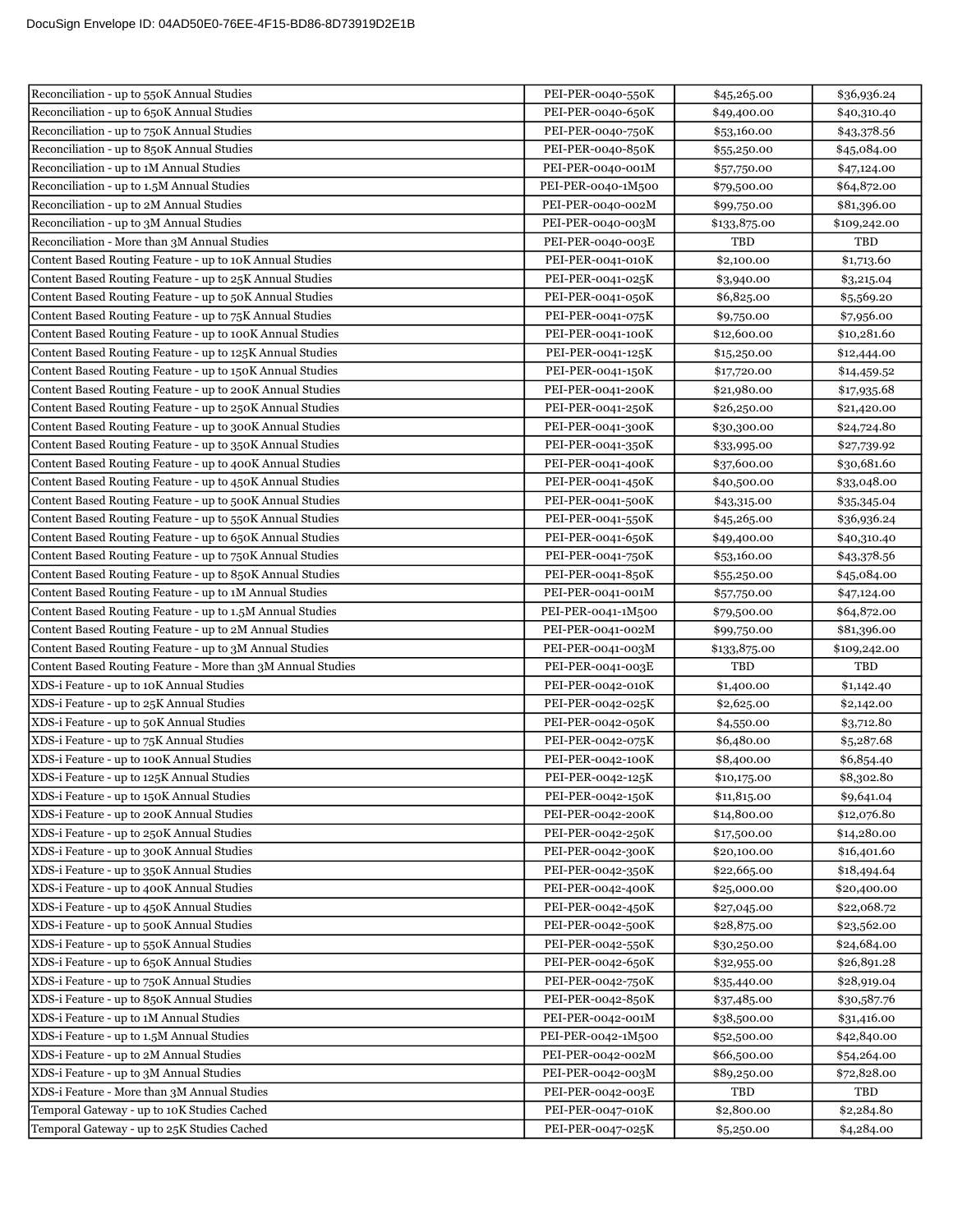| Temporal Gateway - up to 50K Studies Cached                      | PEI-PER-0047-050K  | \$9,100.00   | \$7,425.60   |
|------------------------------------------------------------------|--------------------|--------------|--------------|
| Temporal Gateway - up to 75K Studies Cached                      | PEI-PER-0047-075K  | \$12,750.00  | \$10,404.00  |
| Temporal Gateway - up to 100K Studies Cached                     | PEI-PER-0047-100K  | \$16,800.00  | \$13,708.80  |
| Temporal Gateway - up to 125K Studies Cached                     | PEI-PER-0047-125K  | \$21,000.00  | \$17,136.00  |
| Temporal Gateway - up to 150K Studies Cached                     | PEI-PER-0047-150K  | \$25,200.00  | \$20,563.20  |
| Temporal Gateway - up to 200K Studies Cached                     | PEI-PER-0047-200K  | \$31,000.00  | \$25,296.00  |
| Temporal Gateway - up to 250K Studies Cached                     | PEI-PER-0047-250K  | \$35,000.00  | \$28,560.00  |
| Temporal Gateway - up to 300K Studies Cached                     | PEI-PER-0047-300K  | \$40,650.00  | \$33,170.40  |
| Temporal Gateway - up to 350K Studies Cached                     | PEI-PER-0047-350K  | \$46,550.00  | \$37,984.80  |
| Temporal Gateway - up to 400K Studies Cached                     | PEI-PER-0047-400K  | \$52,000.00  | \$42,432.00  |
| Temporal Gateway - up to 450K Studies Cached                     | PEI-PER-0047-450K  | \$57,375.00  | \$46,818.00  |
| Temporal Gateway - up to 500K Studies Cached                     | PEI-PER-0047-500K  | \$61,250.00  | \$49,980.00  |
| Temporal Gateway - up to 550K Studies Cached                     | PEI-PER-0047-550K  | \$63,800.00  | \$52,060.80  |
| Temporal Gateway - up to 650K Studies Cached                     | PEI-PER-0047-650K  | \$70,200.00  | \$57,283.20  |
| Temporal Gateway - up to 750K Studies Cached                     | PEI-PER-0047-750K  | \$73,500.00  | \$59,976.00  |
| Temporal Gateway - up to 850K Studies Cached                     | PEI-PER-0047-850K  | \$75,650.00  | \$61,730.40  |
| Temporal Gateway - up to 1M Studies Cached                       | PEI-PER-0047-001M  | \$77,000.00  | \$62,832.00  |
| Temporal Gateway - up to 1.5M Studies Cached                     | PEI-PER-0047-1M500 | \$115,500.00 | \$94,248.00  |
| Temporal Gateway - up to 2M Studies Cached                       | PEI-PER-0047-002M  | \$154,000.00 | \$125,664.00 |
| Temporal Gateway - up to 3M Studies Cached                       | PEI-PER-0047-003M  | \$231,000.00 | \$188,496.00 |
| Temporal Gateway - More than 3M Studies Cached                   | PEI-PER-0047-003E  | TBD          | TBD          |
| Temporal Gateway - HA - up to 10K Studies Cached                 | PEI-PER-0048-010K  | \$2,000.00   | \$1,632.00   |
| Temporal Gateway - HA - up to 25K Studies Cached                 | PEI-PER-0048-025K  | \$3,300.00   | \$2,692.80   |
| Temporal Gateway - HA - up to 50K Studies Cached                 | PEI-PER-0048-050K  | \$4,563.00   | \$3,723.41   |
| Temporal Gateway - HA - up to 75K Studies Cached                 | PEI-PER-0048-075K  | \$5,482.00   | \$4,473.31   |
| Temporal Gateway - HA - up to 100K Studies Cached                | PEI-PER-0048-100K  | \$6,245.00   | \$5,095.92   |
| Temporal Gateway - HA - up to 125K Studies Cached                | PEI-PER-0048-125K  | \$6,908.00   | \$5,636.93   |
| Temporal Gateway - HA - up to 150K Studies Cached                | PEI-PER-0048-150K  | \$7,503.00   | \$6,122.45   |
| Temporal Gateway - HA - up to 200K Studies Cached                | PEI-PER-0048-200K  | \$8,546.00   | \$6,973.54   |
| Temporal Gateway - HA - up to 250K Studies Cached                | PEI-PER-0048-250K  | \$9,455.00   | \$7,715.28   |
| Temporal Gateway - HA - up to 300K Studies Cached                | PEI-PER-0048-300K  | \$10,260.00  | \$8,372.16   |
| Temporal Gateway - HA - up to 350K Studies Cached                | PEI-PER-0048-350K  | \$11,010.00  | \$8,984.16   |
| Temporal Gateway - HA - up to 400K Studies Cached                | PEI-PER-0048-400K  | \$11,696.00  | \$9,543.94   |
| Temporal Gateway - HA - up to 450K Studies Cached                | PEI-PER-0048-450K  | \$12,337.00  | \$10,066.99  |
| Temporal Gateway - HA - up to 500K Studies Cached                | PEI-PER-0048-500K  | \$12,940.00  | \$10,559.04  |
| Temporal Gateway - HA - up to 550K Studies Cached                | PEI-PER-0048-550K  | \$13,510.00  | \$11,024.16  |
| Temporal Gateway - HA - up to 650K Studies Cached                | PEI-PER-0048-650K  | \$14,571.00  | \$11,889.94  |
| Temporal Gateway - HA - up to 750K Studies Cached                | PEI-PER-0048-750K  | \$15,547.00  | \$12,686.35  |
| Temporal Gateway - HA - up to 850K Studies Cached                | PEI-PER-0048-850K  | \$16,453.00  | \$13,425.65  |
| Temporal Gateway - HA - up to 1M Studies Cached                  | PEI-PER-0048-001M  | \$17,709.00  | \$14,450.54  |
| Temporal Gateway - HA - up to 1.5M Studies Cached                | PEI-PER-0048-1M500 | \$21,276.00  | \$17,361.22  |
| Temporal Gateway - HA - up to 2M Studies Cached                  | PEI-PER-0048-002M  | \$24,236.00  | \$19,776.58  |
| Temporal Gateway - HA - up to 3M Studies Cached                  | PEI-PER-0048-003M  | \$29,118.00  | \$23,760.29  |
| Temporal Gateway - HA - More than 3M Studies Cached              | PEI-PER-0048-003E  | TBD          | TBD          |
| Temporal Gateway Image Orchestration - up to 10K Studies Cached  | PEI-PER-0049-010K  | \$5,600.00   | \$4,569.60   |
| Temporal Gateway Image Orchestration - up to 25K Studies Cached  | PEI-PER-0049-025K  | \$10,500.00  | \$8,568.00   |
| Temporal Gateway Image Orchestration - up to 50K Studies Cached  | PEI-PER-0049-050K  | \$18,200.00  | \$14,851.20  |
| Temporal Gateway Image Orchestration - up to 75K Studies Cached  | PEI-PER-0049-075K  | \$25,875.00  | \$21,114.00  |
| Temporal Gateway Image Orchestration - up to 100K Studies Cached | PEI-PER-0049-100K  | \$33,600.00  | \$27,417.60  |
| Temporal Gateway Image Orchestration - up to 125K Studies Cached | PEI-PER-0049-125K  | \$42,000.00  | \$34,272.00  |
| Temporal Gateway Image Orchestration - up to 150K Studies Cached | PEI-PER-0049-150K  | \$50,400.00  | \$41,126.40  |
| Temporal Gateway Image Orchestration - up to 200K Studies Cached | PEI-PER-0049-200K  | \$61,000.00  | \$49,776.00  |
| Temporal Gateway Image Orchestration - up to 250K Studies Cached | PEI-PER-0049-250K  | \$70,000.00  | \$57,120.00  |
| Temporal Gateway Image Orchestration - up to 300K Studies Cached | PEI-PER-0049-300K  | \$82,500.00  | \$67,320.00  |
| Temporal Gateway Image Orchestration - up to 350K Studies Cached | PEI-PER-0049-350K  | \$93,100.00  | \$75,969.60  |
| Temporal Gateway Image Orchestration - up to 400K Studies Cached | PEI-PER-0049-400K  | \$104,000.00 | \$84,864.00  |
| Temporal Gateway Image Orchestration - up to 450K Studies Cached | PEI-PER-0049-450K  | \$114,300.00 | \$93,268.80  |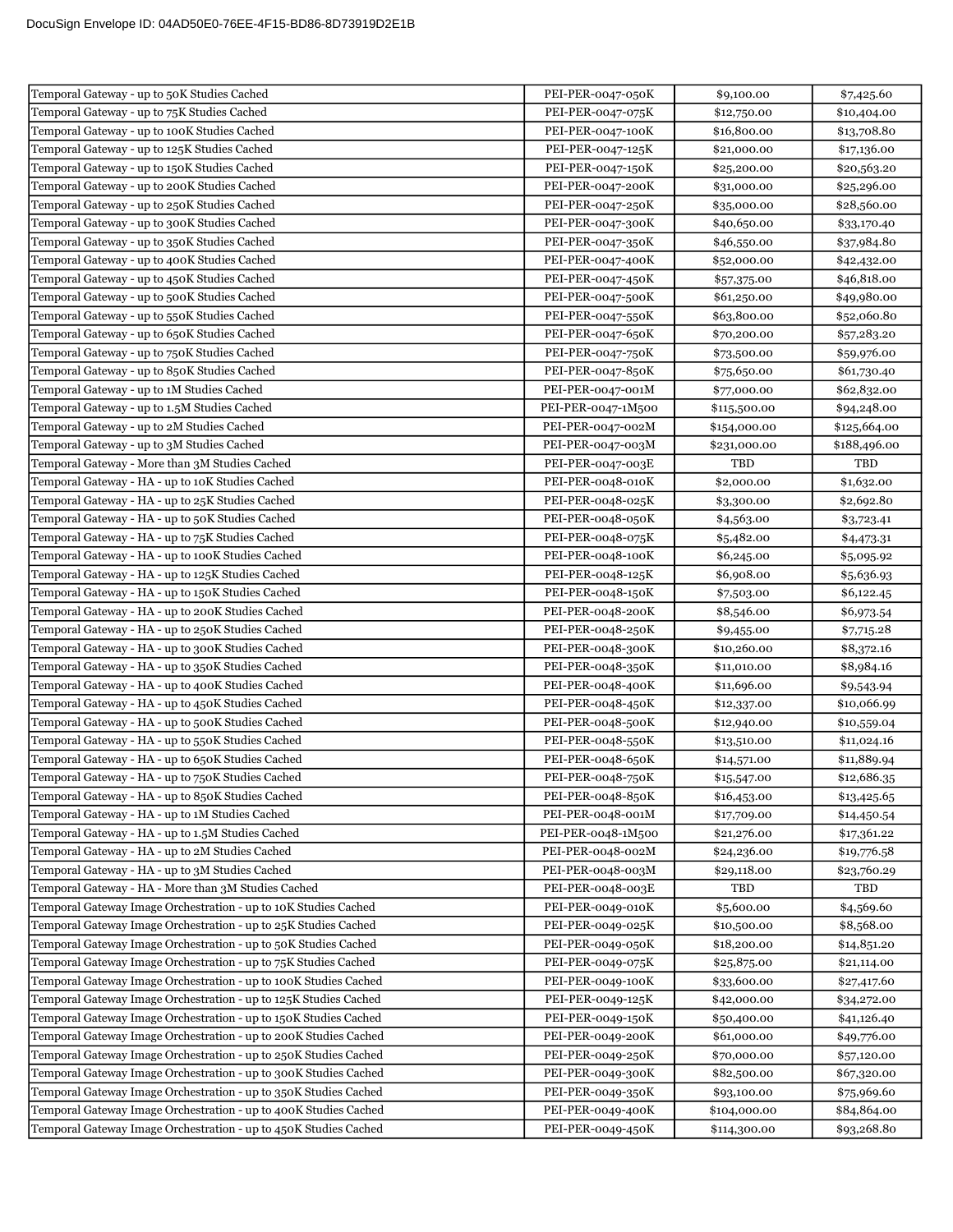| Temporal Gateway Image Orchestration - up to 500K Studies Cached        | PEI-PER-0049-500K  | \$122,500.00 | \$99,960.00  |
|-------------------------------------------------------------------------|--------------------|--------------|--------------|
| Temporal Gateway Image Orchestration - up to 550K Studies Cached        | PEI-PER-0049-550K  | \$129,250.00 | \$105,468.00 |
| Temporal Gateway Image Orchestration - up to 650K Studies Cached        | PEI-PER-0049-650K  | \$142,350.00 | \$116,157.60 |
| Temporal Gateway Image Orchestration - up to 750K Studies Cached        | PEI-PER-0049-750K  | \$147,000.00 | \$119,952.00 |
| Temporal Gateway Image Orchestration - up to 850K Studies Cached        | PEI-PER-0049-850K  | \$149,600.00 | \$122,073.60 |
| Temporal Gateway Image Orchestration - up to 1M Studies Cached          | PEI-PER-0049-001M  | \$154,000.00 | \$125,664.00 |
| Temporal Gateway Image Orchestration - up to 1.5M Studies Cached        | PEI-PER-0049-1M500 | \$231,000.00 | \$188,496.00 |
| Temporal Gateway Image Orchestration - up to 2M Studies Cached          | PEI-PER-0049-002M  | \$308,000.00 | \$251,328.00 |
| Temporal Gateway Image Orchestration - up to 3M Studies Cached          | PEI-PER-0049-003M  | \$462,000.00 | \$376,992.00 |
| Temporal Gateway Image Orchestration - More than 3M Studies Cached      | PEI-PER-0049-003E  | TBD          | TBD          |
| Temporal Gateway Image Orchestration - HA - up to 10K Studies Cached    | PEI-PER-0050-010K  | \$2,800.00   | \$2,284.80   |
| Temporal Gateway Image Orchestration - HA - up to 25K Studies Cached    | PEI-PER-0050-025K  | \$4,200.00   | \$3,427.20   |
| Temporal Gateway Image Orchestration - HA - up to 50K Studies Cached    | PEI-PER-0050-050K  | \$7,280.00   | \$5,940.48   |
| Temporal Gateway Image Orchestration - HA - up to 75K Studies Cached    | PEI-PER-0050-075K  | \$9,000.00   | \$7,344.00   |
| Temporal Gateway Image Orchestration - HA - up to 100K Studies Cached   | PEI-PER-0050-100K  | \$10,080.00  | \$8,225.28   |
| Temporal Gateway Image Orchestration - HA - up to 125K Studies Cached   | PEI-PER-0050-125K  | \$12,600.00  | \$10,281.60  |
| Temporal Gateway Image Orchestration - HA - up to 150K Studies Cached   | PEI-PER-0050-150K  | \$15,120.00  | \$12,337.92  |
| Temporal Gateway Image Orchestration - HA - up to 200K Studies Cached   | PEI-PER-0050-200K  | \$18,800.00  | \$15,340.80  |
| Temporal Gateway Image Orchestration - HA - up to 250K Studies Cached   | PEI-PER-0050-250K  | \$21,000.00  | \$17,136.00  |
| Temporal Gateway Image Orchestration - HA - up to 300K Studies Cached   | PEI-PER-0050-300K  | \$23,100.00  | \$18,849.60  |
| Temporal Gateway Image Orchestration - HA - up to 350K Studies Cached   | PEI-PER-0050-350K  | \$25,200.00  | \$20,563.20  |
| Temporal Gateway Image Orchestration - HA - up to 400K Studies Cached   | PEI-PER-0050-400K  | \$26,800.00  | \$21,868.80  |
| Temporal Gateway Image Orchestration - HA - up to 450K Studies Cached   | PEI-PER-0050-450K  | \$27,900.00  | \$22,766.40  |
| Temporal Gateway Image Orchestration - HA - up to 500K Studies Cached   | PEI-PER-0050-500K  | \$29,000.00  | \$23,664.00  |
| Temporal Gateway Image Orchestration - HA - up to 550K Studies Cached   | PEI-PER-0050-550K  | \$30,000.00  | \$24,480.00  |
| Temporal Gateway Image Orchestration - HA - up to 650K Studies Cached   | PEI-PER-0050-650K  | \$31,900.00  | \$26,030.40  |
| Temporal Gateway Image Orchestration - HA - up to 750K Studies Cached   | PEI-PER-0050-750K  | \$33,375.00  | \$27,234.00  |
| Temporal Gateway Image Orchestration - HA - up to 850K Studies Cached   | PEI-PER-0050-850K  | \$34,775.00  | \$28,376.40  |
| Temporal Gateway Image Orchestration - HA - up to 1M Studies Cached     | PEI-PER-0050-001M  | \$36,775.00  | \$30,008.40  |
| Temporal Gateway Image Orchestration - HA - up to 1.5M Studies Cached   | PEI-PER-0050-1M500 | \$43,075.00  | \$35,149.20  |
| Temporal Gateway Image Orchestration - HA - up to 2M Studies Cached     | PEI-PER-0050-002M  | \$46,200.00  | \$37,699.20  |
| Temporal Gateway Image Orchestration - HA - up to 3M Studies Cached     | PEI-PER-0050-003M  | \$69,300.00  | \$56,548.80  |
| Temporal Gateway Image Orchestration - HA - More than 3M Studies Cached | PEI-PER-0050-003E  | TBD          | TBD          |
| XDS Registry - up to 50K XDS/non-DICOM Objects Stored Annually          | PEI-PER-0055-010K  | \$2,800.00   | \$2,284.80   |
| XDS Registry - up to 125K XDS/non-DICOM Objects Stored Annually         | PEI-PER-0055-025K  | \$5,250.00   | \$4,284.00   |
| XDS Registry - up to 250K XDS/non-DICOM Objects Stored Annually         | PEI-PER-0055-050K  | \$9,100.00   | \$7,425.60   |
| XDS Registry - up to 375K XDS/non-DICOM Objects Stored Annually         | PEI-PER-0055-075K  | \$12,930.00  | \$10,550.88  |
| XDS Registry - up to 500K XDS/non-DICOM Objects Stored Annually         | PEI-PER-0055-100K  | \$16,800.00  | \$13,708.80  |
| XDS Registry - up to 625K XDS/non-DICOM Objects Stored Annually         | PEI-PER-0055-125K  | \$20,375.00  | \$16,626.00  |
| XDS Registry - up to 750K XDS/non-DICOM Objects Stored Annually         | PEI-PER-0055-150K  | \$23,625.00  | \$19,278.00  |
| XDS Registry - up to 7.5M XDS/non-DICOM Objects Stored Annually         | PEI-PER-0055-1M500 | \$105,000.00 | \$85,680.00  |
| XDS Registry - up to 1M XDS/non-DICOM Objects Stored Annually           | PEI-PER-0055-200K  | \$30,000.00  | \$24,480.00  |
| XDS Registry - up to 1.25M XDS/non-DICOM Objects Stored Annually        | PEI-PER-0055-250K  | \$35,000.00  | \$28,560.00  |
| XDS Registry - up to 1.5M XDS/non-DICOM Objects Stored Annually         | PEI-PER-0055-300K  | \$40,200.00  | \$32,803.20  |
| XDS Registry - up to 1.75M XDS/non-DICOM Objects Stored Annually        | PEI-PER-0055-350K  | \$45,325.00  | \$36,985.20  |
| XDS Registry - up to 2M XDS/non-DICOM Objects Stored Annually           | PEI-PER-0055-400K  | \$50,000.00  | \$40,800.00  |
| XDS Registry - up to 2.25M XDS/non-DICOM Objects Stored Annually        | PEI-PER-0055-450K  | \$54,000.00  | \$44,064.00  |
| XDS Registry - up to 2.5M XDS/non-DICOM Objects Stored Annually         | PEI-PER-0055-500K  | \$57,750.00  | \$47,124.00  |
| XDS Registry - up to 2.75M XDS/non-DICOM Objects Stored Annually        | PEI-PER-0055-550K  | \$60,500.00  | \$49,368.00  |
| XDS Registry - up to 3.25M XDS/non-DICOM Objects Stored Annually        | PEI-PER-0055-650K  | \$65,780.00  | \$53,676.48  |
| XDS Registry - up to 3.75M XDS/non-DICOM Objects Stored Annually        | PEI-PER-0055-750K  | \$70,875.00  | \$57,834.00  |
| XDS Registry - up to 4.25M XDS/non-DICOM Objects Stored Annually        | PEI-PER-0055-850K  | \$74,035.00  | \$60,412.56  |
| XDS Registry - up to 5M XDS/non-DICOM Objects Stored Annually           | PEI-PER-0055-001M  | \$77,000.00  | \$62,832.00  |
| XDS Registry - up to 10M XDS/non-DICOM Objects Stored Annually          | PEI-PER-0055-002M  | \$133,000.00 | \$108,528.00 |
| XDS Registry - up to 15M XDS/non-DICOM Objects Stored Annually          | PEI-PER-0055-003M  | \$178,500.00 | \$145,656.00 |
| XDS Registry - More than 15M XDS/non-DICOM Objects Stored Annually      | PEI-PER-0055-003E  | TBD          | TBD          |
| XDS Registry - HA - up to 50K XDS/non-DICOM Objects Stored Annually     | PEI-PER-0057-010K  | \$840.00     | \$685.44     |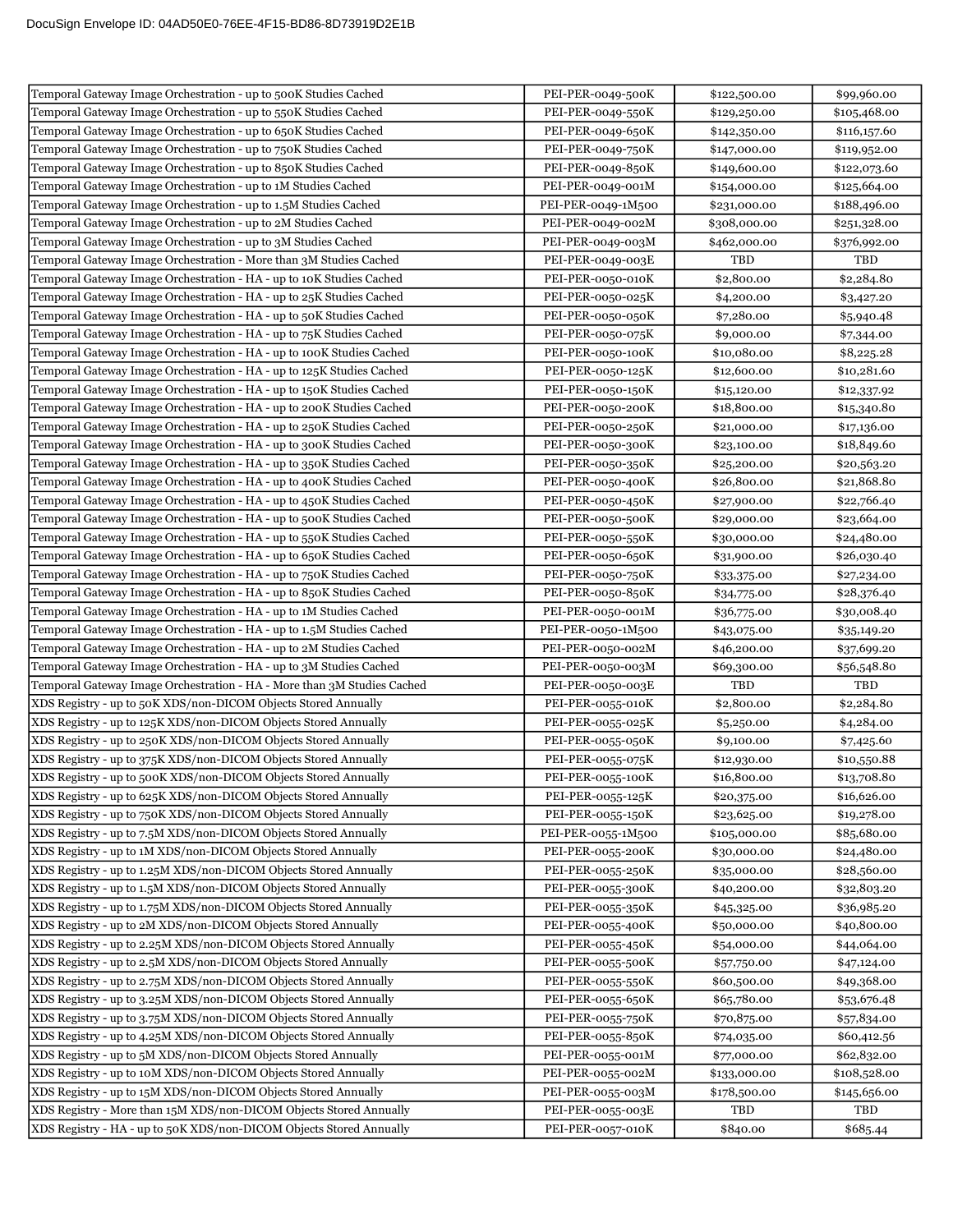| XDS Registry - HA - up to 125K XDS/non-DICOM Objects Stored Annually                                                                           | PEI-PER-0057-025K                      | \$1,575.00               | \$1,285.20               |
|------------------------------------------------------------------------------------------------------------------------------------------------|----------------------------------------|--------------------------|--------------------------|
| XDS Registry - HA - up to 250K XDS/non-DICOM Objects Stored Annually                                                                           | PEI-PER-0057-050K                      | \$2,730.00               | \$2,227.68               |
| XDS Registry - HA - up to 375K XDS/non-DICOM Objects Stored Annually                                                                           | PEI-PER-0057-075K                      | \$3,900.00               | \$3,182.40               |
| XDS Registry - HA - up to 500K XDS/non-DICOM Objects Stored Annually                                                                           | PEI-PER-0057-100K                      | \$5,040.00               | \$4,112.64               |
| XDS Registry - HA - up to 625K XDS/non-DICOM Objects Stored Annually                                                                           | PEI-PER-0057-125K                      | \$6,237.50               | \$5,089.80               |
| XDS Registry - HA - up to 750K XDS/non-DICOM Objects Stored Annually                                                                           | PEI-PER-0057-150K                      | \$7,090.00               | \$5,785.44               |
| XDS Registry - HA - up to 7.5M XDS/non-DICOM Objects Stored Annually                                                                           | PEI-PER-0057-1M500                     | \$31,500.00              | \$25,704.00              |
| XDS Registry - HA - up to 1M XDS/non-DICOM Objects Stored Annually                                                                             | PEI-PER-0057-200K                      | \$8,900.00               | \$7,262.40               |
| XDS Registry - HA - up to 1.25M XDS/non-DICOM Objects Stored Annually                                                                          | PEI-PER-0057-250K                      | \$10,500.00              | \$8,568.00               |
| XDS Registry - HA - up to 1.5M XDS/non-DICOM Objects Stored Annually                                                                           | PEI-PER-0057-300K                      | \$12,060.00              | \$9,840.96               |
| XDS Registry - HA - up to 1.75M XDS/non-DICOM Objects Stored Annually                                                                          | PEI-PER-0057-350K                      | \$13,595.00              | \$11,093.52              |
| XDS Registry - HA - up to 2M XDS/non-DICOM Objects Stored Annually                                                                             | PEI-PER-0057-400K                      | \$14,960.00              | \$12,207.36              |
| XDS Registry - HA - up to 2.25M XDS/non-DICOM Objects Stored Annually                                                                          | PEI-PER-0057-450K                      | \$16,155.00              | \$13,182.48              |
| XDS Registry - HA - up to 2.5M XDS/non-DICOM Objects Stored Annually                                                                           | PEI-PER-0057-500K                      | \$17,325.00              | \$14,137.20              |
| XDS Registry - HA - up to 2.75M XDS/non-DICOM Objects Stored Annually                                                                          | PEI-PER-0057-550K                      | \$18,381.00              | \$14,998.90              |
| XDS Registry - HA - up to 3.25M XDS/non-DICOM Objects Stored Annually                                                                          | PEI-PER-0057-650K                      | \$19,881.00              | \$16,222.90              |
| XDS Registry - HA - up to 3.75M XDS/non-DICOM Objects Stored Annually                                                                          | PEI-PER-0057-750K                      | \$21,265.00              | \$17,352.24              |
| XDS Registry - HA - up to 4.25M XDS/non-DICOM Objects Stored Annually                                                                          | PEI-PER-0057-850K                      | \$22,525.00              | \$18,380.40              |
| XDS Registry - HA - up to 5M XDS/non-DICOM Objects Stored Annually                                                                             | PEI-PER-0057-001M                      | \$23,100.00              | \$18,849.60              |
| XDS Registry - HA - up to 10M XDS/non-DICOM Objects Stored Annually                                                                            | PEI-PER-0057-002M                      | \$39,900.00              | \$32,558.40              |
| XDS Registry - HA - up to 15M XDS/non-DICOM Objects Stored Annually                                                                            | PEI-PER-0057-003M                      | \$53,550.00              | \$43,696.80              |
| XDS Registry - HA - More than 15M XDS/non-DICOM Objects Stored Annually                                                                        | PEI-PER-0057-003E                      | TBD                      | TBD                      |
| XDS Repository - up to 50K XDS/non-DICOM Objects Stored Annually                                                                               | PEI-PER-0056-010K                      | \$1,400.00               | \$1,142.40               |
| XDS Repository - up to 125K XDS/non-DICOM Objects Stored Annually                                                                              | PEI-PER-0056-025K                      | \$2,625.00               | \$2,142.00               |
| XDS Repository - up to 250K XDS/non-DICOM Objects Stored Annually                                                                              | PEI-PER-0056-050K                      | \$4,550.00               | \$3,712.80               |
| XDS Repository - up to 375K XDS/non-DICOM Objects Stored Annually                                                                              | PEI-PER-0056-075K                      | \$6,480.00               | \$5,287.68               |
| XDS Repository - up to 500K XDS/non-DICOM Objects Stored Annually                                                                              | PEI-PER-0056-100K                      | \$8,400.00               | \$6,854.40               |
| XDS Repository - up to 625K XDS/non-DICOM Objects Stored Annually                                                                              | PEI-PER-0056-125K                      | \$10,175.00              | \$8,302.80               |
| XDS Repository - up to 750K XDS/non-DICOM Objects Stored Annually                                                                              | PEI-PER-0056-150K                      | \$11,815.00              | \$9,641.04               |
| XDS Repository - up to 7.5M XDS/non-DICOM Objects Stored Annually                                                                              | PEI-PER-0056-1M500                     | \$52,500.00              | \$42,840.00              |
| XDS Repository - up to 1M XDS/non-DICOM Objects Stored Annually                                                                                | PEI-PER-0056-200K                      | \$14,800.00              | \$12,076.80              |
| XDS Repository - up to 1.25M XDS/non-DICOM Objects Stored Annually                                                                             | PEI-PER-0056-250K                      | \$17,500.00              | \$14,280.00              |
| XDS Repository - up to 1.5M XDS/non-DICOM Objects Stored Annually                                                                              | PEI-PER-0056-300K                      | \$20,100.00              | \$16,401.60              |
| XDS Repository - up to 1.75M XDS/non-DICOM Objects Stored Annually                                                                             | PEI-PER-0056-350K                      | \$22,665.00              | \$18,494.64              |
| XDS Repository - up to 2M XDS/non-DICOM Objects Stored Annually                                                                                | PEI-PER-0056-400K                      | \$25,000.00              | \$20,400.00              |
| XDS Repository - up to 2.25M XDS/non-DICOM Objects Stored Annually                                                                             | PEI-PER-0056-450K                      | \$27,045.00              | \$22,068.72              |
| XDS Repository - up to 2.5M XDS/non-DICOM Objects Stored Annually                                                                              | PEI-PER-0056-500K                      | \$28,875.00              | \$23,562.00              |
| XDS Repository - up to 2.75M XDS/non-DICOM Objects Stored Annually                                                                             | PEI-PER-0056-550K                      | \$30,250.00              | \$24,684.00              |
| XDS Repository - up to 3.25M XDS/non-DICOM Objects Stored Annually                                                                             | PEI-PER-0056-650K                      | \$32,955.00              | \$26,891.28              |
| XDS Repository - up to 3.75M XDS/non-DICOM Objects Stored Annually                                                                             | PEI-PER-0056-750K                      | \$35,440.00              | \$28,919.04              |
| XDS Repository - up to 4.25M XDS/non-DICOM Objects Stored Annually                                                                             | PEI-PER-0056-850K                      | \$37,485.00              | \$30,587.76              |
| XDS Repository - up to 5M XDS/non-DICOM Objects Stored Annually                                                                                | PEI-PER-0056-001M                      | \$38,500.00              | \$31,416.00              |
| XDS Repository - up to 10M XDS/non-DICOM Objects Stored Annually                                                                               | PEI-PER-0056-002M                      | \$66,500.00              | \$54,264.00              |
| XDS Repository - up to 15M XDS/non-DICOM Objects Stored Annually                                                                               | PEI-PER-0056-003M                      | \$89,250.00              | \$72,828.00              |
| XDS Repository - More than 15M XDS/non-DICOM Objects Stored Annually                                                                           | PEI-PER-0056-003E                      | TBD                      | TBD                      |
| XDS Repository - HA - up to 50K XDS/non-DICOM Objects Stored Annually                                                                          | PEI-PER-0058-010K                      | \$420.00                 | \$342.72                 |
| XDS Repository - HA - up to 125K XDS/non-DICOM Objects Stored Annually                                                                         | PEI-PER-0058-025K                      | \$790.00                 | \$644.64                 |
| XDS Repository - HA - up to 250K XDS/non-DICOM Objects Stored Annually                                                                         | PEI-PER-0058-050K                      | \$1,365.00               | \$1,113.84               |
| XDS Repository - HA - up to 375K XDS/non-DICOM Objects Stored Annually                                                                         | PEI-PER-0058-075K                      | \$1,965.00               | \$1,603.44               |
| XDS Repository - HA - up to 500K XDS/non-DICOM Objects Stored Annually                                                                         | PEI-PER-0058-100K                      | \$2,520.00               | \$2,056.32               |
| XDS Repository - HA - up to 625K XDS/non-DICOM Objects Stored Annually                                                                         | PEI-PER-0058-125K                      | \$3,060.00               | \$2,496.96               |
| XDS Repository - HA - up to 750K XDS/non-DICOM Objects Stored Annually                                                                         | PEI-PER-0058-150K                      | \$3,545.00               | \$2,892.72               |
| XDS Repository - HA - up to 7.5M XDS/non-DICOM Objects Stored Annually<br>XDS Repository - HA - up to 1M XDS/non-DICOM Objects Stored Annually | PEI-PER-0058-1M500                     | \$15,750.00              | \$12,852.00              |
| XDS Repository - HA - up to 1.25M XDS/non-DICOM Objects Stored Annually                                                                        | PEI-PER-0058-200K<br>PEI-PER-0058-250K | \$4,400.00               | \$3,590.40               |
| XDS Repository - HA - up to 1.5M XDS/non-DICOM Objects Stored Annually                                                                         | PEI-PER-0058-300K                      | \$5,250.00<br>\$5,970.00 | \$4,284.00<br>\$4,871.52 |
| XDS Repository - HA - up to 1.75M XDS/non-DICOM Objects Stored Annually                                                                        | PEI-PER-0058-350K                      | \$6,800.00               |                          |
|                                                                                                                                                |                                        |                          | \$5,548.80               |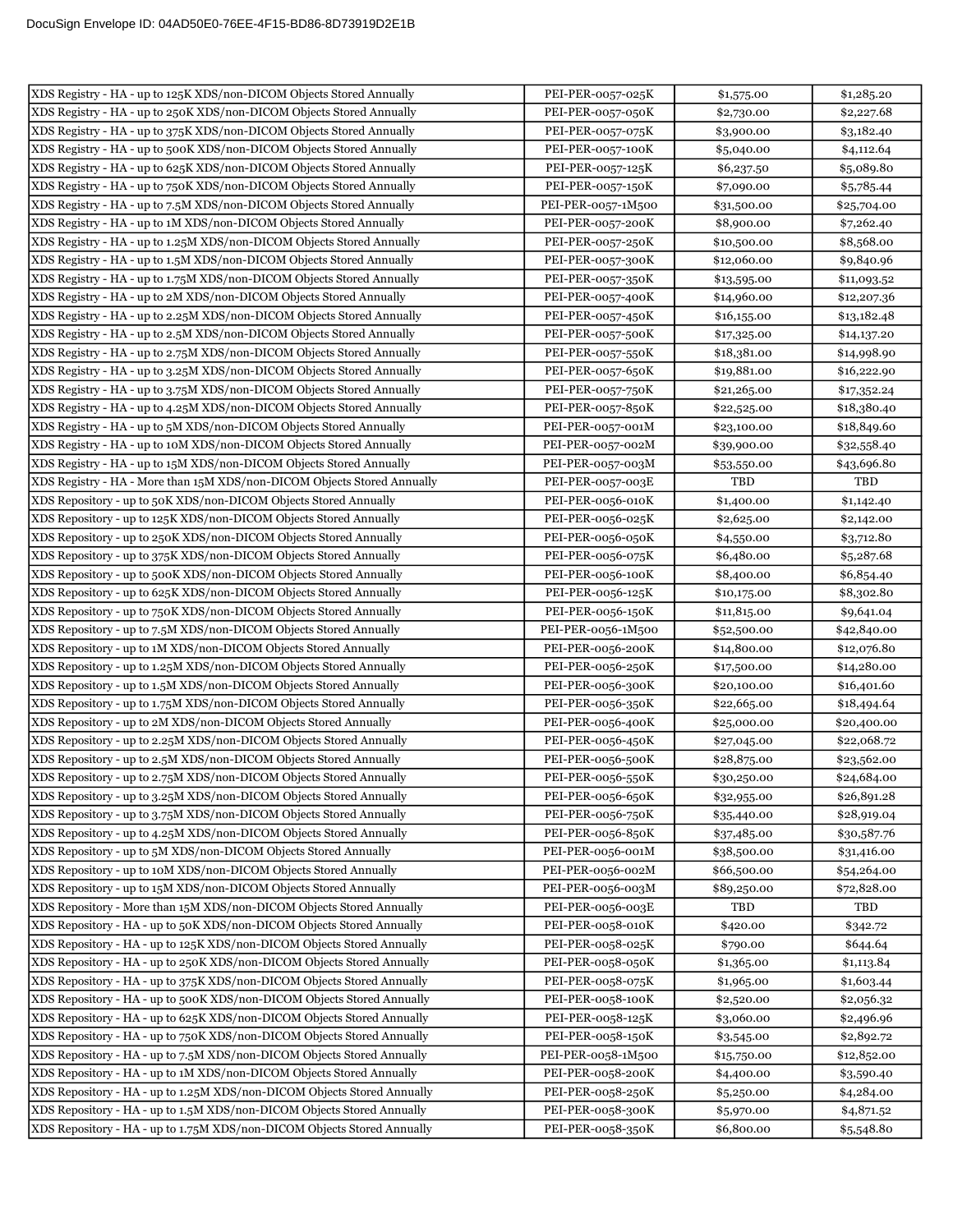| XDS Repository - HA - up to 2M XDS/non-DICOM Objects Stored Annually                                           | PEI-PER-0058-400K     | \$7,560.00                  | \$6,168.96   |
|----------------------------------------------------------------------------------------------------------------|-----------------------|-----------------------------|--------------|
| XDS Repository - HA - up to 2.25M XDS/non-DICOM Objects Stored Annually                                        | PEI-PER-0058-450K     | \$8,100.00                  | \$6,609.60   |
| XDS Repository - HA - up to 2.5M XDS/non-DICOM Objects Stored Annually                                         | PEI-PER-0058-500K     | \$8,665.00                  | \$7,070.64   |
| XDS Repository - HA - up to 2.75M XDS/non-DICOM Objects Stored Annually                                        | PEI-PER-0058-550K     | \$9,240.00                  | \$7,539.84   |
| XDS Repository - HA - up to 3.25M XDS/non-DICOM Objects Stored Annually                                        | PEI-PER-0058-650K     | \$10,050.00                 | \$8,200.80   |
| XDS Repository - HA - up to 3.75M XDS/non-DICOM Objects Stored Annually                                        | PEI-PER-0058-750K     | \$10,635.00                 | \$8,678.16   |
| XDS Repository - HA - up to 4.25M XDS/non-DICOM Objects Stored Annually                                        | PEI-PER-0058-850K     | \$11,000.00                 | \$8,976.00   |
| XDS Repository - HA - up to 5M XDS/non-DICOM Objects Stored Annually                                           | PEI-PER-0058-001M     | \$11,550.00                 | \$9,424.80   |
| XDS Repository - HA - up to 10M XDS/non-DICOM Objects Stored Annually                                          | PEI-PER-0058-002M     | \$19,950.00                 | \$16,279.20  |
| XDS Repository - HA - up to 15M XDS/non-DICOM Objects Stored Annually                                          | PEI-PER-0058-003M     | \$26,775.00                 | \$21,848.40  |
| XDS Repository - HA - More than 15M XDS/non-DICOM Objects Stored Annually                                      | PEI-PER-0058-003E     | <b>TBD</b>                  | TBD          |
| Acuo VNA UCP Test Server License - With HL7                                                                    | PEI-PER-0043-SWAD     | \$15,000.00                 | \$12,240.00  |
| Acuo VNA UCP Test Server License - Without HL7                                                                 | PEI-PER-0044-SWAD     | \$7,500.00                  | \$6,120.00   |
| Semantix HL7 Integration Engine for Acuo Main System                                                           | PEI-PER-0051-0001     | \$37,000.00                 | \$30,192.00  |
| Semantix HL7 Integration Engine for Acuo Main System - HA                                                      | PEI-PER-0052-0001     | \$11,100.00                 | \$9,057.60   |
| Semantix HL7 Integration Engine for Acuo Temporal                                                              | PEI-PER-0053-0001     | \$7,500.00                  | \$6,120.00   |
| Semantix HL7 Integration Engine for Acuo Temporal - HA                                                         | PEI-PER-0054-0001     | \$2,250.00                  | \$1,836.00   |
| PIX Manager                                                                                                    | PEI-PER-0101-0001     | TBD                         | TBD          |
| Content-aware DICOM Router - up to 10K Annual Studies                                                          | PEI-PER-0062-010K     | \$3,500.00                  | \$2,856.00   |
| Content-aware DICOM Router - up to 25K Annual Studies                                                          | PEI-PER-0062-025K     | \$6,000.00                  | \$4,896.00   |
| Content-aware DICOM Router - up to 50K Annual Studies                                                          | PEI-PER-0062-050K     | \$10,000.00                 | \$8,160.00   |
| Content-aware DICOM Router - up to 100K Annual Studies                                                         | PEI-PER-0062-100K     | \$12,500.00                 | \$10,200.00  |
| Content-aware DICOM Router - Above 100K Annual Studies                                                         | PEI-PER-0062-100E     | <b>TBD</b>                  | TBD          |
| Router (ADR) Upgrade - up to 10K Annual Studies                                                                | PEI-PER-0063-010K     | \$1,225.00                  | \$999.60     |
| Router (ADR) Upgrade - up to 25K Annual Studies                                                                | PEI-PER-0063-025K     | \$2,100.00                  | \$1,713.60   |
| Router (ADR) Upgrade - up to 50K Annual Studies                                                                | PEI-PER-0063-050K     | \$3,500.00                  | \$2,856.00   |
| Router (ADR) Upgrade - up to 100K Annual Studies                                                               | PEI-PER-0063-100K     | \$4,375.00                  | \$3,570.00   |
| Router (ADR) Upgrade - Above 100K Annual Studies                                                               | PEI-PER-0063-100E     | TBD                         | TBD          |
| XDS Audit Repository Manager                                                                                   | PEI-PER-0006-0001     | \$10,000.00                 | \$8,160.00   |
| NilRead Enterprise Viewer - up to 10K Annual Studies                                                           | NREIPI10              | \$21,600.00                 | \$17,625.60  |
| NilRead Enterprise Viewer - up to 25K Annual Studies                                                           | NREIPI25              | \$40,500.00                 | \$33,048.00  |
| NilRead Enterprise Viewer - up to 50K Annual Studies                                                           | NREIPI <sub>50</sub>  | \$67,500.00                 | \$55,080.00  |
| NilRead Enterprise Viewer - up to 75K Annual Studies                                                           | NREIPI75              |                             | \$71,604.00  |
| NilRead Enterprise Viewer - up to 100K Annual Studies                                                          | NREIPI100             | \$87,750.00<br>\$103,950.00 | \$84,823.20  |
| NilRead Enterprise Viewer - up to 125K Annual Studies                                                          | NREIPI125             | \$120,000.00                |              |
|                                                                                                                | NREIPI <sub>150</sub> | \$135,000.00                | \$97,920.00  |
| NilRead Enterprise Viewer - up to 150K Annual Studies<br>NilRead Enterprise Viewer - up to 200K Annual Studies | NREIPI200             |                             | \$110,160.00 |
|                                                                                                                |                       | \$164,000.00                | \$133,824.00 |
| NilRead Enterprise Viewer - up to 250K Annual Studies                                                          | $\rm NREIPI250$       | \$193,050.00                | \$157,528.80 |
| NilRead Enterprise Viewer - up to 300K Annual Studies                                                          | NREIPI300             | \$222,000.00                | \$181,152.00 |
| NilRead Enterprise Viewer - up to 350K Annual Studies                                                          | NREIPI350             | \$252,450.00                | \$205,999.20 |
| NilRead Enterprise Viewer - up to 400K Annual Studies                                                          | NREIPI400             | \$282,000.00                | \$230,112.00 |
| NilRead Enterprise Viewer - up to 450K Annual Studies                                                          | NREIPI450             | \$310,500.00                | \$253,368.00 |
| NilRead Enterprise Viewer - up to 500K Annual Studies                                                          | NREIPI500             | \$337,500.00                | \$275,400.00 |
| NilRead Enterprise Viewer - up to 550K Annual Studies                                                          | NREIPI550             | \$360,250.00                | \$293,964.00 |
| NilRead Enterprise Viewer - up to 650K Annual Studies                                                          | NREIPI650             | \$403,000.00                | \$328,848.00 |
| NilRead Enterprise Viewer - up to 750K Annual Studies                                                          | NREIPI750             | \$445,500.00                | \$363,528.00 |
| NilRead Enterprise Viewer - up to 850K Annual Studies                                                          | NREIPI850             | \$484,500.00                | \$395,352.00 |
| NilRead Enterprise Viewer - up to 1M Annual Studies                                                            | NREIPI1M              | \$560,755.00                | \$457,576.08 |
| NilRead Enterprise Viewer - up to 1.5M Annual Studies                                                          | NREIPI1M5             | \$705,000.00                | \$575,280.00 |
| NilRead Enterprise Viewer - up to 2M Annual Studies                                                            | NREIPI2M              | \$837,000.00                | \$682,992.00 |
| NilRead Enterprise Viewer - up to 3M Annual Studies                                                            | NREIPI3M              | \$1,012,500.00              | \$826,200.00 |
| NilRead Enterprise Viewer > 3M Annual Studies                                                                  | NREIPI3E              | TBD                         | TBD          |
| NilRead Enterprise Viewer - 1 Concurrent User                                                                  | NREIPC1               | \$7,600.00                  | \$6,201.60   |
| NilRead Enterprise Viewer - Up to 5 Concurrent Users                                                           | NREIPC <sub>5</sub>   | \$37,125.00                 | \$30,294.00  |
| NilRead Enterprise Viewer - Up to 10 Concurrent Users                                                          | NREIPC10              | \$72,500.00                 | \$59,160.00  |
| NilRead Enterprise Viewer - Up to 25 Concurrent Users                                                          | NREIPC <sub>25</sub>  | \$151,875.00                | \$123,930.00 |
| NilRead Enterprise Viewer - Up to 50 Concurrent Users                                                          | NREIPC <sub>50</sub>  | \$270,000.00                | \$220,320.00 |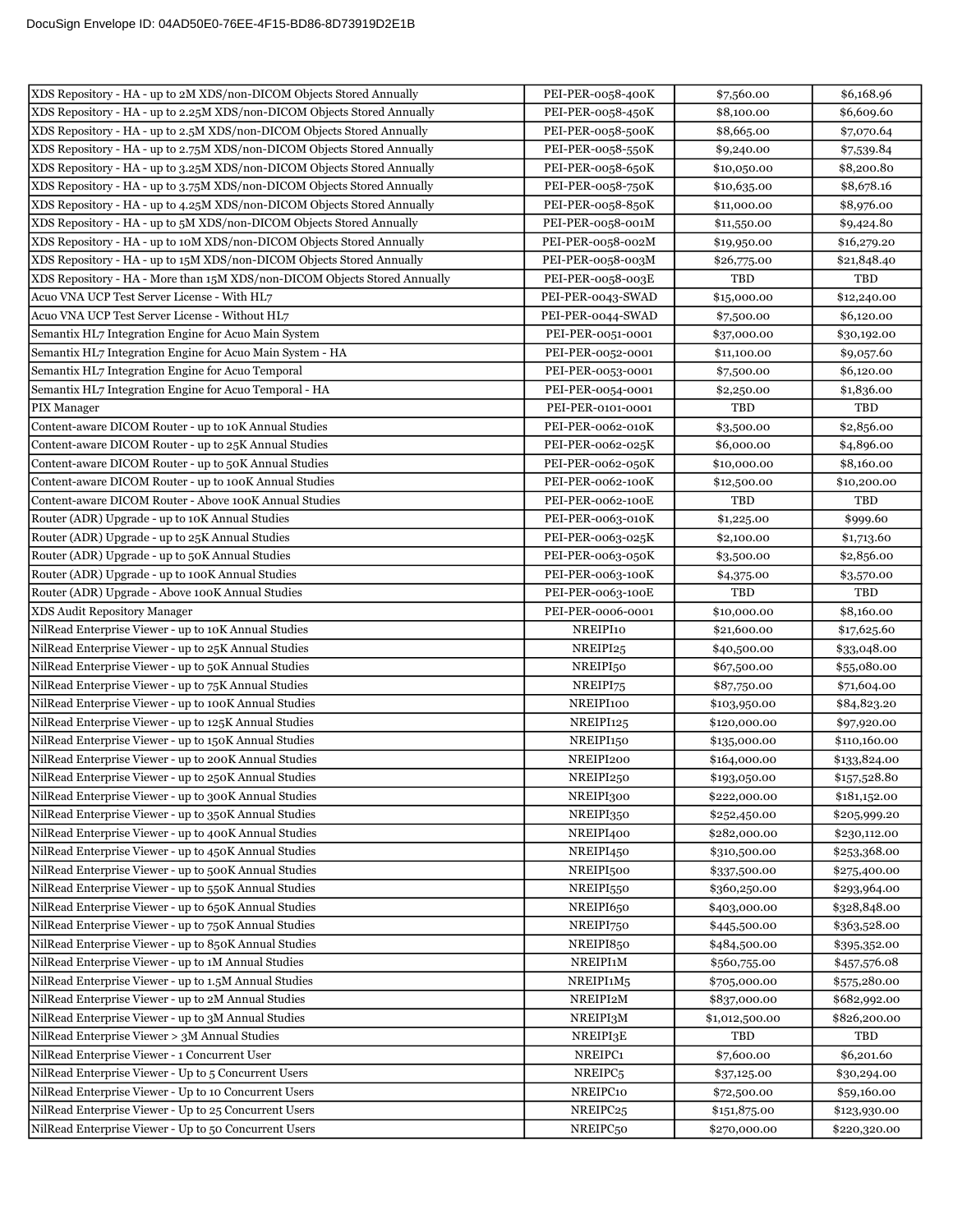| NilRead Enterprise Viewer - Up to 75 Concurrent Users  | NREIPC75             | \$354,375.00 | \$289,170.00 |
|--------------------------------------------------------|----------------------|--------------|--------------|
| NilRead Enterprise Viewer - Up to 100 Concurrent Users | NREIPC100            | \$455,000.00 | \$371,280.00 |
| NilRead Enterprise Viewer - 101+ Concurrent Users      | NREIPC101            | TBD          | TBD          |
| Brainware Visibility Reporting-1 REL                   | PIC-PER-0005-0001    | \$12,500.00  | \$10,200.00  |
| Disaster Recovery Brainware License                    | PIC-PER-0061-SWAD-DR | TBD          | TBD          |
| Brainware Classification Only - 1K                     | PIC-SUB-0063-001K    | \$5.00       | \$4.08       |
| Brainware Classification Only - 5K                     | PIC-SUB-0063-005K    | \$35.00      | \$28.56      |
| Brainware Classification Only - 10K                    | PIC-SUB-0063-010K    | \$70.00      | \$57.12      |
| Brainware Classification Only - 20K                    | PIC-SUB-0063-020K    | \$135.00     | \$110.16     |
| Brainware Classification Only - 50K                    | PIC-SUB-0063-050K    | \$345.00     | \$281.52     |
| Brainware Classification Only - 100K                   | PIC-SUB-0063-100K    | \$635.00     | \$518.16     |
| Brainware Classification Only - 150K                   | PIC-SUB-0063-150K    | \$880.00     | \$718.08     |
| Brainware Classification Only - 250K                   | PIC-SUB-0063-250K    | \$1,370.00   | \$1,117.92   |
| Brainware Classification Only - 350K                   | PIC-SUB-0063-350K    | \$1,710.00   | \$1,395.36   |
| Brainware Classification Only - 500K                   | PIC-SUB-0063-500K    | \$2,250.00   | \$1,836.00   |
| Brainware Classification Only - 1M                     | PIC-SUB-0063-001M    | \$3,570.00   | \$2,913.12   |
| Brainware Classification Only - 2M                     | PIC-SUB-0063-002M    | \$7,090.00   | \$5,785.44   |
| Brainware Classification Only - 5M                     | PIC-SUB-0063-005M    | \$17,745.00  | \$14,479.92  |
| Sub-Brainware for Transcripts - 100k Annual            | PIC-SUB-0064-100K-1  | \$6,260.00   | \$5,108.16   |
| Sub-Brainware for Transcripts - 100k Annual            | PIC-SUB-0064-100K-2  | \$6,500.00   | \$5,304.00   |
| Sub-Brainware for Transcripts - 100k Annual            | PIC-SUB-0064-100K-3  | \$6,990.00   | \$5,703.84   |
| Sub-Brainware for Transcripts - 100k Annual            | PIC-SUB-0064-100K-4  | \$7,725.00   | \$6,303.60   |
| Sub-Brainware for Transcripts - 10k Annual             | PIC-SUB-0064-10K-1   | \$1,755.00   | \$1,432.08   |
| Sub-Brainware for Transcripts - 10k Annual             | PIC-SUB-0064-10K-2   | \$2,000.00   | \$1,632.00   |
| Sub-Brainware for Transcripts - 10k Annual             | PIC-SUB-0064-10K-3   | \$2,490.00   | \$2,031.84   |
| Sub-Brainware for Transcripts - 10k Annual             | PIC-SUB-0064-10K-4   | \$3,220.00   | \$2,627.52   |
| Sub-Brainware for Transcripts - 15k Annual             | PIC-SUB-0064-15K-1   | \$2,100.00   | \$1,713.60   |
| Sub-Brainware for Transcripts - 15k Annual             | PIC-SUB-0064-15K-2   | \$2,345.00   | \$1,913.52   |
| Sub-Brainware for Transcripts - 15k Annual             | PIC-SUB-0064-15K-3   | \$2,835.00   | \$2,313.36   |
| Sub-Brainware for Transcripts - 15k Annual             | PIC-SUB-0064-15K-4   | \$3,565.00   | \$2,909.04   |
| Sub-Brainware for Transcripts - 25k Annual             | PIC-SUB-0064-25K-1   | \$2,740.00   | \$2,235.84   |
| Sub-Brainware for Transcripts - 25k Annual             | PIC-SUB-0064-25K-2   | \$2,980.00   | \$2,431.68   |
| Sub-Brainware for Transcripts - 25k Annual             | PIC-SUB-0064-25K-3   | \$3,470.00   | \$2,831.52   |
| Sub-Brainware for Transcripts - 25k Annual             | PIC-SUB-0064-25K-4   | \$4,205.00   | \$3,431.28   |
| Sub-Brainware for Transcripts - 35k Annual             | PIC-SUB-0064-35K-1   | \$3,290.00   | \$2,684.64   |
| Sub-Brainware for Transcripts - 35k Annual             | PIC-SUB-0064-35K-2   | \$3,530.00   | \$2,880.48   |
| Sub-Brainware for Transcripts - 35k Annual             | PIC-SUB-0064-35K-3   | \$4,020.00   | \$3,280.32   |
| Sub-Brainware for Transcripts - 35k Annual             | PIC-SUB-0064-35K-4   | \$4,755.00   | \$3,880.08   |
| Sub-Brainware for Transcripts - 50k Annual             | PIC-SUB-0064-50K-1   | \$4,060.00   | \$3,312.96   |
| Sub-Brainware for Transcripts - 50k Annual             | PIC-SUB-0064-50K-2   | \$4,300.00   | \$3,508.80   |
| Sub-Brainware for Transcripts - 50k Annual             | PIC-SUB-0064-50K-3   | \$4,790.00   | \$3,908.64   |
| Sub-Brainware for Transcripts - 50k Annual             | PIC-SUB-0064-50K-4   | \$5,525.00   | \$4,508.40   |
| Sub-Brainware for Transcripts - 5k Annual              | PIC-SUB-0064-5K-1    | \$1,380.00   | \$1,126.08   |
| Sub-Brainware for Transcripts - 5k Annual              | PIC-SUB-0064-5K-2    | \$1,625.00   | \$1,326.00   |
| Sub-Brainware for Transcripts - 5k Annual              | PIC-SUB-0064-5K-3    | \$2,115.00   | \$1,725.84   |
| Sub-Brainware for Transcripts - 5k Annual              | PIC-SUB-0064-5K-4    | \$2,850.00   | \$2,325.60   |
| Sub-Brainware for Transcripts - 75k Annual             | PIC-SUB-0064-75K-1   | \$5,270.00   | \$4,300.32   |
| Sub-Brainware for Transcripts - 75k Annual             | PIC-SUB-0064-75K-2   | \$5,510.00   | \$4,496.16   |
| Sub-Brainware for Transcripts - 75k Annual             | PIC-SUB-0064-75K-3   | \$6,000.00   | \$4,896.00   |
| Sub-Brainware for Transcripts - 75k Annual             | PIC-SUB-0064-75K-4   | \$6,735.00   | \$5,495.76   |
| Sub-Brainware for Transcripts PLUS - 100k Annual       | PIC-SUB-0073-100K-1  | \$8,325.00   | \$6,793.20   |
| Sub-Brainware for Transcripts PLUS - 100k Annual       | PIC-SUB-0073-100K-2  | \$8,650.00   | \$7,058.40   |
| Sub-Brainware for Transcripts PLUS - 100k Annual       | PIC-SUB-0073-100K-3  | \$9,300.00   | \$7,588.80   |
| Sub-Brainware for Transcripts PLUS - 100k Annual       | PIC-SUB-0073-100K-4  | \$10,275.00  | \$8,384.40   |
| Sub-Brainware for Transcripts PLUS - 10k Annual        | PIC-SUB-0073-10K-1   | \$2,335.00   | \$1,905.36   |
| Sub-Brainware for Transcripts PLUS - 10k Annual        | PIC-SUB-0073-10K-2   | \$2,610.00   | \$2,129.76   |
|                                                        |                      |              |              |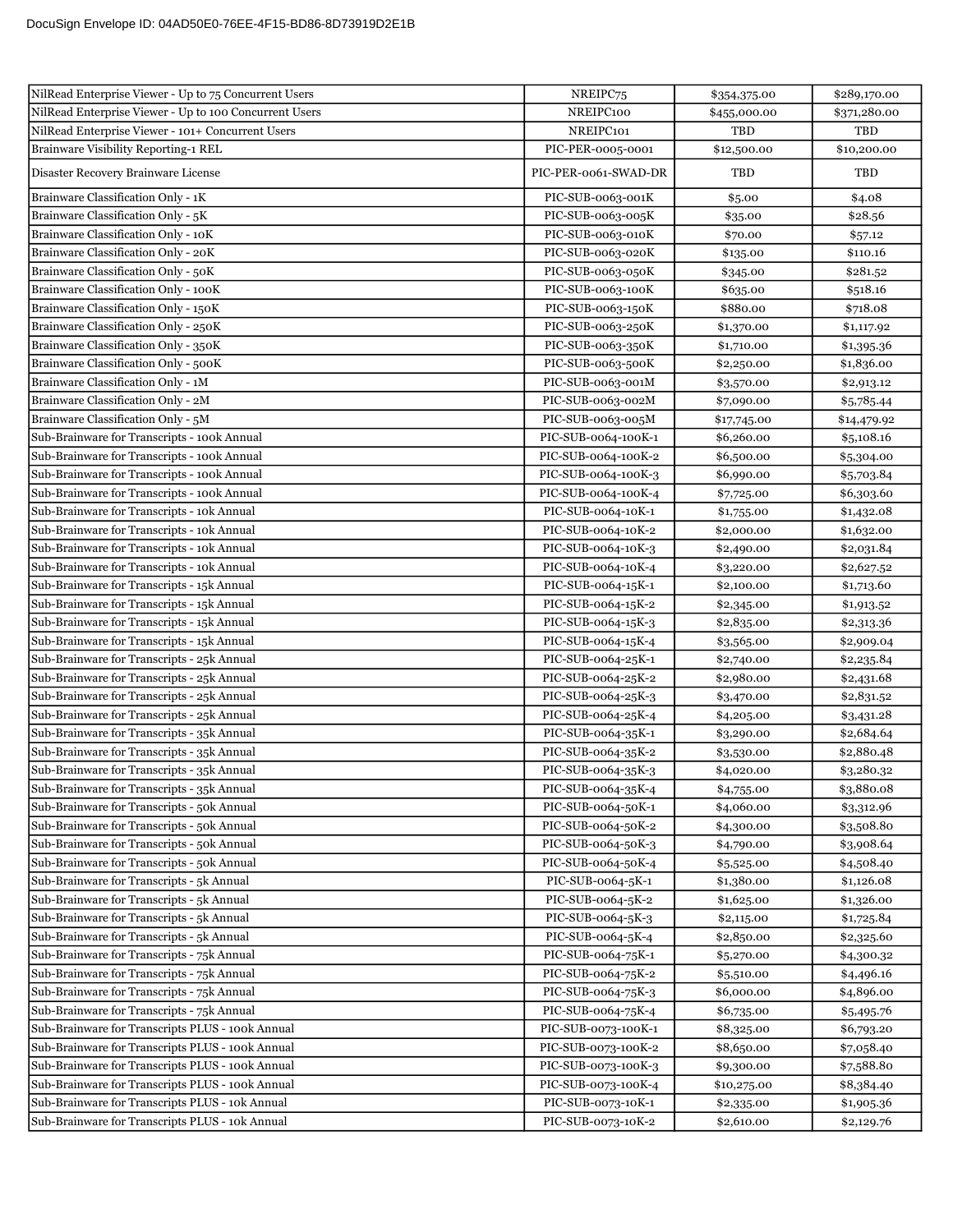| Sub-Brainware for Transcripts PLUS - 10k Annual | PIC-SUB-0073-10K-3 | \$3,310.00  | \$2,700.96  |
|-------------------------------------------------|--------------------|-------------|-------------|
| Sub-Brainware for Transcripts PLUS - 10k Annual | PIC-SUB-0073-10K-4 | \$4,285.00  | \$3,496.56  |
| Sub-Brainware for Transcripts PLUS - 15k Annual | PIC-SUB-0073-15K-1 | \$2,795.00  | \$2,280.72  |
| Sub-Brainware for Transcripts PLUS - 15k Annual | PIC-SUB-0073-15K-2 | \$3,120.00  | \$2,545.92  |
| Sub-Brainware for Transcripts PLUS - 15k Annual | PIC-SUB-0073-15K-3 | \$3,770.00  | \$3,076.32  |
| Sub-Brainware for Transcripts PLUS - 15k Annual | PIC-SUB-0073-15K-4 | \$4,745.00  | \$3,871.92  |
| Sub-Brainware for Transcripts PLUS - 25k Annual | PIC-SUB-0073-25K-1 | \$3,640.00  | \$2,970.24  |
| Sub-Brainware for Transcripts PLUS - 25k Annual | PIC-SUB-0073-25K-2 | \$3,965.00  | \$3,235.44  |
| Sub-Brainware for Transcripts PLUS - 25k Annual | PIC-SUB-0073-25K-3 | \$4,615.00  | \$3,765.84  |
| Sub-Brainware for Transcripts PLUS - 25k Annual | PIC-SUB-0073-25K-4 | \$5,590.00  | \$4,561.44  |
| Sub-Brainware for Transcripts PLUS - 35k Annual | PIC-SUB-0073-35K-1 | \$4,375.00  | \$3,570.00  |
| Sub-Brainware for Transcripts PLUS - 35k Annual | PIC-SUB-0073-35K-2 | \$4,700.00  | \$3,835.20  |
| Sub-Brainware for Transcripts PLUS - 35k Annual | PIC-SUB-0073-35K-3 | \$5,350.00  | \$4,365.60  |
| Sub-Brainware for Transcripts PLUS - 35k Annual | PIC-SUB-0073-35K-4 | \$6,325.00  | \$5,161.20  |
| Sub-Brainware for Transcripts PLUS - 50k Annual | PIC-SUB-0073-50K-1 | \$5,395.00  | \$4,402.32  |
| Sub-Brainware for Transcripts PLUS - 50k Annual | PIC-SUB-0073-50K-2 | \$5,720.00  | \$4,667.52  |
| Sub-Brainware for Transcripts PLUS - 50k Annual | PIC-SUB-0073-50K-3 | \$6,370.00  | \$5,197.92  |
| Sub-Brainware for Transcripts PLUS - 50k Annual | PIC-SUB-0073-50K-4 | \$7,350.00  | \$5,997.60  |
| Sub-Brainware for Transcripts PLUS - 5k Annual  | PIC-SUB-0073-5K-1  | \$1,740.00  | \$1,419.84  |
| Sub-Brainware for Transcripts PLUS - 5k Annual  | PIC-SUB-0073-5K-2  | \$2,160.00  | \$1,762.56  |
| Sub-Brainware for Transcripts PLUS - 5k Annual  | PIC-SUB-0073-5K-3  | \$2,810.00  | \$2,292.96  |
| Sub-Brainware for Transcripts PLUS - 5k Annual  | PIC-SUB-0073-5K-4  | \$3,790.00  | \$3,092.64  |
| Sub-Brainware for Transcripts PLUS - 75k Annual | PIC-SUB-0073-75K-1 | \$7,005.00  | \$5,716.08  |
| Sub-Brainware for Transcripts PLUS - 75k Annual | PIC-SUB-0073-75K-2 | \$7,330.00  | \$5,981.28  |
| Sub-Brainware for Transcripts PLUS - 75k Annual | PIC-SUB-0073-75K-3 | \$7,980.00  | \$6,511.68  |
| Sub-Brainware for Transcripts PLUS - 75k Annual | PIC-SUB-0073-75K-4 | \$8,955.00  | \$7,307.28  |
| Brainware Structured Form - 1K                  | PIC-SUB-0062-001K  | \$5.00      | \$4.08      |
| Brainware Structured Form - 5K                  | PIC-SUB-0062-005K  | \$35.00     | \$28.56     |
| Brainware Structured Form - 10K                 | PIC-SUB-0062-010K  | \$70.00     | \$57.12     |
| Brainware Structured Form - 20K                 | PIC-SUB-0062-020K  | \$135.00    | \$110.16    |
| Brainware Structured Form - 50K                 | PIC-SUB-0062-050K  | \$345.00    | \$281.52    |
| Brainware Structured Form - 100K                | PIC-SUB-0062-100K  | \$635.00    | \$518.16    |
| Brainware Structured Form - 150K                | PIC-SUB-0062-150K  | \$880.00    | \$718.08    |
| Brainware Structured Form - 250K                | PIC-SUB-0062-250K  | \$1,370.00  | \$1,117.92  |
| Brainware Structured Form - 350K                | PIC-SUB-0062-350K  | \$1,710.00  | \$1,395.36  |
| Brainware Structured Form - 500K                | PIC-SUB-0062-500K  | \$2,250.00  | \$1,836.00  |
| Brainware Structured Form - 1M                  | PIC-SUB-0062-001M  | \$3,570.00  | \$2,913.12  |
| Brainware Structured Form - 2M                  | PIC-SUB-0062-002M  | \$7,090.00  | \$5,785.44  |
| Brainware Structured Form - 5M                  | PIC-SUB-0062-005M  | \$17,745.00 | \$14,479.92 |
| Brainware Summary Data Only - 2M                | PIC-SUB-0054-002M  | \$13,055.00 | \$10,652.88 |
| Brainware Summary Data Only - 5M                | PIC-SUB-0054-005M  | \$32,705.00 | \$26,687.28 |
| Brainware Summary Data Only - 500K              | PIC-SUB-0054-500K  | \$4,255.00  | \$3,472.08  |
| Brainware Summary Data Only - 1M                | PIC-SUB-0054-001M  | \$6,550.00  | \$5,344.80  |
| Brainware Summary Data Only - 1K                | PIC-SUB-0054-001K  | \$15.00     | \$12.24     |
| Brainware Summary Data Only - 20K               | PIC-SUB-0054-020K  | \$275.00    | \$224.40    |
| Brainware Summary Data Only - 50K               | PIC-SUB-0054-050K  | \$685.00    | \$558.96    |
| Brainware Summary Data Only - 10K               | PIC-SUB-0054-010K  | \$135.00    | \$110.16    |
| Brainware Summary Data Only - 5K                | PIC-SUB-0054-005K  | \$70.00     | \$57.12     |
| Brainware Summary Data Only - 100K              | PIC-SUB-0054-100K  | \$1,270.00  | \$1,036.32  |
| Brainware Summary Data Only - 150K              | PIC-SUB-0054-150K  | \$1,710.00  | \$1,395.36  |
| Brainware Summary Data Only - 250K              | PIC-SUB-0054-250K  | \$2,590.00  | \$2,113.44  |
| Brainware Summary Data Only - 350K              | PIC-SUB-0054-350K  | \$3,275.00  | \$2,672.40  |
| Brainware Table Extraction - 350K               | PIC-SUB-0053-350K  | \$4,645.00  | \$3,790.32  |
| Brainware Table Extraction - 250K               | PIC-SUB-0053-250K  | \$3,620.00  | \$2,953.92  |
| Brainware Table Extraction - 500K               | PIC-SUB-0053-500K  | \$6,110.00  | \$4,985.76  |
| Brainware Table Extraction - 1M                 | PIC-SUB-0053-001M  | \$9,535.00  | \$7,780.56  |
| Brainware Table Extraction - 2M                 | PIC-SUB-0053-002M  | \$19,115.00 | \$15,597.84 |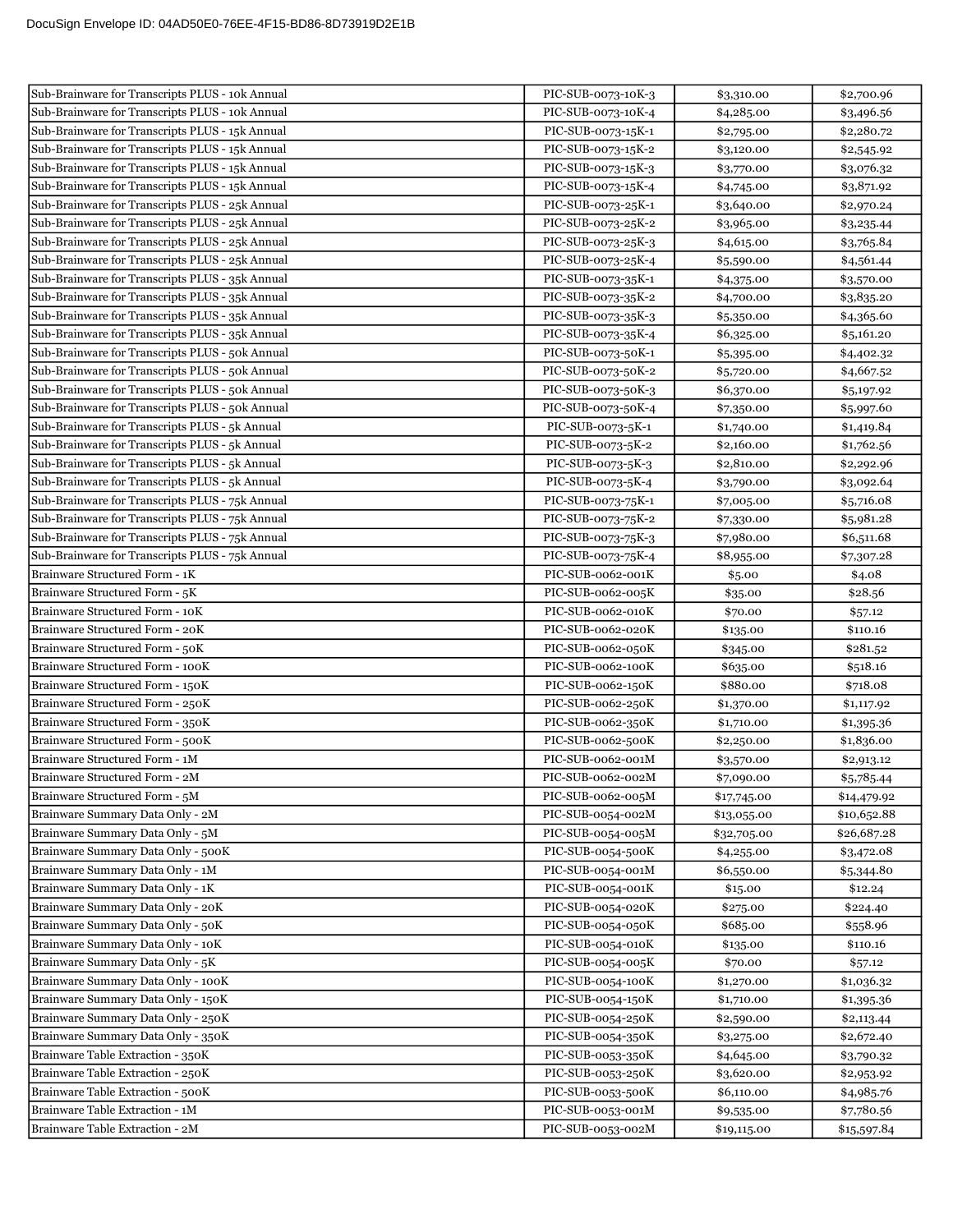| Brainware Table Extraction - 5M                                        | PIC-SUB-0053-005M                      | \$47,765.00          | \$38,976.24          |
|------------------------------------------------------------------------|----------------------------------------|----------------------|----------------------|
| Brainware Table Extraction - 1K                                        | PIC-SUB-0053-001K                      | \$20.00              | \$16.32              |
| Brainware Table Extraction - 5K                                        | PIC-SUB-0053-005K                      | \$95.00              | \$77.52              |
| Brainware Table Extraction - 10K                                       | PIC-SUB-0053-010K                      | \$185.00             | \$150.96             |
| Brainware Table Extraction - 20K                                       | PIC-SUB-0053-020K                      | \$370.00             | \$301.92             |
| Brainware Table Extraction - 50K                                       | PIC-SUB-0053-050K                      | \$930.00             | \$758.88             |
| Brainware Table Extraction - 100K                                      | PIC-SUB-0053-100K                      | \$1,710.00           | \$1,395.36           |
| Brainware Table Extraction - 150K                                      | PIC-SUB-0053-150K                      | \$2,395.00           | \$1,954.32           |
| Sub-Brainware Visibility Reporting-1 REL                               | PIC-SUB-0005-0001                      | \$610.00             | \$497.76             |
| Sub-Brainware Visibility Reporting (2)                                 | PIC-SUB-0012-0001                      | \$945.00             | \$771.12             |
| Sub-Brainware Visibility Rptg System (4)                               | PIC-SUB-0013-0001                      | \$1,575.00           | \$1,285.20           |
| Sub-Brainware AP Line Item-IPY-001K                                    | PAP-SUB-0001-001K                      | \$65.00              | \$53.04              |
| Sub-Brainware AP Line Item-IPY-005K                                    | PAP-SUB-0001-005K                      | \$310.00             | \$252.96             |
| Sub-Brainware AP Line Item-IPY-010K                                    | PAP-SUB-0001-010K                      | \$615.00             | \$501.84             |
| Sub-Brainware AP Line Item-IPY-020K                                    | PAP-SUB-0001-020K                      | \$1,230.00           | \$1,003.68           |
| Sub-Brainware AP Line Item-IPY-050K                                    | PAP-SUB-0001-050K                      | \$3,075.00           | \$2,509.20           |
| Sub-Brainware AP Line Item-IPY-100K                                    | PAP-SUB-0001-100K                      | \$5,620.00           | \$4,585.92           |
| Sub-Brainware AP Line Item-IPY-150K                                    | PAP-SUB-0001-150K                      | \$7,725.00           | \$6,303.60           |
| Sub-Brainware AP Line Item-IPY-250K                                    | PAP-SUB-0001-250K                      | \$11,635.00          | \$9,494.16           |
| Sub-Brainware AP Line Item-IPY-350K                                    | PAP-SUB-0001-350K                      | \$14,860.00          | \$12,125.76          |
| Sub-Brainware AP Line Item-IPY-500K                                    | PAP-SUB-0001-500K                      | \$19,260.00          | \$15,716.16          |
| Sub-Brainware AP Line Item-IPY-001M                                    | PAP-SUB-0001-001M                      | \$29,430.00          | \$24,014.88          |
| Sub-Brainware AP Line Item-IPY-002M                                    | PAP-SUB-0001-002M                      | \$58,815.00          | \$47,993.04          |
| Sub-Brainware AP Line Item-IPY-005M                                    | PAP-SUB-0001-005M                      | \$147,060.00         | \$120,000.96         |
| Sub-Brainware AP Hdr/Ftr-IPY-001K                                      | PAP-SUB-0002-001K                      | \$30.00              | \$24.48              |
| Sub-Brainware AP Hdr/Ftr-IPY-005K                                      | PAP-SUB-0002-005K                      | \$140.00             | \$114.24             |
| Sub-Brainware AP Hdr/Ftr-IPY-010K                                      | PAP-SUB-0002-010K                      | \$280.00             | \$228.48             |
| Sub-Brainware AP Hdr/Ftr-IPY-020K                                      | PAP-SUB-0002-020K                      | \$555.00             | \$452.88             |
| Sub-Brainware AP Hdr/Ftr-IPY-050K                                      | PAP-SUB-0002-050K                      | \$1,395.00           | \$1,138.32           |
| Sub-Brainware AP Hdr/Ftr-IPY-100K                                      | PAP-SUB-0002-100K                      | \$2,590.00           | \$2,113.44           |
| Sub-Brainware AP Hdr/Ftr-IPY-150K                                      | PAP-SUB-0002-150K                      | \$3,570.00           | \$2,913.12           |
| Sub-Brainware AP Hdr/Ftr-IPY-250K                                      | PAP-SUB-0002-250K                      | \$5,475.00           | \$4,467.60           |
| Sub-Brainware AP Hdr/Ftr-IPY-350K                                      | PAP-SUB-0002-350K                      | \$6,990.00           | \$5,703.84           |
| Sub-Brainware AP Hdr/Ftr-IPY-500K                                      | PAP-SUB-0002-500K                      | \$9,140.00           | \$7,458.24           |
| Sub-Brainware AP Hdr/Ftr-IPY-001M                                      | PAP-SUB-0002-001M<br>PAP-SUB-0002-002M | \$14,325.00          | \$11,689.20          |
| Sub-Brainware AP Hdr/Ftr-IPY-002M<br>Sub-Brainware AP Hdr/Ftr-IPY-005M | PAP-SUB-0002-005M                      | \$28,650.00          | \$23,378.40          |
| Sub-Brainware AP Line Item-PPY-010K                                    | PAP-SUB-0040-001K                      | \$71,670.00          | \$58,482.72          |
| Sub-Brainware AP Line Item-PPY-020K                                    | PAP-SUB-0040-005K                      | \$40.00              | \$32.64              |
| Sub-Brainware AP Line Item-PPY-050K                                    | PAP-SUB-0040-010K                      | \$205.00             | \$167.28             |
| Sub-Brainware AP Line Item-PPY-100K                                    | PAP-SUB-0040-020K                      | \$410.00<br>\$820.00 | \$334.56<br>\$669.12 |
| Sub-Brainware AP Line Item-PPY-150K                                    | PAP-SUB-0040-050K                      | \$2,055.00           | \$1,676.88           |
| Sub-Brainware AP Line Item-PPY-250K                                    | PAP-SUB-0040-100K                      | \$3,765.00           | \$3,072.24           |
| Sub-Brainware AP Line Item-PPY-350K                                    | PAP-SUB-0040-150K                      | \$5,135.00           | \$4,190.16           |
| Sub-Brainware AP Line Item-PPY-500K                                    | PAP-SUB-0040-250K                      | \$7,775.00           | \$6,344.40           |
| Sub-Brainware AP Line Item-PPY-001K                                    | PAP-SUB-0040-350K                      | \$9,875.00           | \$8,058.00           |
| Sub-Brainware AP Line Item-PPY-001M                                    | PAP-SUB-0040-500K                      | \$12,810.00          | \$10,452.96          |
| Sub-Brainware AP Line Item-PPY-002M                                    | PAP-SUB-0040-001M                      | \$19,605.00          | \$15,997.68          |
| Sub-Brainware AP Line Item-PPY-005K                                    | PAP-SUB-0040-002M                      | \$39,210.00          | \$31,995.36          |
| Sub-Brainware AP Line Item-PPY-005M                                    | PAP-SUB-0040-005M                      | \$98,070.00          | \$80,025.12          |
| Sub-Brainware AP Hdr/Ftr-PPY-001K                                      | PAP-SUB-0042-001K                      | \$20.00              | \$16.32              |
| Sub-Brainware AP Hdr/Ftr-PPY-001M                                      | PAP-SUB-0042-005K                      | \$95.00              | \$77.52              |
| Sub-Brainware AP Hdr/Ftr-PPY-002M                                      | PAP-SUB-0042-010K                      | \$185.00             | \$150.96             |
| Sub-Brainware AP Hdr/Ftr-PPY-005K                                      | PAP-SUB-0042-020K                      | \$370.00             | \$301.92             |
| Sub-Brainware AP Hdr/Ftr-PPY-005M                                      | PAP-SUB-0042-050K                      | \$930.00             | \$758.88             |
| Sub-Brainware AP Hdr/Ftr-PPY-010K                                      | PAP-SUB-0042-100K                      | \$1,710.00           | \$1,395.36           |
| Sub-Brainware AP Hdr/Ftr-PPY-020K                                      | PAP-SUB-0042-150K                      | \$2,395.00           | \$1,954.32           |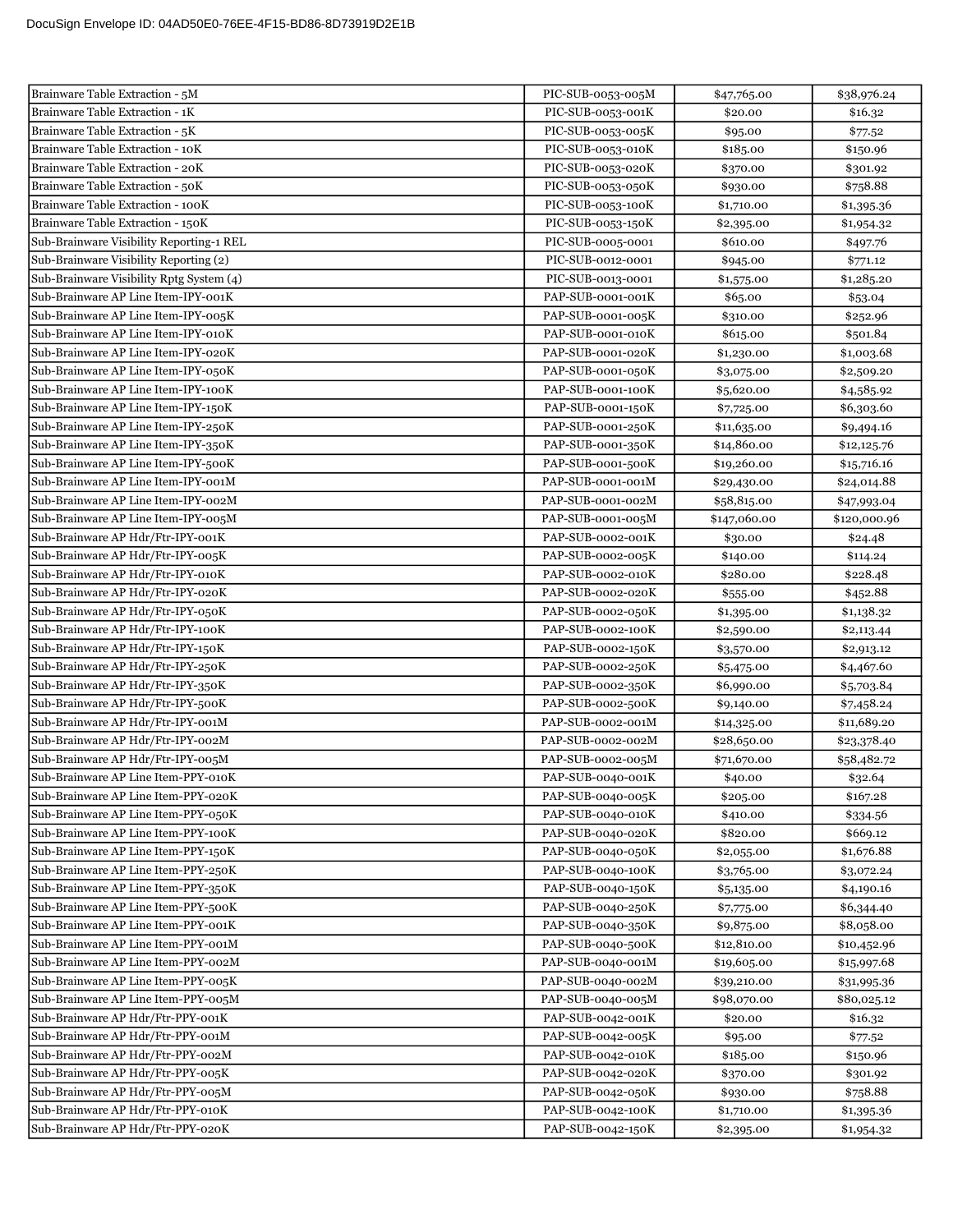| Sub-Brainware AP Hdr/Ftr-PPY-050K                      | PAP-SUB-0042-250K     | \$3,620.00   | \$2,953.92   |
|--------------------------------------------------------|-----------------------|--------------|--------------|
| Sub-Brainware AP Hdr/Ftr-PPY-100K                      | PAP-SUB-0042-350K     | \$4,645.00   | \$3,790.32   |
| Sub-Brainware AP Hdr/Ftr-PPY-150K                      | PAP-SUB-0042-500K     | \$6,110.00   | \$4,985.76   |
| Sub-Brainware AP Hdr/Ftr-PPY-250K                      | PAP-SUB-0042-001M     | \$9,535.00   | \$7,780.56   |
| Sub-Brainware AP Hdr/Ftr-PPY-350K                      | PAP-SUB-0042-002M     | \$19,115.00  | \$15,597.84  |
| Sub-Brainware AP Hdr/Ftr-PPY-500K                      | PAP-SUB-0042-005M     | \$47,765.00  | \$38,976.24  |
| Sub-Brainware Addl Verifier License                    | PIC-SUB-0032-0001     | \$65.00      | \$53.04      |
| Sub-Brainware Additional Test Environment              | PIC-SUB-0097-SWAD     | \$755.00     | \$616.08     |
| Acuo Advanced QC - up to 550K Annual Studies           | AQCIPI550             | \$39,325.00  | \$32,089.20  |
| Acuo Advanced QC - up to 650K Annual Studies           | AQCIPI650             | \$42,707.00  | \$34,848.91  |
| Acuo Advanced QC - up to 750K Annual Studies           | AQCIPI750             | \$46,069.00  | \$37,592.30  |
| Acuo Advanced QC - up to 500K Annual Studies           | AQCIPI500             | \$37,538.00  | \$30,631.01  |
| Acuo Advanced QC - up to 2.25M Annual Studies          | AQCIPI2M25            | \$94,413.00  | \$77,041.01  |
| Acuo Advanced QC - up to 1M Annual Studies             | AQCIPI1M              | \$50,050.00  | \$40,840.80  |
| Acuo Advanced QC - up to 2.5M Annual Studies           | AQCIPI2M5             | \$102,375.00 | \$83,538.00  |
| Acuo Advanced QC - up to 2M Annual Studies             | AQCIPI2M              | \$86,450.00  | \$70,543.20  |
| Acuo Advanced QC - up to 1.25M Annual Studies          | AQCIPI1M25            | \$60,125.00  | \$49,062.00  |
| Acuo Advanced QC - up to 1.5M Annual Studies           | AQCIPI1M5             | \$70,200.00  | \$57,283.20  |
| Acuo Advanced QC - up to 1.75M Annual Studies          | AQCIPI1M75            | \$78,325.00  | \$63,913.20  |
| Acuo Advanced QC - up to 350K Annual Studies           | AQCIPI350             | \$29,462.00  | \$24,040.99  |
| Acuo Advanced QC - up to 450K Annual Studies           | AQCIPI450             | \$35,100.00  | \$28,641.60  |
| Acuo Advanced QC - up to 400K Annual Studies           | AQCIPI400             | \$32,500.00  | \$26,520.00  |
| Acuo Advanced QC - up to 200K Annual Studies           | AQCIPI200             | \$19,240.00  | \$15,699.84  |
| Acuo Advanced QC - up to 3M Annual Studies             | AQCIPI3M              | \$116,025.00 | \$94,676.40  |
| Acuo Advanced QC - up to 300K Annual Studies           | AQCIPI300             | \$26,130.00  | \$21,322.08  |
| Acuo Advanced QC - up to 2.75M Annual Studies          | AQCIPI2M75            | \$109,200.00 | \$89,107.20  |
| Acuo Advanced QC - up to 850K Annual Studies           | AQCIPI850             | \$48,620.00  | \$39,673.92  |
| Acuo Advanced QC - up to 125K Annual Studies           | AQCIPI125             | \$13,163.00  | \$10,741.01  |
| Acuo Advanced QC - up to 150K Annual Studies           | AQCIPI150             | \$15,357.00  | \$12,531.31  |
| Acuo Advanced QC - up to 100K Annual Studies           | AQCIPI100             | \$10,920.00  | \$8,910.72   |
| Acuo Advanced QC - up to 250K Annual Studies           | AQCIPI250             | \$22,750.00  | \$18,564.00  |
| ImageNext - up to 1.5M Annual Studies                  | IMNIPI1M5             | \$787,500.00 | \$642,600.00 |
| ImageNext - up to 1.25M Annual Studies                 | IMNIPI1M25            | \$675,000.00 | \$550,800.00 |
| ImageNext - up to 2M Annual Studies                    | IMNIPI2M              | \$990,000.00 | \$807,840.00 |
| ImageNext - up to 1.75M Annual Studies                 | IMNIPI1M75            | \$892,500.00 | \$728,280.00 |
| ImageNext - up to 1M Annual Studies                    | <b>IMNIPI1M</b>       | \$570,000.00 | \$465,120.00 |
| ImageNext - up to 500K Annual Studies                  | IMNIPI <sub>500</sub> | \$315,000.00 | \$257,040.00 |
| ImageNext - up to 750K Annual Studies                  | IMNIPI750             | \$450,000.00 | \$367,200.00 |
| ImageNext - up to 250K Annual Studies                  | IMNIPI250             | \$165,000.00 | \$134,640.00 |
| ImageNext - up to 100K Annual Studies                  | IMNIPI100             | \$66,000.00  | \$53,856.00  |
| ImageNext - up to 400K Annual Studies                  | IMNIPI400             | \$252,000.00 | \$205,632.00 |
| ImageNext - up to 150K Annual Studies                  | IMNIPI150             | \$99,000.00  | \$80,784.00  |
| ImageNext - up to 300K Annual Studies                  | IMNIPI300             | \$189,000.00 | \$154,224.00 |
| ImageNext - up to 200K Annual Studies                  | IMNIPI200             | \$132,000.00 | \$107,712.00 |
| NilFeed Location License                               | PCL-PER-0013-0001     | \$2,000.00   | \$1,632.00   |
| NilRead Test Server License - Without HL7              | PEI-PER-0045-SWAD     | \$7,500.00   | \$6,120.00   |
| NilRead Enterprise Viewer - up to 1.25M Annual Studies | NREIPI1M25            | \$632,850.00 | \$516,405.60 |
| NilRead Enterprise Viewer - up to 1.75M Annual Studies | NREIPI1M75            | \$771,000.00 | \$629,136.00 |
| NilRead Enterprise Viewer - up to 2.25M Annual Studies | NREIPI2M25            | \$890,000.00 | \$726,240.00 |
| NilRead Enterprise Viewer - up to 2.5M Annual Studies  | NREIPI2M5             | \$945,000.00 | \$771,120.00 |
| NilRead Enterprise Viewer - up to 2.75M Annual Studies | NREIPI2M75            | \$978,750.00 | \$798,660.00 |
| NilRead Image Access - up to 550K Annual Studies       | NRAIPI550             | \$43,875.00  | \$35,802.00  |
| NilRead Image Access - up to 2.25M Annual Studies      | NRAIPI2M25            | \$108,750.00 | \$88,740.00  |
| NilRead Image Access - up to 1.75M Annual Studies      | NRAIPI1M75            | \$92,500.00  | \$75,480.00  |
| NilRead Image Access - up to 400K Annual Studies       | NRAIPI400             | \$33,638.00  | \$27,448.61  |
| NilRead Image Access - up to 750K Annual Studies       | NRAIPI750             | \$53,625.00  | \$43,758.00  |
| NilRead Image Access - up to 1.5M Annual Studies       | NRAIPI1M5             | \$82,875.00  | \$67,626.00  |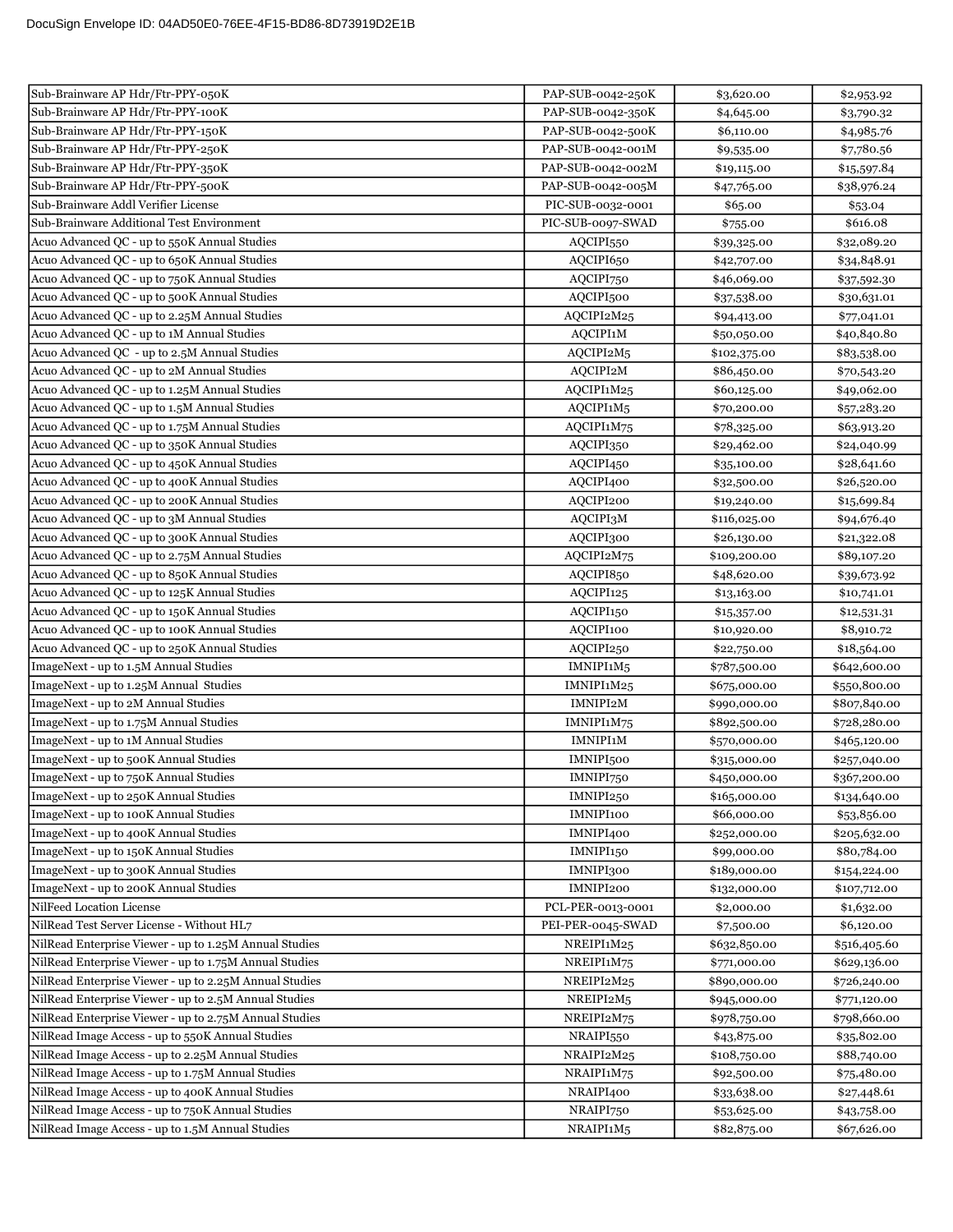| NilRead Image Access - up to 200K Annual Studies                                                            | NRAIPI200           | \$19,500.00  | \$15,912.00  |
|-------------------------------------------------------------------------------------------------------------|---------------------|--------------|--------------|
| NilRead Image Access - up to 1M Annual Studies                                                              | NRAIPI1M            | \$66,138.00  | \$53,968.61  |
| NilRead Image Access - up to 1.25M Annual Studies                                                           | NRAIPI1M25          | \$75,125.00  | \$61,302.00  |
| NilRead Image Access - up to 500K Annual Studies                                                            | NRAIPI500           | \$40,625.00  | \$33,150.00  |
| NilRead Image Access - up to 2.5M Annual Studies                                                            | NRAIPI2M5           | \$113,750.00 | \$92,820.00  |
| NilRead Image Access - up to 350K Annual Studies                                                            | NRAIPI350           | \$30,388.00  | \$24,796.61  |
| NilRead Image Access - up to 2M Annual Studies                                                              | NRAIPI2M            | \$100,750.00 | \$82,212.00  |
| NilRead Image Access - up to 3M Annual Studies                                                              | NRAIPI3M            | \$121,875.00 | \$99,450.00  |
| NilRead Image Access - up to 250K Annual Studies                                                            | NRAIPI250           | \$23,238.00  | \$18,962.21  |
| NilRead Image Access - up to 650K Annual Studies                                                            | NRAIPI650           | \$50,050.00  | \$40,840.80  |
| NilRead Image Access - up to 2.75M Annual Studies                                                           | NRAIPI2M75          | \$119,000.00 | \$97,104.00  |
| NilRead Image Access - up to 450K Annual Studies                                                            | NRAIPI450           | \$37,538.00  | \$30,631.01  |
| NilRead Image Access - up to 850K Annual Studies                                                            | NRAIPI850           | \$59,500.00  | \$48,552.00  |
| NilRead Image Access - up to 300K Annual Studies                                                            | NRAIPI300           | \$26,488.00  | \$21,614.21  |
| Perceptive Fax Agent 1-2 P                                                                                  | PEC-PER-0292-0001   | \$4,120.00   | \$3,361.92   |
| Perceptive Fax Agent 3-8 P                                                                                  | PEC-PER-0293-0001   | \$6,180.00   | \$5,042.88   |
| Perceptive Fax Agent 9-16 P                                                                                 | PEC-PER-0294-0001   | \$10,300.00  | \$8,404.80   |
| Perceptive Fax Agent 17-32 P                                                                                | PEC-PER-0295-0001   | \$16,480.00  | \$13,447.68  |
| Perceptive Fax Agent 33+ P                                                                                  | PEC-PER-0296-0001   | \$24,720.00  | \$20,171.52  |
| Perceptive Experience Admissions Eval App-Up to-020K                                                        | PEC-PER-0613-020K   | \$5,000.00   | \$4,080.00   |
| Perceptive Experience Admissions Eval App-Up to-050K                                                        | PEC-PER-0613-050K   | \$10,000.00  | \$8,160.00   |
| Perceptive Experience Admissions Eval App-Above-A050K                                                       | PEC-PER-0613-A050K  | \$15,000.00  | \$12,240.00  |
| Core for Transcripts Additional User License                                                                | CFTIPC1             | \$1,030.00   | \$840.48     |
| Perceptive Experience Content Apps                                                                          | PEC-PER-0024-0001   | \$0.00       | \$0.00       |
| Perceptive Content 7 Upgrade Pkg                                                                            | PEC-PER-0593-0001   | \$0.00       | \$0.00       |
| TransForm "Unlimited" Submissions - Greater than or equal to 25000 Students but less than<br>50000 Students | PEC-PER-0439-25-50K | \$200,000.00 | \$204,000.00 |
| <b>Hyland Transcript Connector</b>                                                                          | PEC-PER-0615-0001   | \$25,000.00  | \$25,500.00  |
| <b>Hyland Admissions Eform Connector</b>                                                                    | PEC-PER-0617-0001   | \$37,500.00  | \$38,250.00  |
| Hyland Checklist Connector                                                                                  | PEC-PER-0614-0001   | \$20,000.00  | \$20,400.00  |
| Storage and Retrieval Expansion-Named-0001                                                                  | PEC-PER-0553-0001   | \$995.00     | \$811.92     |
| Storage and Retrieval Expansion-Named-0005                                                                  | PEC-PER-0553-0005   | \$4,975.00   | \$4,059.60   |
| Storage and Retrieval Expansion-Named-0010                                                                  | PEC-PER-0553-0010   | \$9,950.00   | \$8,119.20   |
| Storage and Retrieval Expansion-Named-0025                                                                  | PEC-PER-0553-0025   | \$24,875.00  | \$20,298.00  |
| Storage and Retrieval Expansion-Named-0050                                                                  | PEC-PER-0553-0050   | \$49,750.00  | \$40,596.00  |
| Storage and Retrieval Expansion-Named-0100                                                                  | PEC-PER-0553-0100   | \$99,500.00  | \$81,192.00  |
| Storage and Retrieval Expansion-Named-0250                                                                  | PEC-PER-0553-0250   | \$198,750.00 | \$162,180.00 |
| Storage and Retrieval Expansion-Named-0500                                                                  | PEC-PER-0553-0500   | \$312,500.00 | \$255,000.00 |
| Document Management Expansion-Named-0001                                                                    | PEC-PER-0554-0001   | \$1,295.00   | \$1,056.72   |
| Document Management Expansion-Named-0005                                                                    | PEC-PER-0554-0005   | \$6,475.00   | \$5,283.60   |
| Document Management Expansion-Named-0010                                                                    | PEC-PER-0554-0010   | \$12,950.00  | \$10,567.20  |
| Document Management Expansion-Named-0025                                                                    | PEC-PER-0554-0025   | \$32,375.00  | \$26,418.00  |
| Document Management Expansion-Named-0050                                                                    | PEC-PER-0554-0050   | \$64,750.00  | \$52,836.00  |
| Document Management Expansion-Named-0100                                                                    | PEC-PER-0554-0100   | \$129,500.00 | \$105,672.00 |
| Document Management Expansion-Named-0250                                                                    | PEC-PER-0554-0250   | \$248,750.00 | \$202,980.00 |
| Document Management Expansion-Named-0500                                                                    | PEC-PER-0554-0500   | \$372,500.00 | \$303,960.00 |
| Ent Content Mgmt Expansion-Named-0001                                                                       | PEC-PER-0555-0001   | \$1,595.00   | \$1,301.52   |
| Ent Content Mgmt Expansion-Named-0005                                                                       | PEC-PER-0555-0005   | \$7,975.00   | \$6,507.60   |
| Ent Content Mgmt Expansion-Named-0010                                                                       | PEC-PER-0555-0010   | \$15,950.00  | \$13,015.20  |
| Ent Content Mgmt Expansion-Named-0025                                                                       | PEC-PER-0555-0025   | \$39,875.00  | \$32,538.00  |
| Ent Content Mgmt Expansion-Named-0050                                                                       | PEC-PER-0555-0050   | \$79,750.00  | \$65,076.00  |
| Ent Content Mgmt Expansion-Named-0100                                                                       | PEC-PER-0555-0100   | \$159,500.00 | \$130,152.00 |
| Ent Content Mgmt Expansion-Named-0250                                                                       | PEC-PER-0555-0250   | \$298,750.00 | \$243,780.00 |
| Ent Content Mgmt Expansion-Named-0500                                                                       | PEC-PER-0555-0500   | \$432,500.00 | \$352,920.00 |
| Document Management Content Base Fee                                                                        | PEC-PER-0542-0001   | \$50,000.00  | \$40,800.00  |
| Document Management Package-Named-0001                                                                      | PEC-PER-0536-0001   | \$1,295.00   | \$1,056.72   |
| Document Management Package-Named-0005                                                                      | PEC-PER-0536-0005   | \$6,475.00   | \$5,283.60   |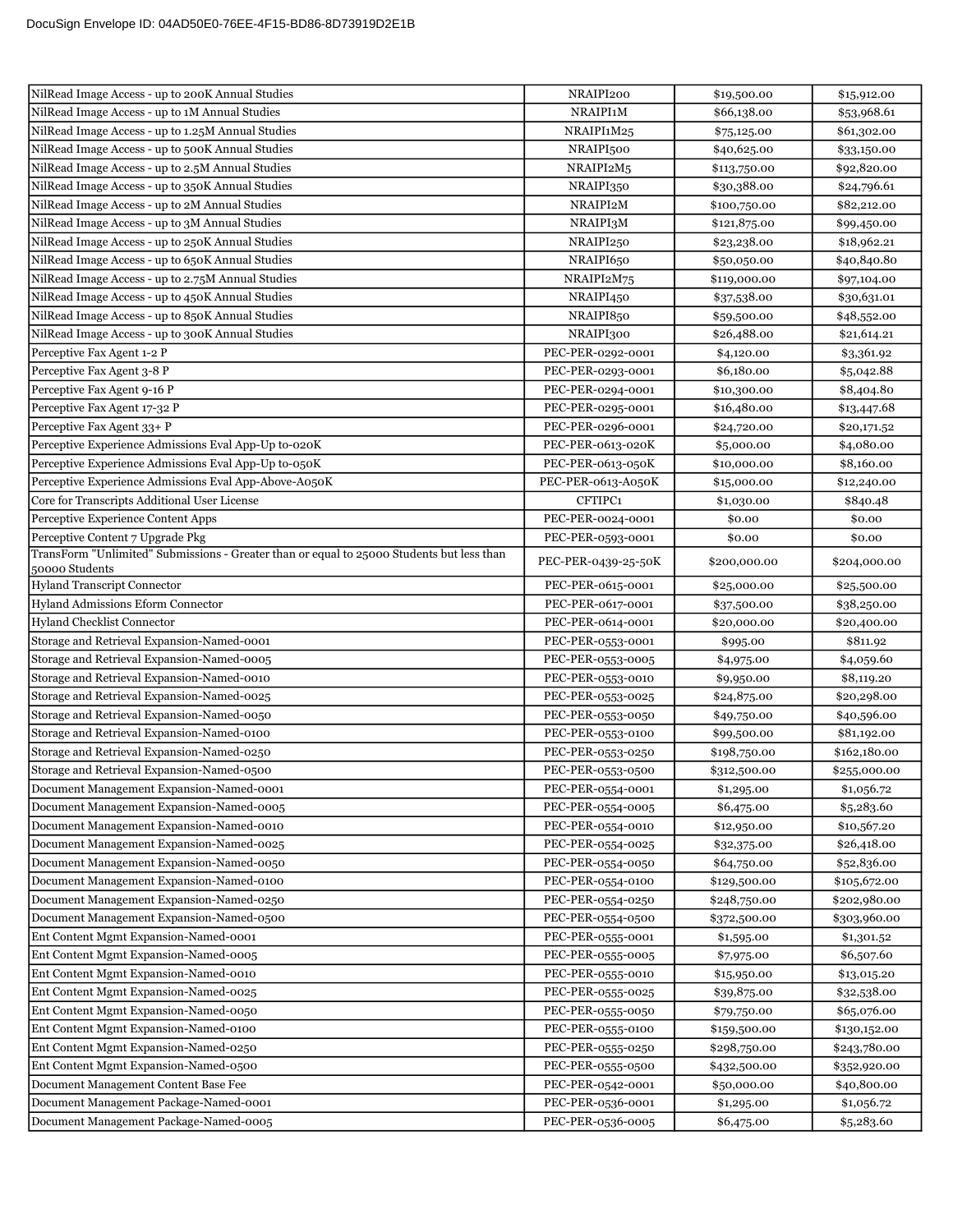| Document Management Package-Named-0010                    | PEC-PER-0536-0010 | \$12,950.00  | \$10,567.20  |
|-----------------------------------------------------------|-------------------|--------------|--------------|
| Document Management Package-Named-0025                    | PEC-PER-0536-0025 | \$32,375.00  | \$26,418.00  |
| Document Management Package-Named-0050                    | PEC-PER-0536-0050 | \$64,750.00  | \$52,836.00  |
| Document Management Package-Named-0100                    | PEC-PER-0536-0100 | \$129,500.00 | \$105,672.00 |
| Document Management Package-Named-0250                    | PEC-PER-0536-0250 | \$248,750.00 | \$202,980.00 |
| Document Management Package-Named-0500                    | PEC-PER-0536-0500 | \$372,500.00 | \$303,960.00 |
| Enterprise Content Mgmt Content Base Fee                  | PEC-PER-0543-0001 | \$75,000.00  | \$61,200.00  |
| Enterprise Content Mgmt Pkg-Named-0001                    | PEC-PER-0537-0001 | \$1,595.00   | \$1,301.52   |
| Enterprise Content Mgmt Pkg-Named-0005                    | PEC-PER-0537-0005 | \$7,975.00   | \$6,507.60   |
| Enterprise Content Mgmt Pkg-Named-0010                    | PEC-PER-0537-0010 | \$15,950.00  | \$13,015.20  |
| Enterprise Content Mgmt Pkg-Named-0025                    | PEC-PER-0537-0025 | \$39,875.00  | \$32,538.00  |
| Enterprise Content Mgmt Pkg-Named-0050                    | PEC-PER-0537-0050 | \$79,750.00  | \$65,076.00  |
| Enterprise Content Mgmt Pkg-Named-0100                    | PEC-PER-0537-0100 | \$159,500.00 | \$130,152.00 |
| Enterprise Content Mgmt Pkg-Named-0250                    | PEC-PER-0537-0250 | \$298,750.00 | \$243,780.00 |
| Enterprise Content Mgmt Pkg-Named-0500                    | PEC-PER-0537-0500 | \$432,500.00 | \$352,920.00 |
| Foundation Bundle Expansion-0001                          | PEC-PER-0041-0001 | \$2,475.00   | \$2,019.60   |
| Foundation Bundle Expansion-0005                          | PEC-PER-0041-0005 | \$12,375.00  | \$10,098.00  |
| Foundation Bundle Expansion-0010                          | PEC-PER-0041-0010 | \$24,750.00  | \$20,196.00  |
| Foundation Bundle Expansion-0025                          | PEC-PER-0041-0025 | \$61,875.00  | \$50,490.00  |
| Foundation Bundle Expansion-0050                          | PEC-PER-0041-0050 | \$112,500.00 | \$91,800.00  |
| Foundation Bundle Expansion-0100                          | PEC-PER-0041-0100 | \$197,000.00 | \$160,752.00 |
| Foundation Bundle Expansion-0250                          | PEC-PER-0041-0250 | \$402,500.00 | \$328,440.00 |
| Foundation Bundle Expansion-0500                          | PEC-PER-0041-0500 | \$720,000.00 | \$587,520.00 |
| Document Management Expansion-0001                        | PEC-PER-0030-0001 | \$3,375.00   | \$2,754.00   |
| Document Management Expansion-0005                        | PEC-PER-0030-0005 | \$16,875.00  | \$13,770.00  |
| Document Management Expansion-0010                        | PEC-PER-0030-0010 | \$33,750.00  | \$27,540.00  |
| Document Management Expansion-0025                        | PEC-PER-0030-0025 | \$84,375.00  | \$68,850.00  |
| Document Management Expansion-0050                        | PEC-PER-0030-0050 | \$152,500.00 | \$124,440.00 |
| Document Management Expansion-0100                        | PEC-PER-0030-0100 | \$232,000.00 | \$189,312.00 |
| Document Management Expansion-0250                        | PEC-PER-0030-0250 | \$448,750.00 | \$366,180.00 |
| Document Management Expansion-0500                        | PEC-PER-0030-0500 | \$785,000.00 | \$640,560.00 |
| Enterprise Content Management Expansion-0001              | PEC-PER-0036-0001 | \$4,455.00   | \$3,635.28   |
| Enterprise Content Management Expansion-0005              | PEC-PER-0036-0005 | \$22,275.00  | \$18,176.40  |
| Enterprise Content Management Expansion-0010              | PEC-PER-0036-0010 | \$44,550.00  | \$36,352.80  |
| Enterprise Content Management Expansion-0025              | PEC-PER-0036-0025 | \$111,375.00 | \$90,882.00  |
| Enterprise Content Management Expansion-0050              | PEC-PER-0036-0050 | \$182,500.00 | \$148,920.00 |
| Enterprise Content Management Expansion-0100              | PEC-PER-0036-0100 | \$260,000.00 | \$212,160.00 |
| Enterprise Content Management Expansion-0250              | PEC-PER-0036-0250 | \$486,250.00 | \$396,780.00 |
| Enterprise Content Management Expansion-0500              | PEC-PER-0036-0500 | \$837,500.00 | \$683,400.00 |
| Sub - Foundation Bundle Base Fee (required if < 25 users) | PEC-SUB-0039-0001 | \$980.00     | \$799.68     |
| Sub - Foundation Bundle-0001 User                         | PEC-SUB-0038-0001 | \$120.00     | \$97.92      |
| Sub - Foundation Bundle-0005 Users                        | PEC-SUB-0038-0005 | \$605.00     | \$493.68     |
| Sub - Foundation Bundle-0010 Users                        | PEC-SUB-0038-0010 | \$1,210.00   | \$987.36     |
| Sub - Foundation Bundle-0025 Users                        | PEC-SUB-0038-0025 | \$3,025.00   | \$2,468.40   |
| Sub - Foundation Bundle-0050 Users                        | PEC-SUB-0038-0050 | \$5,500.00   | \$4,488.00   |
| Sub - Foundation Bundle-0100 Users                        | PEC-SUB-0038-0100 | \$9,630.00   | \$7,858.08   |
| Sub - Foundation Bundle-0250 Users                        | PEC-SUB-0038-0250 | \$19,680.00  | \$16,058.88  |
| Sub - Foundation Bundle-0500 Users                        | PEC-SUB-0038-0500 | \$35,200.00  | \$28,723.20  |
| Sub-Core for Transcripts Additional User License          | CFTIPC1-SUB       | \$55.00      | \$44.88      |
| Subscription Licensing-Group-0001                         | PEC-SUB-0716-0001 | \$140.00     | \$114.24     |
| Subscription Licensing-Group-0005                         | PEC-SUB-0716-0005 | \$700.00     | \$571.20     |
| Subscription Licensing-Group-0010                         | PEC-SUB-0716-0010 | \$1,400.00   | \$1,142.40   |
| Subscription Licensing-Group-0025                         | PEC-SUB-0716-0025 | \$2,500.00   | \$2,040.00   |
| Subscription Licensing-Group-0050                         | PEC-SUB-0716-0050 | \$5,000.00   | \$4,080.00   |
| Subscription Licensing-Group-0100                         | PEC-SUB-0716-0100 | \$7,200.00   | \$5,875.20   |
| Subscription Licensing-Group-0250                         | PEC-SUB-0716-0250 | \$14,625.00  | \$11,934.00  |
| Subscription Licensing-Group-0500                         | PEC-SUB-0716-0500 | \$24,750.00  | \$20,196.00  |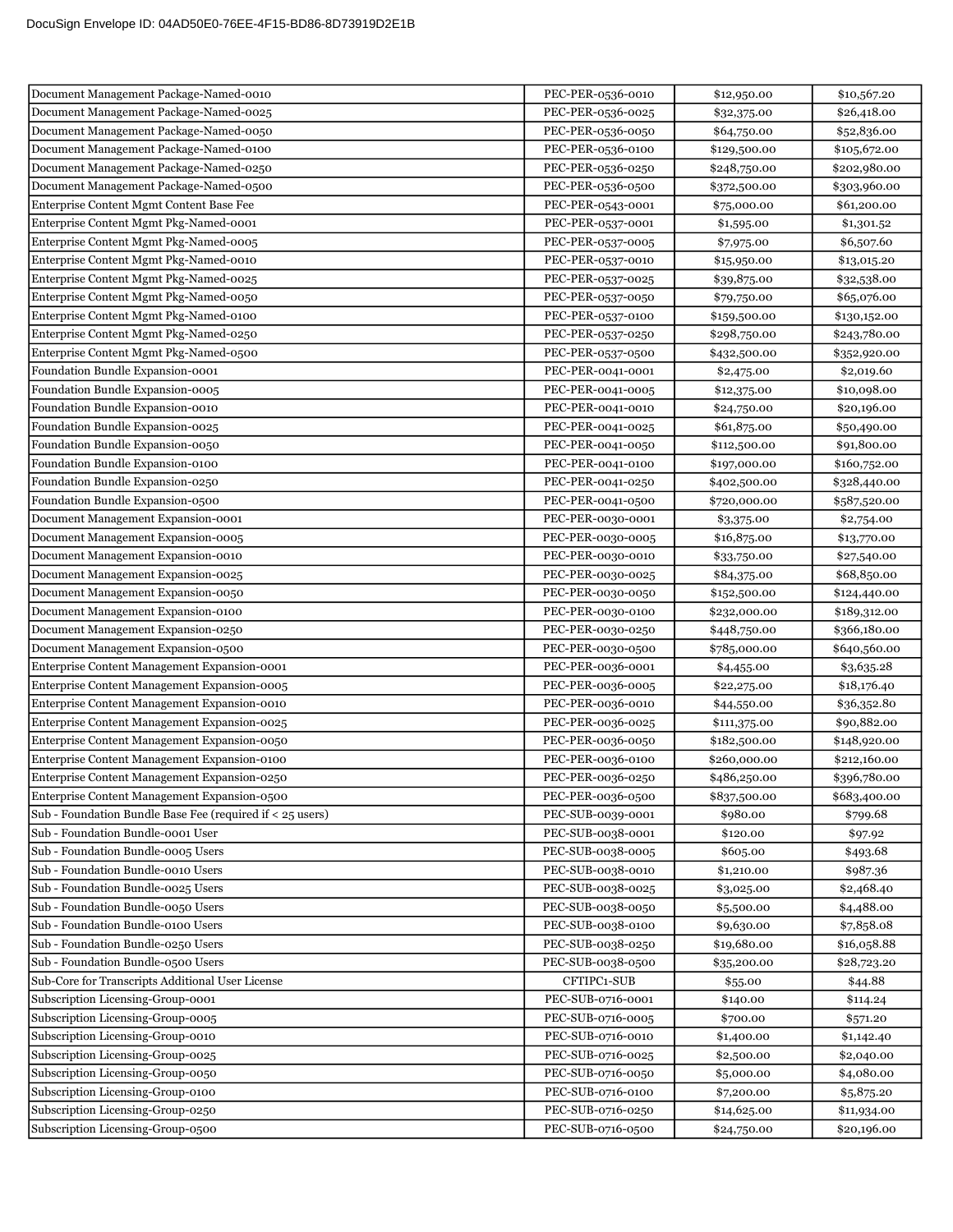| Test-Subscription Licensing-Group                    | PEC-SUB-0719-SWAD | \$205.00    | \$167.28    |
|------------------------------------------------------|-------------------|-------------|-------------|
| Subscription Licensing-Professional-0001             | PEC-SUB-0717-0001 | \$205.00    | \$167.28    |
| Subscription Licensing-Professional-0005             | PEC-SUB-0717-0005 | \$1,025.00  | \$836.40    |
| Subscription Licensing-Professional-0010             | PEC-SUB-0717-0010 | \$2,050.00  | \$1,672.80  |
| Subscription Licensing-Professional-0025             | PEC-SUB-0717-0025 | \$3,500.00  | \$2,856.00  |
| Subscription Licensing-Professional-0050             | PEC-SUB-0717-0050 | \$7,000.00  | \$5,712.00  |
| Subscription Licensing-Professional-0100             | PEC-SUB-0717-0100 | \$9,250.00  | \$7,548.00  |
| Subscription Licensing-Professional-0250             | PEC-SUB-0717-0250 | \$18,000.00 | \$14,688.00 |
| Subscription Licensing-Professional-0500             | PEC-SUB-0717-0500 | \$29,250.00 | \$23,868.00 |
| Test-Subscription Licensing-Professional             | PEC-SUB-0720-SWAD | \$290.00    | \$236.64    |
| Subscription Licensing-Enterprise-0001               | PEC-SUB-0718-0001 | \$285.00    | \$232.56    |
| Subscription Licensing-Enterprise-0005               | PEC-SUB-0718-0005 | \$1,425.00  | \$1,162.80  |
| Subscription Licensing-Enterprise-0010               | PEC-SUB-0718-0010 | \$2,850.00  | \$2,325.60  |
| Subscription Licensing-Enterprise-0025               | PEC-SUB-0718-0025 | \$4,375.00  | \$3,570.00  |
| Subscription Licensing-Enterprise-0050               | PEC-SUB-0718-0050 | \$8,750.00  | \$7,140.00  |
| Subscription Licensing-Enterprise-0100               | PEC-SUB-0718-0100 | \$10,800.00 | \$8,812.80  |
| Subscription Licensing-Enterprise-0250               | PEC-SUB-0718-0250 | \$20,625.00 | \$16,830.00 |
| Subscription Licensing-Enterprise-0500               | PEC-SUB-0718-0500 | \$34,000.00 | \$27,744.00 |
| Test-Subscription Licensing-Enterprise               | PEC-SUB-0721-SWAD | \$390.00    | \$318.24    |
| Sub-CaptureNow TWAIN                                 | PEC-SUB-0064-0001 | \$72.00     | \$58.75     |
| Sub-CaptureNow ISIS - Level 1                        | PEC-SUB-0065-0001 | \$72.00     | \$58.75     |
| Sub-CaptureNow ISIS - Level 2                        | PEC-SUB-0066-0001 | \$72.00     | \$58.75     |
| Sub-CaptureNow ISIS - Level 3                        | PEC-SUB-0068-0001 | \$72.00     | \$58.75     |
| Sub-CaptureNow Adrenaline                            | PEC-SUB-0062-0001 | \$72.00     | \$58.75     |
| Sub-Perceptive Web Scanning-Up to-0024 CCUs          | PEC-SUB-0602-0024 | \$245.00    | \$199.92    |
| Sub-Perceptive Web Scanning-Up to-0099 CCUs          | PEC-SUB-0602-0099 | \$490.00    | \$399.84    |
| Sub-Perceptive Web Scanning-Up to-0299 CCUs          | PEC-SUB-0602-0299 | \$1,465.00  | \$1,195.44  |
| Sub-Perceptive Web Scanning-Up to-0599 CCUs          | PEC-SUB-0602-0599 | \$3,180.00  | \$2,594.88  |
| Sub-Perceptive Web Scanning-Up to-0999 CCUs          | PEC-SUB-0602-0999 | \$5,820.00  | \$4,749.12  |
| Sub-Perceptive Web Scanning-Above-001K CCUs          | PEC-SUB-0602-001K | \$7,335.00  | \$5,985.36  |
| Sub-Perceptive Experience Search Ltd-Up to-0024 CCUs | PES-SUB-0002-0024 | \$250.00    | \$204.00    |
| Sub-Perceptive Experience Search Ltd-Up to-0099 CCUs | PES-SUB-0002-0099 | \$405.00    | \$330.48    |
| Sub-Perceptive Experience Search Ltd-Up to-0299 CCUs | PES-SUB-0002-0299 | \$605.00    | \$493.68    |
| Sub-Perceptive Experience Search Ltd-Up to-0599 CCUs | PES-SUB-0002-0599 | \$1,005.00  | \$820.08    |
| Sub-Perceptive Experience Search Ltd-Up to-0999 CCUs | PES-SUB-0002-0999 | \$1,260.00  | \$1,028.16  |
| Sub-Perceptive Experience Search Ltd-Above-001K CCUs | PES-SUB-0002-001K | \$1,510.00  | \$1,232.16  |
| Sub-Direct Print                                     | PEC-SUB-0069-0001 | \$380.00    | \$310.08    |
| Sub-EDI                                              | PEC-SUB-0640-0001 | \$630.00    | \$514.08    |
| Sub-Fax Agent Up to 2 Ports                          | PEC-SUB-0641-0001 | \$200.00    | \$163.20    |
| Sub-TransForm Server License (required)              | PEC-SUB-0416-0001 | \$505.00    | \$412.08    |
| Sub-TransForm Annual Submissions-005K                | PEC-SUB-0378-005K | \$505.00    | \$412.08    |
| Sub-TransForm Annual Submissions-010K                | PEC-SUB-0378-010K | \$635.00    | \$518.16    |
| Sub-TransForm Annual Submissions-025K                | PEC-SUB-0378-025K | \$1,010.00  | \$824.16    |
| Sub-TransForm Annual Submissions-050K                | PEC-SUB-0378-050K | \$2,020.00  | \$1,648.32  |
| Sub-TransForm Annual Submissions-100K                | PEC-SUB-0378-100K | \$3,275.00  | \$2,672.40  |
| Sub-TransForm Form Pay                               | PEC-SUB-0478-0001 | \$505.00    | \$412.08    |
| Sub-Non Prod TransForm Form Pay                      | PEC-SUB-0502-0001 | \$250.00    | \$204.00    |
| Sub-TransForm Web Services                           | PEC-SUB-0599-0001 | \$410.00    | \$334.56    |
| Sub-Non-Production TransForm Web Service             | PEC-SUB-0600-0001 | \$205.00    | \$167.28    |
| Sub-Recognition Agent-Barcodes/FormsID               | PEC-SUB-0098-0001 | \$505.00    | \$412.08    |
| Sub-AP Invoice eForm                                 | PEC-SUB-0273-0001 | \$740.00    | \$603.84    |
| Sub-eAuthorize Server (Required)                     | PEC-SUB-0403-0001 | \$245.00    | \$199.92    |
| Sub-eAuthorize Signing Events-0500                   | PEC-SUB-0625-0500 | \$775.00    | \$632.40    |
| Sub-eAuthorize Signing Events-001K                   | PEC-SUB-0625-001K | \$1,290.00  | \$1,052.64  |
| Sub-eAuthorize Signing Events-005K                   | PEC-SUB-0625-005K | \$5,150.00  | \$4,202.40  |
| Sub-eAuthorize Signing Events-025K                   | PEC-SUB-0625-025K | \$21,890.00 | \$17,862.24 |
| Sub-eAuthorize Signing Events-125K                   | PEC-SUB-0625-125K | \$96,565.00 | \$78,797.04 |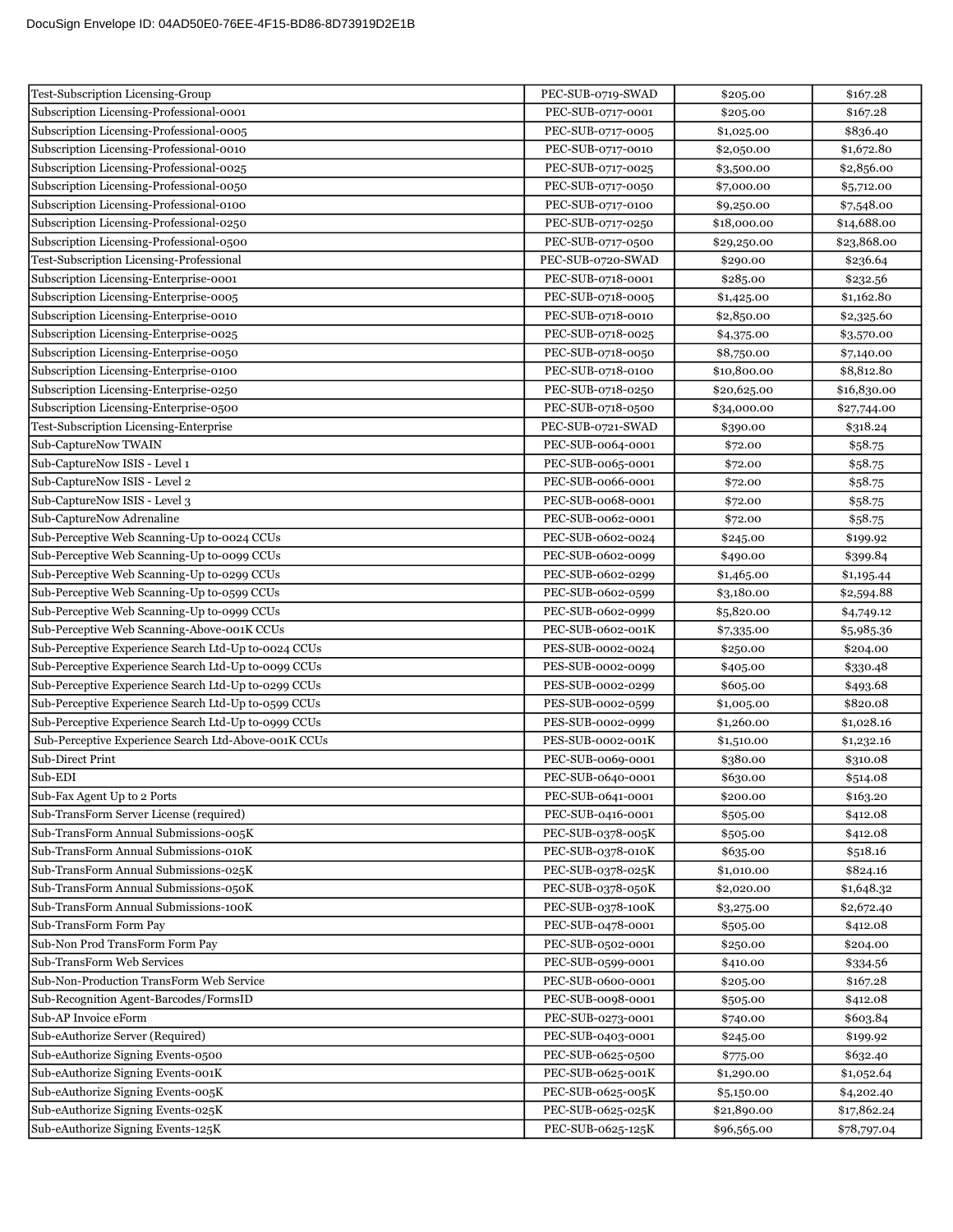| Sub-eAuthorize Signing Events-625K                          | PEC-SUB-0625-625K  | \$418,440.00 | \$341,447.04 |
|-------------------------------------------------------------|--------------------|--------------|--------------|
| <b>Sub-Integration Server Transaction Packs</b>             | PEC-SUB-0347-0001  | \$505.00     | \$412.08     |
| Sub-Connector PeopleSoft Voucher Build                      | PEC-SUB-0321-0001  | \$0.00       | \$0.00       |
| Sub-SAP Connector for Invoices-Up to 0125 Invoices/Day      | PEC-SUB-0463-0125  | \$1,010.00   | \$824.16     |
| Sub-SAP Connector for Invoices-Up to 0250 Invoices/Day      | PEC-SUB-0463-0250  | \$1,465.00   | \$1,195.44   |
| Sub-SAP Connector for Invoices-Up to 0500 Invoices/Day      | PEC-SUB-0463-0500  | \$1,915.00   | \$1,562.64   |
| Sub-SAP Connector for Invoices-Up to 001K Invoices/Day      | PEC-SUB-0463-001K  | \$2,370.00   | \$1,933.92   |
| Sub-SAP Connector for Invoices-Up to 002K Invoices/Day      | PEC-SUB-0463-002K  | \$2,820.00   | \$2,301.12   |
| Sub-SAP Connector for Invoices-Up to 005K Invoices/Day      | PEC-SUB-0463-005K  | \$3,275.00   | \$2,672.40   |
| Sub-Connector for Dynamics AX                               | PEC-SUB-0698-0001  | \$250.00     | \$204.00     |
| Sub-Connector Infor APIA                                    | PEC-SUB-0487-0001  | \$250.00     | \$204.00     |
| SUB-Interact for Microsoft Dynamics AX (Per Named License)  | PEC-SUB-0411-0001  | \$7.20       | \$5.88       |
| Sub-Interact for Microsfot Dynamics CRM (Per Named License) | PEC-SUB-0438-0001  | \$6.20       | \$5.06       |
| Sub-Interact for Outlook Server (Required)                  | PEC-SUB-0342-0001  | \$250.00     | \$204.00     |
| Sub-Interact for Outlook - Per Seat User                    | PEC-SUB-0341-0001  | \$3.10       | \$2.53       |
| Sub-Interact for Salesforce-Per Named User                  | PEC-SUB-0712-0001  | \$5.00       | \$4.08       |
| Sub-Perceptive Experience Admissions Eval App-Up to-020K    | PEC-SUB-0610-020K  | \$245.00     | \$199.92     |
| Sub-Perceptive Experience Admissions Eval App-Up to-050K    | PEC-SUB-0610-050K  | \$490.00     | \$399.84     |
| Sub-Perceptive Experience Admissions Eval App-Above-A050K   | PEC-SUB-0610-A050K | \$735.00     | \$599.76     |
| Sub-Perceptive Data Transfer - Unlimited Use                | PEC-SUB-0303-0001  | \$950.00     | \$775.20     |
| Sub-Perceptive Data Transfer Addl Data File                 | PEC-SUB-0644-0001  | \$100.00     | \$81.60      |
| Sub-Perceptive Core for Transcripts <10k transcripts        | PEC-SUB-0466-0001  | \$395.00     | \$402.90     |
| Sub-Perceptive Core for Transcripts (10-50k Transcripts)    | PEC-SUB-0466-0002  | \$795.00     | \$810.90     |
| Sub-Perceptive Core for Transcripts (>50k Transcripts)      | PEC-SUB-0466-0003  | \$1,495.00   | \$1,524.90   |
| Sub-Transcript eForm                                        | PEC-SUB-0462-0001  | \$410.00     | \$334.56     |
| Content Portal Enterprise-Small (0-5k students)             | CONTENTPORTE1      | \$2,400.00   | \$2,448.00   |
| Content Portal Enterprise-Medium (5-15k students)           | CONTENTPORTE2      | \$3,400.00   | \$3,468.00   |
| Content Portal Enterprise-Large (>15k students)             | CONTENTPORTE3      | \$4,800.00   | \$4,896.00   |
| Content Portal Standard-Small (0-5k students)               | CONTENTPORTS1      | \$1,600.00   | \$1,632.00   |
| Content Portal Standard-Medium (5-15k students)             | CONTENTPORTS2      | \$2,000.00   | \$2,040.00   |
| Content Portal Standard-Large (>15k students)               | CONTENTPORTS3      | \$3,400.00   | \$3,468.00   |
| Content Portal Foundation-Small (0-5k students)             | CONTENTPORTF1      | \$1,200.00   | \$1,224.00   |
| Content Portal Foundation-Medium (5-15k students)           | CONTENTPORTF2      | \$1,600.00   | \$1,632.00   |
| Content Portal Foundation-Large (>15k students)             | CONTENTPORTF3      | \$2,200.00   | \$2,244.00   |
| Hyland Checklist Connector                                  | PEC-SUB-0614-0001  | \$666.67     | \$680.00     |
| <b>Hyland Transcript Connector</b>                          | PEC-SUB-0726-0001  | \$833.33     | \$850.00     |
| <b>Hyland Admissions eForm</b>                              | PEC-SUB-0727-0001  | \$1,250.00   | \$1,275.00   |
| Sub - Foundation Bundle Expansion-0001                      | PEC-SUB-0041-0001  | \$120.00     | \$97.92      |
| Sub - Foundation Bundle Expansion-0005                      | PEC-SUB-0041-0005  | \$605.00     | \$493.68     |
| Sub - Foundation Bundle Expansion-0010                      | PEC-SUB-0041-0010  | \$1,210.00   | \$987.36     |
| Sub - Foundation Bundle Expansion-0025                      | PEC-SUB-0041-0025  | \$3,025.00   | \$2,468.40   |
| Sub - Foundation Bundle Expansion-0050                      | PEC-SUB-0041-0050  | \$5,500.00   | \$4,488.00   |
| Sub - Foundation Bundle Expansion-0100                      | PEC-SUB-0041-0100  | \$9,630.00   | \$7,858.08   |
| Sub - Foundation Bundle Expansion-0250                      | PEC-SUB-0041-0250  | \$19,680.00  | \$16,058.88  |
| Sub - Foundation Bundle Expansion-0500                      | PEC-SUB-0041-0500  | \$35,200.00  | \$28,723.20  |
| Sub - Doc Management Expansion-0001                         | PEC-SUB-0030-0001  | \$165.00     | \$134.64     |
| Sub - Doc Management Expansion-0005                         | PEC-SUB-0030-0005  | \$825.00     | \$673.20     |
| Sub - Doc Management Expansion-0010                         | PEC-SUB-0030-0010  | \$1,650.00   | \$1,346.40   |
| Sub - Doc Management Expansion-0025                         | PEC-SUB-0030-0025  | \$4,125.00   | \$3,366.00   |
| Sub - Doc Management Expansion-0050                         | PEC-SUB-0030-0050  | \$7,455.00   | \$6,083.28   |
| Sub - Doc Management Expansion-0100                         | PEC-SUB-0030-0100  | \$11,340.00  | \$9,253.44   |
| Sub - Doc Management Expansion-0250                         | PEC-SUB-0030-0250  | \$21,940.00  | \$17,903.04  |
| Sub - Doc Management Expansion-0500                         | PEC-SUB-0030-0500  | \$38,380.00  | \$31,318.08  |
| Sub - ECM Expansion-0001                                    | PEC-SUB-0036-0001  | \$220.00     | \$179.52     |
| Sub - ECM Expansion-0005                                    | PEC-SUB-0036-0005  | \$1,090.00   | \$889.44     |
| Sub - ECM Expansion-0010                                    | PEC-SUB-0036-0010  | \$2,180.00   | \$1,778.88   |
| Sub - ECM Expansion-0025                                    | PEC-SUB-0036-0025  | \$5,445.00   | \$4,443.12   |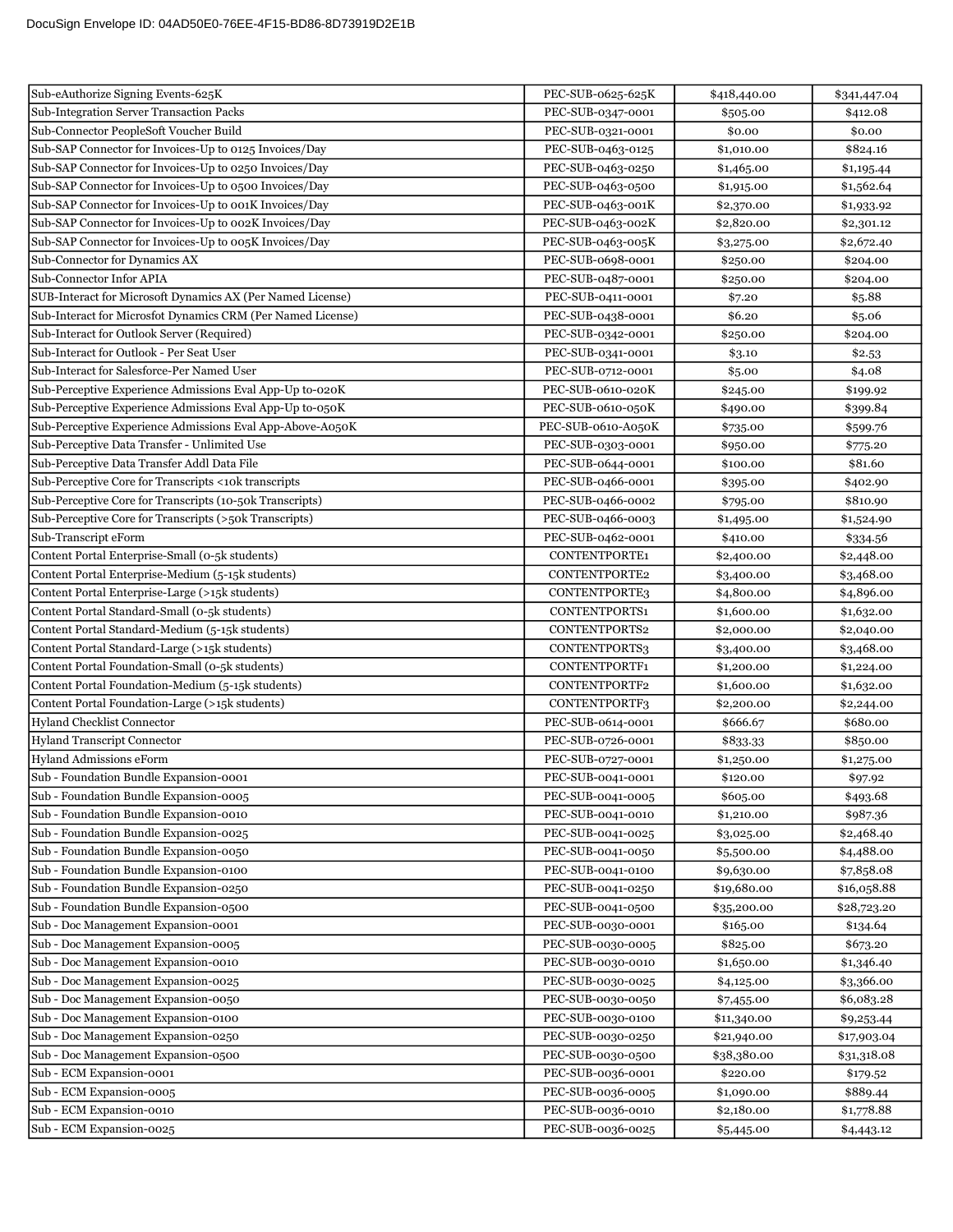| Sub - ECM Expansion-0050                               | PEC-SUB-0036-0050     | \$8,920.00  | \$7,278.72  |
|--------------------------------------------------------|-----------------------|-------------|-------------|
| Sub - ECM Expansion-0100                               | PEC-SUB-0036-0100     | \$12,710.00 | \$10,371.36 |
| Sub - ECM Expansion-0250                               | PEC-SUB-0036-0250     | \$23,770.00 | \$19,396.32 |
| Sub - ECM Expansion-0500                               | PEC-SUB-0036-0500     | \$40,945.00 | \$33,411.12 |
| Sub - Doc Management Base Fee (Required if < 25 users) | PEC-SUB-0029-0001     | \$1,955.00  | \$1,595.28  |
| Sub - Document Management Bundle-0001 User             | PEC-SUB-0033-0001     | \$165.00    | \$134.64    |
| Sub - Document Management Bundle-0005 Users            | PEC-SUB-0033-0005     | \$825.00    | \$673.20    |
| Sub - Document Management Bundle-0010 Users            | PEC-SUB-0033-0010     | \$1,650.00  | \$1,346.40  |
| Sub - Document Management Bundle-0025 Users            | PEC-SUB-0033-0025     | \$4,125.00  | \$3,366.00  |
| Sub - Document Management Bundle-0050 Users            | PEC-SUB-0033-0050     | \$7,455.00  | \$6,083.28  |
| Sub - Document Management Bundle-0100 Users            | PEC-SUB-0033-0100     | \$11,340.00 | \$9,253.44  |
| Sub - Document Management Bundle-0250 Users            | PEC-SUB-0033-0250     | \$21,940.00 | \$17,903.04 |
| Sub - Document Management Bundle-0500 Users            | PEC-SUB-0033-0500     | \$38,380.00 | \$31,318.08 |
| Sub - ECM Base Fee (required if < 25 users)            | PEC-SUB-0034-0001     | \$2,935.00  | \$2,394.96  |
| Sub - ECM Bundle-0001 users                            | PEC-SUB-0035-0001     | \$220.00    | \$179.52    |
| Sub - ECM Bundle-0005 users                            | PEC-SUB-0035-0005     | \$1,090.00  | \$889.44    |
| Sub - ECM Bundle-0010 users                            | PEC-SUB-0035-0010     | \$2,180.00  | \$1,778.88  |
| Sub - ECM Bundle-0025 users                            | PEC-SUB-0035-0025     | \$5,445.00  | \$4,443.12  |
| Sub - ECM Bundle-0050 users                            | PEC-SUB-0035-0050     | \$8,920.00  | \$7,278.72  |
| Sub - ECM Bundle-0100 users                            | PEC-SUB-0035-0100     | \$12,710.00 | \$10,371.36 |
| Sub - ECM Bundle-0250 users                            | PEC-SUB-0035-0250     | \$23,770.00 | \$19,396.32 |
| Sub - ECM Bundle-0500 users                            | PEC-SUB-0035-0500     | \$40,945.00 | \$33,411.12 |
| Sub-Brainware Disaster Recovery License                | PIC-SUB-0087-SWAD-DR  | TBD         | TBD         |
| SaaS-Brainware Disaster Recovery License               | PIC-SAAS-0061-SWAD-DR | TBD         | TBD         |
| SaaS-Brainware for Transcripts - 5k Annual             | PIC-SAAS-0064-5K-1    | \$1,380.00  | \$1,126.08  |
| SaaS-Brainware for Transcripts - 5k Annual             | PIC-SAAS-0064-5K-2    | \$1,625.00  | \$1,326.00  |
| SaaS-Brainware for Transcripts - 5k Annual             | PIC-SAAS-0064-5K-3    | \$2,115.00  | \$1,725.84  |
| SaaS-Brainware for Transcripts - 5k Annual             | PIC-SAAS-0064-5K-4    | \$2,850.00  | \$2,325.60  |
| SaaS-Brainware for Transcripts - 10k Annual            | PIC-SAAS-0064-10K-1   | \$1,755.00  | \$1,432.08  |
| SaaS-Brainware for Transcripts - 10k Annual            | PIC-SAAS-0064-10K-2   | \$2,000.00  | \$1,632.00  |
| SaaS-Brainware for Transcripts - 10k Annual            | PIC-SAAS-0064-10K-3   | \$2,490.00  | \$2,031.84  |
| SaaS-Brainware for Transcripts - 10k Annual            | PIC-SAAS-0064-10K-4   | \$3,220.00  | \$2,627.52  |
| SaaS-Brainware for Transcripts - 15k Annual            | PIC-SAAS-0064-15K-1   | \$2,100.00  | \$1,713.60  |
| SaaS-Brainware for Transcripts - 15k Annual            | PIC-SAAS-0064-15K-2   | \$2,345.00  | \$1,913.52  |
| SaaS-Brainware for Transcripts - 15k Annual            | PIC-SAAS-0064-15K-3   | \$2,835.00  | \$2,313.36  |
| SaaS-Brainware for Transcripts - 15k Annual            | PIC-SAAS-0064-15K-4   | \$3,565.00  | \$2,909.04  |
| SaaS-Brainware for Transcripts - 25k Annual            | PIC-SAAS-0064-25K-1   | \$2,740.00  | \$2,235.84  |
| SaaS-Brainware for Transcripts - 25k Annual            | PIC-SAAS-0064-25K-2   | \$2,980.00  | \$2,431.68  |
| SaaS-Brainware for Transcripts - 25k Annual            | PIC-SAAS-0064-25K-3   | \$3,470.00  | \$2,831.52  |
| SaaS-Brainware for Transcripts - 25k Annual            | PIC-SAAS-0064-25K-4   | \$4,205.00  | \$3,431.28  |
| SaaS-Brainware for Transcripts - 35k Annual            | PIC-SAAS-0064-35K-1   | \$3,290.00  | \$2,684.64  |
| SaaS-Brainware for Transcripts - 35k Annual            | PIC-SAAS-0064-35K-2   | \$3,530.00  | \$2,880.48  |
| SaaS-Brainware for Transcripts - 35k Annual            | PIC-SAAS-0064-35K-3   | \$4,020.00  | \$3,280.32  |
| SaaS-Brainware for Transcripts - 35k Annual            | PIC-SAAS-0064-35K-4   | \$4,755.00  | \$3,880.08  |
| SaaS-Brainware for Transcripts - 50k Annual            | PIC-SAAS-0064-50K-1   | \$4,060.00  | \$3,312.96  |
| SaaS-Brainware for Transcripts - 50k Annual            | PIC-SAAS-0064-50K-2   | \$4,300.00  | \$3,508.80  |
| SaaS-Brainware for Transcripts - 50k Annual            | PIC-SAAS-0064-50K-3   | \$4,790.00  | \$3,908.64  |
| SaaS-Brainware for Transcripts - 50k Annual            | PIC-SAAS-0064-50K-4   | \$5,525.00  | \$4,508.40  |
| SaaS-Brainware for Transcripts - 75k Annual            | PIC-SAAS-0064-75K-1   | \$5,270.00  | \$4,300.32  |
| SaaS-Brainware for Transcripts - 75k Annual            | PIC-SAAS-0064-75K-2   | \$5,510.00  | \$4,496.16  |
| SaaS-Brainware for Transcripts - 75k Annual            | PIC-SAAS-0064-75K-3   | \$6,000.00  | \$4,896.00  |
| SaaS-Brainware for Transcripts - 75k Annual            | PIC-SAAS-0064-75K-4   | \$6,735.00  | \$5,495.76  |
| SaaS-Brainware for Transcripts - 100k Annual           | PIC-SAAS-0064-100K-1  | \$6,260.00  | \$5,108.16  |
| SaaS-Brainware for Transcripts - 100k Annual           | PIC-SAAS-0064-100K-2  | \$6,500.00  | \$5,304.00  |
| SaaS-Brainware for Transcripts - 100k Annual           | PIC-SAAS-0064-100K-3  | \$6,990.00  | \$5,703.84  |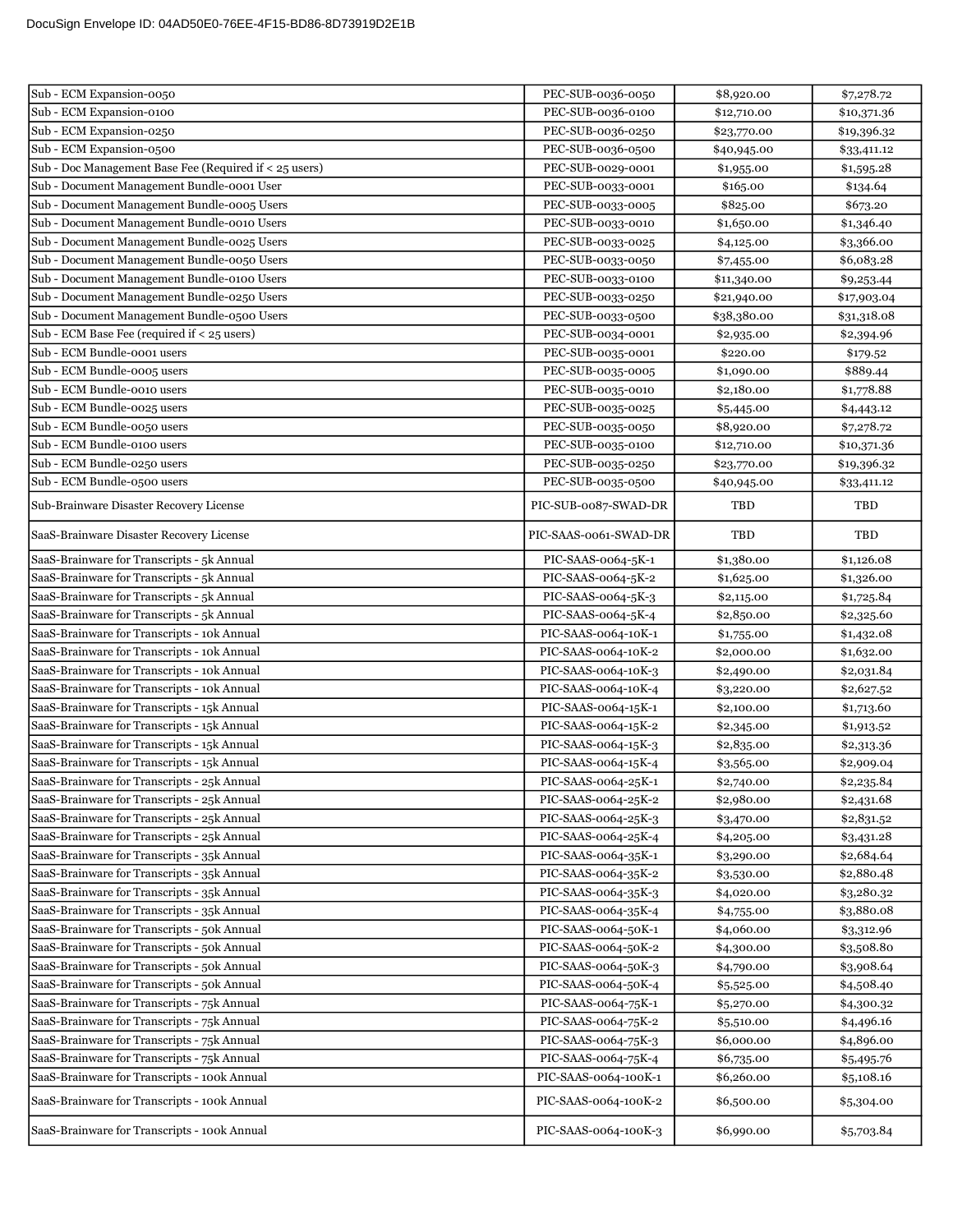| SaaS-Brainware for Transcripts - 100k Annual                                                         | PIC-SAAS-0064-100K-4 | \$7,725.00   | \$6,303.60   |
|------------------------------------------------------------------------------------------------------|----------------------|--------------|--------------|
| SaaS-Brainware for Transcripts PLUS - 5k Annual                                                      | PIC-SAAS-0073-5K-1   | \$1,740.00   | \$1,419.84   |
| SaaS-Brainware for Transcripts PLUS - 5k Annual                                                      | PIC-SAAS-0073-5K-2   | \$2,160.00   | \$1,762.56   |
| SaaS-Brainware for Transcripts PLUS - 5k Annual                                                      | PIC-SAAS-0073-5K-3   | \$2,810.00   | \$2,292.96   |
| SaaS-Brainware for Transcripts PLUS - 5k Annual                                                      | PIC-SAAS-0073-5K-4   | \$3,790.00   | \$3,092.64   |
| SaaS-Brainware for Transcripts PLUS - 10k Annual                                                     | PIC-SAAS-0073-10K-1  | \$2,335.00   | \$1,905.36   |
| SaaS-Brainware for Transcripts PLUS - 10k Annual                                                     | PIC-SAAS-0073-10K-2  | \$2,610.00   | \$2,129.76   |
| SaaS-Brainware for Transcripts PLUS - 10k Annual                                                     | PIC-SAAS-0073-10K-3  | \$3,310.00   | \$2,700.96   |
| SaaS-Brainware for Transcripts PLUS - 10k Annual                                                     | PIC-SAAS-0073-10K-4  | \$4,285.00   | \$3,496.56   |
| SaaS-Brainware for Transcripts PLUS - 15k Annual                                                     | PIC-SAAS-0073-15K-1  | \$2,795.00   | \$2,280.72   |
| SaaS-Brainware for Transcripts PLUS - 15k Annual                                                     | PIC-SAAS-0073-15K-2  | \$3,120.00   | \$2,545.92   |
| SaaS-Brainware for Transcripts PLUS - 15k Annual                                                     | PIC-SAAS-0073-15K-3  | \$3,770.00   | \$3,076.32   |
| SaaS-Brainware for Transcripts PLUS - 15k Annual                                                     | PIC-SAAS-0073-15K-4  | \$4,745.00   | \$3,871.92   |
| SaaS-Brainware for Transcripts PLUS - 25k Annual                                                     | PIC-SAAS-0073-25K-1  | \$3,640.00   | \$2,970.24   |
| SaaS-Brainware for Transcripts PLUS - 25k Annual                                                     | PIC-SAAS-0073-25K-2  | \$3,965.00   | \$3,235.44   |
| SaaS-Brainware for Transcripts PLUS - 25k Annual                                                     | PIC-SAAS-0073-25K-3  | \$4,615.00   | \$3,765.84   |
| SaaS-Brainware for Transcripts PLUS - 25k Annual                                                     | PIC-SAAS-0073-25K-4  | \$5,590.00   | \$4,561.44   |
| SaaS-Brainware for Transcripts PLUS - 35k Annual                                                     | PIC-SAAS-0073-35K-1  | \$4,375.00   |              |
| SaaS-Brainware for Transcripts PLUS - 35k Annual                                                     | PIC-SAAS-0073-35K-2  |              | \$3,570.00   |
| SaaS-Brainware for Transcripts PLUS - 35k Annual                                                     | PIC-SAAS-0073-35K-3  | \$4,700.00   | \$3,835.20   |
| SaaS-Brainware for Transcripts PLUS - 35k Annual                                                     |                      | \$5,350.00   | \$4,365.60   |
|                                                                                                      | PIC-SAAS-0073-35K-4  | \$6,325.00   | \$5,161.20   |
| SaaS-Brainware for Transcripts PLUS - 50k Annual<br>SaaS-Brainware for Transcripts PLUS - 50k Annual | PIC-SAAS-0073-50K-1  | \$5,395.00   | \$4,402.32   |
|                                                                                                      | PIC-SAAS-0073-50K-2  | \$5,720.00   | \$4,667.52   |
| SaaS-Brainware for Transcripts PLUS - 50k Annual                                                     | PIC-SAAS-0073-50K-3  | \$6,370.00   | \$5,197.92   |
| SaaS-Brainware for Transcripts PLUS - 50k Annual                                                     | PIC-SAAS-0073-50K-4  | \$7,350.00   | \$5,997.60   |
| SaaS-Brainware for Transcripts PLUS - 75k Annual                                                     | PIC-SAAS-0073-75K-1  | \$7,005.00   | \$5,716.08   |
| SaaS-Brainware for Transcripts PLUS - 75k Annual                                                     | PIC-SAAS-0073-75K-2  | \$7,330.00   | \$5,981.28   |
| SaaS-Brainware for Transcripts PLUS - 75k Annual                                                     | PIC-SAAS-0073-75K-3  | \$7,980.00   | \$6,511.68   |
| SaaS-Brainware for Transcripts PLUS - 75k Annual                                                     | PIC-SAAS-0073-75K-4  | \$8,955.00   | \$7,307.28   |
| SaaS-Brainware for Transcripts PLUS - 100k Annual                                                    | PIC-SAAS-0073-100K-1 | \$8,325.00   | \$6,793.20   |
| SaaS-Brainware for Transcripts PLUS - 100k Annual                                                    | PIC-SAAS-0073-100K-2 | \$8,650.00   | \$7,058.40   |
| SaaS-Brainware for Transcripts PLUS - 100k Annual                                                    | PIC-SAAS-0073-100K-3 | \$9,300.00   | \$7,588.80   |
| SaaS-Brainware for Transcripts PLUS - 100k Annual                                                    | PIC-SAAS-0073-100K-4 | \$10,275.00  | \$8,384.40   |
| SaaS-Brainware AP Line Item-IPY-001K                                                                 | PAP-SAAS-0001-001K   | \$65.00      | \$53.04      |
| SaaS-Brainware AP Line Item-IPY-005K                                                                 | PAP-SAAS-0001-005K   | \$310.00     | \$252.96     |
| SaaS-Brainware AP Line Item-IPY-010K                                                                 | PAP-SAAS-0001-010K   | \$615.00     | \$501.84     |
| SaaS-Brainware AP Line Item-IPY-020K                                                                 | PAP-SAAS-0001-020K   | \$1,230.00   | \$1,003.68   |
| SaaS-Brainware AP Line Item-IPY-050K                                                                 | PAP-SAAS-0001-050K   | \$3,075.00   | \$2,509.20   |
| SaaS-Brainware AP Line Item-IPY-100K                                                                 | PAP-SAAS-0001-100K   | \$5,620.00   | \$4,585.92   |
| SaaS-Brainware AP Line Item-IPY-150K                                                                 | PAP-SAAS-0001-150K   | \$7,725.00   | \$6,303.60   |
| SaaS-Brainware AP Line Item-IPY-250K                                                                 | PAP-SAAS-0001-250K   | \$11,635.00  | \$9,494.16   |
| SaaS-Brainware AP Line Item-IPY-350K                                                                 | PAP-SAAS-0001-350K   | \$14,860.00  | \$12,125.76  |
| SaaS-Brainware AP Line Item-IPY-500K                                                                 | PAP-SAAS-0001-500K   | \$19,260.00  | \$15,716.16  |
| SaaS-Brainware AP Line Item-IPY-001M                                                                 | PAP-SAAS-0001-001M   | \$29,430.00  | \$24,014.88  |
| SaaS-Brainware AP Line Item-IPY-002M                                                                 | PAP-SAAS-0001-002M   | \$58,815.00  | \$47,993.04  |
| SaaS-Brainware AP Line Item-IPY-005M                                                                 | PAP-SAAS-0001-005M   | \$147,060.00 | \$120,000.96 |
| SaaS-Brainware AP Hdr/Ftr-IPY-001K                                                                   | PAP-SAAS-0002-001K   | \$30.00      | \$24.48      |
| SaaS-Brainware AP Hdr/Ftr-IPY-005K                                                                   | PAP-SAAS-0002-005K   | \$140.00     | \$114.24     |
| SaaS-Brainware AP Hdr/Ftr-IPY-010K                                                                   | PAP-SAAS-0002-010K   | \$280.00     | \$228.48     |
| SaaS-Brainware AP Hdr/Ftr-IPY-020K                                                                   | PAP-SAAS-0002-020K   | \$555.00     | \$452.88     |
| SaaS-Brainware AP Hdr/Ftr-IPY-050K                                                                   | PAP-SAAS-0002-050K   | \$1,395.00   | \$1,138.32   |
| SaaS-Brainware AP Hdr/Ftr-IPY-100K                                                                   | PAP-SAAS-0002-100K   | \$2,590.00   | \$2,113.44   |
| SaaS-Brainware AP Hdr/Ftr-IPY-150K                                                                   | PAP-SAAS-0002-150K   | \$3,570.00   | \$2,913.12   |
| SaaS-Brainware AP Hdr/Ftr-IPY-250K                                                                   | PAP-SAAS-0002-250K   | \$5,475.00   | \$4,467.60   |
| SaaS-Brainware AP Hdr/Ftr-IPY-350K                                                                   | PAP-SAAS-0002-350K   | \$6,990.00   | \$5,703.84   |
|                                                                                                      |                      |              |              |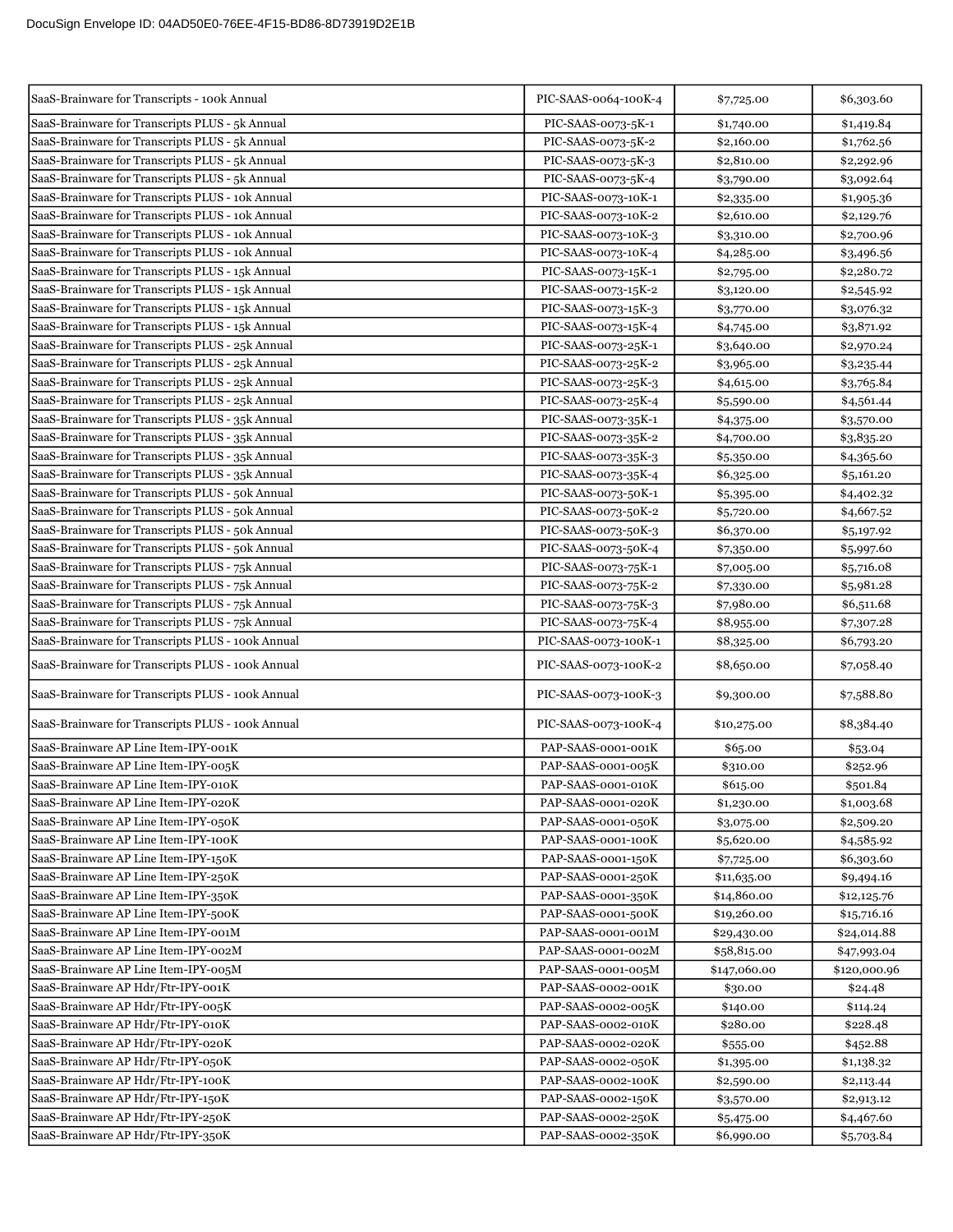| SaaS-Brainware AP Hdr/Ftr-IPY-500K      | PAP-SAAS-0002-500K | \$9,140.00  | \$7,458.24  |
|-----------------------------------------|--------------------|-------------|-------------|
| SaaS-Brainware AP Hdr/Ftr-IPY-001M      | PAP-SAAS-0002-001M | \$14,325.00 | \$11,689.20 |
| SaaS-Brainware AP Hdr/Ftr-IPY-002M      | PAP-SAAS-0002-002M | \$28,650.00 | \$23,378.40 |
| SaaS-Brainware AP Hdr/Ftr-IPY-005M      | PAP-SAAS-0002-005M | \$71,670.00 | \$58,482.72 |
| SaaS-Brainware AP Line Item-PPY-010K    | PAP-SAAS-0040-001K | \$40.00     | \$32.64     |
| SaaS-Brainware AP Line Item-PPY-020K    | PAP-SAAS-0040-005K | \$205.00    | \$167.28    |
| SaaS-Brainware AP Line Item-PPY-050K    | PAP-SAAS-0040-010K | \$410.00    | \$334.56    |
| SaaS-Brainware AP Line Item-PPY-100K    | PAP-SAAS-0040-020K | \$820.00    | \$669.12    |
| SaaS-Brainware AP Line Item-PPY-150K    | PAP-SAAS-0040-050K | \$2,055.00  | \$1,676.88  |
| SaaS-Brainware AP Line Item-PPY-250K    | PAP-SAAS-0040-100K | \$3,765.00  | \$3,072.24  |
| SaaS-Brainware AP Line Item-PPY-350K    | PAP-SAAS-0040-150K | \$5,135.00  | \$4,190.16  |
| SaaS-Brainware AP Line Item-PPY-500K    | PAP-SAAS-0040-250K | \$7,775.00  | \$6,344.40  |
| SaaS-Brainware AP Line Item-PPY-001K    | PAP-SAAS-0040-350K | \$9,875.00  | \$8,058.00  |
| SaaS-Brainware AP Line Item-PPY-001M    | PAP-SAAS-0040-500K | \$12,810.00 | \$10,452.96 |
| SaaS-Brainware AP Line Item-PPY-002M    | PAP-SAAS-0040-001M | \$19,605.00 | \$15,997.68 |
| SaaS-Brainware AP Line Item-PPY-005K    | PAP-SAAS-0040-002M | \$39,210.00 | \$31,995.36 |
| SaaS-Brainware AP Line Item-PPY-005M    | PAP-SAAS-0040-005M | \$98,070.00 | \$80,025.12 |
| SaaS-Brainware AP Hdr/Ftr-PPY-001K      | PAP-SAAS-0042-001K | \$20.00     | \$16.32     |
| SaaS-Brainware AP Hdr/Ftr-PPY-001M      | PAP-SAAS-0042-005K | \$95.00     | \$77.52     |
| SaaS-Brainware AP Hdr/Ftr-PPY-002M      | PAP-SAAS-0042-010K | \$185.00    | \$150.96    |
| SaaS-Brainware AP Hdr/Ftr-PPY-005K      | PAP-SAAS-0042-020K | \$370.00    | \$301.92    |
| SaaS-Brainware AP Hdr/Ftr-PPY-005M      | PAP-SAAS-0042-050K | \$930.00    | \$758.88    |
| SaaS-Brainware AP Hdr/Ftr-PPY-010K      | PAP-SAAS-0042-100K | \$1,710.00  | \$1,395.36  |
| SaaS-Brainware AP Hdr/Ftr-PPY-020K      | PAP-SAAS-0042-150K | \$2,395.00  | \$1,954.32  |
| SaaS-Brainware AP Hdr/Ftr-PPY-050K      | PAP-SAAS-0042-250K | \$3,620.00  | \$2,953.92  |
| SaaS-Brainware AP Hdr/Ftr-PPY-100K      | PAP-SAAS-0042-350K | \$4,645.00  | \$3,790.32  |
| SaaS-Brainware AP Hdr/Ftr-PPY-150K      | PAP-SAAS-0042-500K | \$6,110.00  | \$4,985.76  |
| SaaS-Brainware AP Hdr/Ftr-PPY-250K      | PAP-SAAS-0042-001M | \$9,535.00  | \$7,780.56  |
| SaaS-Brainware AP Hdr/Ftr-PPY-350K      | PAP-SAAS-0042-002M | \$19,115.00 | \$15,597.84 |
| SaaS-Brainware AP Hdr/Ftr-PPY-500K      | PAP-SAAS-0042-005M | \$47,765.00 | \$38,976.24 |
| SaaS-Brainware Table Extraction - 1K    | PIC-SAAS-0053-001K | \$20.00     | \$16.32     |
| SaaS-Brainware Table Extraction - 5K    | PIC-SAAS-0053-005K | \$95.00     | \$77.52     |
| SaaS-Brainware Table Extraction - 10K   | PIC-SAAS-0053-010K | \$185.00    | \$150.96    |
| SaaS-Brainware Table Extraction - 20K   | PIC-SAAS-0053-020K | \$370.00    | \$301.92    |
| SaaS-Brainware Table Extraction - 50K   | PIC-SAAS-0053-050K | \$930.00    | \$758.88    |
| SaaS-Brainware Table Extraction - 100K  | PIC-SAAS-0053-100K | \$1,710.00  | \$1,395.36  |
| SaaS-Brainware Table Extraction - 150K  | PIC-SAAS-0053-150K | \$2,395.00  | \$1,954.32  |
| SaaS-Brainware Table Extraction - 250K  | PIC-SAAS-0053-250K | \$3,620.00  | \$2,953.92  |
| SaaS-Brainware Table Extraction - 350K  | PIC-SAAS-0053-350K | \$4,645.00  | \$3,790.32  |
| SaaS-Brainware Table Extraction - 500K  | PIC-SAAS-0053-500K | \$6,110.00  | \$4,985.76  |
| SaaS-Brainware Table Extraction - 1M    | PIC-SAAS-0053-001M | \$9,535.00  | \$7,780.56  |
| SaaS-Brainware Table Extraction - 2M    | PIC-SAAS-0053-002M | \$19,115.00 | \$15,597.84 |
| SaaS-Brainware Table Extraction - 5M    | PIC-SAAS-0053-005M | \$47,765.00 | \$38,976.24 |
| SaaS-Brainware Summary Data Only - 1K   | PIC-SAAS-0054-001K | \$15.00     | \$12.24     |
| SaaS-Brainware Summary Data Only - 5K   | PIC-SAAS-0054-005K | \$70.00     | \$57.12     |
| SaaS-Brainware Summary Data Only - 10K  | PIC-SAAS-0054-010K | \$135.00    | \$110.16    |
| SaaS-Brainware Summary Data Only - 20K  | PIC-SAAS-0054-020K | \$275.00    | \$224.40    |
| SaaS-Brainware Summary Data Only - 50K  | PIC-SAAS-0054-050K | \$685.00    | \$558.96    |
| SaaS-Brainware Summary Data Only - 100K | PIC-SAAS-0054-100K | \$1,270.00  | \$1,036.32  |
| SaaS-Brainware Summary Data Only - 150K | PIC-SAAS-0054-150K | \$1,710.00  | \$1,395.36  |
| SaaS-Brainware Summary Data Only - 250K | PIC-SAAS-0054-250K | \$2,590.00  | \$2,113.44  |
| SaaS-Brainware Summary Data Only - 350K | PIC-SAAS-0054-350K | \$3,275.00  | \$2,672.40  |
| SaaS-Brainware Summary Data Only - 500K | PIC-SAAS-0054-500K | \$4,255.00  | \$3,472.08  |
| SaaS-Brainware Summary Data Only - 1M   | PIC-SAAS-0054-001M | \$6,550.00  | \$5,344.80  |
| SaaS-Brainware Summary Data Only - 2M   | PIC-SAAS-0054-002M | \$13,055.00 | \$10,652.88 |
| SaaS-Brainware Summary Data Only - 5M   | PIC-SAAS-0054-005M | \$32,705.00 | \$26,687.28 |
| SaaS-Brainware Structured Form - 1K     | PIC-SAAS-0062-001K | \$5.00      | \$4.08      |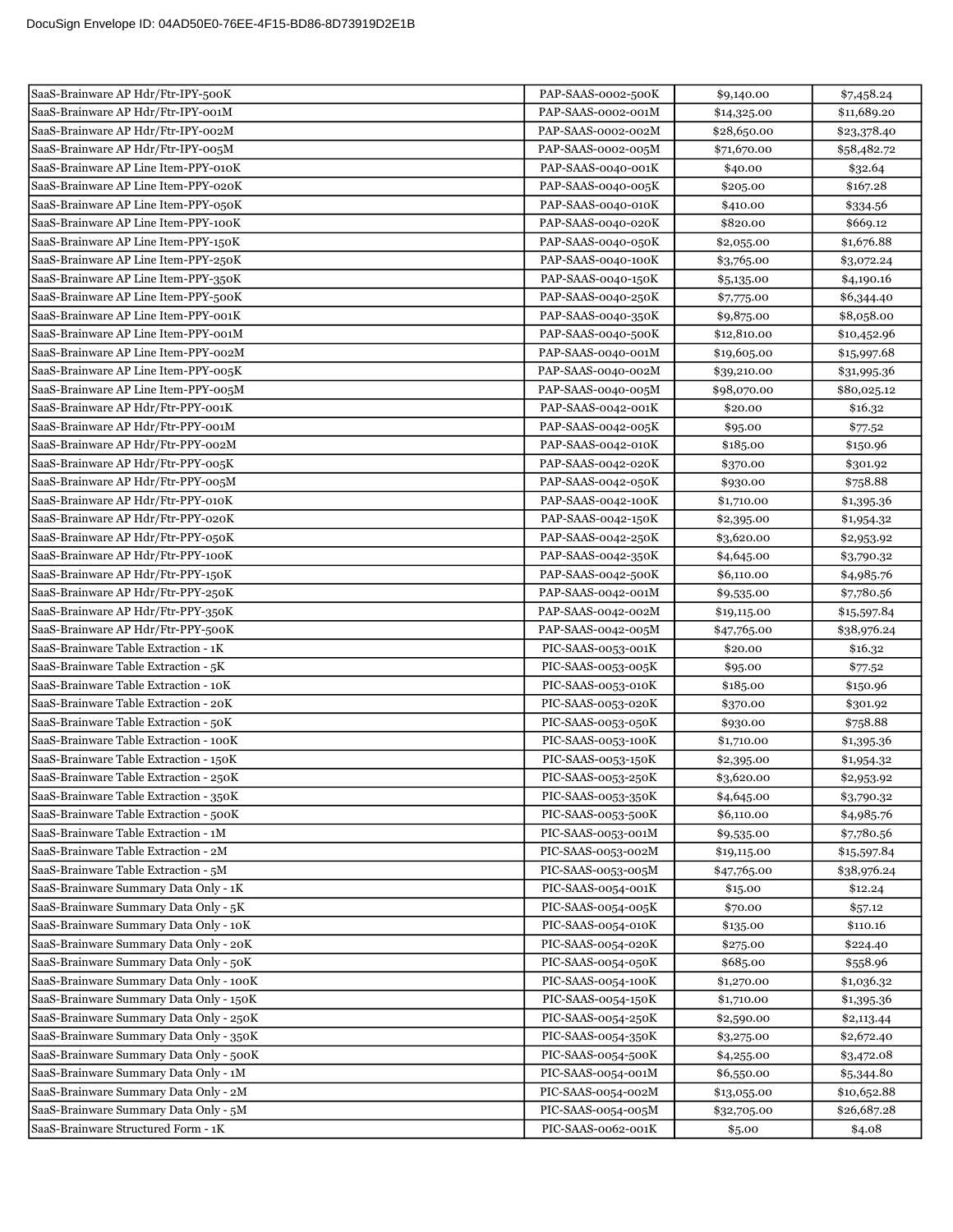| SaaS-Brainware Structured Form - 5K                                          | PIC-SAAS-0062-005K                       | \$35.00                | \$28.56                |
|------------------------------------------------------------------------------|------------------------------------------|------------------------|------------------------|
| SaaS-Brainware Structured Form - 10K                                         | PIC-SAAS-0062-010K                       | \$70.00                | \$57.12                |
| SaaS-Brainware Structured Form - 20K                                         | PIC-SAAS-0062-020K                       | \$135.00               | \$110.16               |
| SaaS-Brainware Structured Form - 50K                                         | PIC-SAAS-0062-050K                       | \$345.00               | \$281.52               |
| SaaS-Brainware Structured Form - 100K                                        | PIC-SAAS-0062-100K                       | \$635.00               | \$518.16               |
| SaaS-Brainware Structured Form - 150K                                        | PIC-SAAS-0062-150K                       | \$880.00               | \$718.08               |
| SaaS-Brainware Structured Form - 250K                                        | PIC-SAAS-0062-250K                       | \$1,370.00             | \$1,117.92             |
| SaaS-Brainware Structured Form - 350K                                        | PIC-SAAS-0062-350K                       | \$1,710.00             | \$1,395.36             |
| SaaS-Brainware Structured Form - 500K                                        | PIC-SAAS-0062-500K                       | \$2,250.00             | \$1,836.00             |
| SaaS-Brainware Structured Form - 1M                                          | PIC-SAAS-0062-001M                       | \$3,570.00             | \$2,913.12             |
| SaaS-Brainware Structured Form - 2M                                          | PIC-SAAS-0062-002M                       | \$7,090.00             | \$5,785.44             |
| SaaS-Brainware Structured Form - 5M                                          | PIC-SAAS-0062-005M                       | \$17,745.00            | \$14,479.92            |
| SaaS-Brainware Classification Only - 1K                                      | PIC-SAAS-0063-001K                       | \$5.00                 | \$4.08                 |
| SaaS-Brainware Classification Only - 5K                                      | PIC-SAAS-0063-005K                       | \$35.00                | \$28.56                |
| SaaS-Brainware Classification Only - 10K                                     | PIC-SAAS-0063-010K                       | \$70.00                | \$57.12                |
| SaaS-Brainware Classification Only - 20K                                     | PIC-SAAS-0063-020K                       | \$135.00               | \$110.16               |
| SaaS-Brainware Classification Only - 50K                                     | PIC-SAAS-0063-050K                       | \$345.00               | \$281.52               |
| SaaS-Brainware Classification Only - 100K                                    | PIC-SAAS-0063-100K                       | \$635.00               | \$518.16               |
| SaaS-Brainware Classification Only - 150K                                    | PIC-SAAS-0063-150K                       | \$880.00               | \$718.08               |
| SaaS-Brainware Classification Only - 250K                                    | PIC-SAAS-0063-250K                       | \$1,370.00             | \$1,117.92             |
| SaaS-Brainware Classification Only - 350K                                    | PIC-SAAS-0063-350K                       | \$1,710.00             | \$1,395.36             |
| SaaS-Brainware Classification Only - 500K                                    | PIC-SAAS-0063-500K                       | \$2,250.00             | \$1,836.00             |
| SaaS-Brainware Classification Only - 1M                                      | PIC-SAAS-0063-001M                       | \$3,570.00             | \$2,913.12             |
| SaaS-Brainware Classification Only - 2M                                      | PIC-SAAS-0063-002M                       | \$7,090.00             | \$5,785.44             |
| SaaS-Brainware Classification Only - 5M                                      | PIC-SAAS-0063-005M                       | \$17,745.00            | \$14,479.92            |
| SaaS-Brainware Addl Verifier License                                         | PIC-SAAS-0032-0001                       | \$65.00                | \$53.04                |
| SaaS-Brainware Visibility Reporting-1 REL                                    | PIC-SAAS-0005-0001                       | \$610.00               | \$497.76               |
| SaaS-Brainware Visibility Reporting (2)                                      | PIC-SAAS-0012-0001                       | \$945.00               | \$771.12               |
| SaaS-Brainware Visibility Rptg System (4)                                    | PSP-SAAS-0013-0001                       | \$1,575.00             | \$1,285.20             |
| SaaS-Brainware Additional Test Environment                                   | PIC-SAAS-0014-SWAD                       | \$755.00               | \$616.08               |
| SaaS - Foundation Bundle Base Fee (required if < 25 users)                   | PEC-SAAS-0039-0001                       | \$980.00               | \$799.68               |
| SaaS - Foundation Bundle-0001 User                                           | PEC-SAAS-0038-0001                       | \$120.00               | \$97.92                |
| SaaS - Foundation Bundle-0005 Users                                          | PEC-SAAS-0038-0005                       | \$605.00               | \$493.68               |
| SaaS - Foundation Bundle-0010 Users                                          | PEC-SAAS-0038-0010                       | \$1,210.00             | \$987.36               |
| SaaS - Foundation Bundle-0025 Users                                          | PEC-SAAS-0038-0025                       | \$3,025.00             | \$2,468.40             |
| SaaS - Foundation Bundle-0050 Users                                          | PEC-SAAS-0038-0050                       | \$5,500.00             | \$4,488.00             |
| SaaS - Foundation Bundle-0100 Users                                          | PEC-SAAS-0038-0100                       | \$9,630.00             | \$7,858.08             |
| SaaS - Foundation Bundle-0250 Users                                          | PEC-SAAS-0038-0250                       | \$19,680.00            | \$16,058.88            |
| SaaS - Foundation Bundle-0500 Users                                          | PEC-SAAS-0038-0500                       | \$35,200.00            | \$28,723.20            |
| SaaS - Doc Management Base Fee (Required if < 25 users)                      | PEC-SAAS-0029-0001                       | \$1,955.00             | \$1,595.28             |
| SaaS - Document Management Bundle-0001 User                                  | PEC-SAAS-0033-0001                       | \$165.00               | \$134.64               |
| SaaS - Document Management Bundle-0005 Users                                 | PEC-SAAS-0033-0005                       | \$825.00               | \$673.20               |
| SaaS - Document Management Bundle-0010 Users                                 | PEC-SAAS-0033-0010                       | \$1,650.00             | \$1,346.40             |
| SaaS - Document Management Bundle-0025 Users                                 | PEC-SAAS-0033-0025                       | \$4,125.00             | \$3,366.00             |
| SaaS - Document Management Bundle-0050 Users                                 | PEC-SAAS-0033-0050                       | \$7,455.00             | \$6,083.28             |
| SaaS - Document Management Bundle-0100 Users                                 | PEC-SAAS-0033-0100                       | \$11,340.00            | \$9,253.44             |
| SaaS - Document Management Bundle-0250 Users                                 | PEC-SAAS-0033-0250                       | \$21,940.00            | \$17,903.04            |
| SaaS - Document Management Bundle-0500 Users                                 | PEC-SAAS-0033-0500                       | \$38,380.00            | \$31,318.08            |
| SaaS - ECM Base Fee (required if < 25 users)<br>SaaS - ECM Bundle-0001 users | PEC-SAAS-0034-0001<br>PEC-SAAS-0035-0001 | \$2,935.00<br>\$220.00 | \$2,394.96             |
| SaaS - ECM Bundle-0005 users                                                 | PEC-SAAS-0035-0005                       | \$1,090.00             | \$179.52               |
| SaaS - ECM Bundle-0010 users                                                 | PEC-SAAS-0035-0010                       | \$2,180.00             | \$889.44<br>\$1,778.88 |
| SaaS - ECM Bundle-0025 users                                                 | PEC-SAAS-0035-0025                       | \$5,445.00             | \$4,443.12             |
| SaaS - ECM Bundle-0050 users                                                 | PEC-SAAS-0035-0050                       | \$8,920.00             | \$7,278.72             |
| SaaS - ECM Bundle-0100 users                                                 | PEC-SAAS-0035-0100                       | \$12,710.00            | \$10,371.36            |
| SaaS - ECM Bundle-0250 users                                                 | PEC-SAAS-0035-0250                       | \$23,770.00            | \$19,396.32            |
| SaaS - ECM Bundle-0500 users                                                 | PEC-SAAS-0035-0500                       | \$40,945.00            | \$33,411.12            |
|                                                                              |                                          |                        |                        |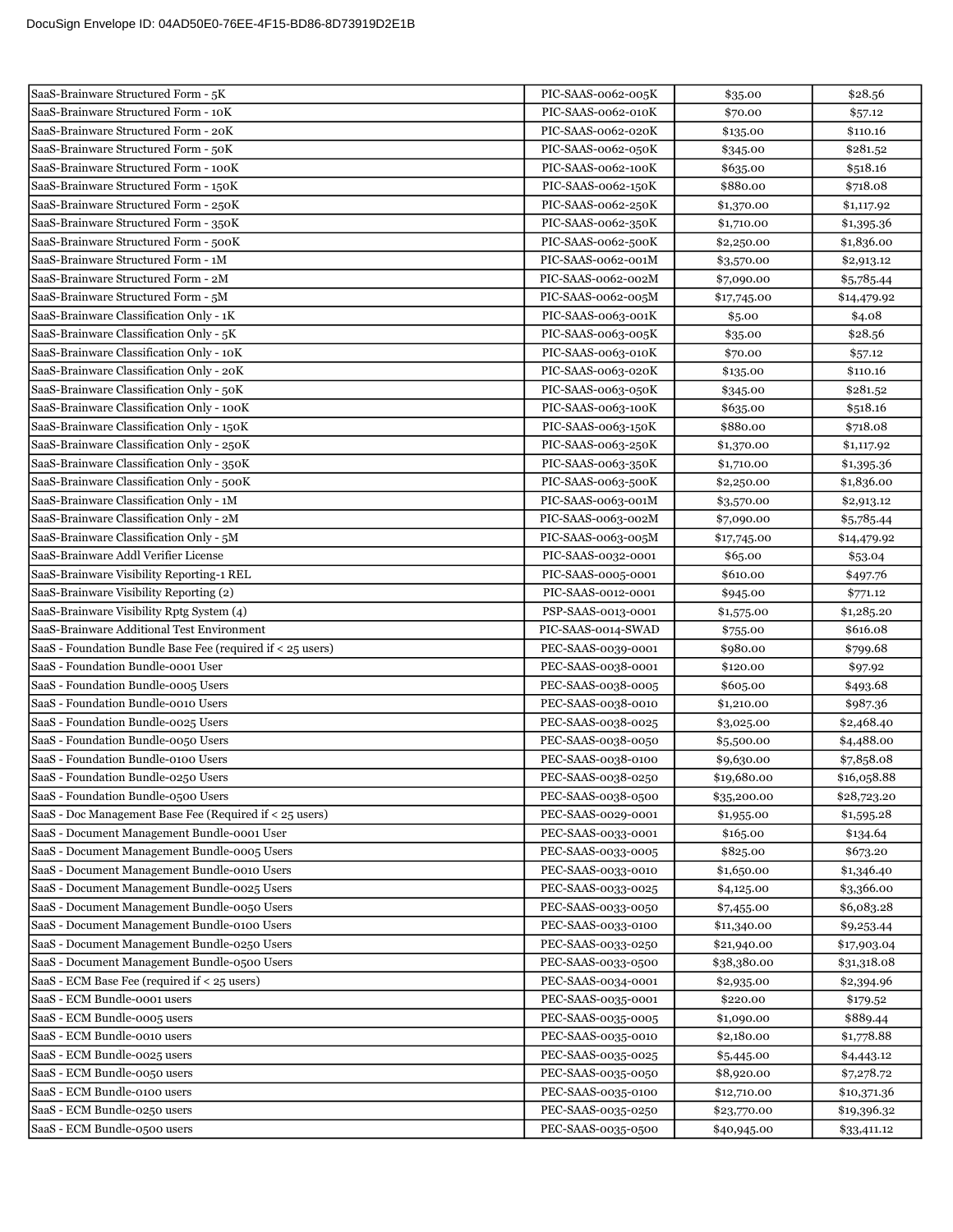| SaaS-CaptureNow TWAIN                                                            | PEC-SAAS-0572-0001                       | \$72.00                  | \$58.75                  |
|----------------------------------------------------------------------------------|------------------------------------------|--------------------------|--------------------------|
| SaaS-CaptureNow ISIS - Level 1                                                   | PEC-SAAS-0575-0001                       | \$72.00                  | \$58.75                  |
| SaaS-CaptureNow ISIS - Level 2                                                   | PEC-SAAS-0573-0001                       | \$72.00                  | \$58.75                  |
| SaaS-CaptureNow ISIS - Level 3                                                   | PEC-SAAS-0574-0001                       | \$72.00                  | \$58.75                  |
| SaaS-CaptureNow Adrenaline                                                       | PEC-SAAS-0062-0001                       | \$72.00                  | \$58.75                  |
| SaaS-Perceptive Web Scanning-Up to-0024 CCUs                                     | PEC-SAAS-0602-0024                       | \$245.00                 | \$199.92                 |
| SaaS-Perceptive Web Scanning-Up to-0099 CCUs                                     | PEC-SAAS-0602-0099                       | \$490.00                 | \$399.84                 |
| SaaS-Perceptive Web Scanning-Up to-0299 CCUs                                     | PEC-SAAS-0602-0299                       | \$1,465.00               | \$1,195.44               |
| SaaS-Perceptive Web Scanning-Up to-0599 CCUs                                     | PEC-SAAS-0602-0599                       | \$3,180.00               | \$2,594.88               |
| SaaS-Perceptive Web Scanning-Up to-0999 CCUs                                     | PEC-SAAS-0602-0999                       | \$5,820.00               | \$4,749.12               |
| SaaS-Perceptive Web Scanning-Above-001K CCUs                                     | PEC-SAAS-0602-001K                       | \$7,335.00               | \$5,985.36               |
| SaaS-Perceptive Experience Search Ltd-Up to-0024 CCUs                            | PES-SAAS-0002-0999                       | \$250.00                 | \$204.00                 |
| SaaS-Perceptive Experience Search Ltd-Up to-0099 CCUs                            | PES-SAAS-0002-0024                       | \$405.00                 | \$330.48                 |
| SaaS-Perceptive Experience Search Ltd-Up to-0299 CCUs                            | PES-SAAS-0002-0099                       | \$605.00                 | \$493.68                 |
| SaaS-Perceptive Experience Search Ltd-Up to-0599 CCUs                            | PES-SAAS-0002-0299                       | \$1,005.00               | \$820.08                 |
| SaaS-Perceptive Experience Search Ltd-Up to-0999 CCUs                            | PES-SAAS-0002-0599                       | \$1,260.00               | \$1,028.16               |
| SaaS-Perceptive Experience Search Ltd-Above-001K CCUs                            | PES-SAAS-0002-001K                       | \$1,510.00               | \$1,232.16               |
| Perceptive Experience Search Ltd Hosting Fee                                     | PES-SAAS-0050-0001                       | \$750.00                 | \$765.00                 |
| SaaS-Direct Print                                                                | PEC-SAAS-0069-0001                       | \$380.00                 | \$310.08                 |
| SaaS-EDI                                                                         | PEC-SAAS-0071-0001                       | \$630.00                 | \$514.08                 |
| SaaS-TransForm Server License (required)                                         | PEC-SAAS-0416-0001                       | \$505.00                 | \$412.08                 |
| SaaS-TransForm Annual Submissions-005K                                           | PEC-SAAS-0378-005K                       | \$505.00                 | \$412.08                 |
| SaaS-TransForm Annual Submissions-010K                                           | PEC-SAAS-0378-010K                       | \$635.00                 | \$518.16                 |
| SaaS-TransForm Annual Submissions-025K                                           | PEC-SAAS-0378-025K                       | \$1,010.00               | \$824.16                 |
| SaaS-TransForm Annual Submissions-050K                                           | PEC-SAAS-0378-050K                       | \$2,020.00               | \$1,648.32               |
| SaaS-TransForm Annual Submissions-100K                                           | PEC-SAAS-0378-100K                       | \$3,275.00               | \$2,672.40               |
| SaaS-Recognition Agent-Barcodes/FormsID                                          | PEC-SAAS-0095-0001                       | \$505.00                 | \$412.08                 |
| SaaS-AP Invoice eForm                                                            | PEC-SAAS-0273-0001                       | \$740.00                 | \$603.84                 |
| SaaS-eAuthorize Server (Required)                                                | PEC-SAAS-0403-0001                       | \$245.00                 | \$199.92                 |
| SaaS-eAuthorize Signing Events-001K                                              | PEC-SAAS-0624-001K                       | \$1,290.00               | \$1,052.64               |
| SaaS-eAuthorize Signing Events-005K                                              | PEC-SAAS-0624-005K                       | \$5,150.00               | \$4,202.40               |
| SaaS-eAuthorize Signing Events-025K                                              | PEC-SAAS-0624-025K                       | \$21,890.00              | \$17,862.24              |
| SaaS-eAuthorize Signing Events-125K                                              | PEC-SAAS-0624-125K                       | \$96,565.00              | \$78,797.04              |
| SaaS-eAuthorize Signing Events-625K                                              | PEC-SAAS-0624-625K                       | \$418,440.00             | \$341,447.04             |
| SaaS-Integration Server Transaction Packs                                        | PEC-SAAS-0347-0001                       | \$505.00                 | \$412.08                 |
| SaaS-Connector PeopleSoft Voucher Build                                          | PEC-SAAS-0321-0001                       | \$260.00                 | \$212.16                 |
| SaaS-Connector for Dynamics AX                                                   | PEC-SAAS-0698-0001                       | \$250.00                 | \$204.00                 |
| SaaS-Interact for Microsoft Dynamics AX (Per Named License)                      | PEC-SAAS-0411-0001                       | \$7.20                   | \$5.88                   |
| SaaS-Interact for Outlook Server (Required)                                      | PEC-SAAS-0342-0001                       | \$250.00                 | \$204.00                 |
| SaaS-Interact for Outlook - Per Seat User                                        | PEC-SAAS-0341-0001                       | \$3.10                   | \$2.53                   |
| SaaS-Interact for Salesforce-Per Named User                                      | PEC-SAAS-0571-0001                       | \$5.00                   | \$4.08                   |
| SaaS-Perceptive Core for Transcripts <10k transcripts                            | PEC-SAAS-0466-0001                       | \$395.00                 | \$402.90                 |
| SaaS-Perceptive Core for Transcripts (10-50k Transcripts)                        | PEC-SAAS-0466-0002                       | \$795.00                 | \$810.90                 |
| SaaS-Perceptive Core for Transcripts (>50k Transcripts)                          | PEC-SAAS-0466-0003                       | \$1,495.00               | \$1,524.90               |
| SaaS-Core for Transcripts Additional User License                                | CFTIPC1-SAAS                             | \$55.00                  | \$56.10                  |
| SaaS-Transcript eForm                                                            | PEC-SAAS-0744-0001<br>PEC-SAAS-0716-0001 | \$410.00                 | \$334.56                 |
| SaaS-Subscription Licensing-Group-0001<br>SaaS-Subscription Licensing-Group-0005 |                                          | \$140.00                 | \$114.24                 |
|                                                                                  | PEC-SAAS-0716-0005                       | \$700.00                 | \$571.20                 |
| SaaS-Subscription Licensing-Group-0010<br>SaaS-Subscription Licensing-Group-0025 | PEC-SAAS-0716-0010<br>PEC-SAAS-0716-0025 | \$1,400.00<br>\$2,500.00 | \$1,142.40<br>\$2,040.00 |
| SaaS-Subscription Licensing-Group-0050                                           | PEC-SAAS-0716-0050                       | \$5,000.00               | \$4,080.00               |
| SaaS-Subscription Licensing-Group-0100                                           | PEC-SAAS-0716-0100                       | \$7,200.00               | \$5,875.20               |
| SaaS-Subscription Licensing-Group-0250                                           | PEC-SAAS-0716-0250                       | \$14,625.00              | \$11,934.00              |
| SaaS-Subscription Licensing-Group-0500                                           | PEC-SAAS-0716-0500                       | \$24,750.00              | \$20,196.00              |
| SaaS-Test-Subscription Licensing-Group                                           | PEC-SAAS-0719-SWAD                       | \$205.00                 | \$167.28                 |
| SaaS-Subscription Licensing-Professional-0001                                    | PEC-SAAS-0717-0001                       | \$205.00                 | \$167.28                 |
| SaaS-Subscription Licensing-Professional-0005                                    | PEC-SAAS-0717-0005                       | \$1,025.00               | \$836.40                 |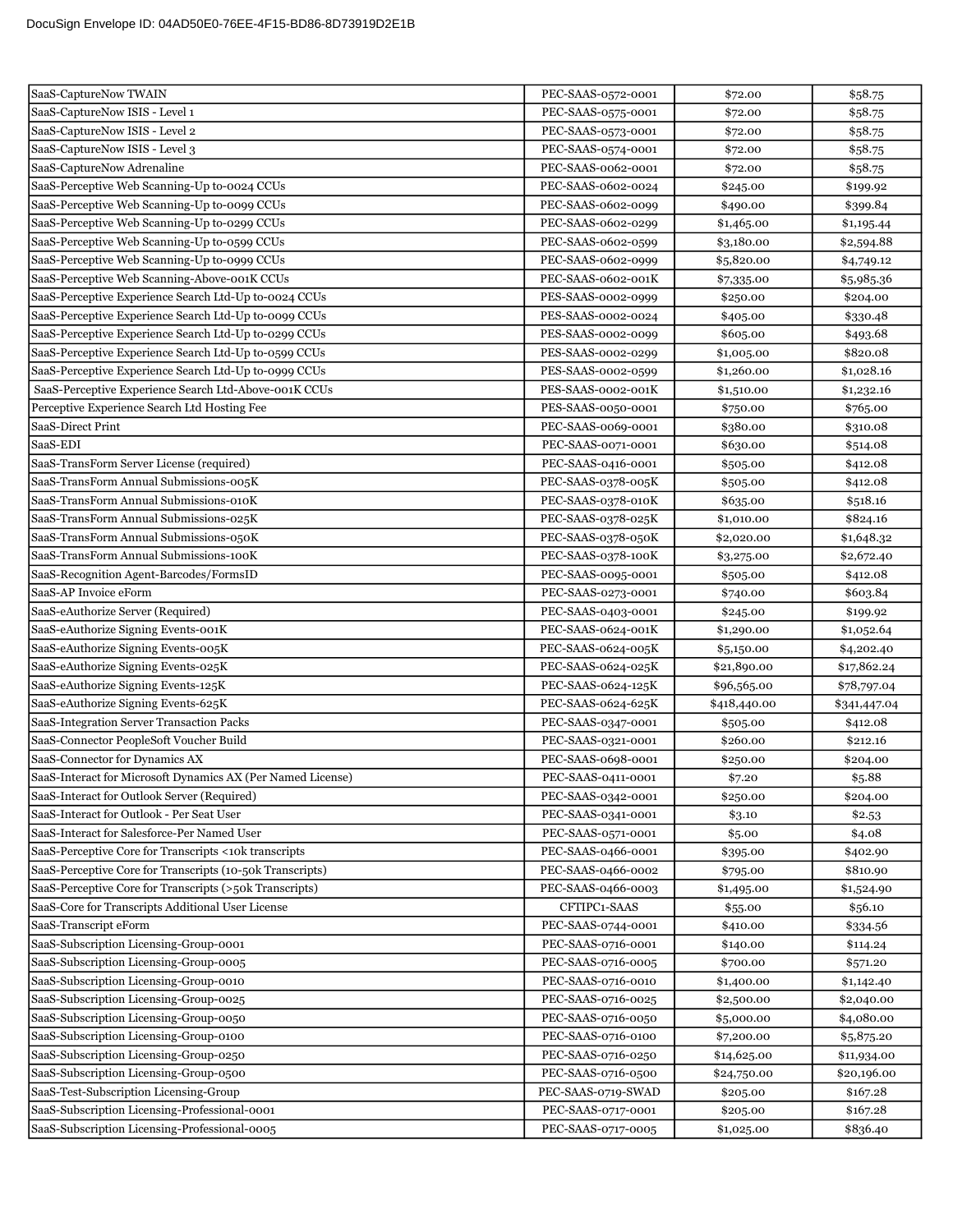| SaaS-Subscription Licensing-Professional-0010                  | PEC-SAAS-0717-0010  | \$2,050.00  | \$1,672.80  |
|----------------------------------------------------------------|---------------------|-------------|-------------|
| SaaS-Subscription Licensing-Professional-0025                  | PEC-SAAS-0717-0025  | \$3,500.00  | \$2,856.00  |
| SaaS-Subscription Licensing-Professional-0050                  | PEC-SAAS-0717-0050  | \$7,000.00  | \$5,712.00  |
| SaaS-Subscription Licensing-Professional-0100                  | PEC-SAAS-0717-0100  | \$9,250.00  | \$7,548.00  |
| SaaS-Subscription Licensing-Professional-0250                  | PEC-SAAS-0717-0250  | \$18,000.00 | \$14,688.00 |
| SaaS-Subscription Licensing-Professional-0500                  | PEC-SAAS-0717-0500  | \$29,250.00 | \$23,868.00 |
| SaaS-Test-Subscription Licensing-Professional                  | PEC-SAAS-0720-0001  | \$290.00    | \$236.64    |
| SaaS-Subscription Licensing-Enterprise-0001                    | PEC-SAAS-0718-0001  | \$285.00    | \$232.56    |
| SaaS-Subscription Licensing-Enterprise-0005                    | PEC-SAAS-0718-0005  | \$1,425.00  | \$1,162.80  |
| SaaS-Subscription Licensing-Enterprise-0010                    | PEC-SAAS-0718-0010  | \$2,850.00  | \$2,325.60  |
| SaaS-Subscription Licensing-Enterprise-0025                    | PEC-SAAS-0718-0025  | \$4,375.00  | \$3,570.00  |
| SaaS-Subscription Licensing-Enterprise-0050                    | PEC-SAAS-0718-0050  | \$8,750.00  | \$7,140.00  |
| SaaS-Subscription Licensing-Enterprise-0100                    | PEC-SAAS-0718-0100  | \$10,800.00 | \$8,812.80  |
| SaaS-Subscription Licensing-Enterprise-0250                    | PEC-SAAS-0718-0250  | \$20,625.00 | \$16,830.00 |
| SaaS-Subscription Licensing-Enterprise-0500                    | PEC-SAAS-0718-0500  | \$34,000.00 | \$27,744.00 |
| SaaS-Test-Subscription Licensing-Enterprise                    | PEC-SAAS-0721-0001  | \$390.00    | \$318.24    |
| SaaS - Foundation Bundle Expansion-0001                        | PEC-SAAS-0041-0001  | \$120.00    | \$97.92     |
| SaaS - Foundation Bundle Expansion-0005                        | PEC-SAAS-0041-0005  | \$605.00    | \$493.68    |
| SaaS - Foundation Bundle Expansion-0010                        | PEC-SAAS-0041-0010  | \$1,210.00  | \$987.36    |
| SaaS - Foundation Bundle Expansion-0025                        | PEC-SAAS-0041-0025  | \$3,025.00  | \$2,468.40  |
| SaaS - Foundation Bundle Expansion-0050                        | PEC-SAAS-0041-0050  | \$5,500.00  | \$4,488.00  |
| SaaS - Foundation Bundle Expansion-0100                        | PEC-SAAS-0041-0100  | \$9,630.00  | \$7,858.08  |
| SaaS - Foundation Bundle Expansion-0250                        | PEC-SAAS-0041-0250  | \$19,680.00 | \$16,058.88 |
| SaaS - Foundation Bundle Expansion-0500                        | PEC-SAAS-0041-0500  | \$35,200.00 | \$28,723.20 |
| SaaS - Doc Management Expansion-0001                           | PEC-SAAS-0030-0001  | \$165.00    | \$134.64    |
| SaaS - Doc Management Expansion-0005                           | PEC-SAAS-0030-0005  | \$825.00    | \$673.20    |
| SaaS - Doc Management Expansion-0010                           | PEC-SAAS-0030-0010  | \$1,650.00  | \$1,346.40  |
| SaaS - Doc Management Expansion-0025                           | PEC-SAAS-0030-0025  | \$4,125.00  | \$3,366.00  |
| SaaS - Doc Management Expansion-0050                           | PEC-SAAS-0030-0050  | \$7,455.00  | \$6,083.28  |
| SaaS - Doc Management Expansion-0100                           | PEC-SAAS-0030-0100  | \$11,340.00 | \$9,253.44  |
| SaaS - Doc Management Expansion-0250                           | PEC-SAAS-0030-0250  | \$21,940.00 | \$17,903.04 |
| SaaS - Doc Management Expansion-0500                           | PEC-SAAS-0030-0500  | \$38,380.00 | \$31,318.08 |
| SaaS - ECM Expansion-0001                                      | PEC-SAAS-0036-0001  | \$220.00    | \$179.52    |
| SaaS - ECM Expansion-0005                                      | PEC-SAAS-0036-0005  | \$1,090.00  | \$889.44    |
| SaaS - ECM Expansion-0010                                      | PEC-SAAS-0036-0010  | \$2,180.00  | \$1,778.88  |
| SaaS - ECM Expansion-0025                                      | PEC-SAAS-0036-0025  | \$5,445.00  | \$4,443.12  |
| SaaS - ECM Expansion-0050                                      | PEC-SAAS-0036-0050  | \$8,920.00  | \$7,278.72  |
| SaaS - ECM Expansion-0100                                      | PEC-SAAS-0036-0100  | \$12,710.00 | \$10,371.36 |
| SaaS - ECM Expansion-0250                                      | PEC-SAAS-0036-0250  | \$23,770.00 | \$19,396.32 |
| SaaS - ECM Expansion-0500                                      | PEC-SAAS-0036-0500  | \$40,945.00 | \$33,411.12 |
| Sub-CaptureNow TWAIN                                           | PEC-SUB-0572-0001   | \$72.00     | \$58.75     |
| Document Packaging & Delivery                                  | <b>INVIPI1</b>      | \$10,000.00 | \$8,160.00  |
| Document Packaging & Delivery                                  | INVIPI2             | \$20,000.00 | \$16,320.00 |
| Document Packaging & Delivery                                  | INVIPI3             | \$40,000.00 | \$32,640.00 |
| Document Packaging & Delivery                                  | INVIPI4             | \$60,000.00 | \$48,960.00 |
| Document Packaging & Delivery                                  | INVIPI <sub>5</sub> | \$80,000.00 | \$65,280.00 |
| Brainware for Transcripts Additional Verifiers                 | PIC-SAAS-1000-0001  | \$100.00    | \$81.60     |
| PDT for ICT                                                    | PDTIPI1-SUB         | \$320.00    | \$326.40    |
| Enterprise Subscription Document Management Package            | <b>DMPIPIE</b>      | TBD         | TBD         |
| Enterprise Subscription Business Process Automation Package    | <b>BPAIPIE</b>      | TBD         | TBD         |
| Enterprise Subscription Data Management Package                | <b>DMPKGIPIE</b>    | TBD         | TBD         |
| Subscription On Premise Essential Named User - 50 User Minimum | ONB-SUB-DW          | \$49.00     | \$49.98     |
| Subscription On Premise Essential Named User - 50 User Minimum | <b>ONB-SUB-DW</b>   | \$39.00     | \$39.78     |
| Subscription On Premise Essential Named User - 50 User Minimum | <b>ONB-SUB-DW</b>   | \$29.00     | \$29.58     |
| Subscription On Premise Standard Named User - 50 User Minimum  | <b>ONB-SUB-PW</b>   | \$69.00     | \$70.38     |
| Subscription On Premise Standard Named User - 50 User Minimum  | <b>ONB-SUB-PW</b>   | \$59.00     | \$60.18     |
| Subscription On Premise Standard Named User - 50 User Minimum  | <b>ONB-SUB-PW</b>   | \$49.00     | \$49.98     |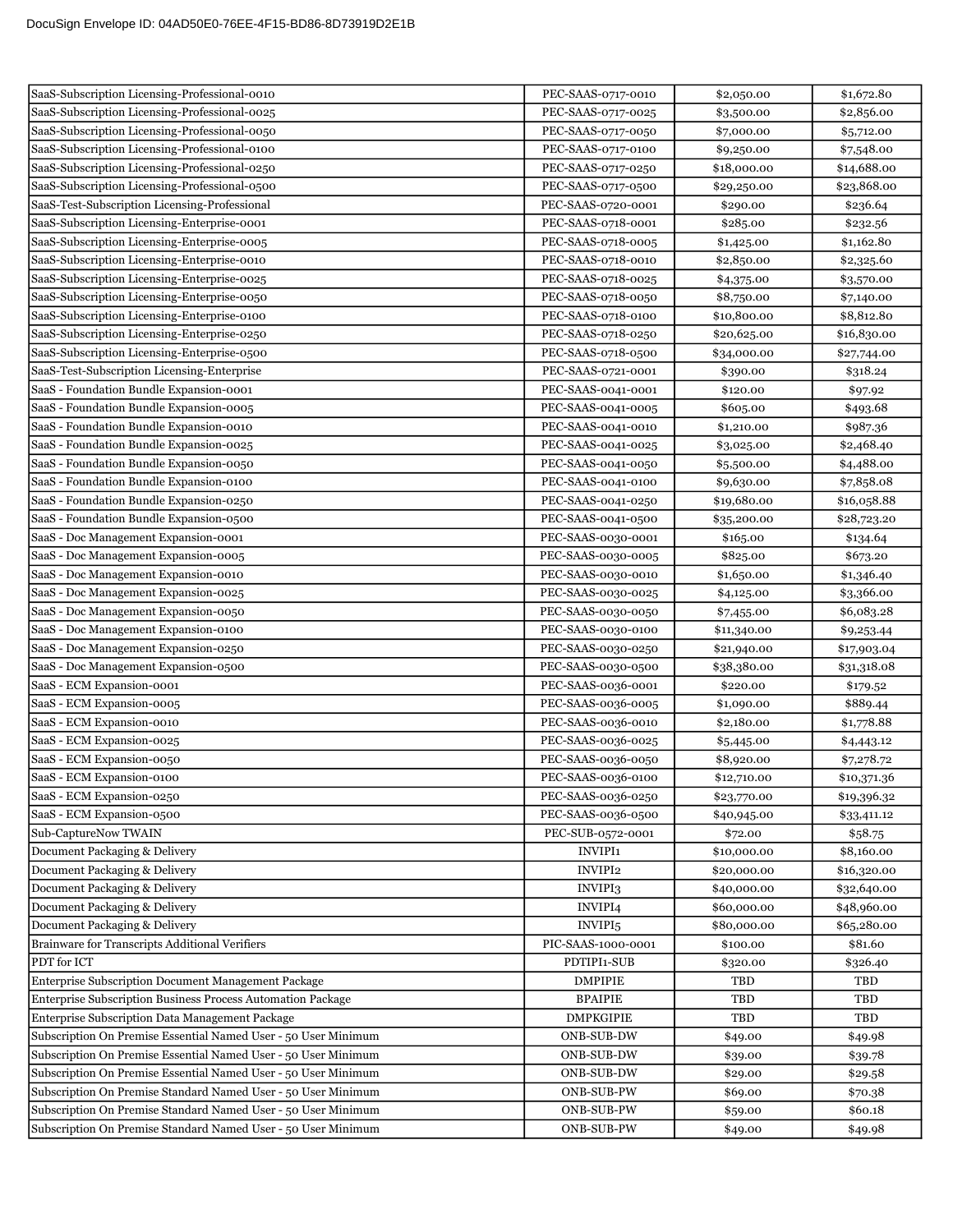| <b>ONB-SUB-KW</b><br>Subscription On Premise Premier Named User - 50 User Minimum<br>\$79.00<br>\$80.58<br>Subscription On Premise Premier Named User - 50 User Minimum<br><b>ONB-SUB-KW</b><br>\$69.00<br>\$70.38<br>Subscription On Premise Integration Choice Package (Pick 5) - 50 User Minimum<br>ONB-SUB-INTG5<br>\$1,500.00<br>\$1,530.00<br>Subscription On Premise Integration Add-on - Per Integration - 50 User Minimum<br>ONB-SUB-INTG1<br>\$500.00<br>\$510.00<br>Subscription On Premise Web Services Publishing - 50 User Minimum<br><b>ONB-SUB-WSPE</b><br>TBD<br>TBD<br>Subscription On Premise Advanced Capture Package - 50 User Minimum<br><b>ONB-SUB-ACAP</b><br>\$2,500.00<br>\$2,550.00<br>Subscription On Premise Document Production & Packaging - 50 User Minimum<br>ONB-SUB-DPP<br>\$2,500.00<br>\$2,550.00<br>Subscription On Premise Document Generation & Distribution - 50 User Minimum<br>ONB-SUB-DGD<br>\$816.00<br>\$800.00<br>Subscription On Premise External Access - 50 User Minimum<br>TBD<br>TBD<br><b>ONB-SUB-EAE</b><br>Subscription On Premise Salesforce Integration - 50 User Minimum<br><b>ONB-SUB-SFI</b><br>\$12.00<br>\$12.24<br>Subscription On Premise EDI TS 130 Processor - 50 User Minimum<br><b>ONB-EDIP</b><br>\$0.00<br>\$0.00<br>Subscription On Premise Public Access - 50 User Minimum<br><b>ONB-SUB-PA</b><br>\$315.00<br>\$321.30<br>1-2,500 Students<br>Subscription On Premise Public Access - 50 User Minimum<br><b>ONB-SUB-PA</b><br>\$958.80<br>\$940.00<br>2,501-5,000 Students<br>Subscription On Premise Public Access - 50 User Minimum<br><b>ONB-SUB-PA</b><br>\$2,233.80<br>\$2,190.00<br>5,001-12,500 Students<br>Subscription On Premise Public Access - 50 User Minimum<br><b>ONB-SUB-PA</b><br>\$3,160.00<br>\$3,223.20<br>12,501-20,000 Students<br>Subscription On Premise Public Access - 50 User Minimum<br><b>ONB-SUB-PA</b><br>\$4,580.00<br>\$4,671.60<br>20,0001-35,000 Students<br>Subscription On Premise Public Access - 50 User Minimum<br><b>ONB-SUB-PA</b><br>\$6,250.00<br>\$6,375.00<br>35,001+ Students<br>Subscription On Premise Check Capture Package - 50 User Minimum<br>ONB-SUB-CHC<br>\$1,000.00<br>\$1,020.00<br>Subscription On Premise Loan Document Tracking Toolkit - 50 User Minimum<br>ONB-SUB-LDTT<br>\$1,000.00<br>\$1,020.00<br>Gold Essential Named User - 50 User Minimum<br>ONB-SAAS-DW-GL<br>\$79.00<br>\$80.58<br>Gold Essential Named User - 50 User Minimum<br>ONB-SAAS-DW-GL<br>\$60.18<br>\$59.00<br>Gold Essential Named User - 50 User Minimum<br>ONB-SAAS-DW-GL<br>\$49.98<br>\$49.00<br>Gold Standard Named User - 50 User Minimum<br>ONB-SAAS-PW-GL<br>\$111.18<br>\$109.00<br>Gold Standard Named User - 50 User Minimum<br>ONB-SAAS-PW-GL<br>\$89.00<br>\$90.78<br>Gold Standard Named User - 50 User Minimum<br>ONB-SAAS-PW-GL<br>\$80.58<br>\$79.00<br>Gold Premier Named User - 50 User Minimum<br>ONB-SAAS-KW-GL<br>\$141.78<br>\$139.00<br>Gold Premier Named User - 50 User Minimum<br>ONB-SAAS-KW-GL<br>\$121.38<br>\$119.00<br>Gold Premier Named User - 50 User Minimum<br>ONB-SAAS-KW-GL<br>\$111.18<br>\$109.00<br>Gold Integration Choice Package (Pick 5) - 50 User Minimum<br>ONB-SAAS-INTG5-GL<br>\$2,448.00<br>\$2,400.00<br>Gold Integration Add-on - Per Integration - 50 User Minimum<br>ONB-SAAS-INTG1-GL<br>\$800.00<br>\$816.00<br>$_{\rm TBD}$<br>TBD<br>Gold Web Services Publishing - 50 User Minimum<br>ONB-SAAS-WSPE-GL<br>Gold Advanced Capture Package - 50 User Minimum<br>ONB-SAAS-ACAP-GL<br>\$4,080.00<br>\$4,000.00<br>Gold Document Production & Packaging - 50 User Minimum<br>ONB-SAAS-DPP-GL<br>\$4,000.00<br>\$4,080.00<br>Gold Document Generation & Distribution - 50 User Minimum<br>ONB-SAAS-DGD-GL<br>\$1,300.00<br>\$1,326.00<br>Gold External Access - 50 User Minimum<br>TBD<br>ONB-SAAS-EAE-GL<br>TBD<br>Gold Salesforce Integration - 50 User Minimum<br>ONB-SAAS-SFI-GL<br>\$20.00<br>\$20.40<br>Gold EDI TS 130 Processor - 50 User Minimum<br><b>ONB-EDIP</b><br>\$0.00<br>\$0.00<br>Gold Public Access - 50 User Minimum<br>ONB-SAAS-PA-GL<br>\$515.00<br>\$525.30<br>1-2,500 Students<br>Gold Public Access - 50 User Minimum<br>ONB-SAAS-PA-GL<br>\$1,570.80<br>\$1,540.00<br>2,501-5,000 Students<br>Gold Public Access - 50 User Minimum<br>ONB-SAAS-PA-GL<br>\$2,920.00<br>\$2,978.40<br>5,001-12,500 Students<br>Gold Public Access - 50 User Minimum<br>ONB-SAAS-PA-GL<br>\$5,242.80<br>\$5,140.00<br>12,501-20,000 Students<br>Gold Public Access - 50 User Minimum<br>ONB-SAAS-PA-GL<br>\$7,450.00<br>\$7,599.00<br>20,0001-35,000 Students<br>Gold Public Access - 50 User Minimum<br>ONB-SAAS-PA-GL<br>\$10,160.00<br>\$10,363.20<br>35,001+ Students<br>Gold Check Capture Package - 50 User Minimum<br>ONB-SAAS-CHC-GL<br>\$1,700.00<br>\$1,734.00<br>Gold Loan Document Tracking Toolkit - 50 User Minimum<br>ONB-SAAS-LDTT-GL<br>\$1,700.00<br>\$1,734.00<br>Gold Hyland Cloud User Testing Lite Environment - 50 User Minimum<br><b>HYCLD-UTLITE</b><br>\$1,500.00<br>\$1,530.00 | Subscription On Premise Premier Named User - 50 User Minimum | <b>ONB-SUB-KW</b> | \$89.00 | \$90.78 |
|--------------------------------------------------------------------------------------------------------------------------------------------------------------------------------------------------------------------------------------------------------------------------------------------------------------------------------------------------------------------------------------------------------------------------------------------------------------------------------------------------------------------------------------------------------------------------------------------------------------------------------------------------------------------------------------------------------------------------------------------------------------------------------------------------------------------------------------------------------------------------------------------------------------------------------------------------------------------------------------------------------------------------------------------------------------------------------------------------------------------------------------------------------------------------------------------------------------------------------------------------------------------------------------------------------------------------------------------------------------------------------------------------------------------------------------------------------------------------------------------------------------------------------------------------------------------------------------------------------------------------------------------------------------------------------------------------------------------------------------------------------------------------------------------------------------------------------------------------------------------------------------------------------------------------------------------------------------------------------------------------------------------------------------------------------------------------------------------------------------------------------------------------------------------------------------------------------------------------------------------------------------------------------------------------------------------------------------------------------------------------------------------------------------------------------------------------------------------------------------------------------------------------------------------------------------------------------------------------------------------------------------------------------------------------------------------------------------------------------------------------------------------------------------------------------------------------------------------------------------------------------------------------------------------------------------------------------------------------------------------------------------------------------------------------------------------------------------------------------------------------------------------------------------------------------------------------------------------------------------------------------------------------------------------------------------------------------------------------------------------------------------------------------------------------------------------------------------------------------------------------------------------------------------------------------------------------------------------------------------------------------------------------------------------------------------------------------------------------------------------------------------------------------------------------------------------------------------------------------------------------------------------------------------------------------------------------------------------------------------------------------------------------------------------------------------------------------------------------------------------------------------------------------------------------------------------------------------------------------------------------------------------------------------------------------------------------------------------------------------------------------------------------------------------------------------------------------------------------------------------------------------------------------------------------------------------------------------------------------------------------------------------------------------------------------------------------------------------------------------------------------------------------------------------------------------------------------------------------------------------------------------------------------------------------------------------------------------------------------------------------------------------------------------------------------------------------------------|--------------------------------------------------------------|-------------------|---------|---------|
|                                                                                                                                                                                                                                                                                                                                                                                                                                                                                                                                                                                                                                                                                                                                                                                                                                                                                                                                                                                                                                                                                                                                                                                                                                                                                                                                                                                                                                                                                                                                                                                                                                                                                                                                                                                                                                                                                                                                                                                                                                                                                                                                                                                                                                                                                                                                                                                                                                                                                                                                                                                                                                                                                                                                                                                                                                                                                                                                                                                                                                                                                                                                                                                                                                                                                                                                                                                                                                                                                                                                                                                                                                                                                                                                                                                                                                                                                                                                                                                                                                                                                                                                                                                                                                                                                                                                                                                                                                                                                                                                                                                                                                                                                                                                                                                                                                                                                                                                                                                                                                                                                      |                                                              |                   |         |         |
|                                                                                                                                                                                                                                                                                                                                                                                                                                                                                                                                                                                                                                                                                                                                                                                                                                                                                                                                                                                                                                                                                                                                                                                                                                                                                                                                                                                                                                                                                                                                                                                                                                                                                                                                                                                                                                                                                                                                                                                                                                                                                                                                                                                                                                                                                                                                                                                                                                                                                                                                                                                                                                                                                                                                                                                                                                                                                                                                                                                                                                                                                                                                                                                                                                                                                                                                                                                                                                                                                                                                                                                                                                                                                                                                                                                                                                                                                                                                                                                                                                                                                                                                                                                                                                                                                                                                                                                                                                                                                                                                                                                                                                                                                                                                                                                                                                                                                                                                                                                                                                                                                      |                                                              |                   |         |         |
|                                                                                                                                                                                                                                                                                                                                                                                                                                                                                                                                                                                                                                                                                                                                                                                                                                                                                                                                                                                                                                                                                                                                                                                                                                                                                                                                                                                                                                                                                                                                                                                                                                                                                                                                                                                                                                                                                                                                                                                                                                                                                                                                                                                                                                                                                                                                                                                                                                                                                                                                                                                                                                                                                                                                                                                                                                                                                                                                                                                                                                                                                                                                                                                                                                                                                                                                                                                                                                                                                                                                                                                                                                                                                                                                                                                                                                                                                                                                                                                                                                                                                                                                                                                                                                                                                                                                                                                                                                                                                                                                                                                                                                                                                                                                                                                                                                                                                                                                                                                                                                                                                      |                                                              |                   |         |         |
|                                                                                                                                                                                                                                                                                                                                                                                                                                                                                                                                                                                                                                                                                                                                                                                                                                                                                                                                                                                                                                                                                                                                                                                                                                                                                                                                                                                                                                                                                                                                                                                                                                                                                                                                                                                                                                                                                                                                                                                                                                                                                                                                                                                                                                                                                                                                                                                                                                                                                                                                                                                                                                                                                                                                                                                                                                                                                                                                                                                                                                                                                                                                                                                                                                                                                                                                                                                                                                                                                                                                                                                                                                                                                                                                                                                                                                                                                                                                                                                                                                                                                                                                                                                                                                                                                                                                                                                                                                                                                                                                                                                                                                                                                                                                                                                                                                                                                                                                                                                                                                                                                      |                                                              |                   |         |         |
|                                                                                                                                                                                                                                                                                                                                                                                                                                                                                                                                                                                                                                                                                                                                                                                                                                                                                                                                                                                                                                                                                                                                                                                                                                                                                                                                                                                                                                                                                                                                                                                                                                                                                                                                                                                                                                                                                                                                                                                                                                                                                                                                                                                                                                                                                                                                                                                                                                                                                                                                                                                                                                                                                                                                                                                                                                                                                                                                                                                                                                                                                                                                                                                                                                                                                                                                                                                                                                                                                                                                                                                                                                                                                                                                                                                                                                                                                                                                                                                                                                                                                                                                                                                                                                                                                                                                                                                                                                                                                                                                                                                                                                                                                                                                                                                                                                                                                                                                                                                                                                                                                      |                                                              |                   |         |         |
|                                                                                                                                                                                                                                                                                                                                                                                                                                                                                                                                                                                                                                                                                                                                                                                                                                                                                                                                                                                                                                                                                                                                                                                                                                                                                                                                                                                                                                                                                                                                                                                                                                                                                                                                                                                                                                                                                                                                                                                                                                                                                                                                                                                                                                                                                                                                                                                                                                                                                                                                                                                                                                                                                                                                                                                                                                                                                                                                                                                                                                                                                                                                                                                                                                                                                                                                                                                                                                                                                                                                                                                                                                                                                                                                                                                                                                                                                                                                                                                                                                                                                                                                                                                                                                                                                                                                                                                                                                                                                                                                                                                                                                                                                                                                                                                                                                                                                                                                                                                                                                                                                      |                                                              |                   |         |         |
|                                                                                                                                                                                                                                                                                                                                                                                                                                                                                                                                                                                                                                                                                                                                                                                                                                                                                                                                                                                                                                                                                                                                                                                                                                                                                                                                                                                                                                                                                                                                                                                                                                                                                                                                                                                                                                                                                                                                                                                                                                                                                                                                                                                                                                                                                                                                                                                                                                                                                                                                                                                                                                                                                                                                                                                                                                                                                                                                                                                                                                                                                                                                                                                                                                                                                                                                                                                                                                                                                                                                                                                                                                                                                                                                                                                                                                                                                                                                                                                                                                                                                                                                                                                                                                                                                                                                                                                                                                                                                                                                                                                                                                                                                                                                                                                                                                                                                                                                                                                                                                                                                      |                                                              |                   |         |         |
|                                                                                                                                                                                                                                                                                                                                                                                                                                                                                                                                                                                                                                                                                                                                                                                                                                                                                                                                                                                                                                                                                                                                                                                                                                                                                                                                                                                                                                                                                                                                                                                                                                                                                                                                                                                                                                                                                                                                                                                                                                                                                                                                                                                                                                                                                                                                                                                                                                                                                                                                                                                                                                                                                                                                                                                                                                                                                                                                                                                                                                                                                                                                                                                                                                                                                                                                                                                                                                                                                                                                                                                                                                                                                                                                                                                                                                                                                                                                                                                                                                                                                                                                                                                                                                                                                                                                                                                                                                                                                                                                                                                                                                                                                                                                                                                                                                                                                                                                                                                                                                                                                      |                                                              |                   |         |         |
|                                                                                                                                                                                                                                                                                                                                                                                                                                                                                                                                                                                                                                                                                                                                                                                                                                                                                                                                                                                                                                                                                                                                                                                                                                                                                                                                                                                                                                                                                                                                                                                                                                                                                                                                                                                                                                                                                                                                                                                                                                                                                                                                                                                                                                                                                                                                                                                                                                                                                                                                                                                                                                                                                                                                                                                                                                                                                                                                                                                                                                                                                                                                                                                                                                                                                                                                                                                                                                                                                                                                                                                                                                                                                                                                                                                                                                                                                                                                                                                                                                                                                                                                                                                                                                                                                                                                                                                                                                                                                                                                                                                                                                                                                                                                                                                                                                                                                                                                                                                                                                                                                      |                                                              |                   |         |         |
|                                                                                                                                                                                                                                                                                                                                                                                                                                                                                                                                                                                                                                                                                                                                                                                                                                                                                                                                                                                                                                                                                                                                                                                                                                                                                                                                                                                                                                                                                                                                                                                                                                                                                                                                                                                                                                                                                                                                                                                                                                                                                                                                                                                                                                                                                                                                                                                                                                                                                                                                                                                                                                                                                                                                                                                                                                                                                                                                                                                                                                                                                                                                                                                                                                                                                                                                                                                                                                                                                                                                                                                                                                                                                                                                                                                                                                                                                                                                                                                                                                                                                                                                                                                                                                                                                                                                                                                                                                                                                                                                                                                                                                                                                                                                                                                                                                                                                                                                                                                                                                                                                      |                                                              |                   |         |         |
|                                                                                                                                                                                                                                                                                                                                                                                                                                                                                                                                                                                                                                                                                                                                                                                                                                                                                                                                                                                                                                                                                                                                                                                                                                                                                                                                                                                                                                                                                                                                                                                                                                                                                                                                                                                                                                                                                                                                                                                                                                                                                                                                                                                                                                                                                                                                                                                                                                                                                                                                                                                                                                                                                                                                                                                                                                                                                                                                                                                                                                                                                                                                                                                                                                                                                                                                                                                                                                                                                                                                                                                                                                                                                                                                                                                                                                                                                                                                                                                                                                                                                                                                                                                                                                                                                                                                                                                                                                                                                                                                                                                                                                                                                                                                                                                                                                                                                                                                                                                                                                                                                      |                                                              |                   |         |         |
|                                                                                                                                                                                                                                                                                                                                                                                                                                                                                                                                                                                                                                                                                                                                                                                                                                                                                                                                                                                                                                                                                                                                                                                                                                                                                                                                                                                                                                                                                                                                                                                                                                                                                                                                                                                                                                                                                                                                                                                                                                                                                                                                                                                                                                                                                                                                                                                                                                                                                                                                                                                                                                                                                                                                                                                                                                                                                                                                                                                                                                                                                                                                                                                                                                                                                                                                                                                                                                                                                                                                                                                                                                                                                                                                                                                                                                                                                                                                                                                                                                                                                                                                                                                                                                                                                                                                                                                                                                                                                                                                                                                                                                                                                                                                                                                                                                                                                                                                                                                                                                                                                      |                                                              |                   |         |         |
|                                                                                                                                                                                                                                                                                                                                                                                                                                                                                                                                                                                                                                                                                                                                                                                                                                                                                                                                                                                                                                                                                                                                                                                                                                                                                                                                                                                                                                                                                                                                                                                                                                                                                                                                                                                                                                                                                                                                                                                                                                                                                                                                                                                                                                                                                                                                                                                                                                                                                                                                                                                                                                                                                                                                                                                                                                                                                                                                                                                                                                                                                                                                                                                                                                                                                                                                                                                                                                                                                                                                                                                                                                                                                                                                                                                                                                                                                                                                                                                                                                                                                                                                                                                                                                                                                                                                                                                                                                                                                                                                                                                                                                                                                                                                                                                                                                                                                                                                                                                                                                                                                      |                                                              |                   |         |         |
|                                                                                                                                                                                                                                                                                                                                                                                                                                                                                                                                                                                                                                                                                                                                                                                                                                                                                                                                                                                                                                                                                                                                                                                                                                                                                                                                                                                                                                                                                                                                                                                                                                                                                                                                                                                                                                                                                                                                                                                                                                                                                                                                                                                                                                                                                                                                                                                                                                                                                                                                                                                                                                                                                                                                                                                                                                                                                                                                                                                                                                                                                                                                                                                                                                                                                                                                                                                                                                                                                                                                                                                                                                                                                                                                                                                                                                                                                                                                                                                                                                                                                                                                                                                                                                                                                                                                                                                                                                                                                                                                                                                                                                                                                                                                                                                                                                                                                                                                                                                                                                                                                      |                                                              |                   |         |         |
|                                                                                                                                                                                                                                                                                                                                                                                                                                                                                                                                                                                                                                                                                                                                                                                                                                                                                                                                                                                                                                                                                                                                                                                                                                                                                                                                                                                                                                                                                                                                                                                                                                                                                                                                                                                                                                                                                                                                                                                                                                                                                                                                                                                                                                                                                                                                                                                                                                                                                                                                                                                                                                                                                                                                                                                                                                                                                                                                                                                                                                                                                                                                                                                                                                                                                                                                                                                                                                                                                                                                                                                                                                                                                                                                                                                                                                                                                                                                                                                                                                                                                                                                                                                                                                                                                                                                                                                                                                                                                                                                                                                                                                                                                                                                                                                                                                                                                                                                                                                                                                                                                      |                                                              |                   |         |         |
|                                                                                                                                                                                                                                                                                                                                                                                                                                                                                                                                                                                                                                                                                                                                                                                                                                                                                                                                                                                                                                                                                                                                                                                                                                                                                                                                                                                                                                                                                                                                                                                                                                                                                                                                                                                                                                                                                                                                                                                                                                                                                                                                                                                                                                                                                                                                                                                                                                                                                                                                                                                                                                                                                                                                                                                                                                                                                                                                                                                                                                                                                                                                                                                                                                                                                                                                                                                                                                                                                                                                                                                                                                                                                                                                                                                                                                                                                                                                                                                                                                                                                                                                                                                                                                                                                                                                                                                                                                                                                                                                                                                                                                                                                                                                                                                                                                                                                                                                                                                                                                                                                      |                                                              |                   |         |         |
|                                                                                                                                                                                                                                                                                                                                                                                                                                                                                                                                                                                                                                                                                                                                                                                                                                                                                                                                                                                                                                                                                                                                                                                                                                                                                                                                                                                                                                                                                                                                                                                                                                                                                                                                                                                                                                                                                                                                                                                                                                                                                                                                                                                                                                                                                                                                                                                                                                                                                                                                                                                                                                                                                                                                                                                                                                                                                                                                                                                                                                                                                                                                                                                                                                                                                                                                                                                                                                                                                                                                                                                                                                                                                                                                                                                                                                                                                                                                                                                                                                                                                                                                                                                                                                                                                                                                                                                                                                                                                                                                                                                                                                                                                                                                                                                                                                                                                                                                                                                                                                                                                      |                                                              |                   |         |         |
|                                                                                                                                                                                                                                                                                                                                                                                                                                                                                                                                                                                                                                                                                                                                                                                                                                                                                                                                                                                                                                                                                                                                                                                                                                                                                                                                                                                                                                                                                                                                                                                                                                                                                                                                                                                                                                                                                                                                                                                                                                                                                                                                                                                                                                                                                                                                                                                                                                                                                                                                                                                                                                                                                                                                                                                                                                                                                                                                                                                                                                                                                                                                                                                                                                                                                                                                                                                                                                                                                                                                                                                                                                                                                                                                                                                                                                                                                                                                                                                                                                                                                                                                                                                                                                                                                                                                                                                                                                                                                                                                                                                                                                                                                                                                                                                                                                                                                                                                                                                                                                                                                      |                                                              |                   |         |         |
|                                                                                                                                                                                                                                                                                                                                                                                                                                                                                                                                                                                                                                                                                                                                                                                                                                                                                                                                                                                                                                                                                                                                                                                                                                                                                                                                                                                                                                                                                                                                                                                                                                                                                                                                                                                                                                                                                                                                                                                                                                                                                                                                                                                                                                                                                                                                                                                                                                                                                                                                                                                                                                                                                                                                                                                                                                                                                                                                                                                                                                                                                                                                                                                                                                                                                                                                                                                                                                                                                                                                                                                                                                                                                                                                                                                                                                                                                                                                                                                                                                                                                                                                                                                                                                                                                                                                                                                                                                                                                                                                                                                                                                                                                                                                                                                                                                                                                                                                                                                                                                                                                      |                                                              |                   |         |         |
|                                                                                                                                                                                                                                                                                                                                                                                                                                                                                                                                                                                                                                                                                                                                                                                                                                                                                                                                                                                                                                                                                                                                                                                                                                                                                                                                                                                                                                                                                                                                                                                                                                                                                                                                                                                                                                                                                                                                                                                                                                                                                                                                                                                                                                                                                                                                                                                                                                                                                                                                                                                                                                                                                                                                                                                                                                                                                                                                                                                                                                                                                                                                                                                                                                                                                                                                                                                                                                                                                                                                                                                                                                                                                                                                                                                                                                                                                                                                                                                                                                                                                                                                                                                                                                                                                                                                                                                                                                                                                                                                                                                                                                                                                                                                                                                                                                                                                                                                                                                                                                                                                      |                                                              |                   |         |         |
|                                                                                                                                                                                                                                                                                                                                                                                                                                                                                                                                                                                                                                                                                                                                                                                                                                                                                                                                                                                                                                                                                                                                                                                                                                                                                                                                                                                                                                                                                                                                                                                                                                                                                                                                                                                                                                                                                                                                                                                                                                                                                                                                                                                                                                                                                                                                                                                                                                                                                                                                                                                                                                                                                                                                                                                                                                                                                                                                                                                                                                                                                                                                                                                                                                                                                                                                                                                                                                                                                                                                                                                                                                                                                                                                                                                                                                                                                                                                                                                                                                                                                                                                                                                                                                                                                                                                                                                                                                                                                                                                                                                                                                                                                                                                                                                                                                                                                                                                                                                                                                                                                      |                                                              |                   |         |         |
|                                                                                                                                                                                                                                                                                                                                                                                                                                                                                                                                                                                                                                                                                                                                                                                                                                                                                                                                                                                                                                                                                                                                                                                                                                                                                                                                                                                                                                                                                                                                                                                                                                                                                                                                                                                                                                                                                                                                                                                                                                                                                                                                                                                                                                                                                                                                                                                                                                                                                                                                                                                                                                                                                                                                                                                                                                                                                                                                                                                                                                                                                                                                                                                                                                                                                                                                                                                                                                                                                                                                                                                                                                                                                                                                                                                                                                                                                                                                                                                                                                                                                                                                                                                                                                                                                                                                                                                                                                                                                                                                                                                                                                                                                                                                                                                                                                                                                                                                                                                                                                                                                      |                                                              |                   |         |         |
|                                                                                                                                                                                                                                                                                                                                                                                                                                                                                                                                                                                                                                                                                                                                                                                                                                                                                                                                                                                                                                                                                                                                                                                                                                                                                                                                                                                                                                                                                                                                                                                                                                                                                                                                                                                                                                                                                                                                                                                                                                                                                                                                                                                                                                                                                                                                                                                                                                                                                                                                                                                                                                                                                                                                                                                                                                                                                                                                                                                                                                                                                                                                                                                                                                                                                                                                                                                                                                                                                                                                                                                                                                                                                                                                                                                                                                                                                                                                                                                                                                                                                                                                                                                                                                                                                                                                                                                                                                                                                                                                                                                                                                                                                                                                                                                                                                                                                                                                                                                                                                                                                      |                                                              |                   |         |         |
|                                                                                                                                                                                                                                                                                                                                                                                                                                                                                                                                                                                                                                                                                                                                                                                                                                                                                                                                                                                                                                                                                                                                                                                                                                                                                                                                                                                                                                                                                                                                                                                                                                                                                                                                                                                                                                                                                                                                                                                                                                                                                                                                                                                                                                                                                                                                                                                                                                                                                                                                                                                                                                                                                                                                                                                                                                                                                                                                                                                                                                                                                                                                                                                                                                                                                                                                                                                                                                                                                                                                                                                                                                                                                                                                                                                                                                                                                                                                                                                                                                                                                                                                                                                                                                                                                                                                                                                                                                                                                                                                                                                                                                                                                                                                                                                                                                                                                                                                                                                                                                                                                      |                                                              |                   |         |         |
|                                                                                                                                                                                                                                                                                                                                                                                                                                                                                                                                                                                                                                                                                                                                                                                                                                                                                                                                                                                                                                                                                                                                                                                                                                                                                                                                                                                                                                                                                                                                                                                                                                                                                                                                                                                                                                                                                                                                                                                                                                                                                                                                                                                                                                                                                                                                                                                                                                                                                                                                                                                                                                                                                                                                                                                                                                                                                                                                                                                                                                                                                                                                                                                                                                                                                                                                                                                                                                                                                                                                                                                                                                                                                                                                                                                                                                                                                                                                                                                                                                                                                                                                                                                                                                                                                                                                                                                                                                                                                                                                                                                                                                                                                                                                                                                                                                                                                                                                                                                                                                                                                      |                                                              |                   |         |         |
|                                                                                                                                                                                                                                                                                                                                                                                                                                                                                                                                                                                                                                                                                                                                                                                                                                                                                                                                                                                                                                                                                                                                                                                                                                                                                                                                                                                                                                                                                                                                                                                                                                                                                                                                                                                                                                                                                                                                                                                                                                                                                                                                                                                                                                                                                                                                                                                                                                                                                                                                                                                                                                                                                                                                                                                                                                                                                                                                                                                                                                                                                                                                                                                                                                                                                                                                                                                                                                                                                                                                                                                                                                                                                                                                                                                                                                                                                                                                                                                                                                                                                                                                                                                                                                                                                                                                                                                                                                                                                                                                                                                                                                                                                                                                                                                                                                                                                                                                                                                                                                                                                      |                                                              |                   |         |         |
|                                                                                                                                                                                                                                                                                                                                                                                                                                                                                                                                                                                                                                                                                                                                                                                                                                                                                                                                                                                                                                                                                                                                                                                                                                                                                                                                                                                                                                                                                                                                                                                                                                                                                                                                                                                                                                                                                                                                                                                                                                                                                                                                                                                                                                                                                                                                                                                                                                                                                                                                                                                                                                                                                                                                                                                                                                                                                                                                                                                                                                                                                                                                                                                                                                                                                                                                                                                                                                                                                                                                                                                                                                                                                                                                                                                                                                                                                                                                                                                                                                                                                                                                                                                                                                                                                                                                                                                                                                                                                                                                                                                                                                                                                                                                                                                                                                                                                                                                                                                                                                                                                      |                                                              |                   |         |         |
|                                                                                                                                                                                                                                                                                                                                                                                                                                                                                                                                                                                                                                                                                                                                                                                                                                                                                                                                                                                                                                                                                                                                                                                                                                                                                                                                                                                                                                                                                                                                                                                                                                                                                                                                                                                                                                                                                                                                                                                                                                                                                                                                                                                                                                                                                                                                                                                                                                                                                                                                                                                                                                                                                                                                                                                                                                                                                                                                                                                                                                                                                                                                                                                                                                                                                                                                                                                                                                                                                                                                                                                                                                                                                                                                                                                                                                                                                                                                                                                                                                                                                                                                                                                                                                                                                                                                                                                                                                                                                                                                                                                                                                                                                                                                                                                                                                                                                                                                                                                                                                                                                      |                                                              |                   |         |         |
|                                                                                                                                                                                                                                                                                                                                                                                                                                                                                                                                                                                                                                                                                                                                                                                                                                                                                                                                                                                                                                                                                                                                                                                                                                                                                                                                                                                                                                                                                                                                                                                                                                                                                                                                                                                                                                                                                                                                                                                                                                                                                                                                                                                                                                                                                                                                                                                                                                                                                                                                                                                                                                                                                                                                                                                                                                                                                                                                                                                                                                                                                                                                                                                                                                                                                                                                                                                                                                                                                                                                                                                                                                                                                                                                                                                                                                                                                                                                                                                                                                                                                                                                                                                                                                                                                                                                                                                                                                                                                                                                                                                                                                                                                                                                                                                                                                                                                                                                                                                                                                                                                      |                                                              |                   |         |         |
|                                                                                                                                                                                                                                                                                                                                                                                                                                                                                                                                                                                                                                                                                                                                                                                                                                                                                                                                                                                                                                                                                                                                                                                                                                                                                                                                                                                                                                                                                                                                                                                                                                                                                                                                                                                                                                                                                                                                                                                                                                                                                                                                                                                                                                                                                                                                                                                                                                                                                                                                                                                                                                                                                                                                                                                                                                                                                                                                                                                                                                                                                                                                                                                                                                                                                                                                                                                                                                                                                                                                                                                                                                                                                                                                                                                                                                                                                                                                                                                                                                                                                                                                                                                                                                                                                                                                                                                                                                                                                                                                                                                                                                                                                                                                                                                                                                                                                                                                                                                                                                                                                      |                                                              |                   |         |         |
|                                                                                                                                                                                                                                                                                                                                                                                                                                                                                                                                                                                                                                                                                                                                                                                                                                                                                                                                                                                                                                                                                                                                                                                                                                                                                                                                                                                                                                                                                                                                                                                                                                                                                                                                                                                                                                                                                                                                                                                                                                                                                                                                                                                                                                                                                                                                                                                                                                                                                                                                                                                                                                                                                                                                                                                                                                                                                                                                                                                                                                                                                                                                                                                                                                                                                                                                                                                                                                                                                                                                                                                                                                                                                                                                                                                                                                                                                                                                                                                                                                                                                                                                                                                                                                                                                                                                                                                                                                                                                                                                                                                                                                                                                                                                                                                                                                                                                                                                                                                                                                                                                      |                                                              |                   |         |         |
|                                                                                                                                                                                                                                                                                                                                                                                                                                                                                                                                                                                                                                                                                                                                                                                                                                                                                                                                                                                                                                                                                                                                                                                                                                                                                                                                                                                                                                                                                                                                                                                                                                                                                                                                                                                                                                                                                                                                                                                                                                                                                                                                                                                                                                                                                                                                                                                                                                                                                                                                                                                                                                                                                                                                                                                                                                                                                                                                                                                                                                                                                                                                                                                                                                                                                                                                                                                                                                                                                                                                                                                                                                                                                                                                                                                                                                                                                                                                                                                                                                                                                                                                                                                                                                                                                                                                                                                                                                                                                                                                                                                                                                                                                                                                                                                                                                                                                                                                                                                                                                                                                      |                                                              |                   |         |         |
|                                                                                                                                                                                                                                                                                                                                                                                                                                                                                                                                                                                                                                                                                                                                                                                                                                                                                                                                                                                                                                                                                                                                                                                                                                                                                                                                                                                                                                                                                                                                                                                                                                                                                                                                                                                                                                                                                                                                                                                                                                                                                                                                                                                                                                                                                                                                                                                                                                                                                                                                                                                                                                                                                                                                                                                                                                                                                                                                                                                                                                                                                                                                                                                                                                                                                                                                                                                                                                                                                                                                                                                                                                                                                                                                                                                                                                                                                                                                                                                                                                                                                                                                                                                                                                                                                                                                                                                                                                                                                                                                                                                                                                                                                                                                                                                                                                                                                                                                                                                                                                                                                      |                                                              |                   |         |         |
|                                                                                                                                                                                                                                                                                                                                                                                                                                                                                                                                                                                                                                                                                                                                                                                                                                                                                                                                                                                                                                                                                                                                                                                                                                                                                                                                                                                                                                                                                                                                                                                                                                                                                                                                                                                                                                                                                                                                                                                                                                                                                                                                                                                                                                                                                                                                                                                                                                                                                                                                                                                                                                                                                                                                                                                                                                                                                                                                                                                                                                                                                                                                                                                                                                                                                                                                                                                                                                                                                                                                                                                                                                                                                                                                                                                                                                                                                                                                                                                                                                                                                                                                                                                                                                                                                                                                                                                                                                                                                                                                                                                                                                                                                                                                                                                                                                                                                                                                                                                                                                                                                      |                                                              |                   |         |         |
|                                                                                                                                                                                                                                                                                                                                                                                                                                                                                                                                                                                                                                                                                                                                                                                                                                                                                                                                                                                                                                                                                                                                                                                                                                                                                                                                                                                                                                                                                                                                                                                                                                                                                                                                                                                                                                                                                                                                                                                                                                                                                                                                                                                                                                                                                                                                                                                                                                                                                                                                                                                                                                                                                                                                                                                                                                                                                                                                                                                                                                                                                                                                                                                                                                                                                                                                                                                                                                                                                                                                                                                                                                                                                                                                                                                                                                                                                                                                                                                                                                                                                                                                                                                                                                                                                                                                                                                                                                                                                                                                                                                                                                                                                                                                                                                                                                                                                                                                                                                                                                                                                      |                                                              |                   |         |         |
|                                                                                                                                                                                                                                                                                                                                                                                                                                                                                                                                                                                                                                                                                                                                                                                                                                                                                                                                                                                                                                                                                                                                                                                                                                                                                                                                                                                                                                                                                                                                                                                                                                                                                                                                                                                                                                                                                                                                                                                                                                                                                                                                                                                                                                                                                                                                                                                                                                                                                                                                                                                                                                                                                                                                                                                                                                                                                                                                                                                                                                                                                                                                                                                                                                                                                                                                                                                                                                                                                                                                                                                                                                                                                                                                                                                                                                                                                                                                                                                                                                                                                                                                                                                                                                                                                                                                                                                                                                                                                                                                                                                                                                                                                                                                                                                                                                                                                                                                                                                                                                                                                      |                                                              |                   |         |         |
|                                                                                                                                                                                                                                                                                                                                                                                                                                                                                                                                                                                                                                                                                                                                                                                                                                                                                                                                                                                                                                                                                                                                                                                                                                                                                                                                                                                                                                                                                                                                                                                                                                                                                                                                                                                                                                                                                                                                                                                                                                                                                                                                                                                                                                                                                                                                                                                                                                                                                                                                                                                                                                                                                                                                                                                                                                                                                                                                                                                                                                                                                                                                                                                                                                                                                                                                                                                                                                                                                                                                                                                                                                                                                                                                                                                                                                                                                                                                                                                                                                                                                                                                                                                                                                                                                                                                                                                                                                                                                                                                                                                                                                                                                                                                                                                                                                                                                                                                                                                                                                                                                      |                                                              |                   |         |         |
|                                                                                                                                                                                                                                                                                                                                                                                                                                                                                                                                                                                                                                                                                                                                                                                                                                                                                                                                                                                                                                                                                                                                                                                                                                                                                                                                                                                                                                                                                                                                                                                                                                                                                                                                                                                                                                                                                                                                                                                                                                                                                                                                                                                                                                                                                                                                                                                                                                                                                                                                                                                                                                                                                                                                                                                                                                                                                                                                                                                                                                                                                                                                                                                                                                                                                                                                                                                                                                                                                                                                                                                                                                                                                                                                                                                                                                                                                                                                                                                                                                                                                                                                                                                                                                                                                                                                                                                                                                                                                                                                                                                                                                                                                                                                                                                                                                                                                                                                                                                                                                                                                      |                                                              |                   |         |         |
|                                                                                                                                                                                                                                                                                                                                                                                                                                                                                                                                                                                                                                                                                                                                                                                                                                                                                                                                                                                                                                                                                                                                                                                                                                                                                                                                                                                                                                                                                                                                                                                                                                                                                                                                                                                                                                                                                                                                                                                                                                                                                                                                                                                                                                                                                                                                                                                                                                                                                                                                                                                                                                                                                                                                                                                                                                                                                                                                                                                                                                                                                                                                                                                                                                                                                                                                                                                                                                                                                                                                                                                                                                                                                                                                                                                                                                                                                                                                                                                                                                                                                                                                                                                                                                                                                                                                                                                                                                                                                                                                                                                                                                                                                                                                                                                                                                                                                                                                                                                                                                                                                      |                                                              |                   |         |         |
|                                                                                                                                                                                                                                                                                                                                                                                                                                                                                                                                                                                                                                                                                                                                                                                                                                                                                                                                                                                                                                                                                                                                                                                                                                                                                                                                                                                                                                                                                                                                                                                                                                                                                                                                                                                                                                                                                                                                                                                                                                                                                                                                                                                                                                                                                                                                                                                                                                                                                                                                                                                                                                                                                                                                                                                                                                                                                                                                                                                                                                                                                                                                                                                                                                                                                                                                                                                                                                                                                                                                                                                                                                                                                                                                                                                                                                                                                                                                                                                                                                                                                                                                                                                                                                                                                                                                                                                                                                                                                                                                                                                                                                                                                                                                                                                                                                                                                                                                                                                                                                                                                      |                                                              |                   |         |         |
|                                                                                                                                                                                                                                                                                                                                                                                                                                                                                                                                                                                                                                                                                                                                                                                                                                                                                                                                                                                                                                                                                                                                                                                                                                                                                                                                                                                                                                                                                                                                                                                                                                                                                                                                                                                                                                                                                                                                                                                                                                                                                                                                                                                                                                                                                                                                                                                                                                                                                                                                                                                                                                                                                                                                                                                                                                                                                                                                                                                                                                                                                                                                                                                                                                                                                                                                                                                                                                                                                                                                                                                                                                                                                                                                                                                                                                                                                                                                                                                                                                                                                                                                                                                                                                                                                                                                                                                                                                                                                                                                                                                                                                                                                                                                                                                                                                                                                                                                                                                                                                                                                      |                                                              |                   |         |         |
|                                                                                                                                                                                                                                                                                                                                                                                                                                                                                                                                                                                                                                                                                                                                                                                                                                                                                                                                                                                                                                                                                                                                                                                                                                                                                                                                                                                                                                                                                                                                                                                                                                                                                                                                                                                                                                                                                                                                                                                                                                                                                                                                                                                                                                                                                                                                                                                                                                                                                                                                                                                                                                                                                                                                                                                                                                                                                                                                                                                                                                                                                                                                                                                                                                                                                                                                                                                                                                                                                                                                                                                                                                                                                                                                                                                                                                                                                                                                                                                                                                                                                                                                                                                                                                                                                                                                                                                                                                                                                                                                                                                                                                                                                                                                                                                                                                                                                                                                                                                                                                                                                      |                                                              |                   |         |         |
|                                                                                                                                                                                                                                                                                                                                                                                                                                                                                                                                                                                                                                                                                                                                                                                                                                                                                                                                                                                                                                                                                                                                                                                                                                                                                                                                                                                                                                                                                                                                                                                                                                                                                                                                                                                                                                                                                                                                                                                                                                                                                                                                                                                                                                                                                                                                                                                                                                                                                                                                                                                                                                                                                                                                                                                                                                                                                                                                                                                                                                                                                                                                                                                                                                                                                                                                                                                                                                                                                                                                                                                                                                                                                                                                                                                                                                                                                                                                                                                                                                                                                                                                                                                                                                                                                                                                                                                                                                                                                                                                                                                                                                                                                                                                                                                                                                                                                                                                                                                                                                                                                      |                                                              |                   |         |         |
|                                                                                                                                                                                                                                                                                                                                                                                                                                                                                                                                                                                                                                                                                                                                                                                                                                                                                                                                                                                                                                                                                                                                                                                                                                                                                                                                                                                                                                                                                                                                                                                                                                                                                                                                                                                                                                                                                                                                                                                                                                                                                                                                                                                                                                                                                                                                                                                                                                                                                                                                                                                                                                                                                                                                                                                                                                                                                                                                                                                                                                                                                                                                                                                                                                                                                                                                                                                                                                                                                                                                                                                                                                                                                                                                                                                                                                                                                                                                                                                                                                                                                                                                                                                                                                                                                                                                                                                                                                                                                                                                                                                                                                                                                                                                                                                                                                                                                                                                                                                                                                                                                      |                                                              |                   |         |         |
|                                                                                                                                                                                                                                                                                                                                                                                                                                                                                                                                                                                                                                                                                                                                                                                                                                                                                                                                                                                                                                                                                                                                                                                                                                                                                                                                                                                                                                                                                                                                                                                                                                                                                                                                                                                                                                                                                                                                                                                                                                                                                                                                                                                                                                                                                                                                                                                                                                                                                                                                                                                                                                                                                                                                                                                                                                                                                                                                                                                                                                                                                                                                                                                                                                                                                                                                                                                                                                                                                                                                                                                                                                                                                                                                                                                                                                                                                                                                                                                                                                                                                                                                                                                                                                                                                                                                                                                                                                                                                                                                                                                                                                                                                                                                                                                                                                                                                                                                                                                                                                                                                      |                                                              |                   |         |         |
|                                                                                                                                                                                                                                                                                                                                                                                                                                                                                                                                                                                                                                                                                                                                                                                                                                                                                                                                                                                                                                                                                                                                                                                                                                                                                                                                                                                                                                                                                                                                                                                                                                                                                                                                                                                                                                                                                                                                                                                                                                                                                                                                                                                                                                                                                                                                                                                                                                                                                                                                                                                                                                                                                                                                                                                                                                                                                                                                                                                                                                                                                                                                                                                                                                                                                                                                                                                                                                                                                                                                                                                                                                                                                                                                                                                                                                                                                                                                                                                                                                                                                                                                                                                                                                                                                                                                                                                                                                                                                                                                                                                                                                                                                                                                                                                                                                                                                                                                                                                                                                                                                      |                                                              |                   |         |         |
|                                                                                                                                                                                                                                                                                                                                                                                                                                                                                                                                                                                                                                                                                                                                                                                                                                                                                                                                                                                                                                                                                                                                                                                                                                                                                                                                                                                                                                                                                                                                                                                                                                                                                                                                                                                                                                                                                                                                                                                                                                                                                                                                                                                                                                                                                                                                                                                                                                                                                                                                                                                                                                                                                                                                                                                                                                                                                                                                                                                                                                                                                                                                                                                                                                                                                                                                                                                                                                                                                                                                                                                                                                                                                                                                                                                                                                                                                                                                                                                                                                                                                                                                                                                                                                                                                                                                                                                                                                                                                                                                                                                                                                                                                                                                                                                                                                                                                                                                                                                                                                                                                      |                                                              |                   |         |         |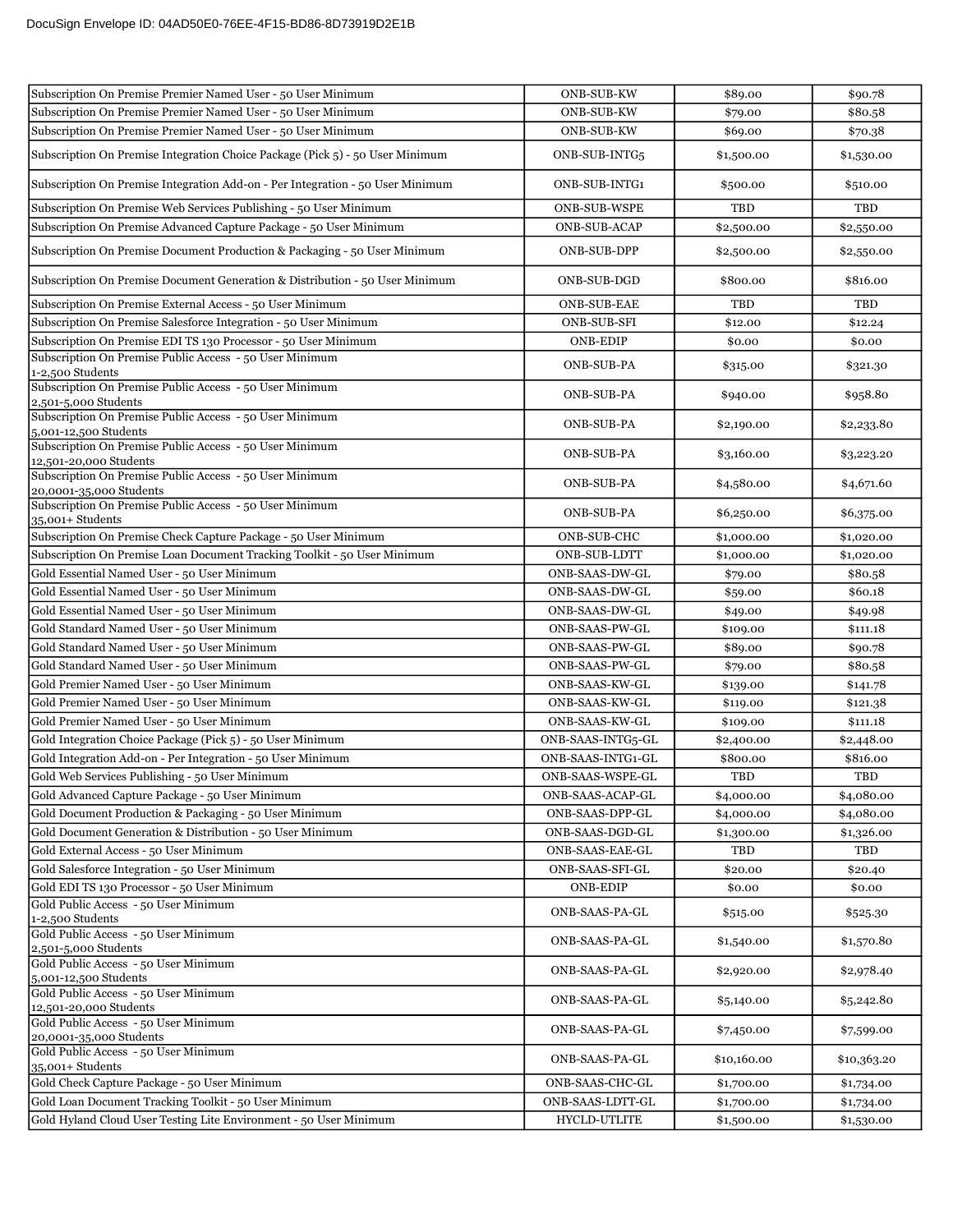| Gold Hyland Cloud User Testing Full Environment - 50 User Minimum        | HYCLD-UTFULL           | \$3,500.00  | \$3,570.00  |
|--------------------------------------------------------------------------|------------------------|-------------|-------------|
| Platinum Essential Named User - 50 User Minimum                          | ONB-SAAS-DW-PL         | \$89.00     | \$90.78     |
| Platinum Essential Named User - 50 User Minimum                          | ONB-SAAS-DW-PL         | \$69.00     | \$70.38     |
| Platinum Essential Named User - 50 User Minimum                          | ONB-SAAS-DW-PL         | \$59.00     | \$60.18     |
| Platinum Standard Named User - 50 User Minimum                           | ONB-SAAS-PW-PL         | \$129.00    | \$131.58    |
| Platinum Standard Named User - 50 User Minimum                           | ONB-SAAS-PW-PL         | \$109.00    | \$111.18    |
| Platinum Standard Named User - 50 User Minimum                           | ONB-SAAS-PW-PL         | \$89.00     | \$90.78     |
| Platinum Premier Named User - 50 User Minimum                            | ONB-SAAS-KW-PL         | \$159.00    | \$162.18    |
| Platinum Premier Named User - 50 User Minimum                            | ONB-SAAS-KW-PL         | \$139.00    | \$141.78    |
| Platinum Premier Named User - 50 User Minimum                            | ONB-SAAS-KW-PL         | \$129.00    | \$131.58    |
| Platinum Integration Choice Package (Pick 5) - 50 User Minimum           | ONB-SAAS-INTG5-PL      | \$2,650.00  | \$2,703.00  |
| Platinum Integration Add-on - Per Integration - 50 User Minimum          | ONB-SAAS-INTG1-PL      | \$850.00    | \$867.00    |
| Platinum Web Services Publishing - 50 User Minimum                       | ONB-SAAS-WSPE-PL       | TBD         | TBD         |
| Platinum Advanced Capture Package - 50 User Minimum                      | ONB-SAAS-ACAP-PL       | \$4,500.00  | \$4,590.00  |
| Platinum Document Production & Packaging - 50 User Minimum               | ONB-SAAS-DPP-PL        | \$4,500.00  | \$4,590.00  |
| Platinum Document Generation & Distribution - 50 User Minimum            | ONB-SAAS-DGD-PL        | \$1,450.00  | \$1,479.00  |
| Platinum External Access - 50 User Minimum                               | <b>ONB-SAAS-EAE-PL</b> | TBD         | TBD         |
| Platinum Salesforce Integration - 50 User Minimum                        | ONB-SAAS-SFI-PL        | \$22.00     | \$22.44     |
| Platinum EDI TS 130 Processor - 50 User Minimum                          | <b>ONB-EDIP</b>        | \$0.00      | \$0.00      |
| Platinum Public Access - 50 User Minimum                                 | ONB-SAAS-PA-GL         | \$560.00    | \$571.20    |
| 1-2,500 Students<br>Platinum Public Access - 50 User Minimum             | ONB-SAAS-PA-GL         | \$1,650.00  | \$1,683.00  |
| 2,501-5,000 Students<br>Platinum Public Access - 50 User Minimum         |                        |             |             |
| 5,001-12,500 Students                                                    | ONB-SAAS-PA-GL         | \$3,840.00  | \$3,916.80  |
| Platinum Public Access - 50 User Minimum<br>12,501-20,000 Students       | ONB-SAAS-PA-GL         | \$5,540.00  | \$5,650.80  |
| Platinum Public Access - 50 User Minimum<br>20,0001-35,000 Students      | ONB-SAAS-PA-GL         | \$8,020.00  | \$8,180.40  |
| Platinum Public Access - 50 User Minimum<br>35,001+ Students             | ONB-SAAS-PA-GL         | \$10,940.00 | \$11,158.80 |
| Platinum Check Capture Package - 50 User Minimum                         | ONB-SAAS-CHC-GL        | \$1,800.00  | \$1,836.00  |
| Platinum Loan Document Tracking Toolkit - 50 User Minimum                | ONB-SAAS-LDTT-GL       | \$1,800.00  | \$1,836.00  |
| Platinum Hyland Cloud User Testing Lite Environment - 50 User Minimum    | <b>HYCLD-UTLITE</b>    | \$1,500.00  | \$1,530.00  |
| Platinum Hyland Cloud User Testing Full Environment - 50 User Minimum    | HYCLD-UTFULL           | \$3,500.00  | \$3,570.00  |
| Double Platinum Essential Named User - 50 User Minimum                   | ONB-SAAS-DW-DBPL       | \$99.00     | \$100.98    |
| Double Platinum Essential Named User - 50 User Minimum                   | ONB-SAAS-DW-DBPL       | \$79.00     | \$80.58     |
| Double Platinum Essential Named User - 50 User Minimum                   | ONB-SAAS-DW-DBPL       | \$69.00     | \$70.38     |
| Double Platinum Standard Named User - 50 User Minimum                    | ONB-SAAS-PW-DBPL       | \$139.00    | \$141.78    |
| Double Platinum Standard Named User - 50 User Minimum                    | ONB-SAAS-PW-DBPL       | \$119.00    | \$121.38    |
| Double Platinum Standard Named User - 50 User Minimum                    | ONB-SAAS-PW-DBPL       | \$99.00     | \$100.98    |
| Double Platinum Premier Named User - 50 User Minimum                     | ONB-SAAS-KW-DBPL       | \$179.00    | \$182.58    |
| Double Platinum Premier Named User - 50 User Minimum                     | ONB-SAAS-KW-DBPL       | \$159.00    | \$162.18    |
| Double Platinum Premier Named User - 50 User Minimum                     | ONB-SAAS-KW-DBPL       | \$139.00    | \$141.78    |
| Double Platinum Integration Choice Package (Pick 5) - 50 User Minimum    | ONB-SAAS-INTG5-DBPL    | \$2,900.00  | \$2,958.00  |
| Double Platinum Integration Add-on - Per Integration - 50 User Minimum   | ONB-SAAS-INTG1-DBPL    | \$900.00    | \$918.00    |
| Double Platinum Web Services Publishing - 50 User Minimum                | ONB-SAAS-WSPE-DBPL     | TBD         | TBD         |
| Double Platinum Advanced Capture Package - 50 User Minimum               | ONB-SAAS-ACAP-DBPL     | \$4,900.00  | \$4,998.00  |
| Double Platinum Document Production & Packaging - 50 User Minimum        | ONB-SAAS-DPP-PBPL      | \$4,900.00  | \$4,998.00  |
| Double Platinum Document Generation & Distribution - 50 User Minimum     | ONB-SAAS-DGD-DBPL      | \$1,600.00  | \$1,632.00  |
| Double Platinum External Access - 50 User Minimum                        | ONB-SAAS-EAE-DBPL      | TBD         | TBD         |
| Double Platinum Salesforce Integration - 50 User Minimum                 | ONB-SAAS-SFI-DBPL      | \$24.00     | \$24.48     |
| Double Platinum EDI TS 130 Processor - 50 User Minimum                   | <b>ONB-EDIP</b>        | \$0.00      | \$0.00      |
| Double Platinum Public Access - 50 User Minimum<br>1-2,500 Students      | ONB-SAAS-PA-DBPL       | \$620.00    | \$632.40    |
| Double Platinum Public Access - 50 User Minimum<br>2,501-5,000 Students  | ONB-SAAS-PA-DBPL       | \$1,870.00  | \$1,907.40  |
| Double Platinum Public Access - 50 User Minimum<br>5,001-12,500 Students | ONB-SAAS-PA-DBPL       | \$4,370.00  | \$4,457.40  |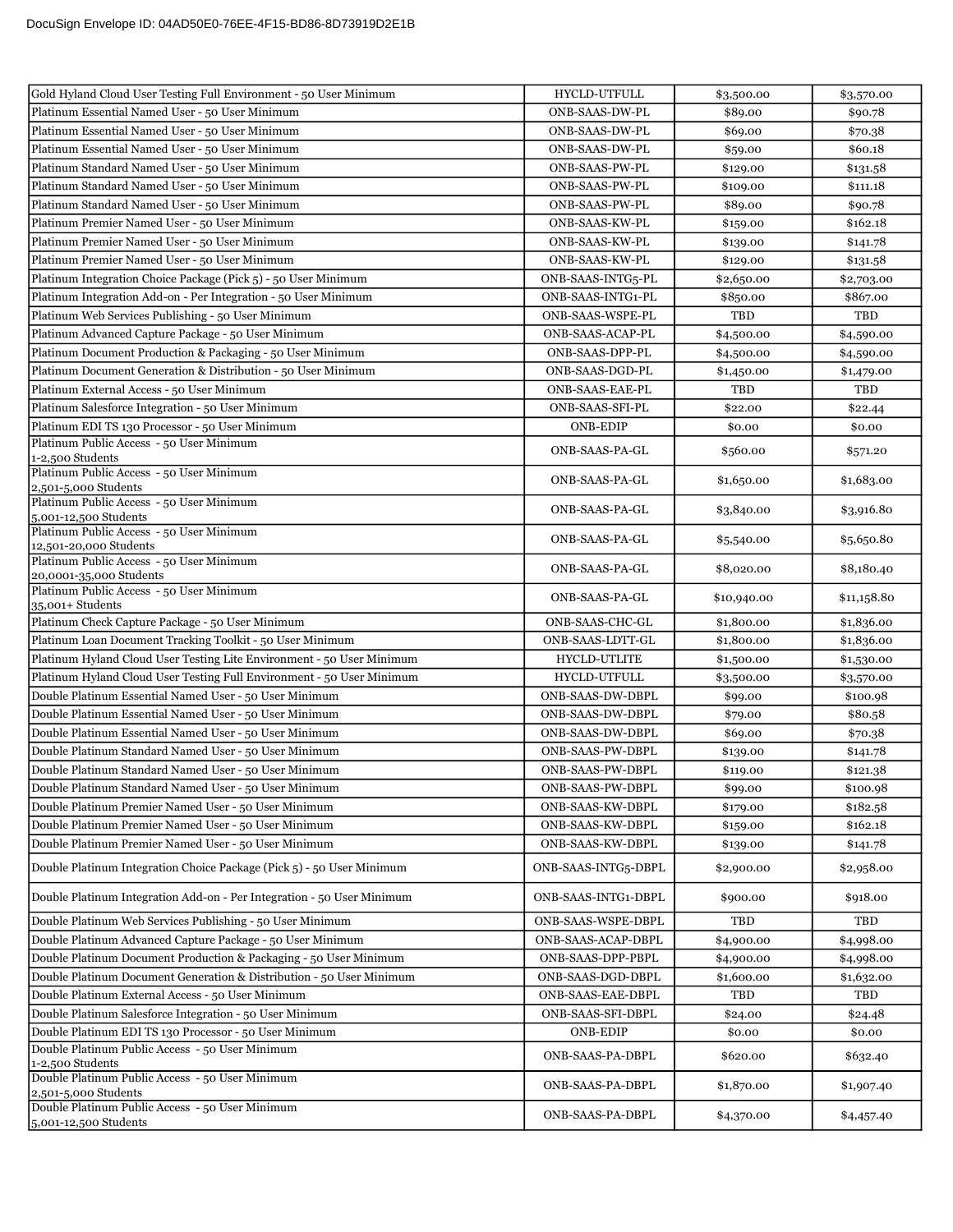| Double Platinum Public Access - 50 User Minimum                              | ONB-SAAS-PA-DBPL    |             |             |
|------------------------------------------------------------------------------|---------------------|-------------|-------------|
| 12,501-20,000 Students                                                       |                     | \$6,310.00  | \$6,436.20  |
| Double Platinum Public Access - 50 User Minimum                              | ONB-SAAS-PA-DBPL    |             |             |
| 20,0001-35,000 Students                                                      |                     | \$9,150.00  | \$9,333.00  |
| Double Platinum Public Access - 50 User Minimum                              | ONB-SAAS-PA-DBPL    |             |             |
| $35,001+$ Students                                                           |                     | \$12,490.00 | \$12,739.80 |
| Double Platinum Check Capture Package - 50 User Minimum                      | ONB-SAAS-CHC-DBPL   | \$1,900.00  | \$1,938.00  |
| Double Platinum Loan Document Tracking Toolkit - 50 User Minimum             | ONB-SAAS-LDTT-DBPL  | \$1,900.00  | \$1,938.00  |
| Double Platinum Hyland Cloud User Testing Lite Environment - 50 User Minimum | <b>HYCLD-UTLITE</b> | \$1,500.00  | \$1,530.00  |
| Double Platinum Hyland Cloud User Testing Full Environment - 50 User Minimum | HYCLD-UTFULL        | \$3,500.00  | \$3,570.00  |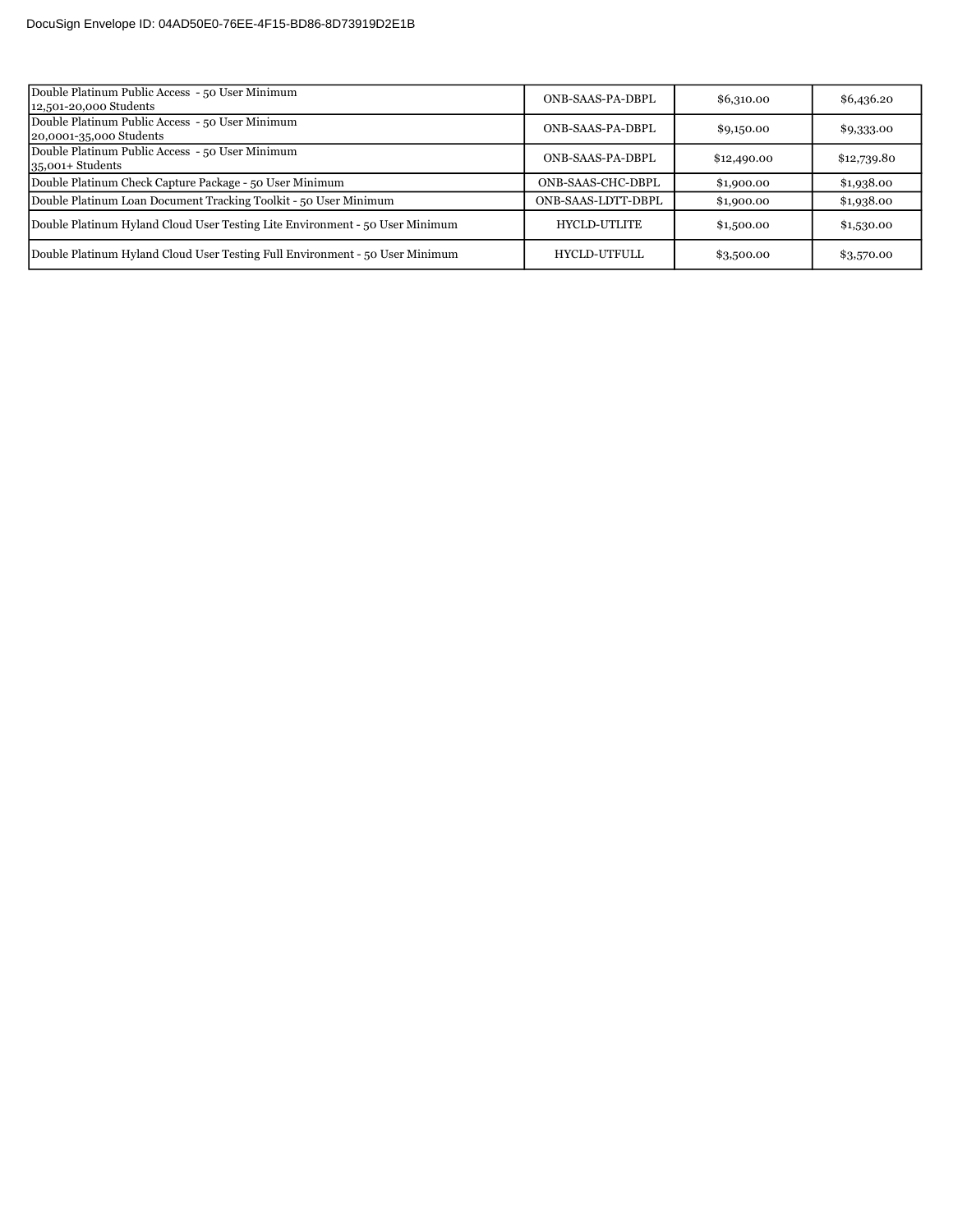| <b>SKU</b>         |
|--------------------|
| INVIPI1            |
| <b>INVIPI2</b>     |
| <b>INVIPI3</b>     |
| <b>INVIPI4</b>     |
| <b>INVIPI5</b>     |
| PIC-SAAS-1000-0001 |
| PDTIPI1-SUB        |
| DMPIPIE            |
| <b>BPAIPIE</b>     |
| <b>DMPKGIPIE</b>   |
| ONB-SUB-DW         |
| ONB-SUB-DW         |
| ONB-SUB-DW         |
| ONB-SUB-PW         |
| ONB-SUB-PW         |
| IONB-SUB-PW        |
| <b>ONB-SUB-KW</b>  |
| ONB-SUB-KW         |
| ONB-SUB-KW         |
| ONB-SUB-INTG5      |
| ONB-SUB-INTG1      |
| ONB-SUB-WSPE       |
| ONB-SUB-ACAP       |
| ONB-SUB-DPP        |
| ONB-SUB-DGD        |
| <b>ONB-SUB-EAE</b> |
| <b>ONB-SUB-SFI</b> |
| <b>ONB-EDIP</b>    |
| ONB-SUB-PA         |
|                    |
| ONB-SUB-PA         |
| IONB-SUB-PA        |
| <b>ONB-SUB-PA</b>  |
| ONB-SUB-PA         |
| ONB-SUB-PA         |
| ONB-SUB-CHC        |
| ONB-SUB-LDTT       |
| ONB-SAAS-DW-GL     |
| ONB-SAAS-DW-GL     |
| ONB-SAAS-DW-GL     |
| ONB-SAAS-PW-GL     |
| ONB-SAAS-PW-GL     |
| ONB-SAAS-PW-GL     |
| ONB-SAAS-KW-GL     |
| ONB-SAAS-KW-GL     |
| ONB-SAAS-KW-GL     |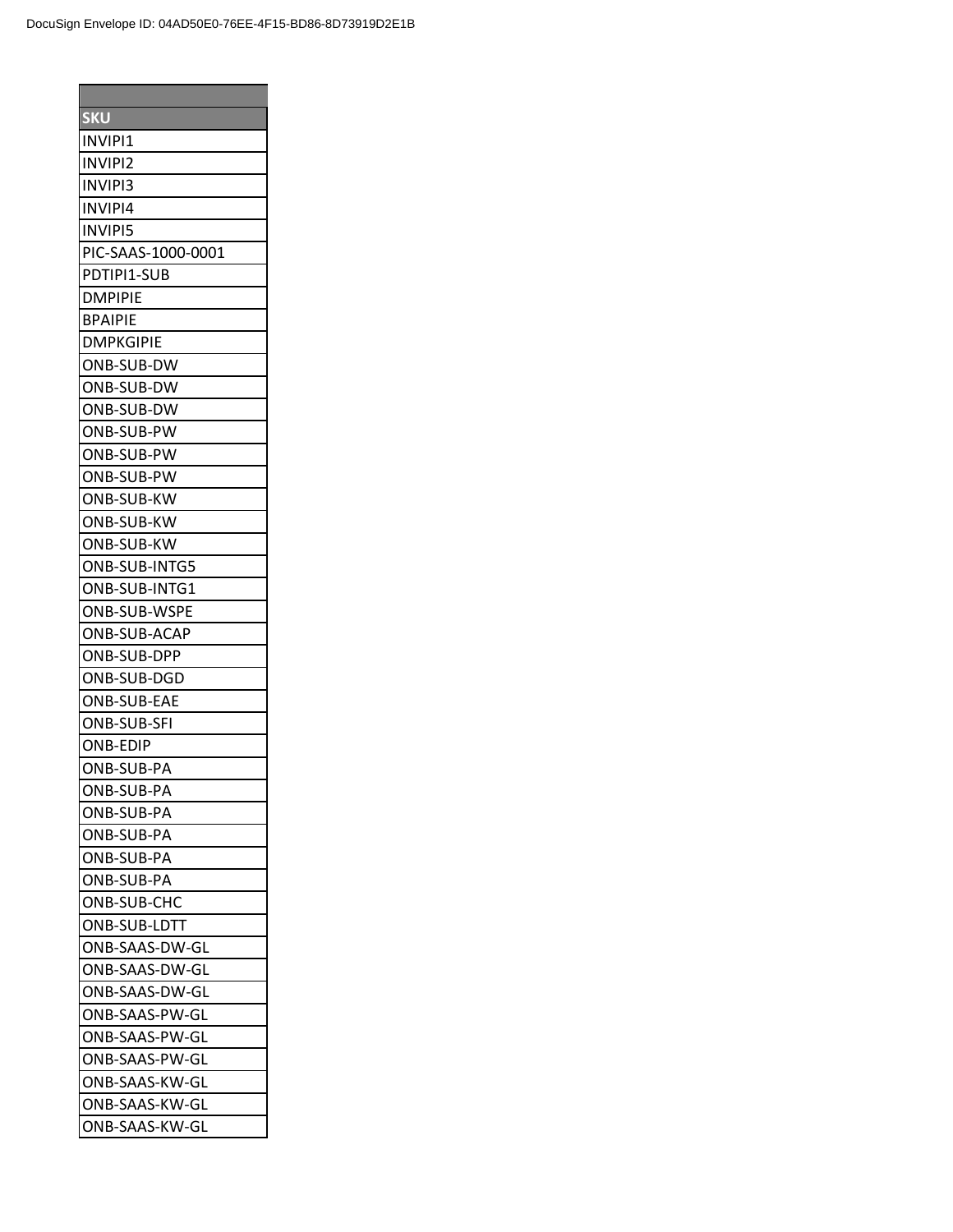| ONB-SAAS-INTG5-GL       |
|-------------------------|
| ONB-SAAS-INTG1-GL       |
| ONB-SAAS-WSPE-GL        |
| ONB-SAAS-ACAP-GL        |
| ONB-SAAS-DPP-GL         |
| ONB-SAAS-DGD-GL         |
| ONB-SAAS-EAE-GL         |
| ONB-SAAS-SFI-GL         |
| ONB-EDIP                |
| ONB-SAAS-PA-GL          |
| ONB-SAAS-PA-GL          |
| ONB-SAAS-PA-GL          |
| ONB-SAAS-PA-GL          |
| ONB-SAAS-PA-GL          |
| ONB-SAAS-PA-GL          |
| ONB-SAAS-CHC-GL         |
| ONB-SAAS-LDTT-GL        |
| <b>HYCLD-UTLITE</b>     |
| <b>HYCLD-UTFULL</b>     |
| ONB-SAAS-DW-PL          |
| ONB-SAAS-DW-PL          |
| ONB-SAAS-DW-PL          |
| ONB-SAAS-PW-PL          |
| ONB-SAAS-PW-PL          |
| ONB-SAAS-PW-PL          |
| ONB-SAAS-KW-PL          |
| ONB-SAAS-KW-PL          |
| ONB-SAAS-KW-PL          |
| ONB-SAAS-INTG5-PL       |
| ONB-SAAS-INTG1-PL       |
| ONB-SAAS-WSPE-PL        |
| <b>ONB-SAAS-ACAP-PL</b> |
| ONB-SAAS-DPP-PL         |
| ONB-SAAS-DGD-PL         |
| ONB-SAAS-EAE-PL         |
| ONB-SAAS-SFI-PL         |
| <b>ONB-EDIP</b>         |
| ONB-SAAS-PA-GL          |
| ONB-SAAS-PA-GL          |
| ONB-SAAS-PA-GL          |
| ONB-SAAS-PA-GL          |
| ONB-SAAS-PA-GL          |
| ONB-SAAS-PA-GL          |
| ONB-SAAS-CHC-GL         |
| ONB-SAAS-LDTT-GL        |
| <b>HYCLD-UTLITE</b>     |
| <b>HYCLD-UTFULL</b>     |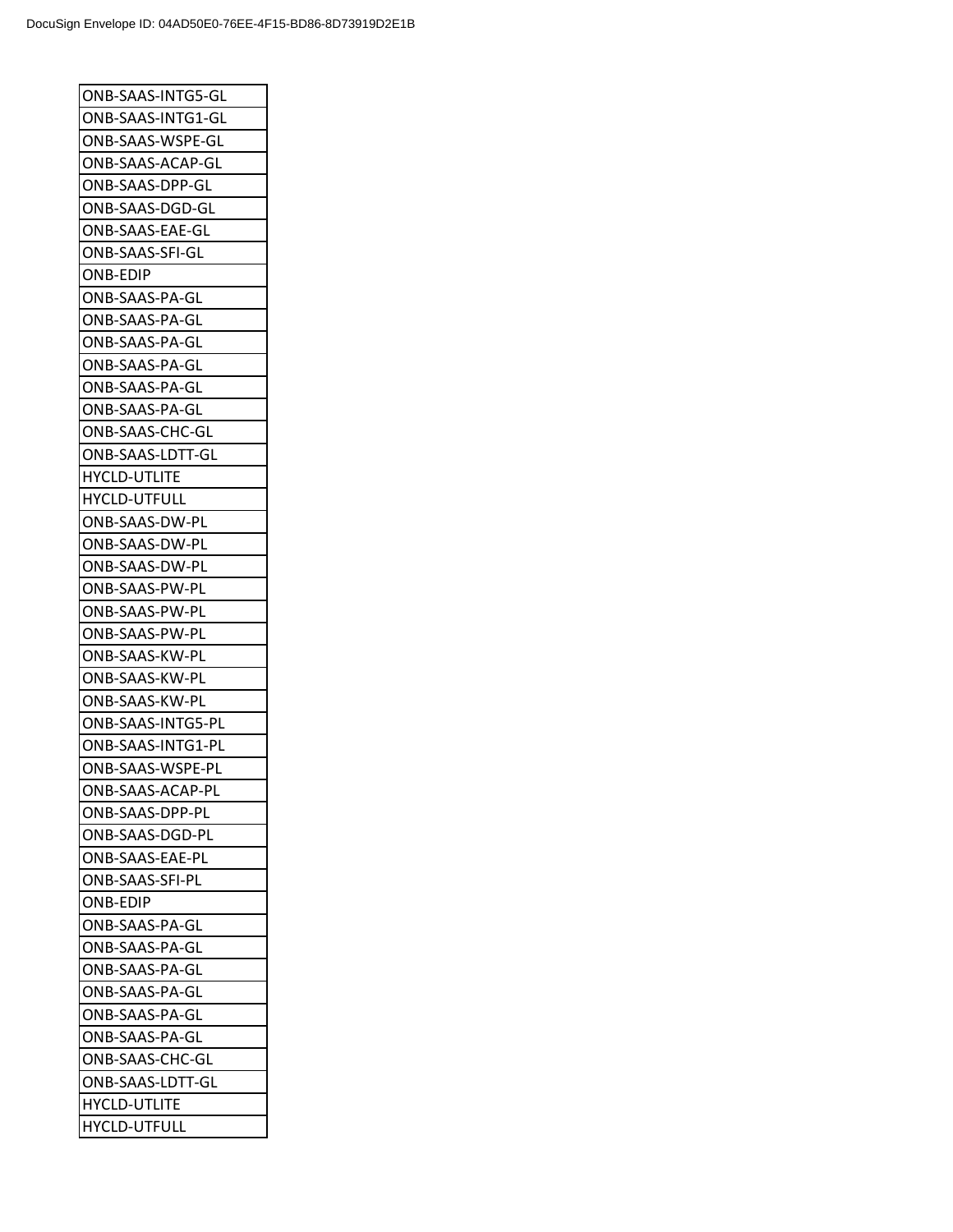| ONB-SAAS-DW-DBPL    |
|---------------------|
| ONB-SAAS-DW-DBPL    |
| ONB-SAAS-DW-DBPL    |
| ONB-SAAS-PW-DBPL    |
| ONB-SAAS-PW-DBPL    |
| ONB-SAAS-PW-DBPL    |
| ONB-SAAS-KW-DBPL    |
| ONB-SAAS-KW-DBPL    |
| ONB-SAAS-KW-DBPL    |
| ONB-SAAS-INTG5-DBPL |
| ONB-SAAS-INTG1-DBPL |
| ONB-SAAS-WSPE-DBPL  |
| ONB-SAAS-ACAP-DBPL  |
| ONB-SAAS-DPP-PBPL   |
| ONB-SAAS-DGD-DBPL   |
| ONB-SAAS-EAE-DBPL   |
| ONB-SAAS-SFI-DBPL   |
| ONB-EDIP            |
| ONB-SAAS-PA-DBPL    |
| ONB-SAAS-PA-DBPL    |
| ONB-SAAS-PA-DBPL    |
| ONB-SAAS-PA-DBPL    |
| ONB-SAAS-PA-DBPL    |
| ONB-SAAS-PA-DBPL    |
| ONB-SAAS-CHC-DBPL   |
| ONB-SAAS-LDTT-DBPL  |
| <b>HYCLD-UTLITE</b> |
| <b>HYCLD-UTFULL</b> |
| PEC-SAAS-0039-0001  |
| PEC-SAAS-0038-0001  |
| PEC-SAAS-0038-0005  |
| PEC-SAAS-0038-0010  |
| PEC-SAAS-0038-0025  |
| PEC-SAAS-0038-0050  |
| PEC-SAAS-0038-0100  |
| PEC-SAAS-0038-0250  |
| PEC-SAAS-0038-0500  |
| PEC-SAAS-0029-0001  |
|                     |
| PEC-SAAS-0033-0001  |
| PEC-SAAS-0033-0005  |
| PEC-SAAS-0033-0010  |
| PEC-SAAS-0033-0025  |
| PEC-SAAS-0033-0050  |
| PEC-SAAS-0033-0100  |
| PEC-SAAS-0033-0250  |
| PEC-SAAS-0033-0500  |
| PEC-SAAS-0034-0001  |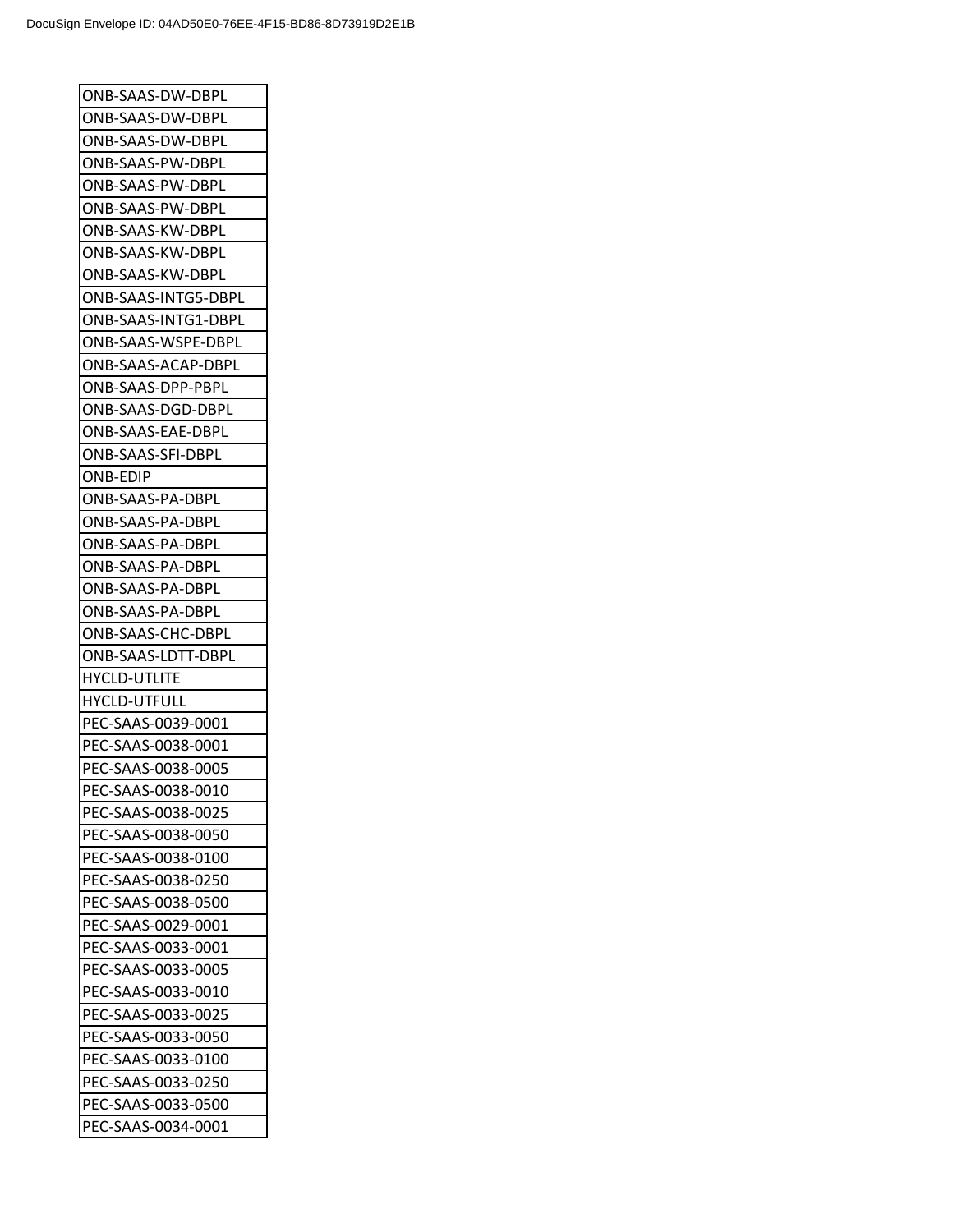| PEC-SAAS-0035-0001  |
|---------------------|
| PEC-SAAS-0035-0005  |
| PEC-SAAS-0035-0010  |
| PEC-SAAS-0035-0025  |
| PEC-SAAS-0035-0050  |
| PEC-SAAS-0035-0100  |
| PEC-SAAS-0035-0250  |
| PEC-SAAS-0035-0500  |
| PEC-SAAS-0572-0001  |
| PEC-SAAS-0575-0001  |
| PEC-SAAS-0573-0001  |
| PEC-SAAS-0574-0001  |
| PEC-SAAS-0062-0001  |
| PEC-SAAS-0602-0024  |
| PEC-SAAS-0602-0099  |
| PEC-SAAS-0602-0299  |
| PEC-SAAS-0602-0599  |
| PEC-SAAS-0602-0999  |
| PEC-SAAS-0602-001K  |
| PES-SAAS-0002-0999  |
| PES-SAAS-0002-0024  |
| PES-SAAS-0002-0099  |
| PES-SAAS-0002-0299  |
| PES-SAAS-0002-0599  |
| PES-SAAS-0002-001K  |
| PES-SAAS-0050-0001  |
| PEC-SAAS-0069-0001  |
| PEC-SAAS-0071-0001  |
|                     |
| PEC-SAAS-0416-0001  |
| PEC-SAAS-0378-005K  |
| PEC-SAAS-0378-010K  |
| PEC-SAAS-0378-025K  |
| PEC-SAAS-0378-050K  |
| IPEC-SAAS-0378-100K |
| PEC-SAAS-0095-0001  |
| PEC-SAAS-0273-0001  |
| PEC-SAAS-0403-0001  |
| PEC-SAAS-0624-001K  |
| PEC-SAAS-0624-005K  |
| PEC-SAAS-0624-025K  |
| PEC-SAAS-0624-125K  |
| PEC-SAAS-0624-625K  |
| PEC-SAAS-0347-0001  |
| PEC-SAAS-0321-0001  |
| PEC-SAAS-0698-0001  |
| PEC-SAAS-0411-0001  |
| PEC-SAAS-0342-0001  |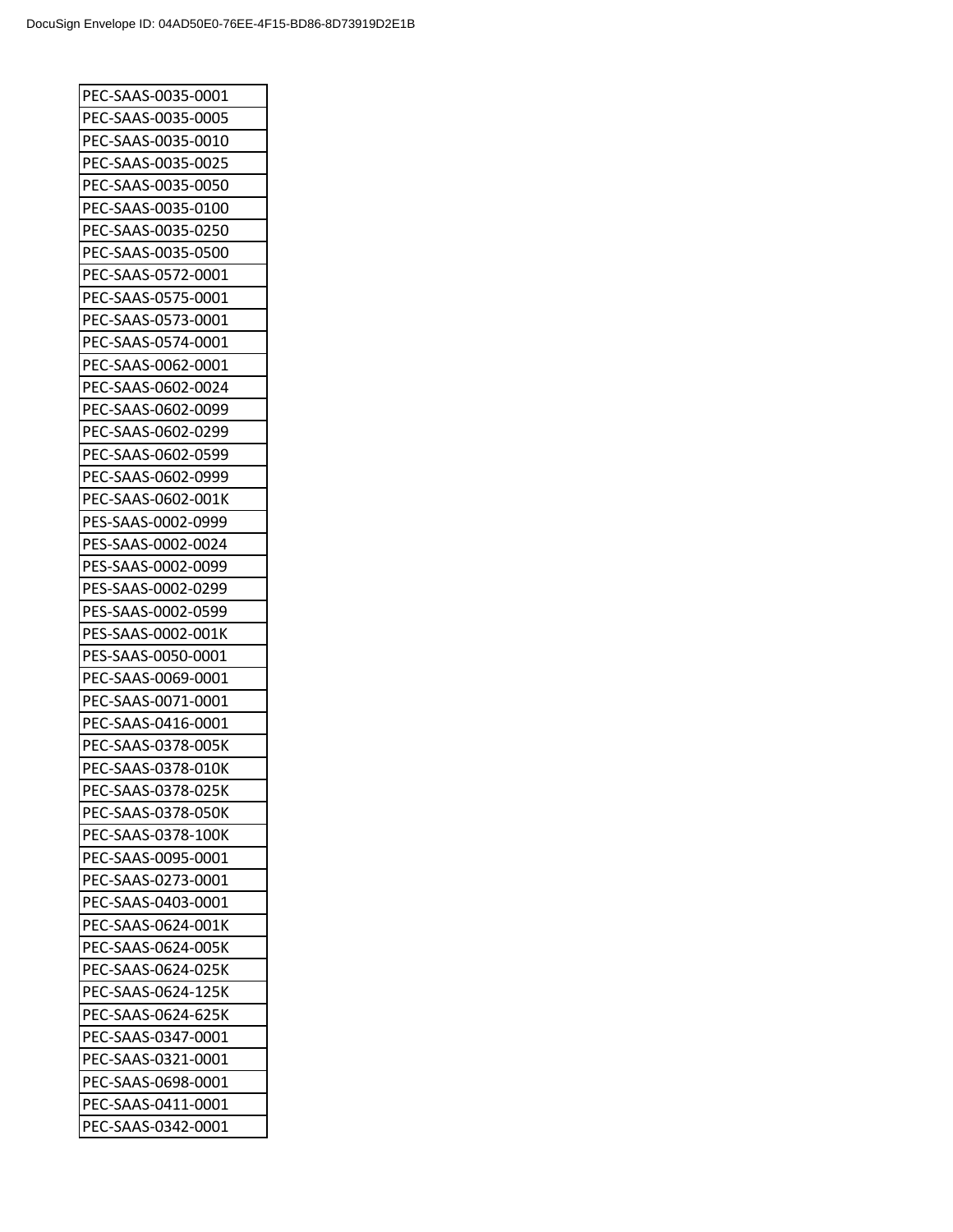| PEC-SAAS-0341-0001 |
|--------------------|
| PEC-SAAS-0571-0001 |
| PEC-SAAS-0466-0001 |
| PEC-SAAS-0466-0002 |
| PEC-SAAS-0466-0003 |
| CFTIPC1-SAAS       |
| PEC-SAAS-0744-0001 |
| PEC-SAAS-0716-0001 |
| PEC-SAAS-0716-0005 |
| PEC-SAAS-0716-0010 |
| PEC-SAAS-0716-0025 |
| PEC-SAAS-0716-0050 |
| PEC-SAAS-0716-0100 |
| PEC-SAAS-0716-0250 |
| PEC-SAAS-0716-0500 |
| PEC-SAAS-0719-SWAD |
| PEC-SAAS-0717-0001 |
| PEC-SAAS-0717-0005 |
| PEC-SAAS-0717-0010 |
| PEC-SAAS-0717-0025 |
| PEC-SAAS-0717-0050 |
| PEC-SAAS-0717-0100 |
| PEC-SAAS-0717-0250 |
| PEC-SAAS-0717-0500 |
| PEC-SAAS-0720-0001 |
| PEC-SAAS-0718-0001 |
| PEC-SAAS-0718-0005 |
| PEC-SAAS-0718-0010 |
| PEC-SAAS-0718-0025 |
| PEC-SAAS-0718-0050 |
| PEC-SAAS-0718-0100 |
| PEC-SAAS-0718-0250 |
| PEC-SAAS-0718-0500 |
| PEC-SAAS-0721-0001 |
| PEC-SAAS-0041-0001 |
| PEC-SAAS-0041-0005 |
| PEC-SAAS-0041-0010 |
| PEC-SAAS-0041-0025 |
| PEC-SAAS-0041-0050 |
| PEC-SAAS-0041-0100 |
| PEC-SAAS-0041-0250 |
| PEC-SAAS-0041-0500 |
| PEC-SAAS-0030-0001 |
| PEC-SAAS-0030-0005 |
| PEC-SAAS-0030-0010 |
|                    |
| PEC-SAAS-0030-0025 |
| PEC-SAAS-0030-0050 |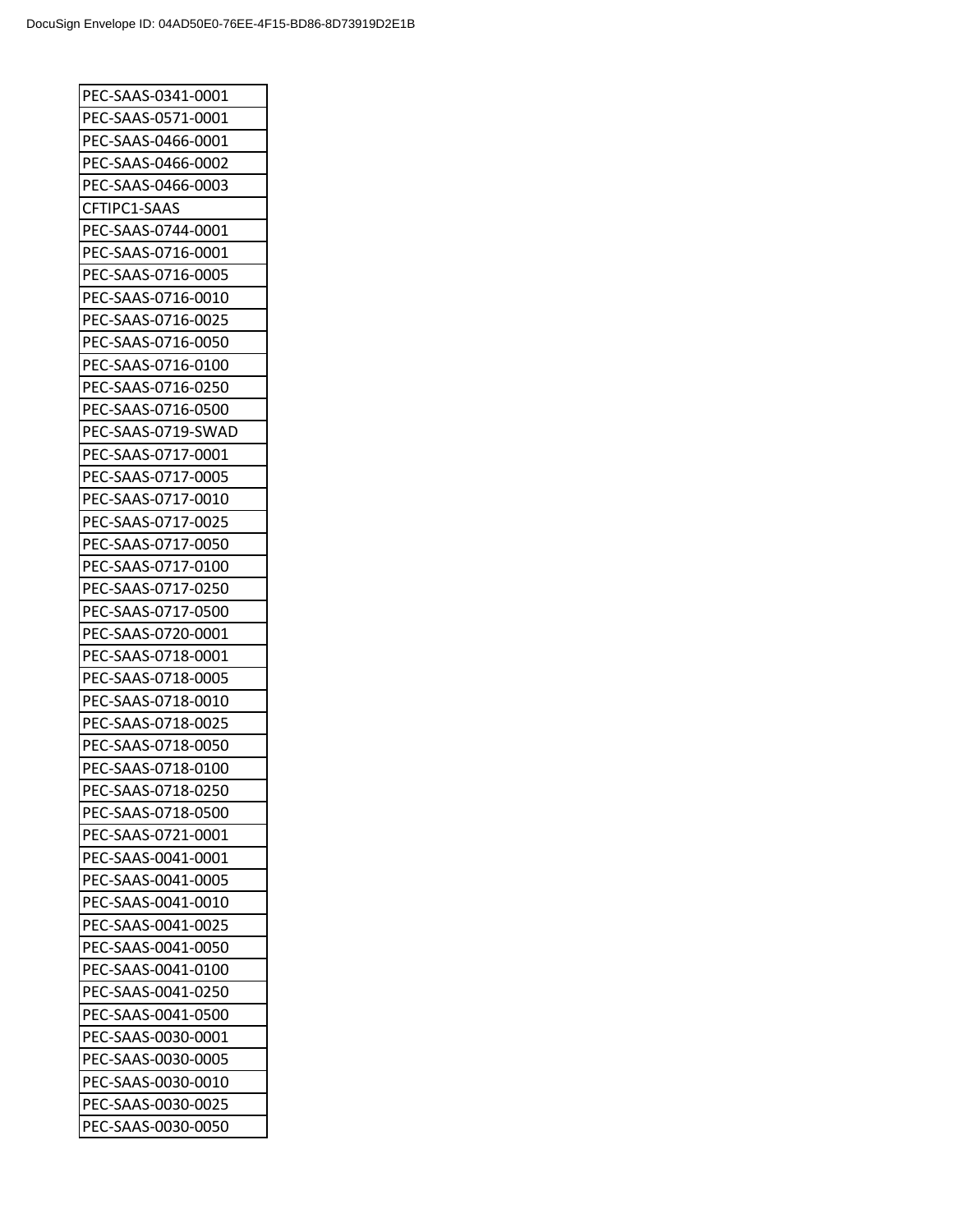| PEC-SAAS-0030-0100 |
|--------------------|
| PEC-SAAS-0030-0250 |
| PEC-SAAS-0030-0500 |
| PEC-SAAS-0036-0001 |
| PEC-SAAS-0036-0005 |
| PEC-SAAS-0036-0010 |
| PEC-SAAS-0036-0025 |
| PEC-SAAS-0036-0050 |
| PEC-SAAS-0036-0100 |
| PEC-SAAS-0036-0250 |
| PEC-SAAS-0036-0500 |
| PEC-SUB-0572-0001  |
|                    |
| <b>SKU</b>         |
| HS-AUIPI1          |
| <b>HS-AUIPI2</b>   |
| HS-AUIPI3          |
| HS-AUIPI4          |
| <b>HS-AUISI1</b>   |
| <b>HS-AUISI2</b>   |
| HS-AUISI3          |
| HS-AUISI4          |
| GEIPI1             |
| IBIPI1             |
| GMIPI1             |
| GCIPC1             |
| GUIPW1             |
| GIIPW1             |
| GSIPW1             |
| RCMIPC1            |
| RCMIPC2            |
| RCMIPC3            |
|                    |
| RCMIPC4            |
| <b>RCMIPC5</b>     |
| RCMIPC6            |
| <b>RCMIPC7</b>     |
| RCMIPC8            |
| RCMIPW1            |
| RCMIPW2            |
| RCMIPW3            |
| <b>RCMIPW4</b>     |
| RCMIPW5            |
| RCMIPW6            |
| RCMIPW7            |
| <b>RCMIPW8</b>     |
| OCIPW1             |
| CHIPI1             |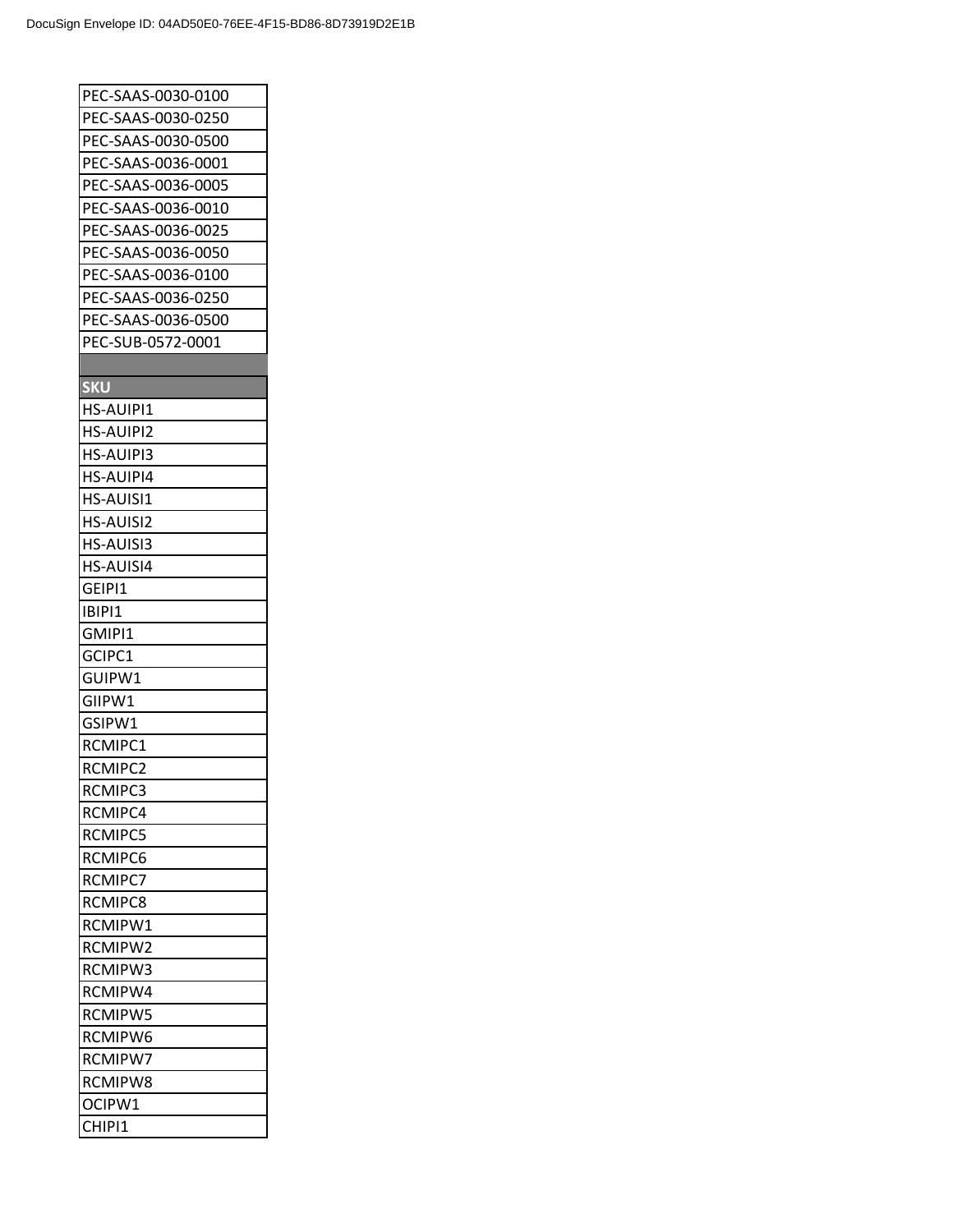| <b>ADDITIONS</b>                                                               |                   |  |  |
|--------------------------------------------------------------------------------|-------------------|--|--|
| <b>NAME</b>                                                                    | <b>LIST PRICE</b> |  |  |
| Document Packaging & Delivery                                                  | \$<br>10,000.00   |  |  |
| Document Packaging & Delivery                                                  | \$<br>20,000.00   |  |  |
| Document Packaging & Delivery                                                  | \$<br>40,000.00   |  |  |
| Document Packaging & Delivery                                                  | \$<br>60,000.00   |  |  |
| Document Packaging & Delivery                                                  | \$<br>80,000.00   |  |  |
| <b>Brainware for Transcripts Additional Verifiers</b>                          | \$<br>100.00      |  |  |
| PDT for ICT                                                                    | \$<br>320.00      |  |  |
| <b>Enterprise Subscription Document Management Package</b>                     | <b>TBD</b>        |  |  |
| <b>Enterprise Subscription Business Process Automation Package</b>             | <b>TBD</b>        |  |  |
| <b>Enterprise Subscription Data Management Package</b>                         | <b>TBD</b>        |  |  |
| Subscription On Premise Essential Named User - 50 User Minimum                 | \$<br>49.00       |  |  |
| Subscription On Premise Essential Named User - 50 User Minimum                 | \$<br>39.00       |  |  |
| Subscription On Premise Essential Named User - 50 User Minimum                 | \$<br>29.00       |  |  |
| Subscription On Premise Standard Named User - 50 User Minimum                  | \$<br>69.00       |  |  |
| Subscription On Premise Standard Named User - 50 User Minimum                  | \$<br>59.00       |  |  |
| Subscription On Premise Standard Named User - 50 User Minimum                  | \$<br>49.00       |  |  |
| Subscription On Premise Premier Named User - 50 User Minimum                   | \$<br>89.00       |  |  |
| Subscription On Premise Premier Named User - 50 User Minimum                   | \$<br>79.00       |  |  |
| Subscription On Premise Premier Named User - 50 User Minimum                   | \$<br>69.00       |  |  |
| Subscription On Premise Integration Choice Package (Pick 5) - 50 User Minimum  | \$<br>1,500.00    |  |  |
| Subscription On Premise Integration Add-on - Per Integration - 50 User Minimum | \$<br>500.00      |  |  |
| Subscription On Premise Web Services Publishing - 50 User Minimum              | <b>TBD</b>        |  |  |
| Subscription On Premise Advanced Capture Package - 50 User Minimum             | \$<br>2,500.00    |  |  |
| Subscription On Premise Document Production & Packaging - 50 User Minimum      | \$<br>2,500.00    |  |  |
| Subscription On Premise Document Generation & Distribution - 50 User Minimum   | \$<br>800.00      |  |  |
| Subscription On Premise External Access - 50 User Minimum                      | <b>TBD</b>        |  |  |
| Subscription On Premise Salesforce Integration - 50 User Minimum               | \$<br>12.00       |  |  |
| Subscription On Premise EDI TS 130 Processor - 50 User Minimum                 | \$                |  |  |
| Subscription On Premise Public Access - 50 User Minimum1-2,500 Students        | \$<br>315.00      |  |  |
| Subscription On Premise Public Access - 50 User Minimum2,501-5,000 Students    | \$<br>940.00      |  |  |
| Subscription On Premise Public Access - 50 User Minimum5,001-12,500 Students   | \$<br>2,190.00    |  |  |
| Subscription On Premise Public Access - 50 User Minimum12,501-20,000 Students  | \$<br>3,160.00    |  |  |
| Subscription On Premise Public Access - 50 User Minimum20,0001-35,000 Students | \$<br>4,580.00    |  |  |
| Subscription On Premise Public Access - 50 User Minimum35,001+ Students        | \$<br>6,250.00    |  |  |
| Subscription On Premise Check Capture Package - 50 User Minimum                | \$<br>1,000.00    |  |  |
| Subscription On Premise Loan Document Tracking Toolkit - 50 User Minimum       | \$<br>1,000.00    |  |  |
| Gold Essential Named User - 50 User Minimum                                    | \$<br>79.00       |  |  |
| Gold Essential Named User - 50 User Minimum                                    | \$<br>59.00       |  |  |
| Gold Essential Named User - 50 User Minimum                                    | \$<br>49.00       |  |  |
| Gold Standard Named User - 50 User Minimum                                     | \$<br>109.00      |  |  |
| Gold Standard Named User - 50 User Minimum                                     | \$<br>89.00       |  |  |
| Gold Standard Named User - 50 User Minimum                                     | \$<br>79.00       |  |  |
| Gold Premier Named User - 50 User Minimum                                      | \$<br>139.00      |  |  |
| Gold Premier Named User - 50 User Minimum                                      | \$<br>119.00      |  |  |
| Gold Premier Named User - 50 User Minimum                                      | \$<br>109.00      |  |  |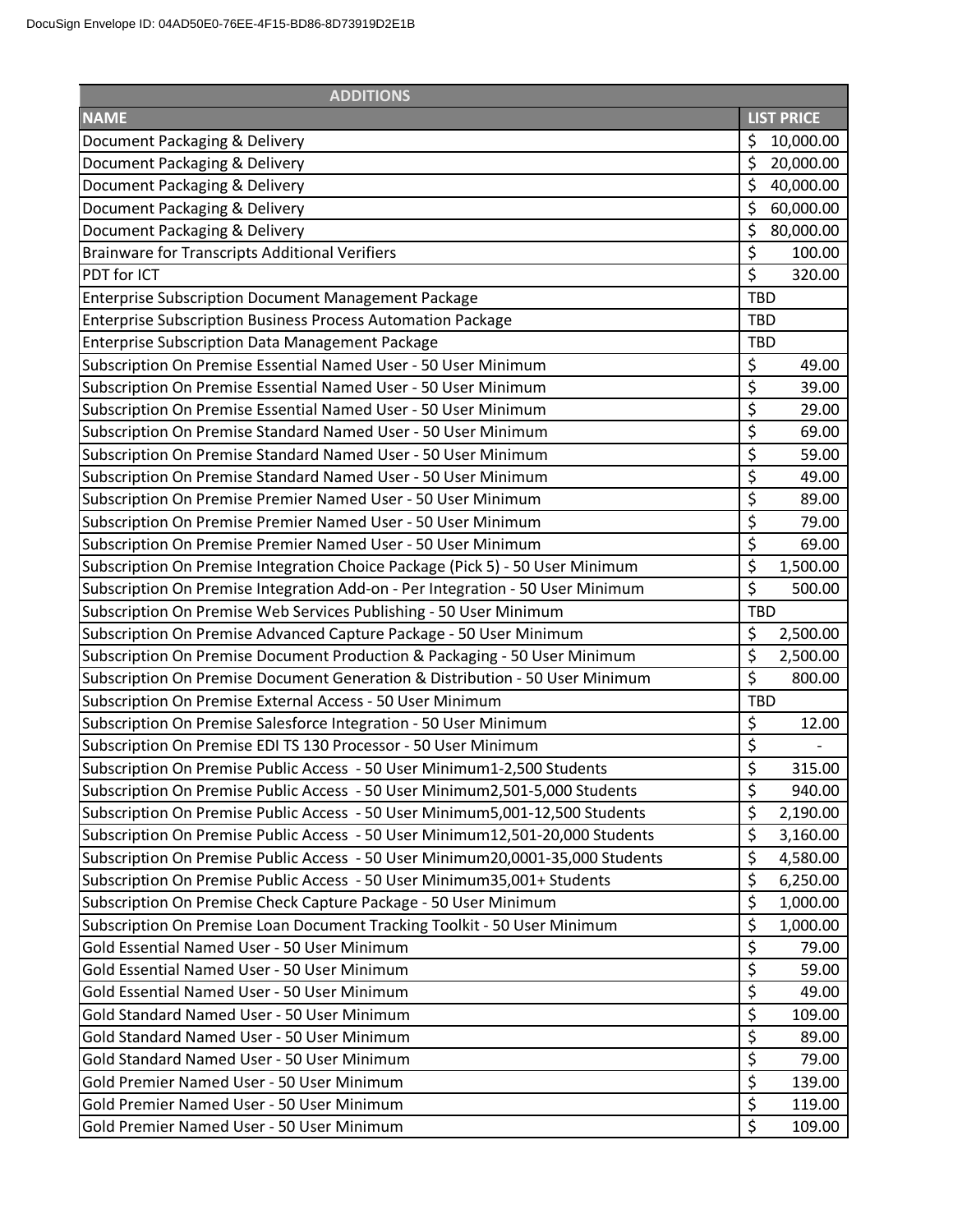| Gold Integration Choice Package (Pick 5) - 50 User Minimum            | \$<br>2,400.00  |
|-----------------------------------------------------------------------|-----------------|
| Gold Integration Add-on - Per Integration - 50 User Minimum           | \$<br>800.00    |
| Gold Web Services Publishing - 50 User Minimum                        | <b>TBD</b>      |
| Gold Advanced Capture Package - 50 User Minimum                       | \$<br>4,000.00  |
| Gold Document Production & Packaging - 50 User Minimum                | \$<br>4,000.00  |
| Gold Document Generation & Distribution - 50 User Minimum             | \$<br>1,300.00  |
| Gold External Access - 50 User Minimum                                | <b>TBD</b>      |
| Gold Salesforce Integration - 50 User Minimum                         | \$<br>20.00     |
| Gold EDI TS 130 Processor - 50 User Minimum                           | \$              |
| Gold Public Access - 50 User Minimum1-2,500 Students                  | \$<br>515.00    |
| Gold Public Access - 50 User Minimum2,501-5,000 Students              | \$<br>1,540.00  |
| Gold Public Access - 50 User Minimum5,001-12,500 Students             | \$<br>2,920.00  |
| Gold Public Access - 50 User Minimum12,501-20,000 Students            | \$<br>5,140.00  |
| Gold Public Access - 50 User Minimum20,0001-35,000 Students           | \$<br>7,450.00  |
| Gold Public Access - 50 User Minimum35,001+ Students                  | \$<br>10,160.00 |
| Gold Check Capture Package - 50 User Minimum                          | \$<br>1,700.00  |
| Gold Loan Document Tracking Toolkit - 50 User Minimum                 | \$<br>1,700.00  |
| Gold Hyland Cloud User Testing Lite Environment - 50 User Minimum     | \$<br>1,500.00  |
| Gold Hyland Cloud User Testing Full Environment - 50 User Minimum     | \$<br>3,500.00  |
| Platinum Essential Named User - 50 User Minimum                       | \$<br>89.00     |
| Platinum Essential Named User - 50 User Minimum                       | \$<br>69.00     |
| Platinum Essential Named User - 50 User Minimum                       | \$<br>59.00     |
| Platinum Standard Named User - 50 User Minimum                        | \$<br>129.00    |
| Platinum Standard Named User - 50 User Minimum                        | \$<br>109.00    |
| Platinum Standard Named User - 50 User Minimum                        | \$<br>89.00     |
| Platinum Premier Named User - 50 User Minimum                         | \$<br>159.00    |
| Platinum Premier Named User - 50 User Minimum                         | \$<br>139.00    |
| Platinum Premier Named User - 50 User Minimum                         | \$<br>129.00    |
| Platinum Integration Choice Package (Pick 5) - 50 User Minimum        | \$<br>2,650.00  |
| Platinum Integration Add-on - Per Integration - 50 User Minimum       | \$<br>850.00    |
| Platinum Web Services Publishing - 50 User Minimum                    | <b>TBD</b>      |
| Platinum Advanced Capture Package - 50 User Minimum                   | \$<br>4,500.00  |
| Platinum Document Production & Packaging - 50 User Minimum            | \$<br>4,500.00  |
| Platinum Document Generation & Distribution - 50 User Minimum         | \$<br>1,450.00  |
| Platinum External Access - 50 User Minimum                            | TBD             |
| Platinum Salesforce Integration - 50 User Minimum                     | \$<br>22.00     |
| Platinum EDI TS 130 Processor - 50 User Minimum                       | \$              |
| Platinum Public Access - 50 User Minimum1-2,500 Students              | \$<br>560.00    |
| Platinum Public Access - 50 User Minimum2,501-5,000 Students          | \$<br>1,650.00  |
| Platinum Public Access - 50 User Minimum5,001-12,500 Students         | \$<br>3,840.00  |
| Platinum Public Access - 50 User Minimum12,501-20,000 Students        | \$<br>5,540.00  |
| Platinum Public Access - 50 User Minimum20,0001-35,000 Students       | \$<br>8,020.00  |
| Platinum Public Access - 50 User Minimum35,001+ Students              | \$<br>10,940.00 |
| Platinum Check Capture Package - 50 User Minimum                      | \$<br>1,800.00  |
| Platinum Loan Document Tracking Toolkit - 50 User Minimum             | \$<br>1,800.00  |
| Platinum Hyland Cloud User Testing Lite Environment - 50 User Minimum | \$<br>1,500.00  |
| Platinum Hyland Cloud User Testing Full Environment - 50 User Minimum | \$<br>3,500.00  |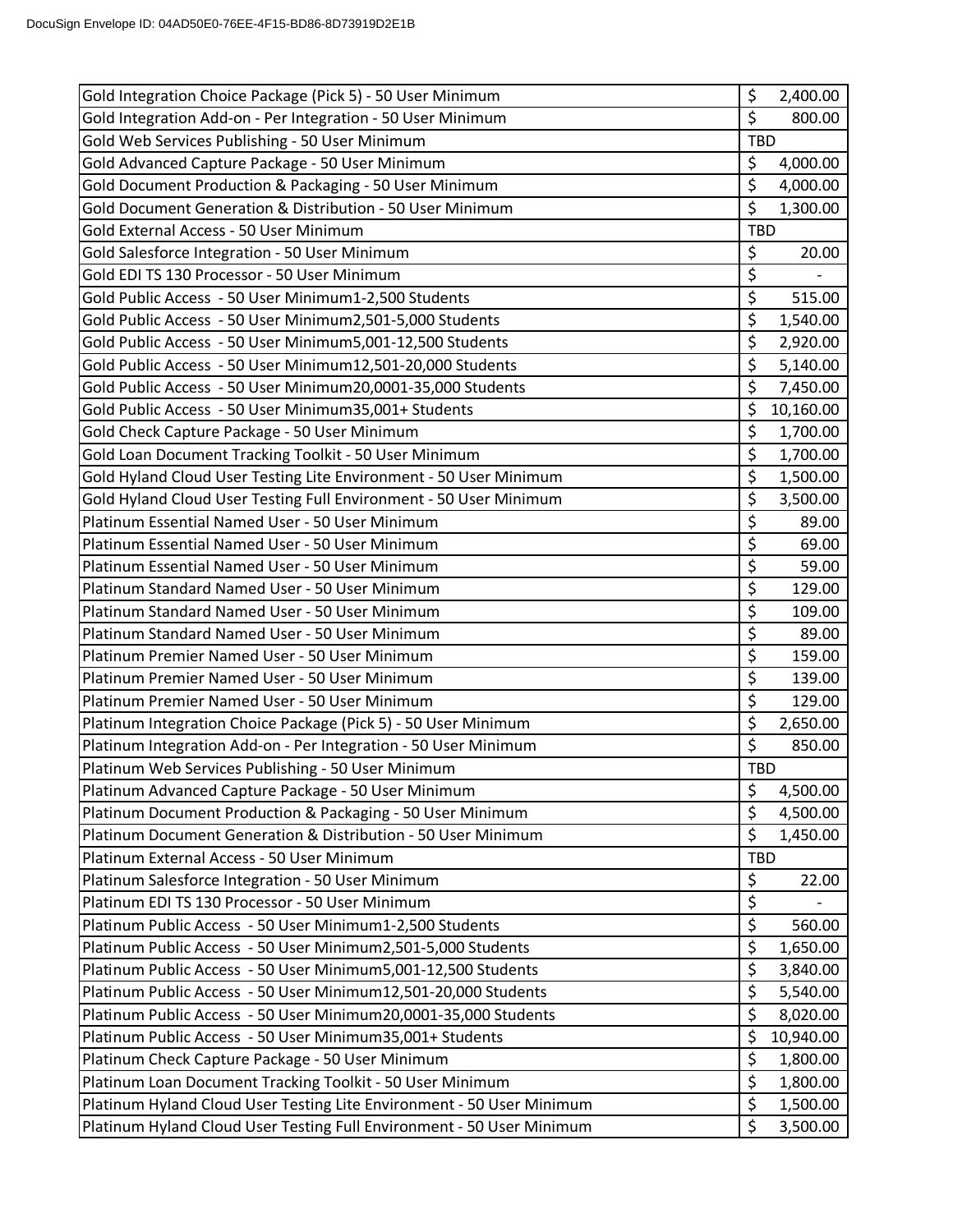| Double Platinum Essential Named User - 50 User Minimum                       | \$<br>99.00                      |
|------------------------------------------------------------------------------|----------------------------------|
| Double Platinum Essential Named User - 50 User Minimum                       | \$<br>79.00                      |
| Double Platinum Essential Named User - 50 User Minimum                       | \$<br>69.00                      |
| Double Platinum Standard Named User - 50 User Minimum                        | \$<br>139.00                     |
| Double Platinum Standard Named User - 50 User Minimum                        | \$<br>119.00                     |
| Double Platinum Standard Named User - 50 User Minimum                        | \$<br>99.00                      |
| Double Platinum Premier Named User - 50 User Minimum                         | \$<br>179.00                     |
| Double Platinum Premier Named User - 50 User Minimum                         | \$<br>159.00                     |
| Double Platinum Premier Named User - 50 User Minimum                         | \$<br>139.00                     |
| Double Platinum Integration Choice Package (Pick 5) - 50 User Minimum        | \$<br>2,900.00                   |
| Double Platinum Integration Add-on - Per Integration - 50 User Minimum       | \$<br>900.00                     |
| Double Platinum Web Services Publishing - 50 User Minimum                    | <b>TBD</b>                       |
| Double Platinum Advanced Capture Package - 50 User Minimum                   | \$<br>4,900.00                   |
| Double Platinum Document Production & Packaging - 50 User Minimum            | \$<br>4,900.00                   |
| Double Platinum Document Generation & Distribution - 50 User Minimum         | $\overline{\xi}$<br>1,600.00     |
| Double Platinum External Access - 50 User Minimum                            | <b>TBD</b>                       |
| Double Platinum Salesforce Integration - 50 User Minimum                     | \$<br>24.00                      |
| Double Platinum EDI TS 130 Processor - 50 User Minimum                       | \$                               |
| Double Platinum Public Access - 50 User Minimum1-2,500 Students              | \$<br>620.00                     |
| Double Platinum Public Access - 50 User Minimum2,501-5,000 Students          | \$<br>1,870.00                   |
| Double Platinum Public Access - 50 User Minimum5,001-12,500 Students         | \$<br>4,370.00                   |
| Double Platinum Public Access - 50 User Minimum12,501-20,000 Students        | \$<br>6,310.00                   |
| Double Platinum Public Access - 50 User Minimum20,0001-35,000 Students       | \$<br>9,150.00                   |
| Double Platinum Public Access - 50 User Minimum35,001+ Students              | \$<br>12,490.00                  |
| Double Platinum Check Capture Package - 50 User Minimum                      | $\overline{\xi}$<br>1,900.00     |
| Double Platinum Loan Document Tracking Toolkit - 50 User Minimum             | \$<br>1,900.00                   |
| Double Platinum Hyland Cloud User Testing Lite Environment - 50 User Minimum | \$<br>1,500.00                   |
| Double Platinum Hyland Cloud User Testing Full Environment - 50 User Minimum | \$<br>3,500.00                   |
| SaaS - Foundation Bundle Base Fee (required if < 25 users)                   | \$<br>980.00                     |
| SaaS - Foundation Bundle-0001 User                                           | $\overline{\varsigma}$<br>120.00 |
| SaaS - Foundation Bundle-0005 Users                                          | \$<br>605.00                     |
| SaaS - Foundation Bundle-0010 Users                                          | \$<br>1,210.00                   |
| SaaS - Foundation Bundle-0025 Users                                          | \$<br>3,025.00                   |
| SaaS - Foundation Bundle-0050 Users                                          | \$<br>5,500.00                   |
| SaaS - Foundation Bundle-0100 Users                                          | \$<br>9,630.00                   |
| SaaS - Foundation Bundle-0250 Users                                          | \$<br>19,680.00                  |
| SaaS - Foundation Bundle-0500 Users                                          | \$<br>35,200.00                  |
| SaaS - Doc Management Base Fee (Required if < 25 users)                      | \$<br>1,955.00                   |
| SaaS - Document Management Bundle-0001 User                                  | \$<br>165.00                     |
| SaaS - Document Management Bundle-0005 Users                                 | \$<br>825.00                     |
| SaaS - Document Management Bundle-0010 Users                                 | \$<br>1,650.00                   |
| SaaS - Document Management Bundle-0025 Users                                 | \$<br>4,125.00                   |
| SaaS - Document Management Bundle-0050 Users                                 | \$<br>7,455.00                   |
| SaaS - Document Management Bundle-0100 Users                                 | \$<br>11,340.00                  |
| SaaS - Document Management Bundle-0250 Users                                 | \$<br>21,940.00                  |
| SaaS - Document Management Bundle-0500 Users                                 | \$<br>38,380.00                  |
| SaaS - ECM Base Fee (required if < 25 users)                                 | \$<br>2,935.00                   |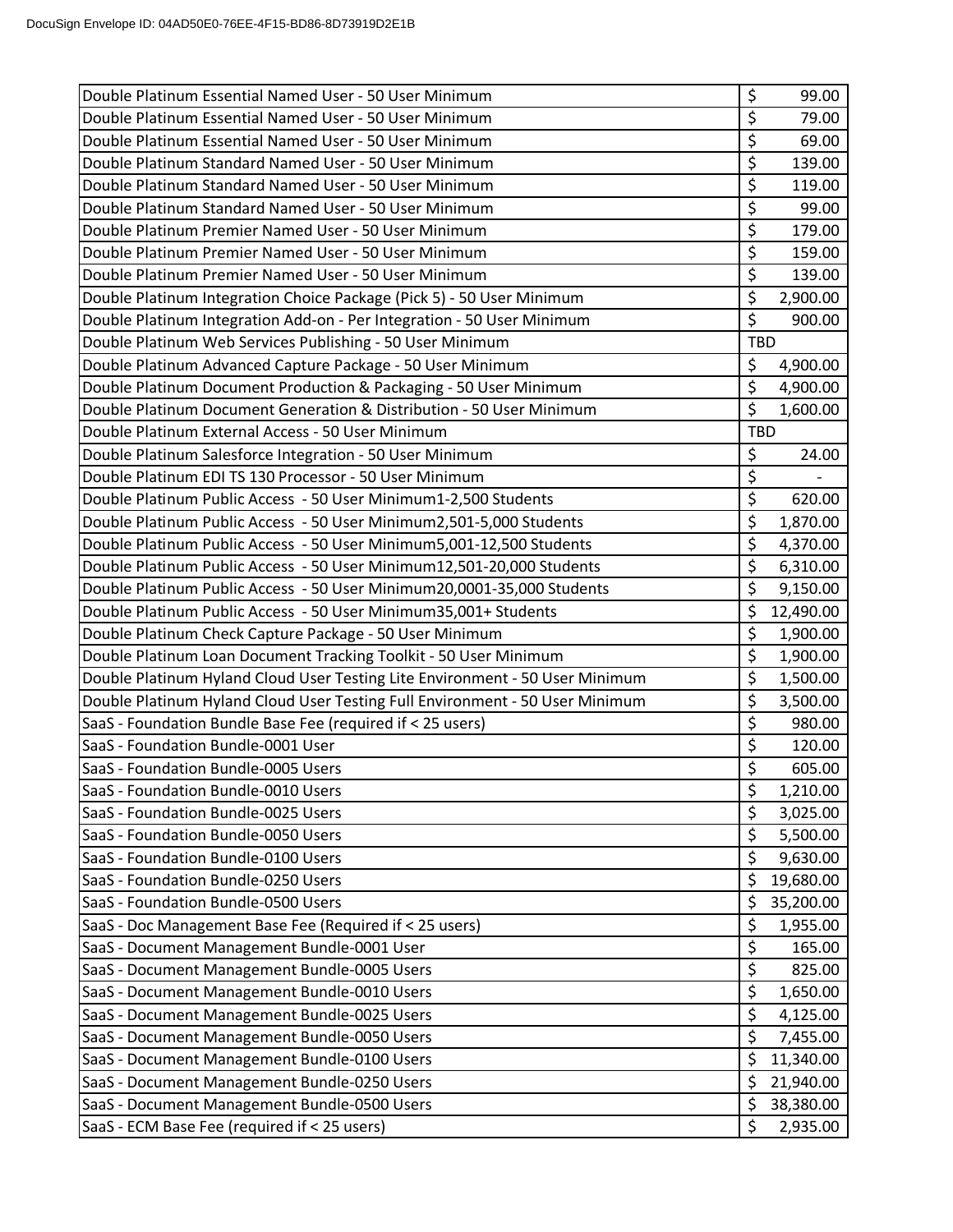| SaaS - ECM Bundle-0001 users                                | \$<br>220.00     |
|-------------------------------------------------------------|------------------|
| SaaS - ECM Bundle-0005 users                                | \$<br>1,090.00   |
| SaaS - ECM Bundle-0010 users                                | \$<br>2,180.00   |
| SaaS - ECM Bundle-0025 users                                | \$<br>5,445.00   |
| SaaS - ECM Bundle-0050 users                                | \$<br>8,920.00   |
| SaaS - ECM Bundle-0100 users                                | \$<br>12,710.00  |
| SaaS - ECM Bundle-0250 users                                | \$<br>23,770.00  |
| SaaS - ECM Bundle-0500 users                                | \$<br>40,945.00  |
| SaaS-CaptureNow TWAIN                                       | \$<br>72.00      |
| SaaS-CaptureNow ISIS - Level 1                              | \$<br>72.00      |
| SaaS-CaptureNow ISIS - Level 2                              | \$<br>72.00      |
| SaaS-CaptureNow ISIS - Level 3                              | \$<br>72.00      |
| SaaS-CaptureNow Adrenaline                                  | \$<br>72.00      |
| SaaS-Perceptive Web Scanning-Up to-0024 CCUs                | \$<br>245.00     |
| SaaS-Perceptive Web Scanning-Up to-0099 CCUs                | \$<br>490.00     |
| SaaS-Perceptive Web Scanning-Up to-0299 CCUs                | \$<br>1,465.00   |
| SaaS-Perceptive Web Scanning-Up to-0599 CCUs                | \$<br>3,180.00   |
| SaaS-Perceptive Web Scanning-Up to-0999 CCUs                | \$<br>5,820.00   |
| SaaS-Perceptive Web Scanning-Above-001K CCUs                | \$<br>7,335.00   |
| SaaS-Perceptive Experience Search Ltd-Up to-0024 CCUs       | \$<br>250.00     |
| SaaS-Perceptive Experience Search Ltd-Up to-0099 CCUs       | \$<br>405.00     |
| SaaS-Perceptive Experience Search Ltd-Up to-0299 CCUs       | \$<br>605.00     |
| SaaS-Perceptive Experience Search Ltd-Up to-0599 CCUs       | \$<br>1,005.00   |
| SaaS-Perceptive Experience Search Ltd-Up to-0999 CCUs       | \$<br>1,260.00   |
| SaaS-Perceptive Experience Search Ltd-Above-001K CCUs       | \$<br>1,510.00   |
| Perceptive Experience Search Ltd Hosting Fee                | \$<br>750.00     |
| SaaS-Direct Print                                           | \$<br>380.00     |
| SaaS-EDI                                                    | \$<br>630.00     |
| SaaS-TransForm Server License (required)                    | \$<br>505.00     |
| SaaS-TransForm Annual Submissions-005K                      | \$<br>505.00     |
| SaaS-TransForm Annual Submissions-010K                      | \$<br>635.00     |
| SaaS-TransForm Annual Submissions-025K                      | \$<br>1,010.00   |
| SaaS-TransForm Annual Submissions-050K                      | \$<br>2,020.00   |
| SaaS-TransForm Annual Submissions-100K                      | \$<br>3,275.00   |
| SaaS-Recognition Agent-Barcodes/FormsID                     | \$<br>505.00     |
| SaaS-AP Invoice eForm                                       | \$<br>740.00     |
| SaaS-eAuthorize Server (Required)                           | \$<br>245.00     |
| SaaS-eAuthorize Signing Events-001K                         | \$<br>1,290.00   |
| SaaS-eAuthorize Signing Events-005K                         | \$<br>5,150.00   |
| SaaS-eAuthorize Signing Events-025K                         | \$<br>21,890.00  |
| SaaS-eAuthorize Signing Events-125K                         | \$<br>96,565.00  |
| SaaS-eAuthorize Signing Events-625K                         | \$<br>418,440.00 |
| SaaS-Integration Server Transaction Packs                   | \$<br>505.00     |
| SaaS-Connector PeopleSoft Voucher Build                     | \$<br>260.00     |
| SaaS-Connector for Dynamics AX                              | \$<br>250.00     |
| SaaS-Interact for Microsoft Dynamics AX (Per Named License) | \$<br>7.20       |
| SaaS-Interact for Outlook Server (Required)                 | \$<br>250.00     |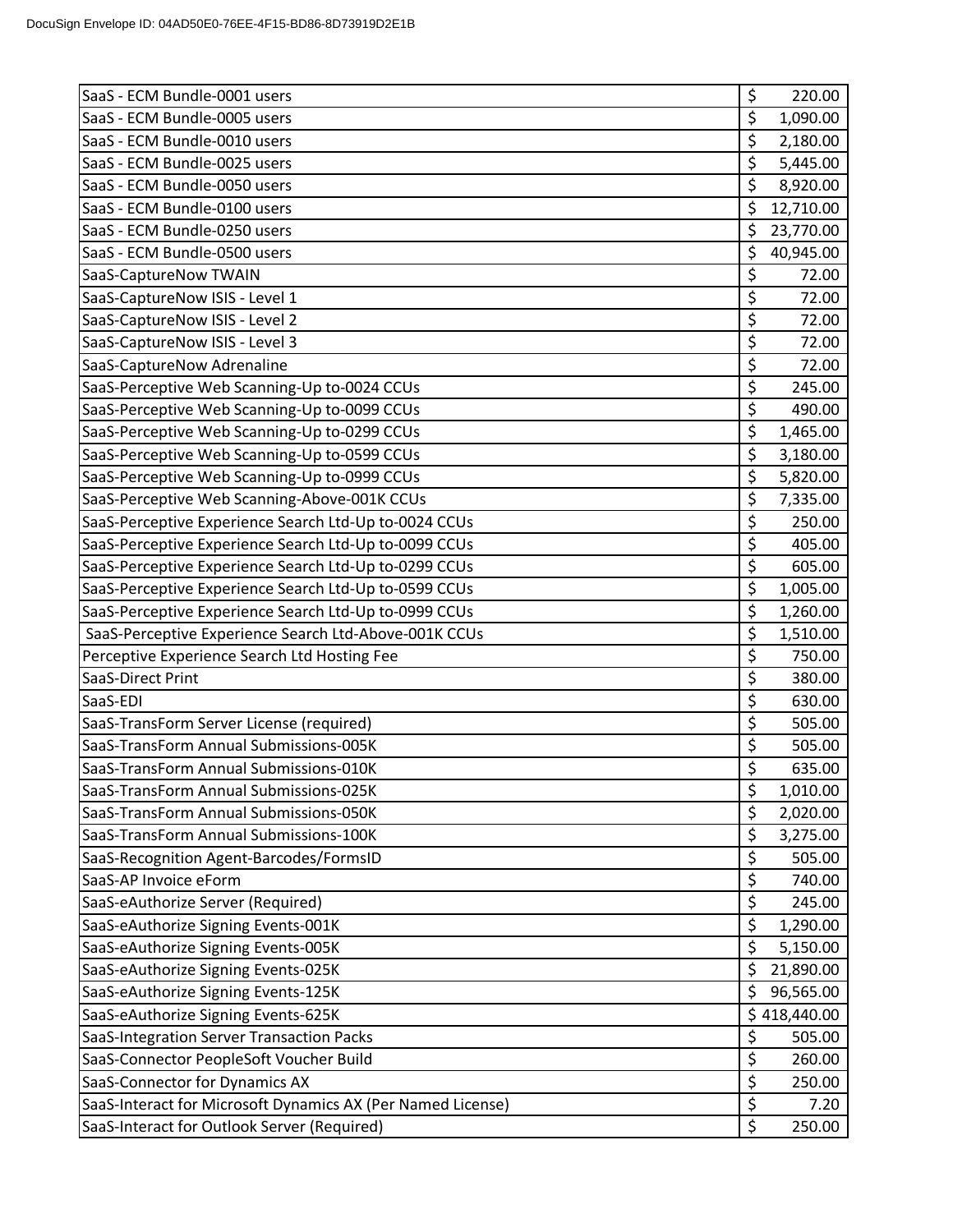| SaaS-Interact for Outlook - Per Seat User                 | \$<br>3.10      |
|-----------------------------------------------------------|-----------------|
| SaaS-Interact for Salesforce-Per Named User               | \$<br>5.00      |
| SaaS-Perceptive Core for Transcripts <10k transcripts     | \$<br>395.00    |
| SaaS-Perceptive Core for Transcripts (10-50k Transcripts) | \$<br>795.00    |
| SaaS-Perceptive Core for Transcripts (>50k Transcripts)   | \$<br>1,495.00  |
| SaaS-Core for Transcripts Additional User License         | \$<br>55.00     |
| SaaS-Transcript eForm                                     | \$<br>410.00    |
| SaaS-Subscription Licensing-Group-0001                    | \$<br>140.00    |
| SaaS-Subscription Licensing-Group-0005                    | \$<br>700.00    |
| SaaS-Subscription Licensing-Group-0010                    | \$<br>1,400.00  |
| SaaS-Subscription Licensing-Group-0025                    | \$<br>2,500.00  |
| SaaS-Subscription Licensing-Group-0050                    | \$<br>5,000.00  |
| SaaS-Subscription Licensing-Group-0100                    | \$<br>7,200.00  |
| SaaS-Subscription Licensing-Group-0250                    | \$<br>14,625.00 |
| SaaS-Subscription Licensing-Group-0500                    | \$<br>24,750.00 |
| SaaS-Test-Subscription Licensing-Group                    | \$<br>205.00    |
| SaaS-Subscription Licensing-Professional-0001             | \$<br>205.00    |
| SaaS-Subscription Licensing-Professional-0005             | \$<br>1,025.00  |
| SaaS-Subscription Licensing-Professional-0010             | \$<br>2,050.00  |
| SaaS-Subscription Licensing-Professional-0025             | \$<br>3,500.00  |
| SaaS-Subscription Licensing-Professional-0050             | \$<br>7,000.00  |
| SaaS-Subscription Licensing-Professional-0100             | \$<br>9,250.00  |
| SaaS-Subscription Licensing-Professional-0250             | \$<br>18,000.00 |
| SaaS-Subscription Licensing-Professional-0500             | \$<br>29,250.00 |
| SaaS-Test-Subscription Licensing-Professional             | \$<br>290.00    |
| SaaS-Subscription Licensing-Enterprise-0001               | \$<br>285.00    |
| SaaS-Subscription Licensing-Enterprise-0005               | \$<br>1,425.00  |
| SaaS-Subscription Licensing-Enterprise-0010               | \$<br>2,850.00  |
| SaaS-Subscription Licensing-Enterprise-0025               | \$<br>4,375.00  |
| SaaS-Subscription Licensing-Enterprise-0050               | \$<br>8,750.00  |
| SaaS-Subscription Licensing-Enterprise-0100               | \$<br>10,800.00 |
| SaaS-Subscription Licensing-Enterprise-0250               | \$<br>20,625.00 |
| SaaS-Subscription Licensing-Enterprise-0500               | \$<br>34,000.00 |
| SaaS-Test-Subscription Licensing-Enterprise               | \$<br>390.00    |
| SaaS - Foundation Bundle Expansion-0001                   | \$<br>120.00    |
| SaaS - Foundation Bundle Expansion-0005                   | \$<br>605.00    |
| SaaS - Foundation Bundle Expansion-0010                   | \$<br>1,210.00  |
| SaaS - Foundation Bundle Expansion-0025                   | \$<br>3,025.00  |
| SaaS - Foundation Bundle Expansion-0050                   | \$<br>5,500.00  |
| SaaS - Foundation Bundle Expansion-0100                   | \$<br>9,630.00  |
| SaaS - Foundation Bundle Expansion-0250                   | \$<br>19,680.00 |
| SaaS - Foundation Bundle Expansion-0500                   | \$<br>35,200.00 |
| SaaS - Doc Management Expansion-0001                      | \$<br>165.00    |
| SaaS - Doc Management Expansion-0005                      | \$<br>825.00    |
| SaaS - Doc Management Expansion-0010                      | \$<br>1,650.00  |
| SaaS - Doc Management Expansion-0025                      | \$<br>4,125.00  |
| SaaS - Doc Management Expansion-0050                      | \$<br>7,455.00  |